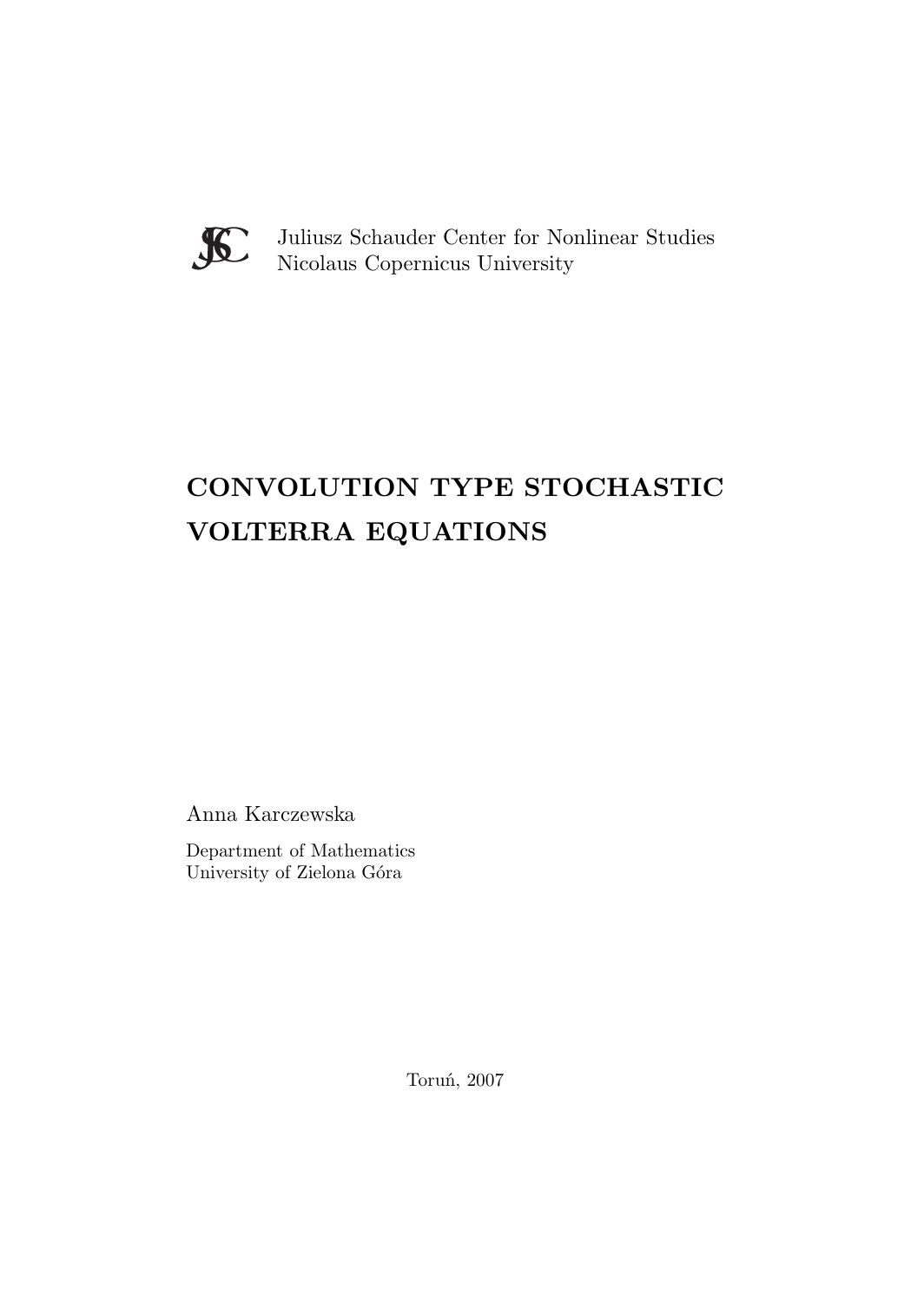## ISBN 978-83-231-2116-9

Recenzent wydawniczy: dr hab. Mariusz Michta, prof. Uniwersytetu Zielonogórskiego

Centrum Badań Nieliniowych im. Juliusza Schaudera Uniwersytet Mikołaja Kopernika ul. Chopina 12/18, 87-100 Toruń

Redakcja: tel. +48 (56) 611 34 28, faks: +48 (56) 622 89 79

e-mail: tmna@ncu.pl http://www.cbn.ncu.pl

Wydanie pierwsze. Nakład 250 egz.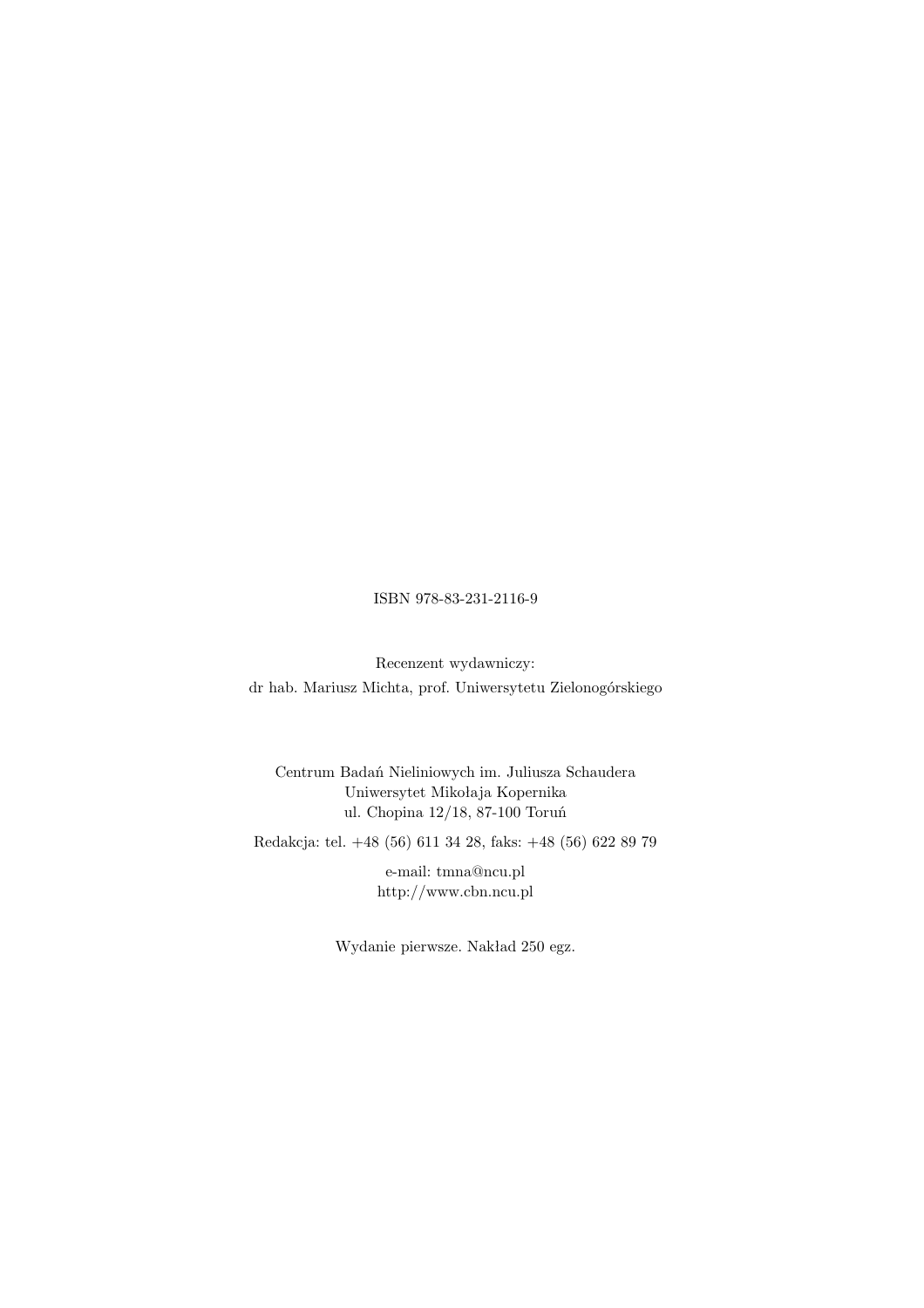## **PREFACE**

This volume is the habilitation dissertation of the author written at the Faculty of Mathematics, Computer Science and Econometrics of the University of Zielona Góra.

The aim of this work is to present, in self-contained form, results concerning fundamental and the most important questions related to linear stochastic Volterra equations of convolution type. The paper is devoted to study the existence and some kind of regularity of solutions to stochastic Volterra equations in Hilbert space and the space of tempered distributions, as well.

In recent years the theory of Volterra equations, particularly fractional ones, has undergone a big development. This is an emerging area of research with interesting mathematical questions and various important applications. The increasing interest in these equations comes from their applications to problems from physics and engeenering, particularly from viscoelasticity, heat conduction in materials with memory or electrodynamics with memory.

The paper is divided into four chapters. The first two of them have an introductory character and provide deterministic and stochastic tools needed to study existence of solutions to the equations considered and their regularity. Chapter 1 is devoted to stochastic Volterra equations in a separable Hilbert space. In Chapter 4 stochastic linear evolution equations in the space of distributions are studied.

The work is based on some earlier papers of the author, however part of results is not yet published.

I wish to express my sincere gratitude to prof. Jerzy Zabczyk for introducing me into the world of stochastic Volterra equations and inspiring mathematical discussions. I am particularly grateful to prof. Carlos Lizama for fruitful joint research, exclusively through internet connection, which results is a big part of this monograph.

Zielona G´ora, June 2007 *Anna Karczewska*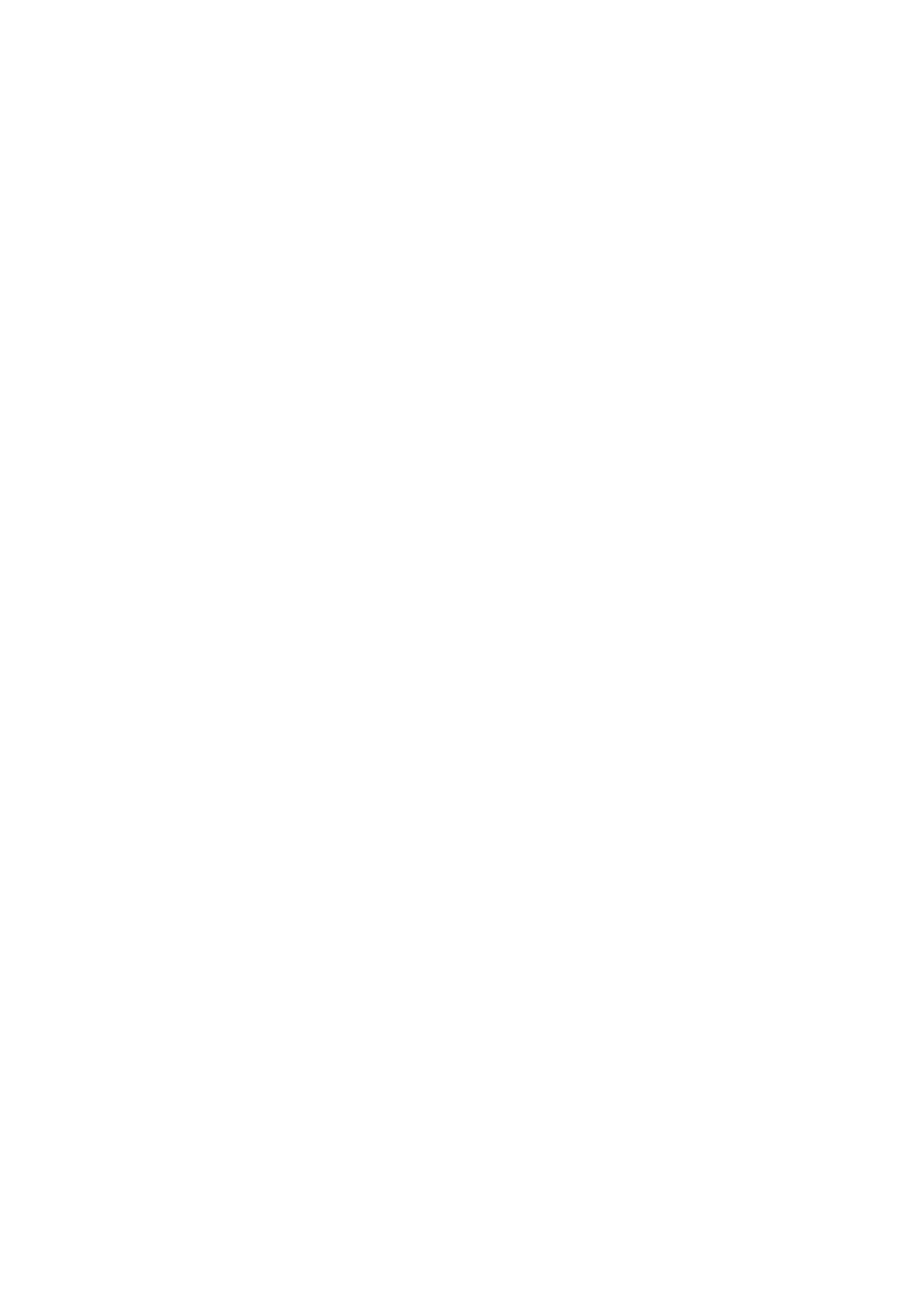## **CONTENTS**

| Introduction |                                                           | 7  |
|--------------|-----------------------------------------------------------|----|
|              | Chapter 1. Deterministic Volterra equations               | 13 |
|              | 1.1. Notations and preliminaries                          | 13 |
|              | 1.2. Resolvents and well-posedness                        | 14 |
|              | 1.3. Kernel functions                                     | 16 |
|              | 1.4. Parabolic equations and regular kernels              | 17 |
|              | 1.5. Approximation theorems                               | 20 |
|              | Chapter 2. Probabilistic background                       | 25 |
|              | 2.1. Notations and conventions                            | 25 |
|              | 2.2. Classical infinite dimensional Wiener process        | 26 |
|              | 2.3. Stochastic integral with respect to cylindrical      |    |
|              | Wiener process                                            | 29 |
|              | 2.3.1. Properties of the stochastic integral              | 35 |
|              | 2.4. The stochastic Fubini theorem and the Itô for-       |    |
|              | mula                                                      | 35 |
|              | Chapter 3. Stochastic Volterra equations in Hilbert space | 37 |
|              | 3.1. Notions of solutions to stochastic Volterra equa-    |    |
|              | tions                                                     | 38 |
|              | 3.1.1. Introductory results                               | 39 |
|              | 3.1.2. Results in general case                            | 42 |
|              | 3.2. Existence of strong solution                         | 47 |
|              | 3.3. Fractional Volterra equations                        | 52 |
|              | 3.3.1. Convergence of $\alpha$ -times resolvent families  | 53 |
|              | 3.3.2. Strong solution                                    | 57 |
|              | 3.4. Examples                                             | 62 |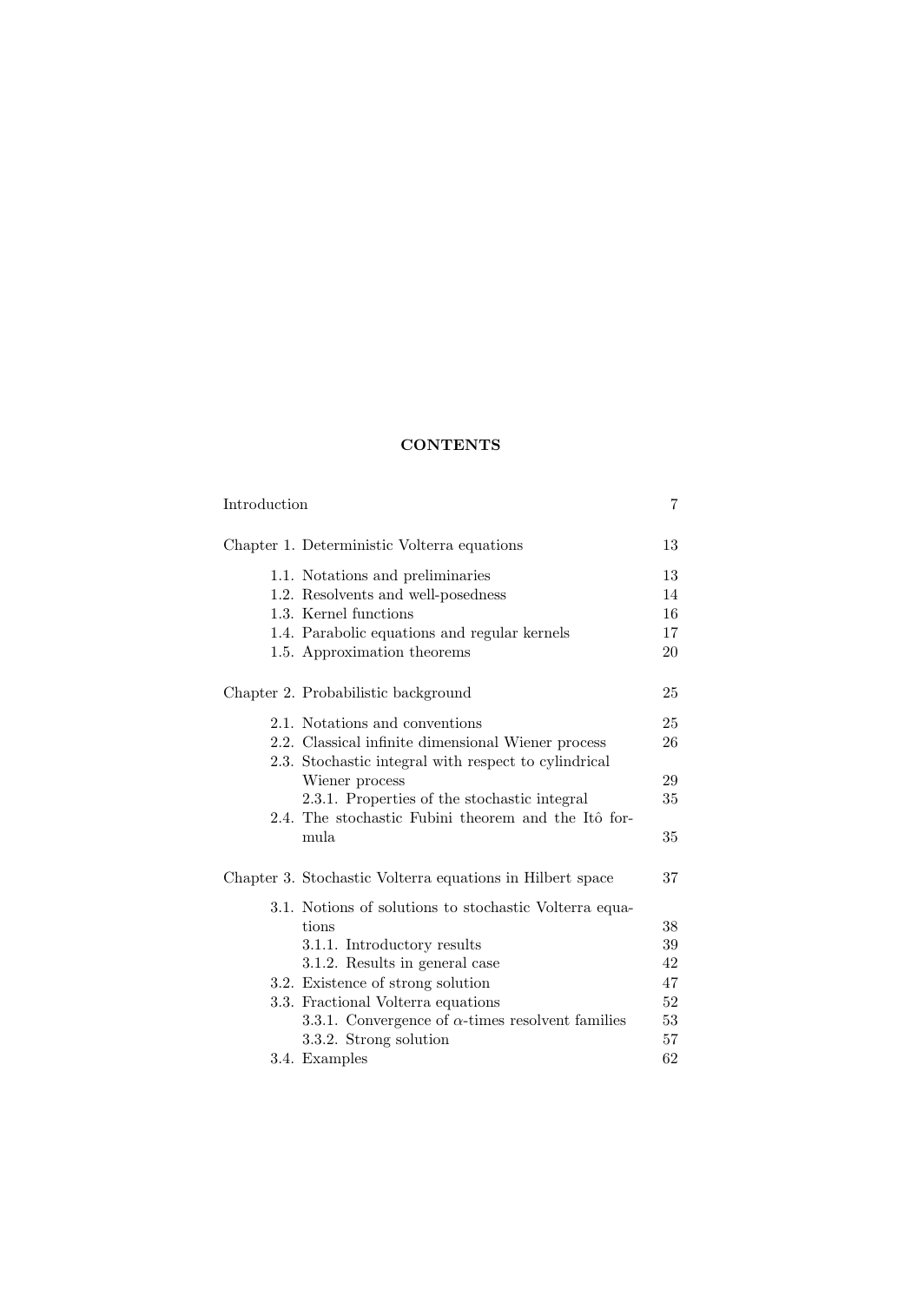|            | Chapter 4. Stochastic Volterra equations in spaces of distri-<br>butions | 65 |
|------------|--------------------------------------------------------------------------|----|
|            | 4.1. Generalized and classical homogeneous Gaussian<br>random fields     | 65 |
|            | 4.2. Regularity of solutions to stochastic Volterra                      |    |
|            | equations                                                                | 69 |
|            | 4.2.1. Stochastic integration                                            | 69 |
|            | 4.2.2. Stochastic Volterra equation                                      | 73 |
|            | 4.2.3. Continuity in terms of $\Gamma$                                   | 74 |
|            | 4.2.4. Some special cases                                                | 76 |
|            | 4.3. Limit measure to stochastic Volterra equations                      | 78 |
|            | 4.3.1. The main results                                                  | 79 |
|            | 4.3.2. Proofs of theorems                                                | 82 |
|            | 4.3.3. Some special case                                                 | 84 |
|            | 4.4. Regularity of solutions to equations with infinite                  |    |
|            | delay                                                                    | 85 |
|            | 4.4.1. Introduction and setting the problem                              | 85 |
|            | 4.4.2. Main results                                                      | 88 |
| References |                                                                          | 95 |
| Index      |                                                                          | 99 |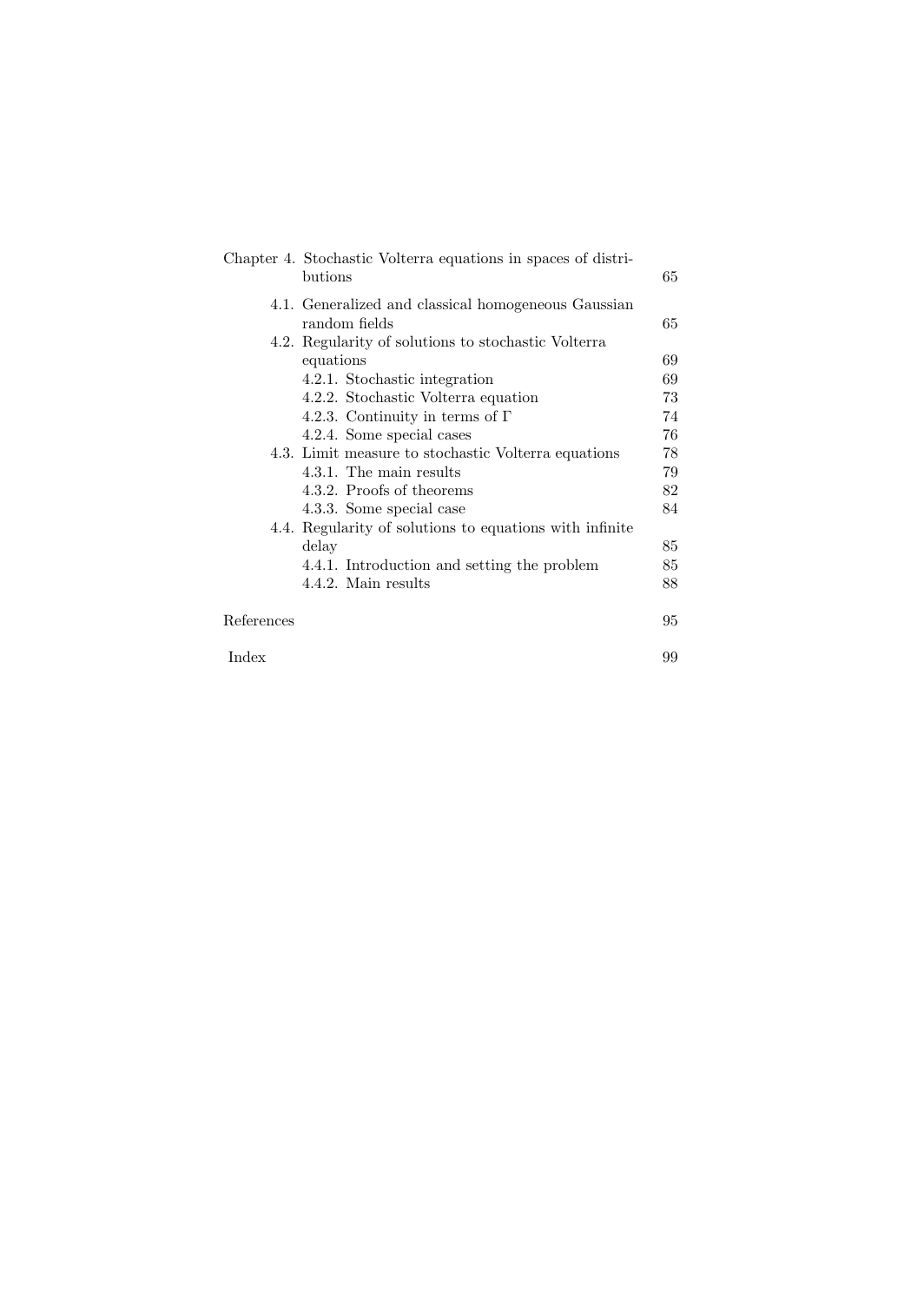## **INTRODUCTION**

## **The main results in brief**

In the paper, two general problems concerning linear stochastic evolution equations of convolution type are studied: existence of strong solutions to such stochastic Volterra equations in a Hilbert space and regularity of solutions to two classes of stochastic Volterra equations in spaces of distributions.

First, we consider Volterra equations in a separable Hilbert space *H* of the form

(0.1) 
$$
X(t) = X(0) + \int_0^t a(t - \tau) A X(\tau) d\tau + \int_0^t \Psi(\tau) dW(\tau), \quad t \ge 0,
$$

where  $X(0) \in H$ ,  $a \in L^1_{loc}(\mathbb{R}_+)$  is a scalar kernel function and *A* is a closed linear unbounded operator with the dense domain  $D(A)$  equipped with the graph norm. In (0.1),  $\Psi(t)$ ,  $t \ge 0$  is an appropriate stochastic process and  $W(t)$ ,  $t \ge 0$ is a cylindrical Wiener process; both processes are defined on a stochastic basis  $(\Omega, \mathcal{F}, (\mathcal{F}_t)_{t>0}, P).$ 

Equation (0.1) arises, in the deterministic case, in a variety of applications as model problems, see e.g. [70], [5] and references therein. Well-known techniques like localization, perturbation and coordinate transformation allow to transfer results for such problems to integro-differential equations. In these applications, the operator *A* typically is a differential operator acting in spatial variables, like the Laplacian, the Stokes operator, or the elasticity operator. The kernel function *a*(*t*) should be thought as a kernel like  $a(t) = e^{-\eta t}t^{\beta-1}/\Gamma(\beta); \eta \ge 0$ ,  $\beta \in (0, 2)$ . The stochastic approach to integral equations has been recently used due to the fact that the level of accuracy for a given model not always seems to be significantly changed with increasing model complexity.

Our main results concerning (0.1), rely essentially on techniques using a strongly continuous family of operators  $S(t)$ ,  $t \geq 0$ , defined on the space *H* and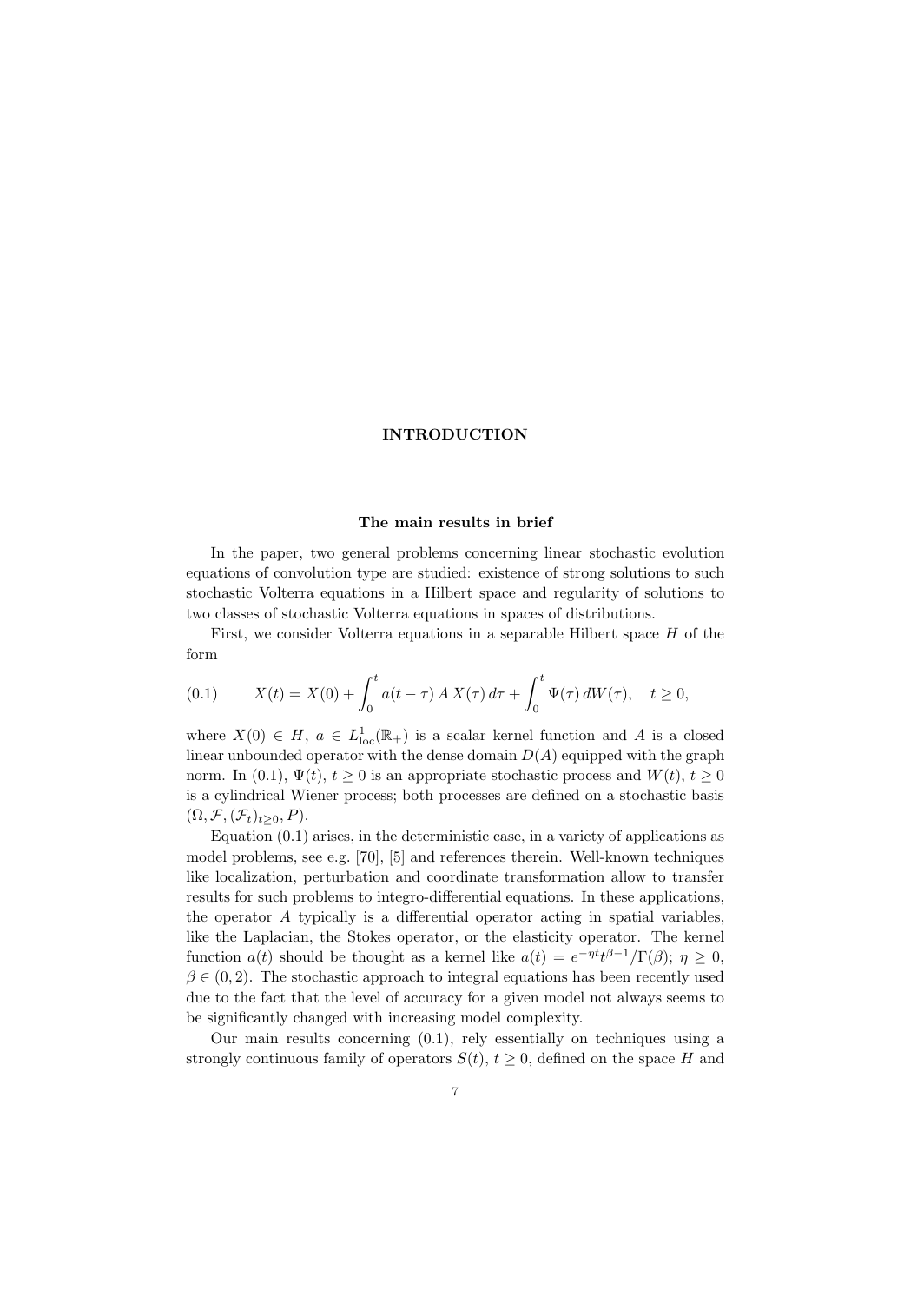8 Anna Karczewska

called the *resolvent*. Hence, in what follows, we assume that the deterministic version of equation (0.1) is *well-posed*, that is, admits a resolvent  $S(t)$ ,  $t \geq 0$ .

The stochastic Volterra equations of the form (0.1) have been treated by many authors, see e.g.  $[14]-[17]$  or  $[72]$ ,  $[73]$ . In the first three papers stochastic Volterra equations are studied in connection with viscoelasticity and heat conduction in materials with memory. The paper due to Clément and Da Prato  $[14]$ is particularly significant because the authors have extended the well-known semigroup approach, applied to stochastic differential equations, to a subclass of the equation  $(0.1)$ . In the next papers, weak and mild solutions to the equation (0.1) have been studied and some results like regularity of solutions or large deviations of equations have been given. The resolvent approach to stochastic Volterra equations, introduced in [14], enables us to obtain new results in an elegant way, analogously like in semigroup case. In resolvent case, new difficulties appear because the family  $S(t)$ ,  $t \geq 0$ , in general do not create a semigroup.

Our main results concerning the equations  $(0.1)$  in the space *H* are the existence theorems of strong solutions to some classes of such equations. We provide existence of strong solutions to (0.1) under different conditions on the kernel function. In some cases, we arrive at stochastic versions of fractional Volterra equations with corresponding *α*-times resolvent families  $S_\alpha(t)$ ,  $t \geq 0$ . The key role in our proofs is played by convergence of resolvent or  $\alpha$ -times resolvent families corresponding to deterministic versions of Volterra equations. These convergence theorems are resolvent analogies of the well-known Hille– Yosida theorem in semigroup case. Our convergence results generalize theorems due to Clément and Nohel [18] obtained for contraction semigroups. Having such resolvent analogies of the Hille–Yosida theorem, we proved that the stochastic convolutions arising in Volterra equations (0.1) are strong solutions to (0.1).

In the remaining part of the paper we study two classes of equations of convolution type: the equation

(0.2) 
$$
X(t,\theta) = X_0(\theta) + \int_0^t b(t-\tau)AX(\tau,\theta) d\tau + W_{\Gamma}(t,\theta), \quad t \ge 0, \ \theta \in \mathbb{R}^d,
$$

and the integro-differential stochastic equation with infinite delay

(0.3) 
$$
X(t,\theta) = \int_{-\infty}^{t} b(t-s)[\Delta X(s,\theta) + \dot{W}_{\Gamma}(s,\theta)]ds, \quad t \ge 0, \ \theta \in T^d,
$$

where  $T^d$  is a *d*-dimensional torus. The kernel function *b* is integrable on  $\mathbb{R}_+$  and the class of operators *A* contains the Laplace operator and its fractional powers. In both equations (0.2) and (0.3),  $W_{\Gamma}$  denotes a spatially homogeneous Wiener process, which takes values in the space of tempered distributions  $S'(\mathbb{R}^d)$ ,  $d \geq 1$ .

Equations  $(0.2)$  and  $(0.3)$  are generalizations of stochastic heat and wave equations studied by many authors. Particularly, regularity problems of these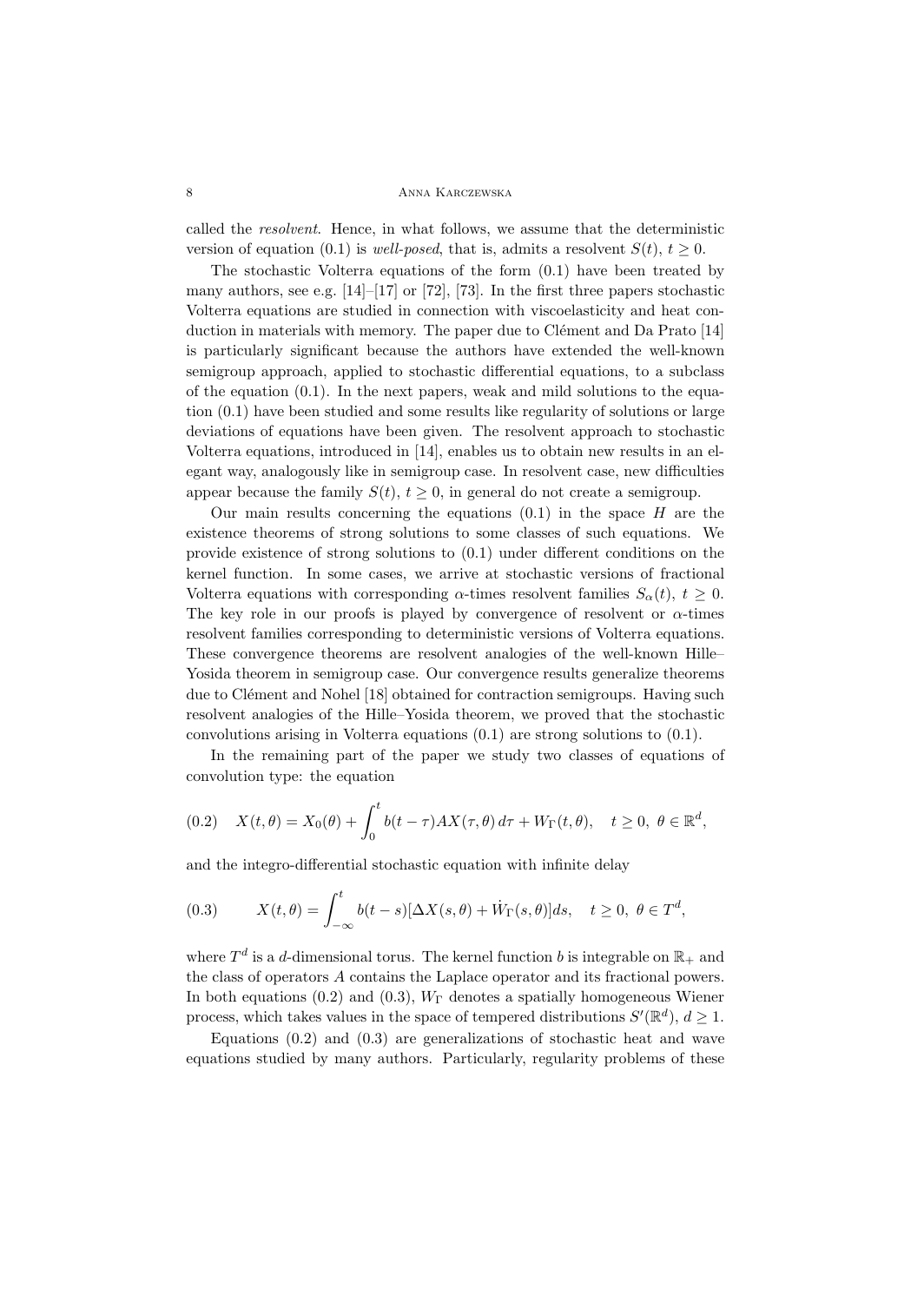#### INTRODUCTION 9

equations have attracted many authors. For an exhaustive bibliography we refer to [57].

In the paper, we consider existence of the solutions to  $(0.2)$  and  $(0.3)$  in the space  $S'(\mathbb{R}^d)$  and next we derive conditions under which the solutions to  $(0.2)$ and (0.3) take values in function spaces.

In the case of equation  $(0.2)$ , the results have been obtained by using the resolvent operators corresponding to Volterra equations. The regularity results have been expressed in terms of the spectral measure  $\mu$  and the covariance kernel Γ of the Wiener process *W*Γ. Moreover, we give necessary and sufficient conditions for the existence of a limit measure to the equation (0.2).

In the case of the equation  $(0.3)$ , we study a particular case of weak solutions under the basis of an explicit representation of the solution to (0.3). The regularity results have been expressed in terms of the Fourier coefficients of the space covariance  $\Gamma$  of the process  $W_{\Gamma}$ .

#### **A guided tour through the paper**

Chapter 1 has a preliminary character. Its goal is to introduce the reader to the theory of deterministic Volterra equations in Banach space and to provide facts used in the paper. Section 1.1 gives notations used in the paper and Section 1.2 gives basic definitions connected with resolvent operators. Sections 1.3 and 1.4 contain definitions and facts concerning kernel functions, particularly regular ones for parabolic Volterra equations. Some ideas are illustrated by examples. Section 1.5 provides new results due to Karczewska and Lizama [51], that is, the approximation theorems, Theorems 1.19 and 1.20, not yet published. These results are resolvent analogies of the Hille–Yosida theorem in semigroup case and play the same role like the Hille–Yosida theorem does. These results concerning convergence of resolvents for the deterministic version of the equation (0.1) in Banach space play the key role for existence theorems for strong solutions and they are used in Chapter 3.

Chapter 2 contains concepts and results from the infinite dimensional stochastic analysis recalled from well-known monographs [19], [23] and [38]. Among others, we recall an infinite dimensional versions of the Fubini theorem and the Itô formula. Additionally, we recall a construction, published in  $[46]$ , of stochastic integral with respect to cylindrical Wiener process. The construction bases on the Ichikawa idea for the stochastic integral with respect to classical infinite dimensional Wiener process and it is an alternative to the construction given in [23].

Chapter 3 contains the main results for stochastic Volterra equations in Hilbert space. In Section 3.1 we introduce the definitions of solutions to the equation (0.1) and formulate auxiliary results being a framework for the main theorems. In Section 3.2 we prove existence of strong solutions for two classes of equation (0.1). Basing on convergence of resolvents obtained in Chapter 1,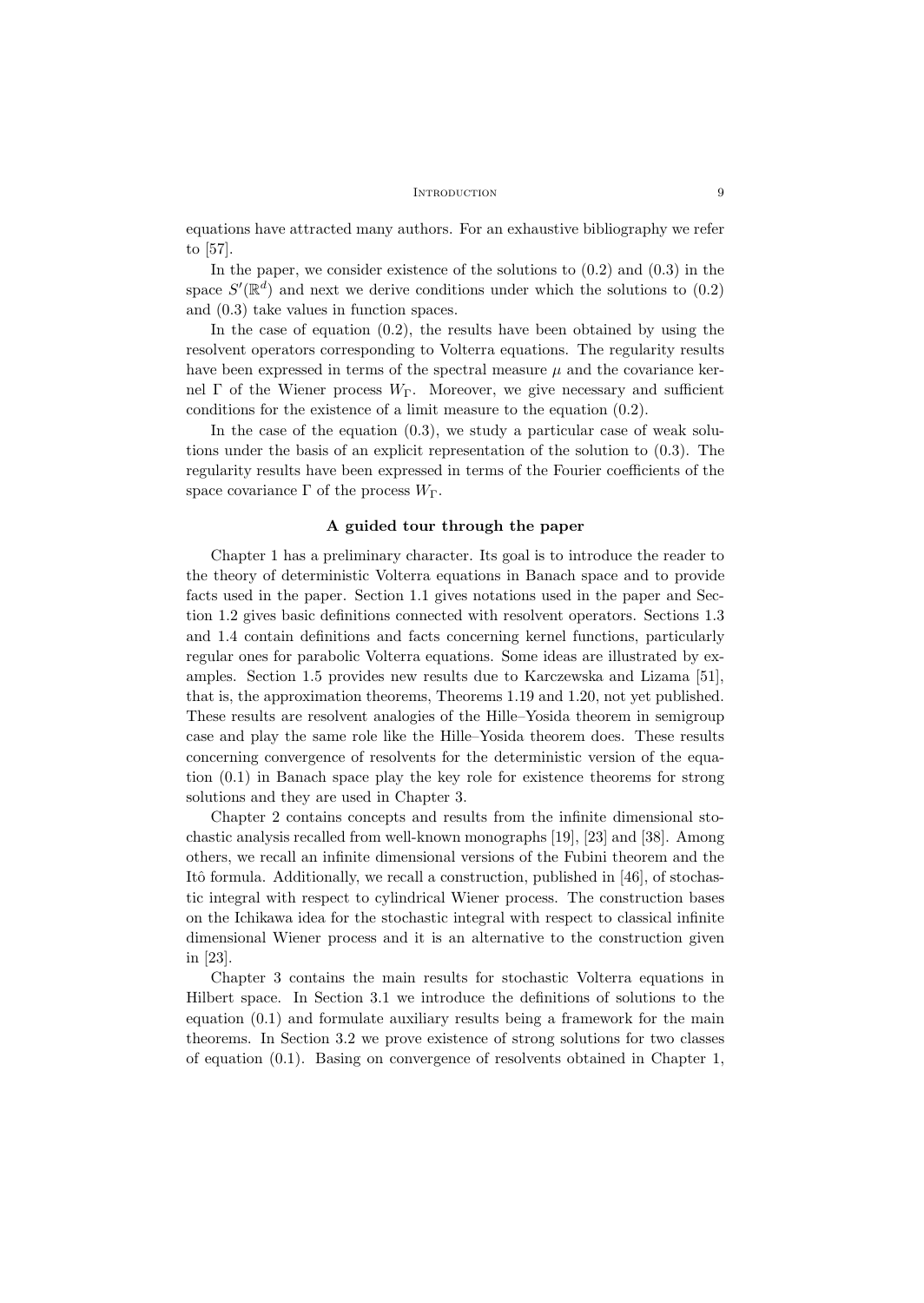#### 10 Anna Karczewska

we can formulate Lemma 3.15 and Theorem 3.16 giving sufficient conditions under which stochastic convolution corresponding to (0.1) is strong solution to the equation (0.1). Section 3.3 deals with the so-called fractional Volterra equations. First, we prove using other tools than in Section 1.5, approximation results, that is, Theorems 3.20 and 3.21, for  $\alpha$ -times resolvents corresponding to the fractional equations. Next, we prove the existence of strong solutions to fractional equations. These results are formulated in Lemma 3.29 and Theorem 3.30. In Section 3.4 we give several examples illustrating the class of equations fulfilling conditions of theorems providing existence of strong solutions.

In Chapter 4 we study regularity of two classes of stochastic Volterra equations in the space of tempered distributions. Section 4.1 has an introductory character. It contais notions and facts concerning generalized and classical homogeneous Gaussian random fields needed in the sequel. In Section 4.2 we introduce the stochastic integral in the space of distributions. Then we formulate Theorem 4.4 which characterizes the stochastic convolution corresponding to (0.2). The main regularity results obtained in Section 4.2 are collected in Theorems 4.6–4.8. These theorems give sufficient conditions under which solutions to the equation (0.2) are function-valued and even continuous with respect to the space variable. These conditions are given in terms of the covariance kernel Γ of the Wiener process  $W_{\Gamma}$  and the spectral measure of  $W_{\Gamma}$ , as well. The results obtained in this section are illustrated by several examples. Section 4.3 is a natural continuation of the previous one. In this section we give necessary and sufficient conditions for the existence of a limit measure to the equation (0.2) and then we describe all limit measures to (0.2). The main results of this section, that is Lemmas 4.13, 4.14 and Theorems 4.15, 4.16, are in a sense analogous to those formulated in [24, Chapter 6], obtained for semigroup case.

Section 4.4 is devoted to regularity of solutions to the equation (0.3). Here we study a particular case of weak solutions basing on an explicit representation of the solution to (0.3). We find the expression for the solution in terms of the kernel *b* and next we reduce the questions of regularity of solutions to problems arising in harmonic analysis. Our main results of this section, that is Theorem 4.21 and Proposition 4.22, provide necessary and sufficient conditions under which solutions to (0.3) are function-valued. These conditions are given in terms of the Fourier coefficients of the covariance  $\Gamma$  of the Wiener process  $W_{\Gamma}$ . Additionally, Section 4.4 contains some corollaries which are consequences of the main results.

#### **Bibliographical notes**

Sections 1.1–1.4 contain introductory material which in a similar form can be found in the mongraph [70]. Section 1.5 originates from [50] and [51], the latter not yet published.

Sections 2.1, 2.2 and 2.4 contain classical results recalled from [19], [42], [23] and [38]. Section 2.3 originates from [46].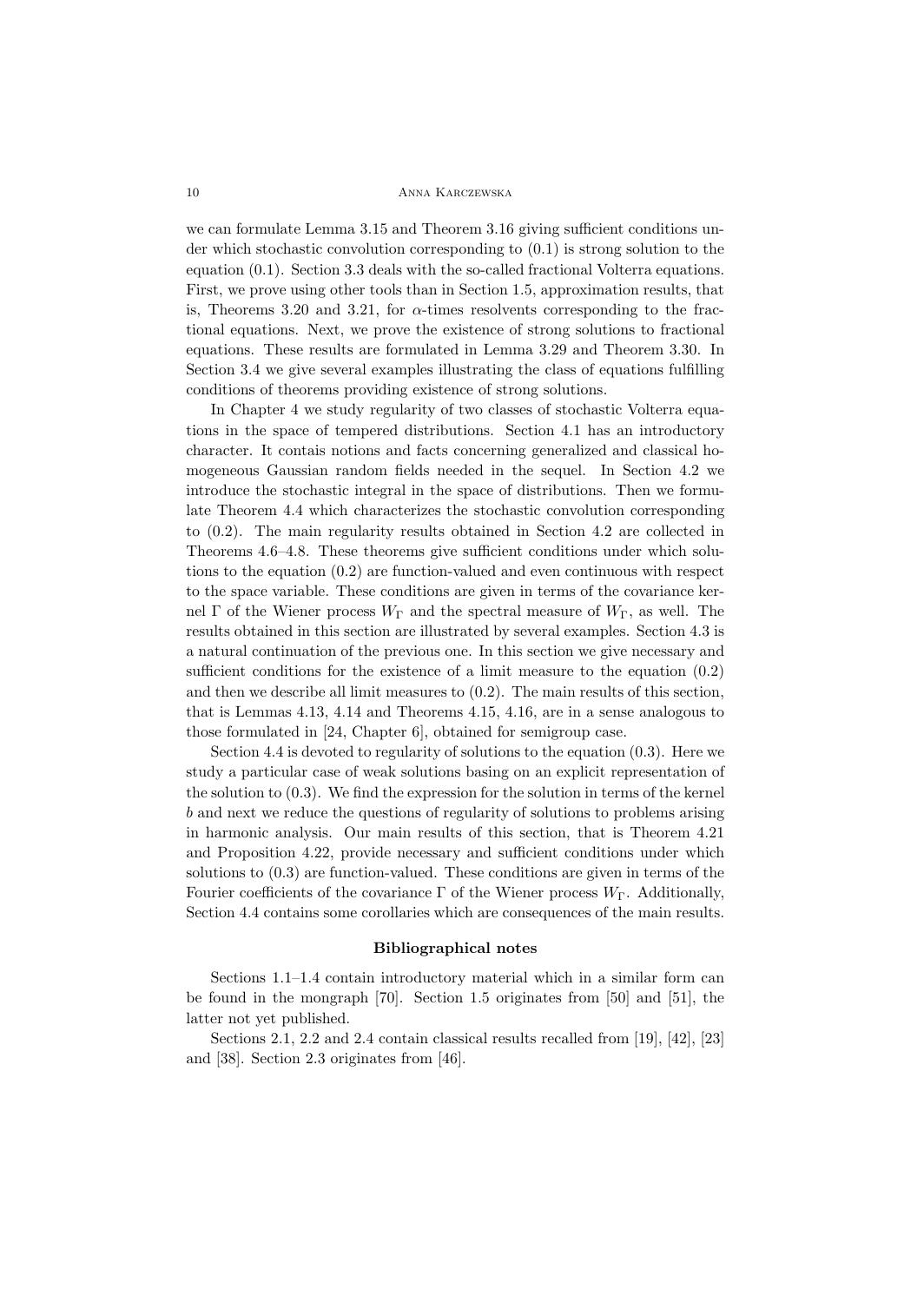## INTRODUCTION 11

The results of Section 3.1 come from [48]. Section 3.2 originates from [50] and [51]. The content of Sections 3.3 and 3.4 can be found in [52].

Section 4.1 contains material coming from [34], [36], [2] and [66]. The results of Section 4.2 come from [54]. Section 4.3 originates from [47]. The results of Section 4.4 can be found in [49].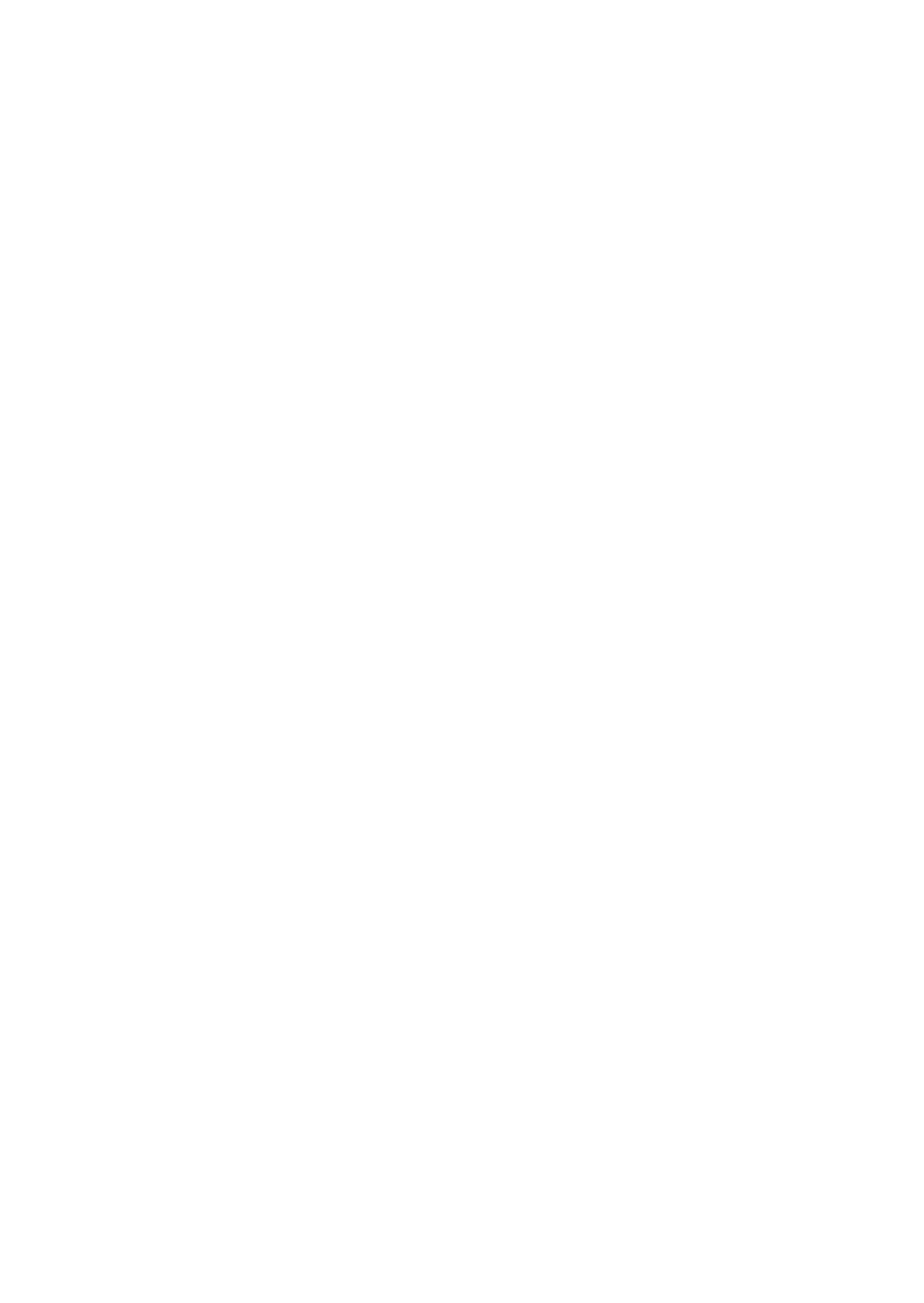## **CHAPTER 1**

#### **DETERMINISTIC VOLTERRA EQUATIONS**

This chapter contains notations and concepts concerning Volterra equations used throughout the monograph and collects some results necessary to make the work self-contained. The notations are standard and follow the book by Prüss  $[70]$ .

Section 1.1 has a preliminary character. In Section 1.2 we recall the definition of the resolvent family to the deterministic Volterra equation and the concept of well-posedness connected with the resolvent. Kernel functions, particularly *k*-regular ones, are recalled in Sections 1.3 and 1.4. The above mentioned definitions and results are described and commented in detail in Prüss' monograph [70] and appropriate references therein.

Section 1.5 originates from [51]. Theorems 1.19 and 1.20, yet non-published, are deterministic approximation theorems which play a key role for existence of strong solutions to stochastic Volterra equations. These approximation theorems are resolvent analogies to Hille–Yosida's theorem for semigroup and play the same role as that theorem.

## **1.1. Notations and preliminaries**

Let *B* be a complex Banach space with the norm  $|\cdot|$ . We consider in *B* the Volterra equation of the form

(1.1) 
$$
u(t) = \int_0^t a(t - \tau) A u(\tau) d\tau + f(t).
$$

In (1.1),  $a \in L^1_{loc}(\mathbb{R}_+;\mathbb{R})$  is a non-zero scalar kernel; for abbreviation we will write  $a \in L^1_{loc}(\mathbb{R}_+).$  *A* is a closed unbounded linear operator in *B* with a dense domain *D*(*A*) and *f* is a continuous *B*-valued function. In the sequel we assume that the domain  $D(A)$  is equipped with the graph norm  $|\cdot|_A$  of A, i.e.  $|x|_A := |x| + |Ax|$ for  $x \in D(A)$ . Then  $(D(A), \vert \cdot \vert_A)$  is a Banach space because A is closed (see e.g. [27]) and it is continuously and densely embedded into  $(B, | \cdot |)$ .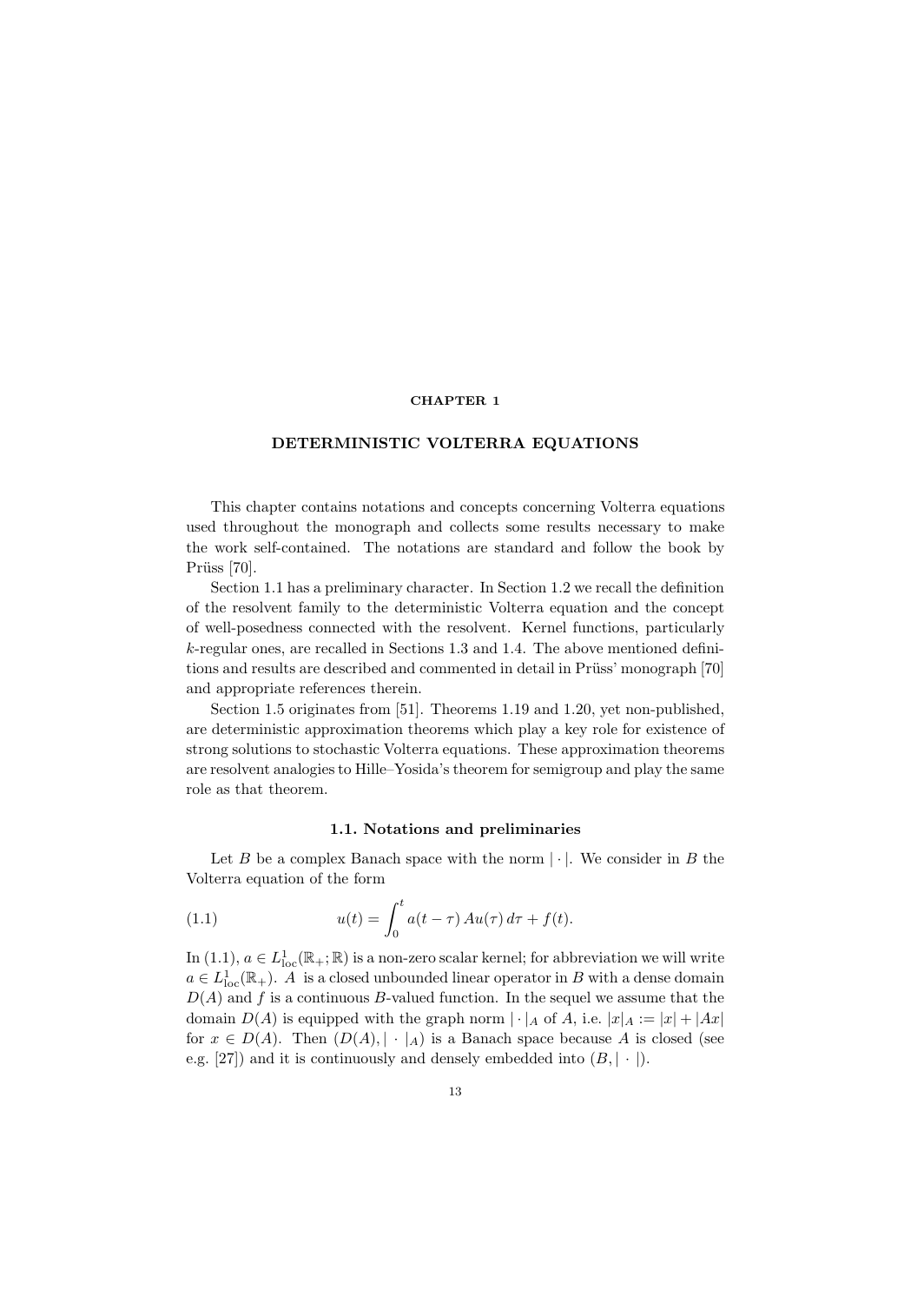By  $\sigma(A)$  and  $\rho(A)$  we shall denote spectrum and resolvent set of the operator *A*, respectively.

The equation (1.1) includes a big class of equations and is an abstract version of several deterministic problems, see e.g. [70]. For example, if  $a(t) = 1$  and f is a function of  $C^1$ -class, the equation  $(1.1)$  is equivalent to the Cauchy problem

$$
\dot{u}(t) = Au(t) + \dot{f}(t)
$$
 with  $u(0) = f(0)$ .

Analogously, in the case  $a(t) = t$  and  $f$  of  $C^2$ -class, the equation (1.1) is equivalent to

$$
\ddot{u}(t) = Au(t) + \ddot{f}(t) \quad \text{with initial conditions} \quad u(0) = f(0) \quad \text{and} \quad \dot{u}(0) = \dot{f}(0).
$$

Several other examples of problems which lead to Volterra equation (1.1) can be found in [70, Section 5].

In the first three chapters of the monograph we shall use the abbreviation

$$
(g * h)(t) = \int_0^t g(t - \tau)h(\tau) d\tau, \quad t \ge 0,
$$

for the convolution of two functions *g* and *h*.

In the paper we write  $a(t)$  for the kernel function a. The notation  $a(t)$  will mean the function and not the value of the function *a* at *t*. Such notation will allow to distinguish the function  $a(t)$  and the article  $a$ .

If a function  $v \in L^1_{loc}(\mathbb{R}_+; B)$  is of *exponential growth*, i.e.  $\int_0^\infty e^{-\omega t} |v(t)| dt <$ *<sup>∞</sup>* for some *<sup>ω</sup> <sup>∈</sup>* <sup>R</sup>, we can define the *Laplace transform* of the function *<sup>v</sup>*

$$
\widehat{v}(\lambda) = \int_0^\infty e^{-\lambda t} v(t) dt, \quad \text{Re }\lambda \ge \omega.
$$

In the whole paper we shall denote by  $\hat{v}$  the Laplace transform of the function  $v$ . In the whole paper the operator norm will be denoted by *|| · ||*.

## **1.2. Resolvents and well-posedness**

The concept of the resolvent is very important for the theory of linear Volterra equations. The so-called resolvent approach to the Volterra equation (1.1) has been introduced many years ago, probably by Friedman and Shinbrot [31]; recently the approach has been presented in detail in the great monograph by Prüss [70]. The resolvent approach is a generalization of the semigroup approach.

By  $S(t)$ ,  $t \geq 0$ , we shall denote the family of resolvent operators corresponding to the Volterra equation (1.1) and defined as follows.

**Definition 1.1** (see e.g. [70]). A family  $(S(t))_{t\geq0}$  of bounded linear operators in the space *B* is called *resolvent* for (1.1) if the following conditions are satisfied:

(a)  $S(t)$  is strongly continuous on  $\mathbb{R}_+$  and  $S(0) = I$ ;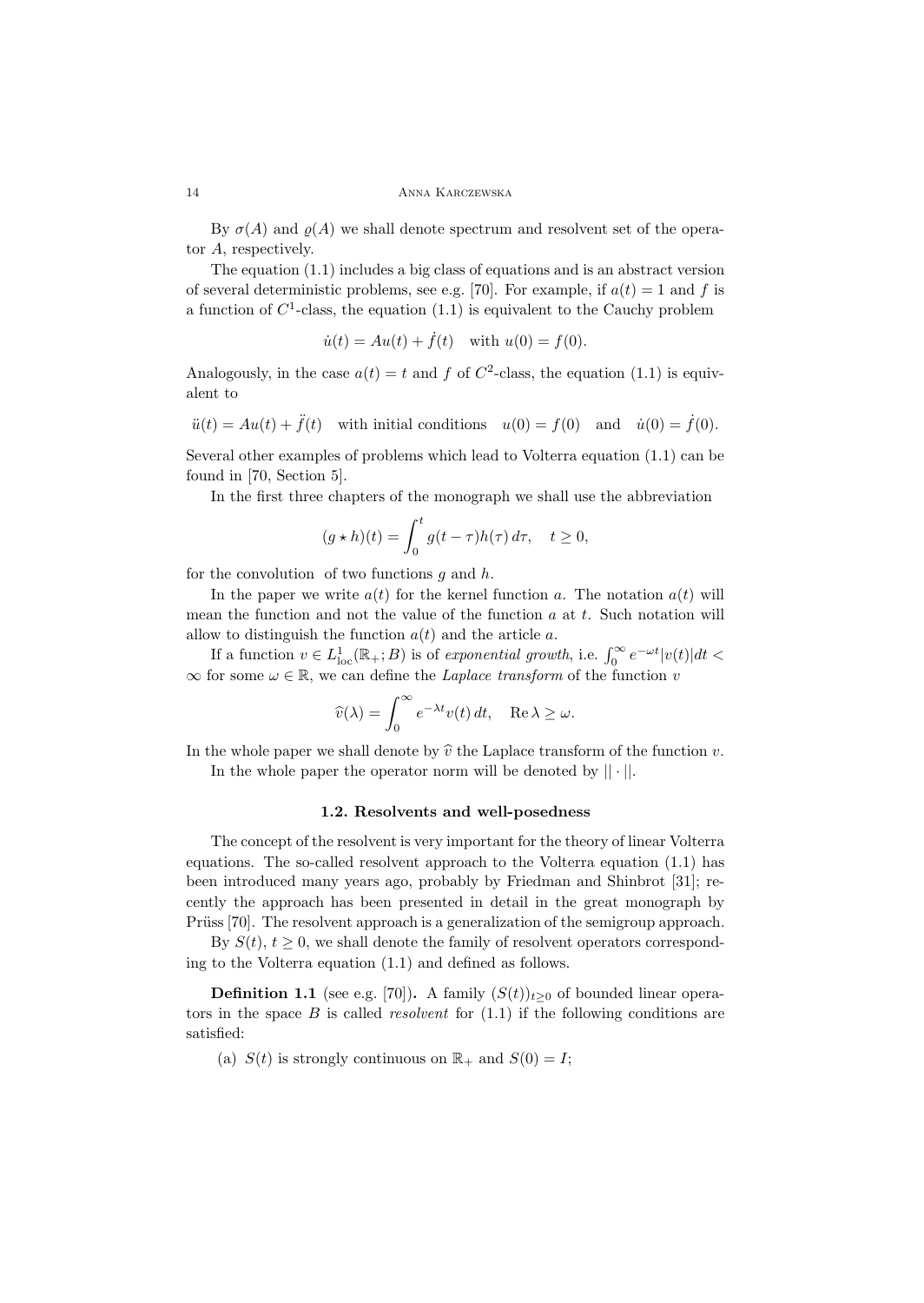- (b)  $S(t)$  commutes with the operator *A*, that is,  $S(t)(D(A)) \subset D(A)$  and  $AS(t)x = S(t)Ax$  for all  $x \in D(A)$  and  $t \geq 0$ ;
- (c) the following *resolvent equation* holds

(1.2) 
$$
S(t)x = x + \int_0^t a(t - \tau)AS(\tau)x d\tau
$$
  
for all  $x \in D(A)$ ,  $t \ge 0$ .

We shall assume that the equation (1.1) is *well-posed* in the sense that (1.1) admits the resolvent  $S(t)$ ,  $t \geq 0$ . (Precise definition of well-posedness is given in [70]). That defintion is a direct extension of well-posedness of Cauchy problems. The lack of well-posedness of (1.1) leads to distribution resolvents, see e.g. [22].

**Proposition 1.2** ([70, Proposition 1.1])**.** *The equation* (1.1) *is well-posed if and only if* (1.1) *admits a resolvent S*(*t*)*. If this is the case then, in addition, the range*  $R(a \star S(t)) \subset D(A)$  *for all*  $t \geq 0$  *and* 

(1.3) 
$$
S(t)x = x + A \int_0^t a(t-\tau)S(\tau)x d\tau \text{ for all } x \in H, t \ge 0.
$$

**Comment.** Let us emphasize that the resolvent  $S(t)$ ,  $t \geq 0$ , is determined by the operator *A* and the function  $a(t)$ . Moreover, as a consequence of the strong continuity of  $S(t)$  we have for any  $T > 0$ 

(1.4) 
$$
\sup_{t \leq T} ||S(t)|| < \infty.
$$

Suppose *S*(*t*) is the resolvent for (1.1) and let  $-\mu \in \sigma(A)$  be an eigenvalue of *A* with eigenvector  $x \neq 0$ . Then

(1.5) 
$$
S(t)x = s(t; \mu)x, \quad t \ge 0,
$$

where  $s(t; \mu)$  is the solution of the one-dimensional Volterra equation

(1.6) 
$$
s(t; \mu) + \mu \int_0^t a(t - \tau) s(\tau; \mu) d\tau = 1, \quad t \ge 0.
$$

By  $W^{1,p}_{\text{loc}}(\mathbb{R}_+;B)$  we denote the Sobolev space of order  $(1,p)$  of Bochner locally *p*-integrable functions acting from  $\mathbb{R}_+$  into the space *B*, see e.g. [27].

**Definition 1.3.** A resolvent  $S(t)$ , for the equation (1.1), is called *differentiable* if  $S(\cdot)x \in W^{1,1}_{loc}(\mathbb{R}_+; B)$  for any  $x \in D(A)$  and there exists a function  $\varphi \in L^1_{\text{loc}}(\mathbb{R}_+)$  such that  $|\dot{S}(t)x| \leq \varphi(t)|x|_A$  a.e. on  $\mathbb{R}_+$ , for every  $x \in D(A)$ .

Similarly, if  $S(t)$  is differentiable then

(1.7) 
$$
\dot{S}(t)x = \mu r(t;\mu)x, \quad t \ge 0,
$$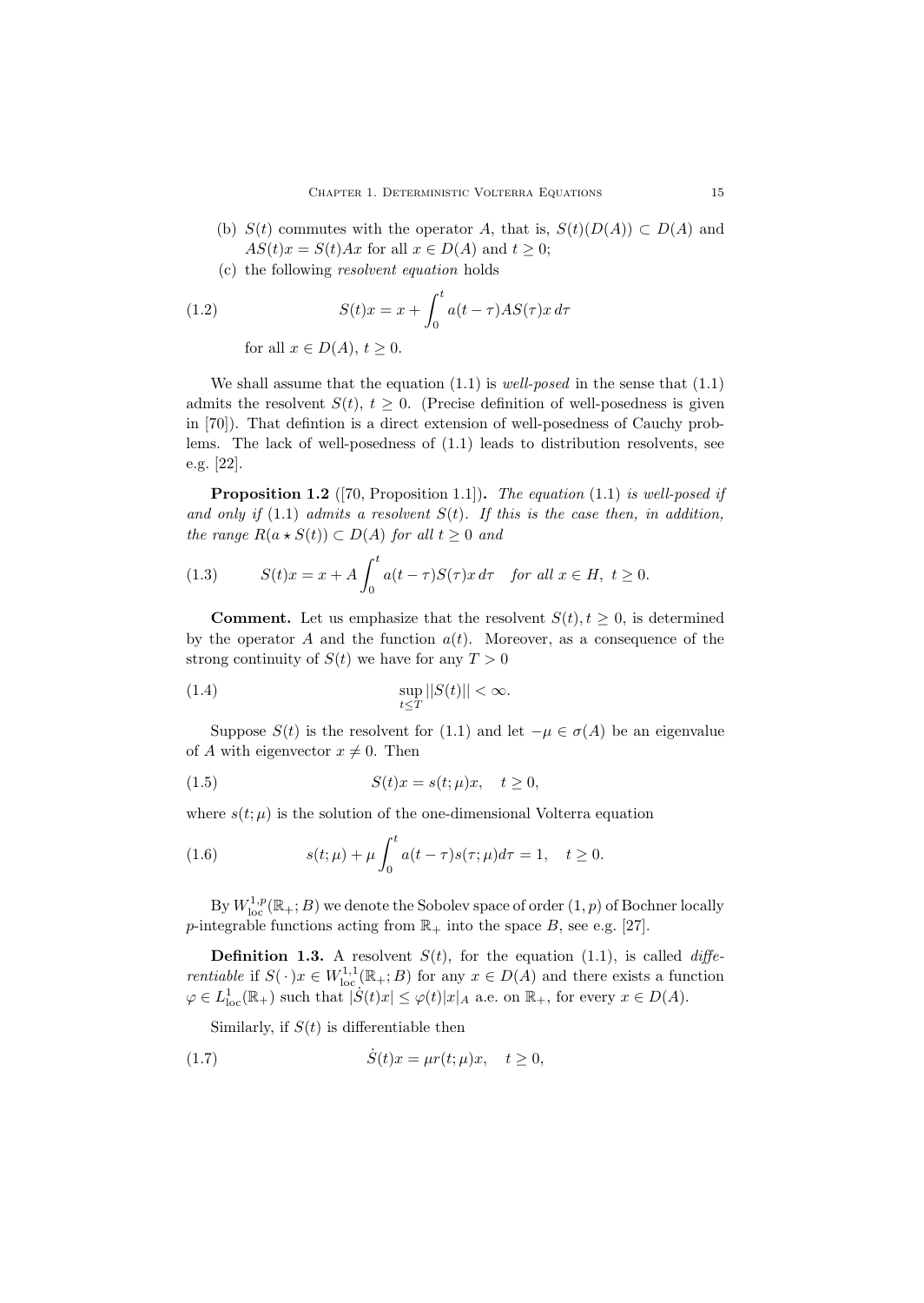where  $r(t; \mu)$  is the solution of the one-dimensional equation

(1.8) 
$$
r(t; \mu) + \mu \int_0^t a(t - \tau) r(\tau; \mu) d\tau = a(t), \quad t \ge 0.
$$

In some special cases the functions  $s(t; \mu)$  and  $r(t; \mu)$  may be found explicitely. For example, for  $a(t) = 1$ , we have  $s(t; \mu) = r(t; \mu) = e^{-\mu t}, t \geq 0, \mu \in \mathbb{C}$ . For  $a(t) = t$ , we obtain  $s(t; \mu) = \cos(\sqrt{\mu}t)$ ,  $r(t; \mu) = \sin(\sqrt{\mu}t)/\sqrt{\mu}$ ,  $t \ge 0$ ,  $\mu \in \mathbb{C}$ .

**Definition 1.4.** Suppose  $S(t)$ ,  $t \geq 0$ , is a resolvent for (1.1).  $S(t)$  is called *exponentially bounded* if there are constants  $M \geq 1$  and  $\omega \in \mathbb{R}$  such that

$$
||S(t)||\leq M\,e^{\omega t},\quad\text{for all }t\geq 0.
$$

 $(M, \omega)$  is called a *type* of  $S(t)$ .

Let us note that in contrary to the case of semigroups, not every resolvent needs to be exponentially bounded even if the kernel function  $a(t)$  belongs to  $L^1(\mathbb{R}_+)$ . The Volterra equation version of the Hille–Yosida theorem (see e.g. [70, Theorem 1.3]) provides the class of equations that admit exponentially bounded resolvents. An important class of kernels providing such class of resolvents are  $a(t) = t^{\alpha-1}/\Gamma(\alpha)$ ,  $\alpha \in (0, 2)$ . For details, counterexamples and comments we refer to [26].

#### **1.3. Kernel functions**

Two classes of kernel functions defined below play a prominent role in the theory of Volterra equations.

**Definition 1.5.** A  $C^{\infty}$ -function  $a: (0, \infty) \rightarrow \mathbb{R}$  is called *completely monotonic* if  $(-1)^n a^{(n)}(t) \ge 0$  for all  $t > 0$ ,  $n \in \mathbb{N}$ .

**Definition 1.6.** We say that function  $a \in L^1(0,T)$  is *completely positive* on [0, T] if for any  $\mu \geq 0$ , the solutions of the convolution equations (1.6) and (1.8) satisfy  $s(t; \mu) \geq 0$  and  $r(t; \mu) \geq 0$  on [0, *T*], respectively.

We recall that if  $a \in L^1_{loc}(\mathbb{R}_+)$  is completely positive, then  $s(t; \mu)$ , the solution to (1.6), is nonnegative and nonincreasing for any  $t \geq 0$ ,  $\mu \geq 0$ . In the consequence, one has  $0 \leq s(t; \mu) \leq 1$ . This is a special case of the result due to [29].

Kernels with this property have been introduced by Clément and Nohel [18]. We note that the class of completely positive kernels appears quite naturally in applications, particularly in the theory of viscoelasticity. Several properties and examples of such kernels appear in [70, Section 4.2].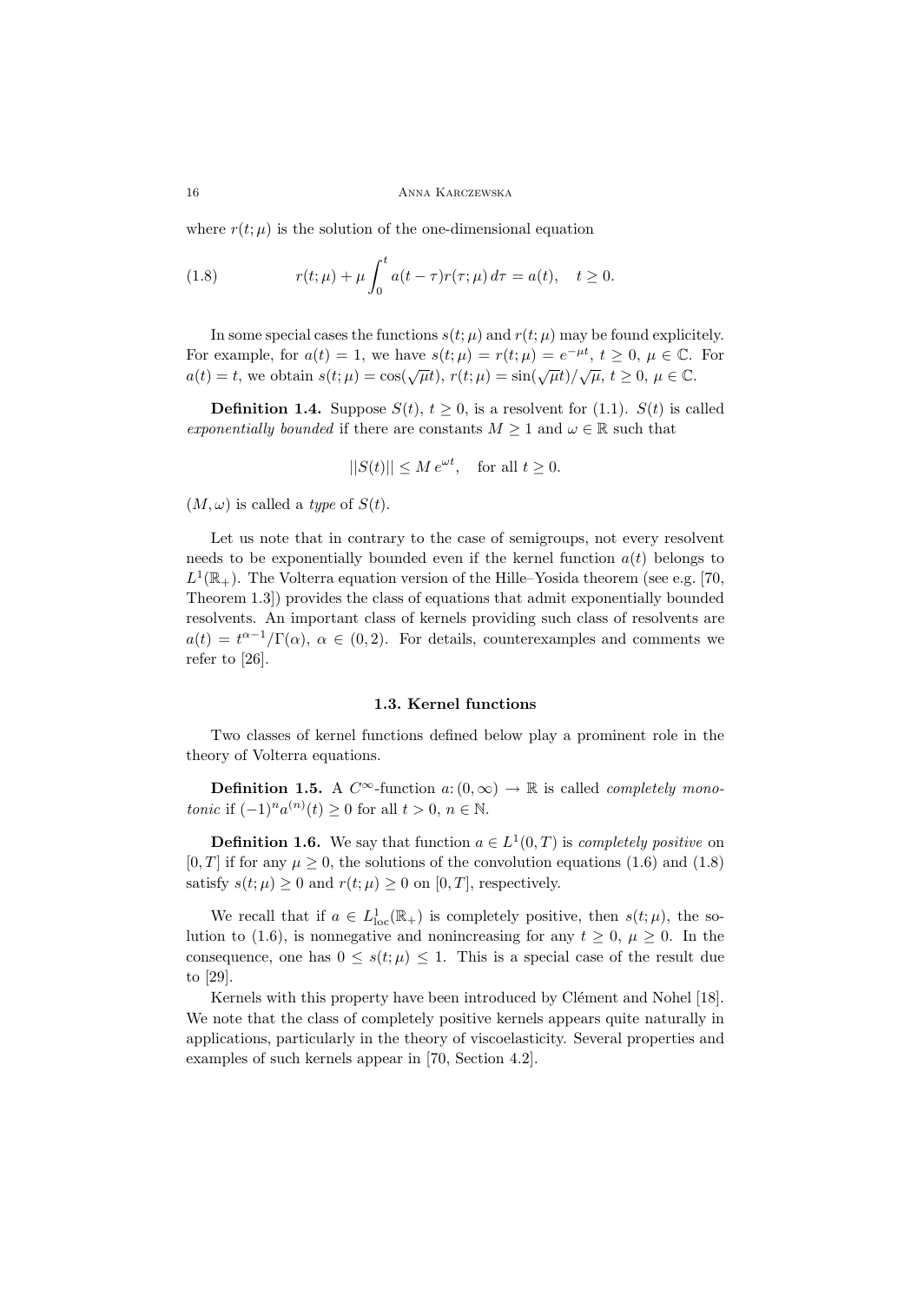**Examples.** (a) Let  $a(t) = t^{\alpha-1}/\Gamma(\alpha)$ ,  $\alpha > 0$ , where  $\Gamma$  is the gamma function. For  $\alpha \in (0,1]$ , function  $a(t)$  is completely monotonic and completely positive.

(b) Another example of completely positive function is  $a(t) = e^{-t}$ ,  $t \ge 0$ . An easy computation shows that then  $s(t; \mu) = (1+\mu)^{-1}[1+\mu e^{-(1+\mu)t}]$ , for  $t, \mu > 0$ .

#### **1.4. Parabolic equations and regular kernels**

This section is devoted to the so-called parabolic Volterra equations defined by Prüss  $[69]$ .

Let *B* be a complex Banach space and

$$
\sum(\omega,\theta) := \{\lambda \in \mathbb{C} : |\arg(\lambda - \omega)| < \theta\}.
$$

**Definition 1.7** ([70, Definition 2.1]). A resolvent  $S(t)$  for (1.1) is called *analytic*, if the function  $S(\cdot): \mathbb{R}_+ \to L(B)$  admits analytic extension to a sector  $\sum(0,\theta_0)$  for some  $0 < \theta_0 < \pi/2$ . An analytic resolvent  $S(t)$  is said to be of *analyticity type*  $(\omega_0, \theta_0)$  if for each  $\theta < \theta_0$  and  $\omega > \omega_0$  there is  $M = M(\omega, \theta)$  such that

(1.9) 
$$
||S(z)|| \leq M e^{\omega \text{Re} z}, \quad z \in \sum (0, \theta_0).
$$

**Corollary 1.8** ([70, Corollary 2.1])**.** *Suppose S*(*t*) *is an analytic resolvent for* (1.1) *of analyticity type*  $(\omega_0, \theta_0)$ *. Then for each*  $\omega > \omega_0$  *and*  $\theta < \theta_0$  *there is*  $M = M(\omega, \theta)$  *such that* 

(1.10) 
$$
||S^{(n)}(t)|| \leq M n! e^{\omega t (1+\alpha)} (\alpha t)^{-n}, \quad t > 0, \ n \in \mathbb{N},
$$

*where*  $\alpha = \sin \theta$ *.* 

Analytic resolvents, the analog of analytic semigroups for Volterra equations, have been introduced by Da Prato and Iannelli [21]. Analogously like in the theory of analytic semigroups, a characterization of analytic resolvents in terms of the spectrum of the operator *A* and the Laplace transform of the kernel function  $a(t)$  is possible.

**Theorem 1.9** ([70, Theorem 2.1])**.** *Let A be a closed unbounded operator in* B with dense domain  $D(A)$  and let  $a \in L^1_{loc}(\mathbb{R}_+)$  satisfy  $\int_0^t |a(t)| e^{-\omega_a t} dt < \infty$ *for some*  $\omega_a \in \mathbb{R}$ *. Then* (1.1) *admits an analytic resolvent*  $S(t)$  *of analyticity type*  $(\omega_0, \theta_0)$  *if and only if the following conditions hold:* 

- (a)  $\hat{a}(\lambda)$  *admits meromorphic extension to*  $\sum(\omega_0, \theta_0 + \pi/2)$ ;
- (b)  $\hat{a}(\lambda) \neq 0$ *, and*  $1/\hat{a}(\lambda) \in \varrho(A)$  *for all*  $\lambda \in \sum(\omega_0, \theta_0 + \pi/2)$ *;*
- (c) *For each*  $\omega > \omega_0$  *and*  $\theta < \theta_0$  *there is a constant*  $C = C(\omega, \theta)$  *such that*  $H(\lambda) := (1/\hat{a}(\lambda) - A)^{-1}/(\lambda \hat{a}(\lambda))$  *satisfies estimate*

(1.11) 
$$
||H(\lambda)|| \le C/|\lambda - \omega| \quad \text{for all } \lambda \in \sum (\omega, \theta + \pi/2).
$$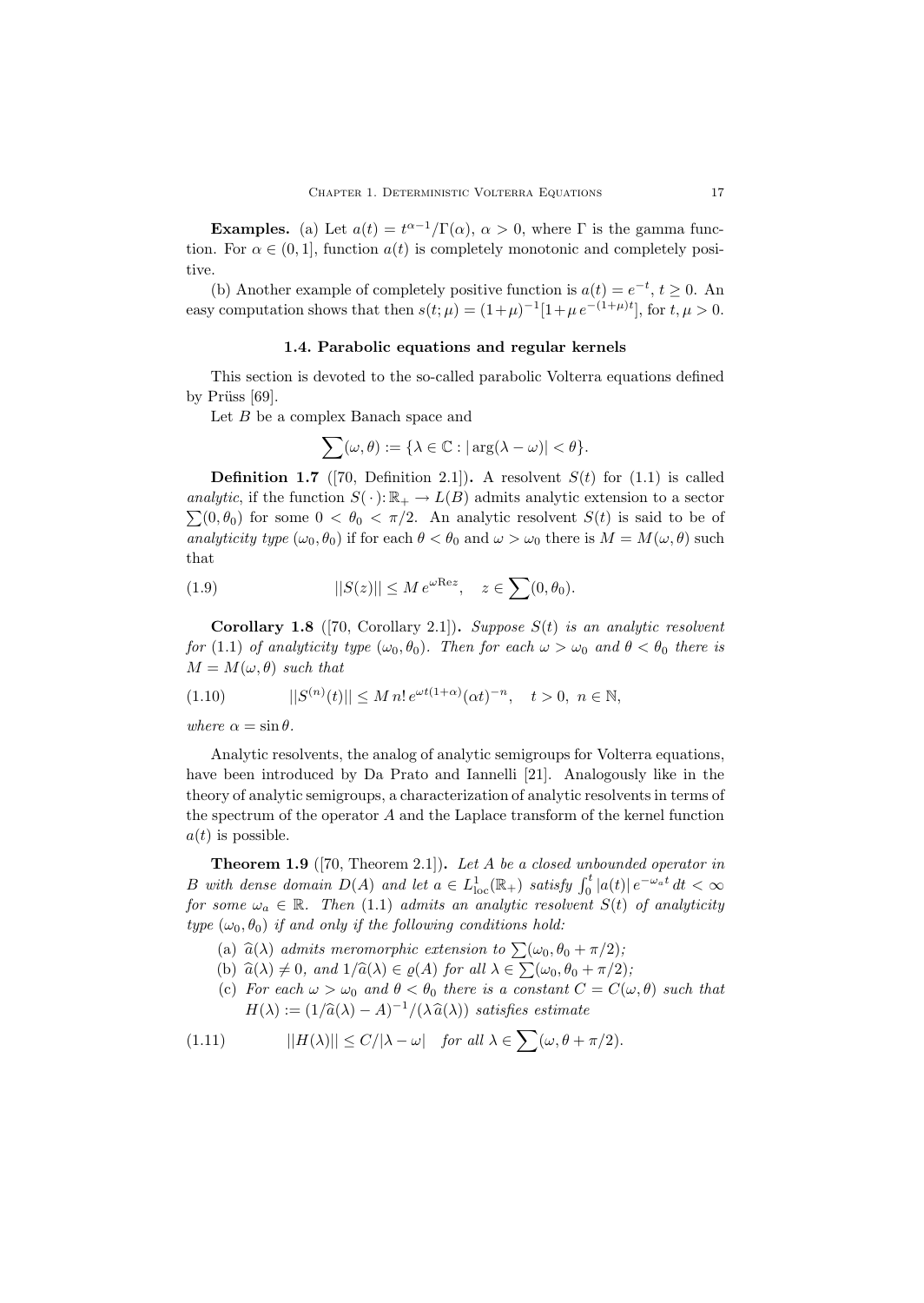Typical examples of the kernel functions  $a(t)$  and the operator A fulfilling conditions of Theorem 1.9 are the following.

**Examples.** (a) Let kernels be  $a(t) = t^{\beta-1}/\Gamma(\beta)$ ,  $t > 0$ , where  $\beta \in (0, 2)$  and Γ denotes the gamma function. The pair (*t <sup>β</sup>−*1*/*Γ(*β*)*, A*) generates a bounded analytic resolvent if and only if  $\varrho(A) \supset \sum (0, \beta \pi/2)$  and  $||\mu(\mu - A)^{-1}|| \leq M$  for all  $\mu \in \sum(0, \beta \pi/2)$ .

(b) An important class of kernels  $a(t)$  which satisfy the above conditions is the class of completely monotonic kernels. By [70, Corollary 2.4] if additionally  $a \in C(0,\infty) \cap L^1(0,1)$  and *A* generates an analytic semigroup  $T(t)$  such that  $||T(t)|| \leq M$  on  $\Sigma(0, \theta)$  then (1.1) admits an analytic resolvent  $S(t)$  of type  $(0, \theta)$ .

Parabolic Volterra equations appear in a context of Volterra equations admiting analytical resolvents.

**Definition 1.10.** Equation (1.1) is called *parabolic*, if the following conditions hold:

- (a)  $\hat{a}(\lambda) \neq 0$ ,  $1/\hat{a}(\lambda) \in \rho(A)$  for all Re  $\lambda > 0$ .
- (b) There is a constant  $M \geq 1$  such that  $H(\lambda) = (I \hat{a}(\lambda)A)^{-1}/\lambda$  satisfies  $||H(\lambda)|| \leq M/|\lambda|$  for all Re  $\lambda > 0$ .

From the resolvent point of view, the concept of parabolicity is between the bounded and the analytic resolvents: if  $(1.1)$  admits an analytic resolvent  $S(t)$ then  $(1.1)$  is parabolic. On the other hand, if the equation  $(1.1)$  is parabolic and the kernel function  $a(t)$  has some properties, like convexity, then the resolvent corresponding to (1.1) has, roughly speaking, similar properties like analytic resolvent.

**Definition 1.11.** Let  $a \in L^1_{loc}(\mathbb{R}_+)$  be of subexponential growth and suppose  $\hat{a}(\lambda) \neq 0$  for all  $\text{Re }\lambda > 0$ . The function  $a(t)$  is called *sectorial with angle θ* > 0 (or merely *θ*-*sectorial*) if  $|\arg \hat{a}(\lambda)| ≤ θ$  for all Re  $\lambda > 0$ .

The standard situation leading to parabolic equations is provided by sectorial kernels and some closed linear densely defined operators *A*.

The following criteria provide parabolic equations.

**Proposition 1.12** ([70, Proposition 3.1]). *Let*  $a \in L^1_{loc}(\mathbb{R}_+)$  *be*  $\theta$ -sectorial *for some*  $\theta < \pi$ *, suppose A is closed linear densely defined, such that*  $\varrho(A)$  *⊃*  $\sum(0, θ)$ *, and*  $||(μ − A)^{-1}|| ≤ M/|μ|$  *for all*  $μ ∈ \sum(0, θ)$ *. Then* (1.1) *is parabolic.* 

The particular case is when *A* is the generator of a bounded analytic  $C_0$ semigroup and the function  $a(t)$  is  $\pi/2$ -sectorial. Because  $a(t)$  is  $\pi/2$ -sectorial if and only if  $a(t)$  is of positive type, we obtain the following class of parabolic equations.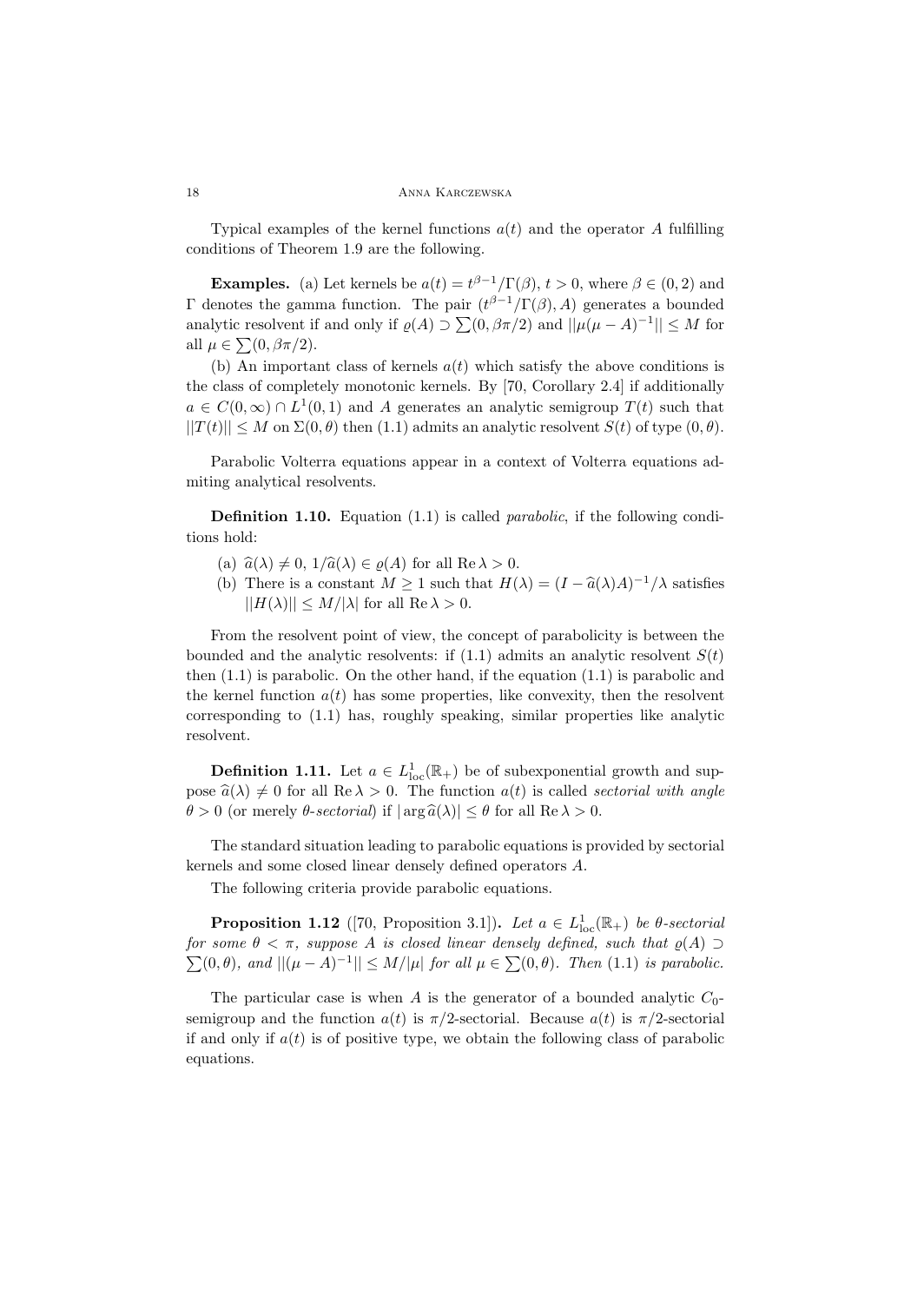**Corollary 1.13** ([70, Corollary 3.1]). Let  $a \in L^1_{loc}(\mathbb{R}_+)$  be of subexponential *growth and of positive type, and let A generate a bounded analytical C*0*-semigroup in B. Then* (1.1) *is parabolic.*

In the sequel we will need some regular kernels.

**Definition 1.14.** Let  $a \in L^1_{loc}(\mathbb{R}_+)$  be of subexponential growth and  $k \in \mathbb{N}$ . The function  $a(t)$  is called *k*-*regular* if there is a constant  $c > 0$  such that  $|\lambda^n a^{(n)}(\lambda)| \leq c |\hat{a}(\lambda)|$  for all  $\text{Re }\lambda > 0, 0 \leq n \leq k$ .

**Comment.** Any *k*-regular kernel  $a(t)$ ,  $k \ge 1$  has the property that  $\hat{a}(\lambda)$  has no zeros in the open right halfplane.

We would like to emphasize that convolutions of *k*-regular kernels are again *k*regular what follows from the product rule of convolutions. The integration and differentiation preserve *k*-regularity, as well. Unfortunately, sums and differences of *k*-regular kernels need not be *k*-regular. We may check it taking  $a(t) = 1$  and  $b(t) = t^2$ . However, if  $a(t)$  and  $b(t)$  are *k*-regular and  $|\arg \hat{a}(\lambda) - \arg \hat{b}(\lambda)| \le \theta \le$ <br>  $\pi$ , Bo  $\lambda > 0$  then  $a(t) + b(t)$  is *k* regular.  $\pi$ , Re  $\lambda > 0$  then  $a(t) + b(t)$  is *k*-regular.

If  $a(t)$  is real-valued and 1-regular then  $a(t)$  is sectorial. The converse of this is not true. As the counterexample we can take  $a(t) = 1$  for  $t \in [0, 1]$ ,  $a(t) = 0$ for  $t > 1$ .

**Proposition 1.15** ([70, Proposition 3.2]). *Suppose*  $a \in L^1_{loc}(\mathbb{R}_+)$  *is such that*  $\hat{a}(\lambda)$  *admits analytic extension to*  $\sum(0,\varphi)$ *, where*  $\varphi > \pi/2$ *, and there is*  $\theta \in (0, \infty)$  *such that*  $|\arg \hat{a}(\lambda)| \leq \theta$  *for all*  $\lambda \in \sum (0, \varphi)$ *. Then a(t) is k-regular for every*  $k \in \mathbb{N}$ *.* 

So, nonnegative and nonicreasing kernels are in general not 1-regular but if the kernel is also convex, then it is 1-regular.

**Definition 1.16.** Let  $a \in L^1_{loc}(\mathbb{R}_+)$  and  $k \geq 2$ . The function  $a(t)$  is called k-monotone if  $a \in C^{k-2}(0, \infty), (-1)^n a^{(n)}(t) \ge 0$  for all  $t > 0, 0 \le n \le k-2$ , and  $(-1)^{k-2} a^{(k-2)}(t)$  is nonincreasing and convex.

By definition, a 2-monotone kernel  $a(t)$  is nonnegative, nonicreasing and convex, and *a*(*t*) is completely monotonic if and only if *a*(*t*) is *k*-monotone for all  $k \geq 2$ .

**Proposition 1.17** ([70, Proposition 3.3]). *Suppose*  $a \in L^1_{loc}(\mathbb{R}_+)$  *is*  $(k+1)$ *monotone,*  $k \geq 1$ *. Then*  $a(t)$  *is k-regular and of positive type.* 

Now, we recall the main theorem on resolvents for parabolic Volterra equations.

**Theorem 1.18** ([70, Theorem 3.1])**.** *Let B be a Banach space, A a closed linear operator in B with dense domain*  $D(A)$ *,*  $a \in L^1_{loc}(\mathbb{R}_+)$ *. Assume* (1.1) *is parabolic, and*  $a(t)$  *is k-regular, for some*  $k \geq 1$ *. Then there is a resolvent*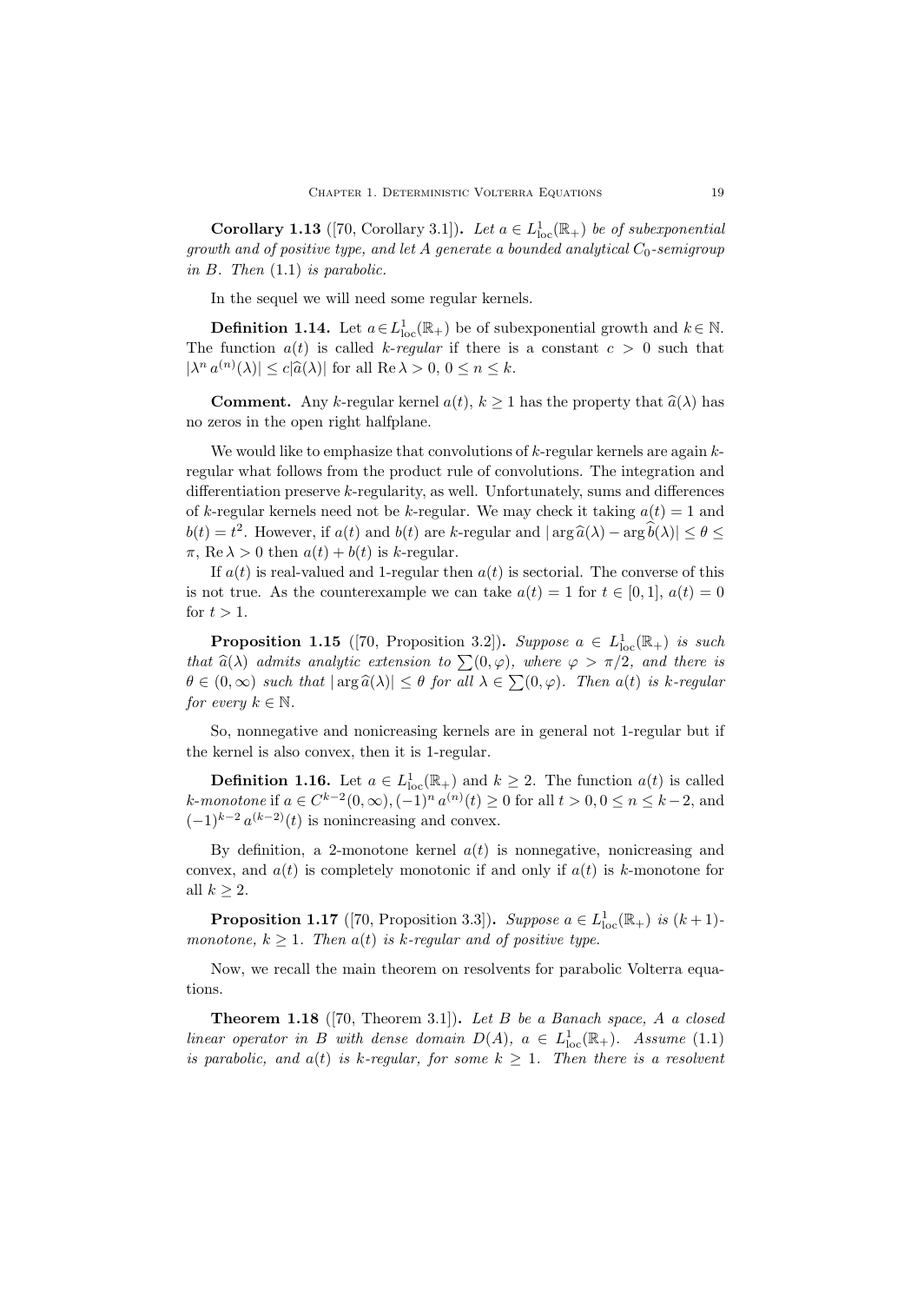$S \in C^{k-1}((0,\infty);L(B))$  *for* (1.1)*, and there is a constant*  $M \geq 1$  *such that estimates*

(1.12) 
$$
||t^n S^{(n)}(t)|| \le M, \text{ for all } t \ge 0, n \le k - 1,
$$

*and*

$$
(1.13)\ \ ||t^{k}S^{(k-1)}(t)-s^{k}S^{(k-1)}(s)||\leq M|t-s|\bigg[1+\log\frac{t}{t-s}\bigg],\quad 0\leq s
$$

*are valid.*

#### **1.5. Approximation theorems**

In this paper the following results contained in [51] concerning convergence of resolvents for the equation (1.1) in Banach space *B* will play the key role. They extend some results of Clément and Nohel obtained in [18] for contraction semigroups. Theorems 1.19, 1.20 and Proposition 1.21 are not yet published.

**Theorem 1.19.** *Let A be the generator of a C*0*-semigroup in B and suppose the kernel function a*(*t*) *is completely positive. Then* (*A, a*) *admits an exponentially bounded resolvent*  $S(t)$ *. Moreover, there exist bounded operators*  $A_n$  *such that*  $(A_n, a)$  *admit resolvent families*  $S_n(t)$  *satisfying*  $||S_n(t)|| \le Me^{w_0 t}$   $(M \ge 1,$ *<sup>w</sup>*<sup>0</sup> *<sup>≥</sup>* 0) *for all <sup>t</sup> <sup>≥</sup>* <sup>0</sup>*, <sup>n</sup> <sup>∈</sup>* <sup>N</sup>*, and*

(1.14) 
$$
S_n(t)x \to S(t)x \quad as \quad n \to \infty
$$

*for all*  $x \in B$ ,  $t \geq 0$ *. Additionally, the convergence is uniform in t on every compact subset of*  $\mathbb{R}_+$ *.* 

*Proof.* The first assertion follows directly from [68, Theorem 5] (see also [70, Theorem 4.2]). Since *A* generates a  $C_0$ -semigroup  $T(t)$ ,  $t \geq 0$ , the resolvent set  $\rho(A)$  of *A* contains the ray  $[w, \infty)$  and

$$
||R(\lambda, A)^k|| \le \frac{M}{(\lambda - w)^k} \quad \text{for } \lambda > w, \ k \in \mathbb{N},
$$

where  $R(\lambda, A) = (\lambda I - A)^{-1}, \lambda \in \rho(A)$ . Define

(1.15) 
$$
A_n := nAR(n, A) = n^2R(n, A) - nI, \quad n > w
$$

the *Yosida approximation* of *A*. Then

$$
||e^{tA_n}|| = e^{-nt}||e^{n^2 R(n,A)t}||
$$
  
\n
$$
\leq e^{-nt} \sum_{k=0}^{\infty} \frac{n^{2k} t^k}{k!} ||R(n,A)^k|| \leq Me^{(-n+n^2/(n-w))t} = Me^{nwt/(n-w)}.
$$

Hence, for  $n > 2w$  we obtain

$$
||e^{A_n t}|| \le Me^{2wt}.
$$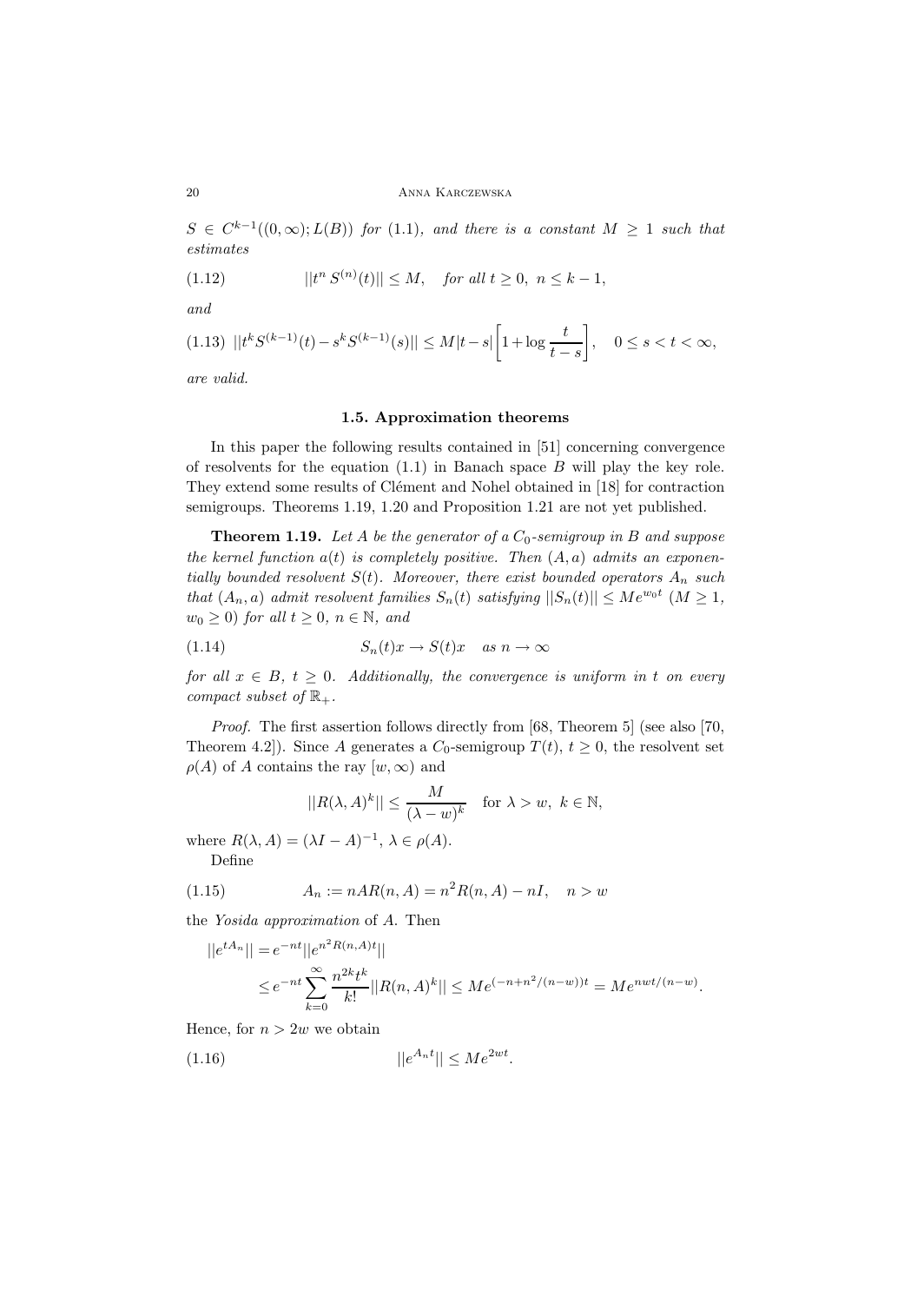Taking into account the above estimate and the complete positivity of the kernel function  $a(t)$ , we can follow the same steps as in [68, Theorem 5] to obtain that there exist constants  $M_1 > 0$  and  $w_1 \in \mathbb{R}$  (independent of *n*, due to (1.16)) such that

$$
||[H_n(\lambda)]^{(k)}|| \le \frac{M_1}{\lambda - w_1} \quad \text{for } \lambda > w_1,
$$

where  $H_n(\lambda) := (\lambda - \lambda \hat{a}(\lambda)A_n)^{-1}$ . Here and in the sequel the hat indicates the Laplace transform Hones the sequentian theorem for resolvent families implies Laplace transform. Hence, the generation theorem for resolvent families implies that for each  $n \in \mathbb{N}$ , the pair  $(A_n, a)$  admits resolvent family  $S_n(t)$  such that

(1.17) 
$$
||S_n(t)|| \leq M_1 e^{w_1 t} \text{ for all } n \in \mathbb{N}.
$$

In particular, the Laplace transform  $\hat{S}_n(\lambda)$  exists and satisfies

$$
\widehat{S}_n(\lambda) = H_n(\lambda) = \int_0^\infty e^{-\lambda t} S_n(t) dt, \quad \lambda > w_1.
$$

Now recall from semigroup theory that for all  $\mu$  sufficiently large we have

$$
R(\mu, A_n) = \int_0^\infty e^{-\mu t} e^{A_n t} dt
$$

as well as,

$$
R(\mu, A) = \int_0^\infty e^{-\mu t} T(t) dt.
$$

Since  $\hat{a}(\lambda) \rightarrow 0$  as  $\lambda \rightarrow \infty$ , we deduce that for all  $\lambda$  sufficiently large, we have

$$
H_n(\lambda) = \frac{1}{\lambda \widehat{a}(\lambda)} R\left(\frac{1}{\widehat{a}(\lambda)}, A_n\right) = \frac{1}{\lambda \widehat{a}(\lambda)} \int_0^\infty e^{(-1/\widehat{a}(\lambda))t} e^{A_n t} dt,
$$

and

H(
$$
\lambda
$$
) =  $\frac{1}{\lambda \widehat{a}(\lambda)} R\left(\frac{1}{\widehat{a}(\lambda)}, A\right) = \frac{1}{\lambda \widehat{a}(\lambda)} \int_0^\infty e^{(-1/\widehat{a}(\lambda))t} T(t) dt$ .  
Hence, from the identity

$$
H_n(\lambda) - H(\lambda) = \frac{1}{\lambda \widehat{a}(\lambda)} \bigg[ R\bigg(\frac{1}{\widehat{a}(\lambda)}, A_n\bigg) - R\bigg(\frac{1}{\widehat{a}(\lambda)}, A\bigg) \bigg]
$$

and the fact that  $R(\mu, A_n) \to R(\mu, A)$  as  $n \to \infty$  for all  $\mu$  sufficiently large (see e.g. [65, Lemma 7.3], we obtain that

(1.18) 
$$
H_n(\lambda) \to H(\lambda) \quad \text{as } n \to \infty.
$$

Finally, due to (1.17) and (1.18) we can use the Trotter–Kato theorem for resolvent families of operators (cf. [58, Theorem 2.1]) and the conclusion follows.  $\Box$ 

Let us recall, e.g. from [28], that a family  $C(t)$ ,  $t \geq 0$ , of linear bounded operators on *H* is called *cosine family* if  $C(t + s) + C(t - s) = 2C(t)C(s)$  for every  $t, s \geq 0, t > s.$ 

Theorem 1.19 may be reformulated in the following version.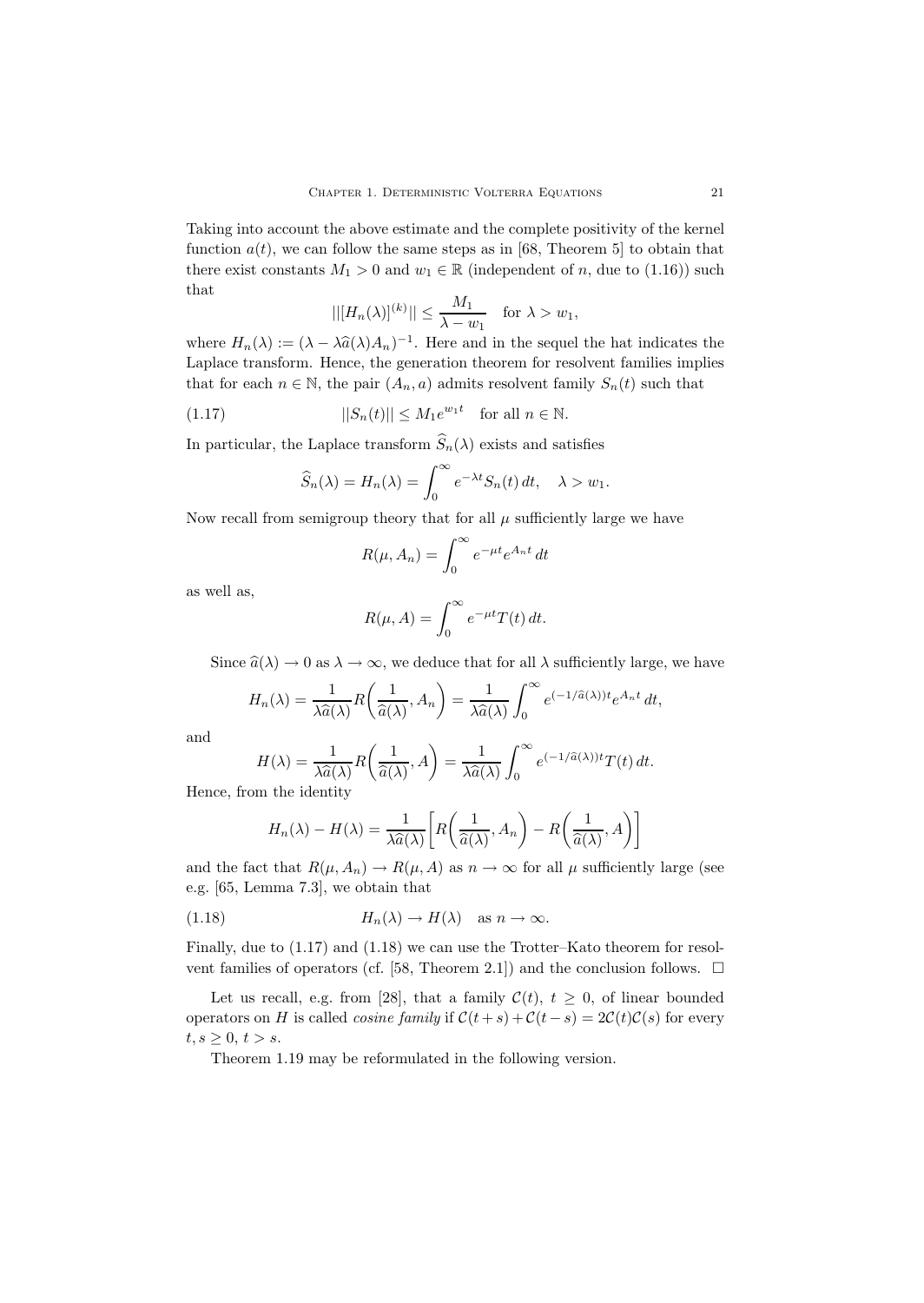22 ANNA KARCZEWSKA

**Theorem 1.20.** Let A generate a cosine family  $T(t)$  in B such that  $||T(t)||$  $\leq Me^{\omega t}$  *for*  $t > 0$  *holds, and suppose the kernel function*  $a(t)$  *is completely positive. Then* (*A, a*) *admits an exponentially bounded resolvent S*(*t*)*. Moreover, there exist bounded operators*  $A_n$  *such that*  $(A_n, a)$  *admit resolvent families*  $S_n(t)$ *satisfying*  $||S_n(t)|| \leq \widetilde{M}e^{w_0t}$  ( $\widetilde{M} \geq 1$ ,  $w_0 \geq 0$ ) *for all*  $t \geq 0$ ,  $n \in \mathbb{N}$  and

$$
S_n(t)x \to S(t)x \quad as \; n \to \infty
$$

*for all*  $x \in B$ ,  $t \geq 0$ . Additionally, the convergence is uniform in t on every *compact subset of*  $\mathbb{R}_+$ *.* 

**Remarks.** (a) By [70, Theorem 4.3] or [68, Theorem 6] Theorem 1.20 holds also in two other cases:

- (a1)  $a(t)$  is a creep function with the function  $a_1(t)$  log-convex;
- (a2)  $a = c \star c$  with some completely positive  $c \in L^1_{loc}(\mathbb{R}_+).$

(Let us recall the definition [70, Definition 4.4]: A function  $a: \mathbb{R}_+ \mapsto \mathbb{R}$  is called a *creep function* if *a*(*t*) is nonnegative, nondecreasing, and concave. A creep function *a*(*t*) has a *standard form*

$$
a(t) = a_0 + a_{\infty}t + \int_0^t a_1(\tau) d\tau, \quad t > 0,
$$

where  $a_0 = a(0+) \geq 0$ ,  $a_{\infty} = \lim_{t \to \infty} \frac{a(t)}{t} = \inf_{t > 0} \frac{a(t)}{t} \geq 0$ , and  $a_1(t) =$  $\dot{a}(t) - a_{\infty}$  is nonnegative, nonincreasing,  $\lim_{t \to \infty} a_1(t) = 0.$ )

(b) Other examples of the convergence (1.14) for the resolvents are given, e.g. in [18] and [30]. In the first paper, the operator *A* generates a linear continuous contraction semigroup. In the second one, *A* belongs to some subclass of sectorial operators and the kernel  $a(t)$  is an absolutely continuous function fulfilling some technical assumptions.

**Comment.** The above theorem gives a partial answer to the following open problem for a resolvent family  $S(t)$  generated by a pair  $(A, a)$ : do exist bounded linear operators  $A_n$  generating resolvent families  $S_n(t)$  such that  $S_n(t)x \to$ *S*(*t*)*x*? Note that in case  $a(t) \equiv 1$  the answer is yes, namely  $A_n$  are provided by the Hille–Yosida approximation of *A* and  $S_n(t) = e^{tA_n}$ .

The following result will be used in the sequel.

**Proposition 1.21.** Let A,  $A_n$  and  $S_n(t)$  be given as in Theorem 1.19 or *Theorem* 1.20*. Then the operators*  $S_n(t)$  *commute with the operator A, for every n* sufficiently large and  $t \geq 0$ .

*Proof.* For each *n* sufficiently large the bounded operators  $A_n$  admit a resolvent family  $S_n(t)$ , so by the complex inversion formula for the Laplace transform we have

$$
S_n(t) = \frac{1}{2\pi i} \int_{\Gamma_n} e^{\lambda t} H_n(\lambda) d\lambda
$$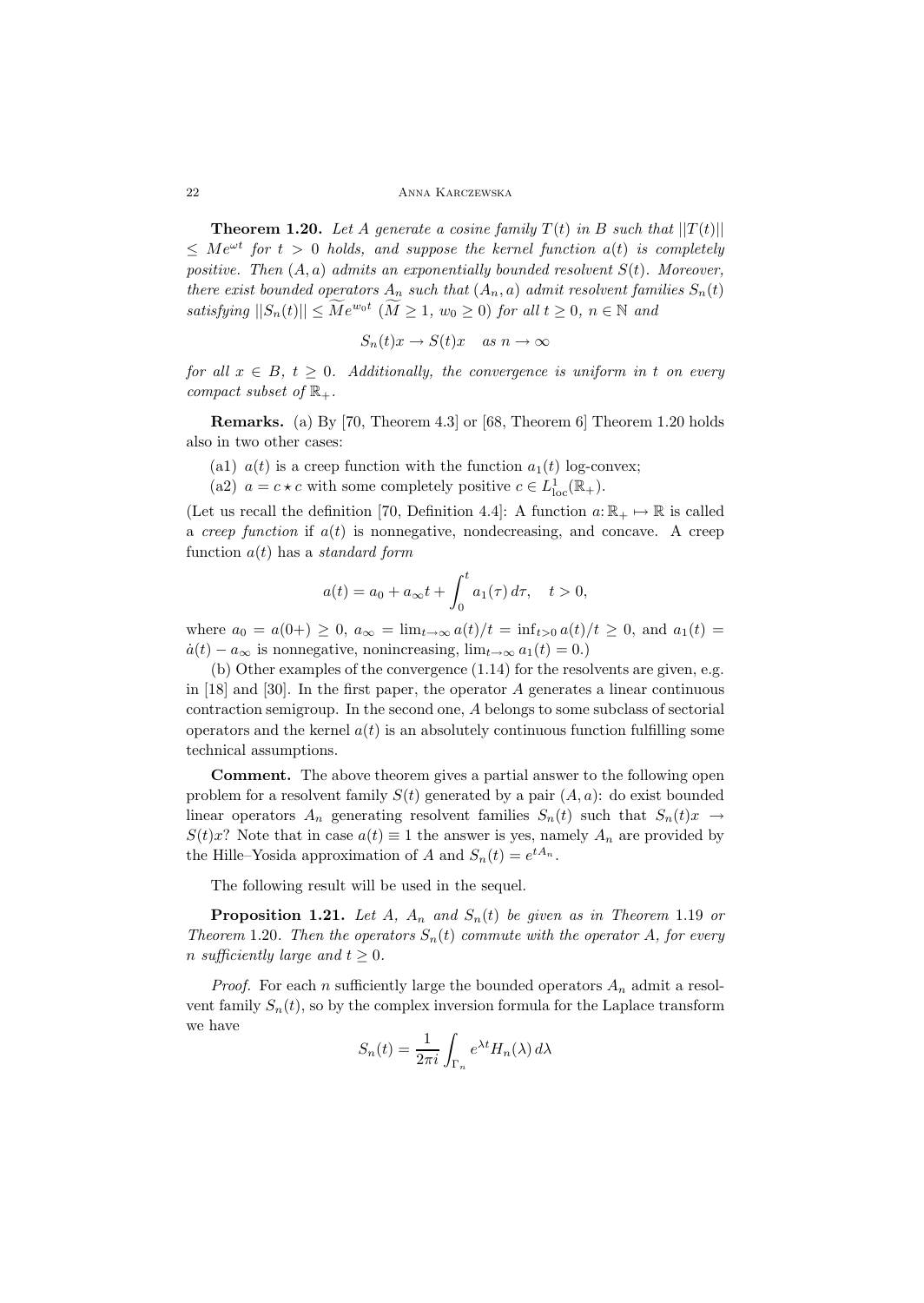where  $\Gamma_n$  is a simple closed rectifiable curve surrounding the spectrum of  $A_n$  in the positive sense.

On the other hand,  $H_n(\lambda) := (\lambda - \lambda \hat{a}(\lambda)A_n)$  where  $A_n := nA(n - A)^{-1}$ , so each  $A_n$  commutes with *A* on  $D(A)$  and then each  $H_n(\lambda)$  commutes with *A*, on *D*(*A*), too.

Finally, because *A* is closed and all the following integrals are convergent (exist), for all *n* sufficiently large and  $x \in D(A)$  we have

$$
AS_n(t)x = A \int_{\Gamma_n} e^{\lambda t} H_n(\lambda)x \,d\lambda
$$
  
= 
$$
\int_{\Gamma_n} e^{\lambda t} AH_n(\lambda)x \,d\lambda = \int_{\Gamma_n} e^{\lambda t} H_n(\lambda)Ax \,d\lambda = S_n(t)Ax.
$$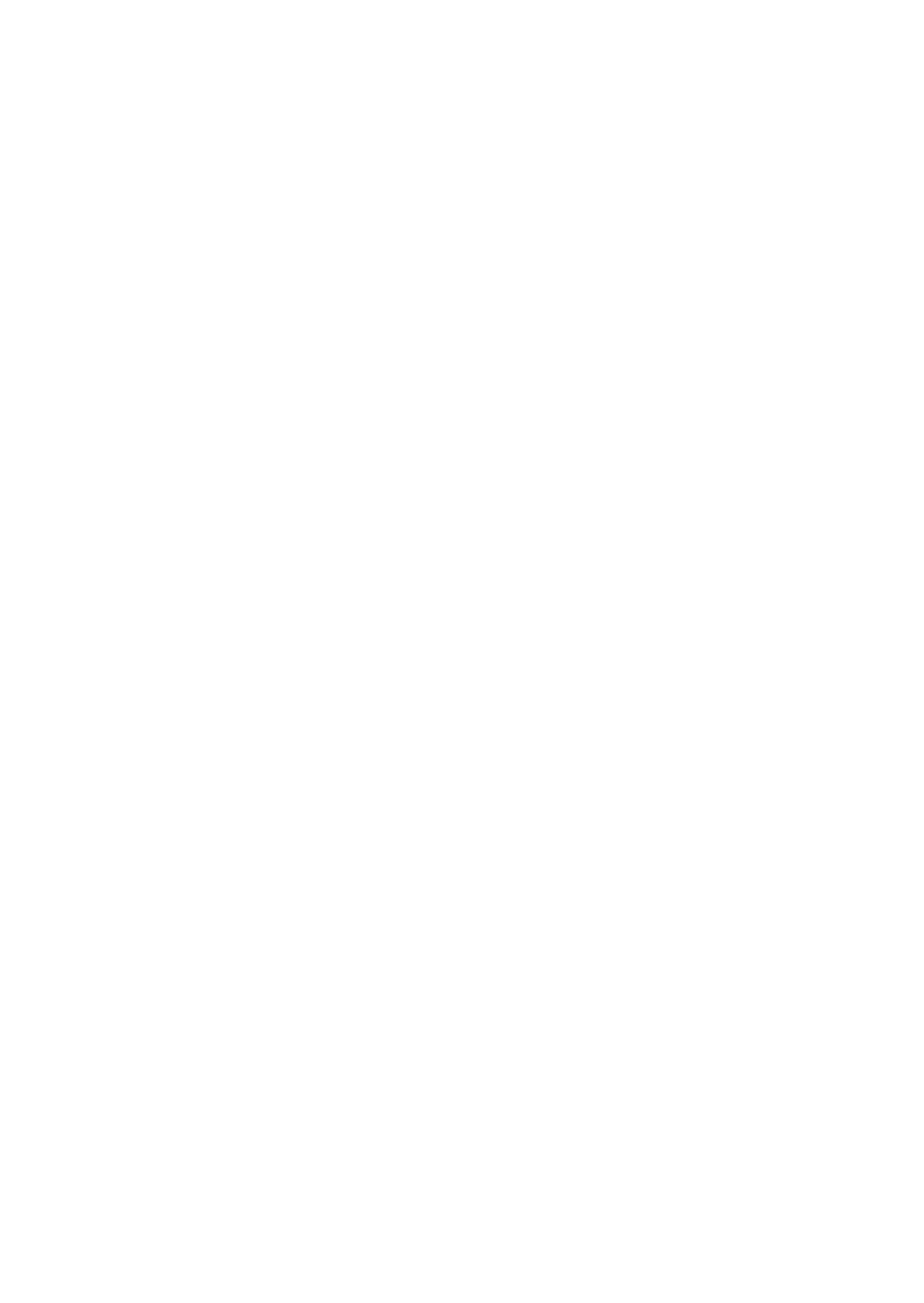## **CHAPTER 2**

#### **PROBABILISTIC BACKGROUND**

In this chapter we recall from [19], [42], [23] and [38] basic and important concepts and results of the infinite dimensional stochastic analysis needed in the sequel. In particular, we present construction of stochastic integral with respect to a cylindrical Wiener process, published in [46].

## **2.1. Notations and conventions**

Assume that  $(\Omega, \mathcal{F}, P)$  is a probability space equipped with an increasing family of  $\sigma$ -fields  $(\mathcal{F}_t)$ ,  $t \in I$ , where  $I = [0, T]$  or  $I = [0, \infty)$ , called *filtration*. We shall denote by  $\mathcal{F}_{t+}$  the intersection of all  $\sigma$ -fields  $\mathcal{F}_s$ ,  $s > t$ . We say that filtration is *normal* if  $\mathcal{F}_0$  contains all sets  $B \in \mathcal{F}$  with measure  $P(B) = 0$  and if  $\mathcal{F}_t = \mathcal{F}_{t^+}$  for any  $t \in I$ , that is, the filtration is right continuous.

In the paper we assume that filtration  $(\mathcal{F}_t)_{t \in I}$  is normal. This assumption enables to choose modifications of considered stochastic processes with required measurable properties.

Let  $H$  and  $U$  be two separable Hilbert spaces. In the whole paper we write explicitely indexes indicating the appropriate space in norms  $|\cdot|_{(\cdot)}$  and inner products  $\langle \cdot, \cdot \rangle_{(\cdot)}$ .

**Definition 2.1.** The *H*-valued process  $X(t)$ ,  $t \in I$ , is *adapted* to the family  $(\mathcal{F}_t)_{t \in I}$ , if for arbitrary  $t \in I$  the random variable  $X(t)$  is  $\mathcal{F}_t$ -measurable.

**Definition 2.2.** The *H*-valued process  $X(t)$ ,  $t \in [0, T]$ , is *progressively measurable* if for every  $t \in [0, T]$  the mapping  $[0, t] \times \Omega \to H$ ,  $(s, w) \mapsto X(s, w)$  is  $\mathcal{B}([0,t]) \times \mathcal{F}_t$ -measurable.

We will use the following well-known result, see e.g. [23].

**Proposition 2.3** ([23, Proposition 3.5]). Let  $X(t)$ ,  $t \in [0, T]$ , be a stochas*tically continuous and adapted process with values in H. Then X has a progressively measurable modification.*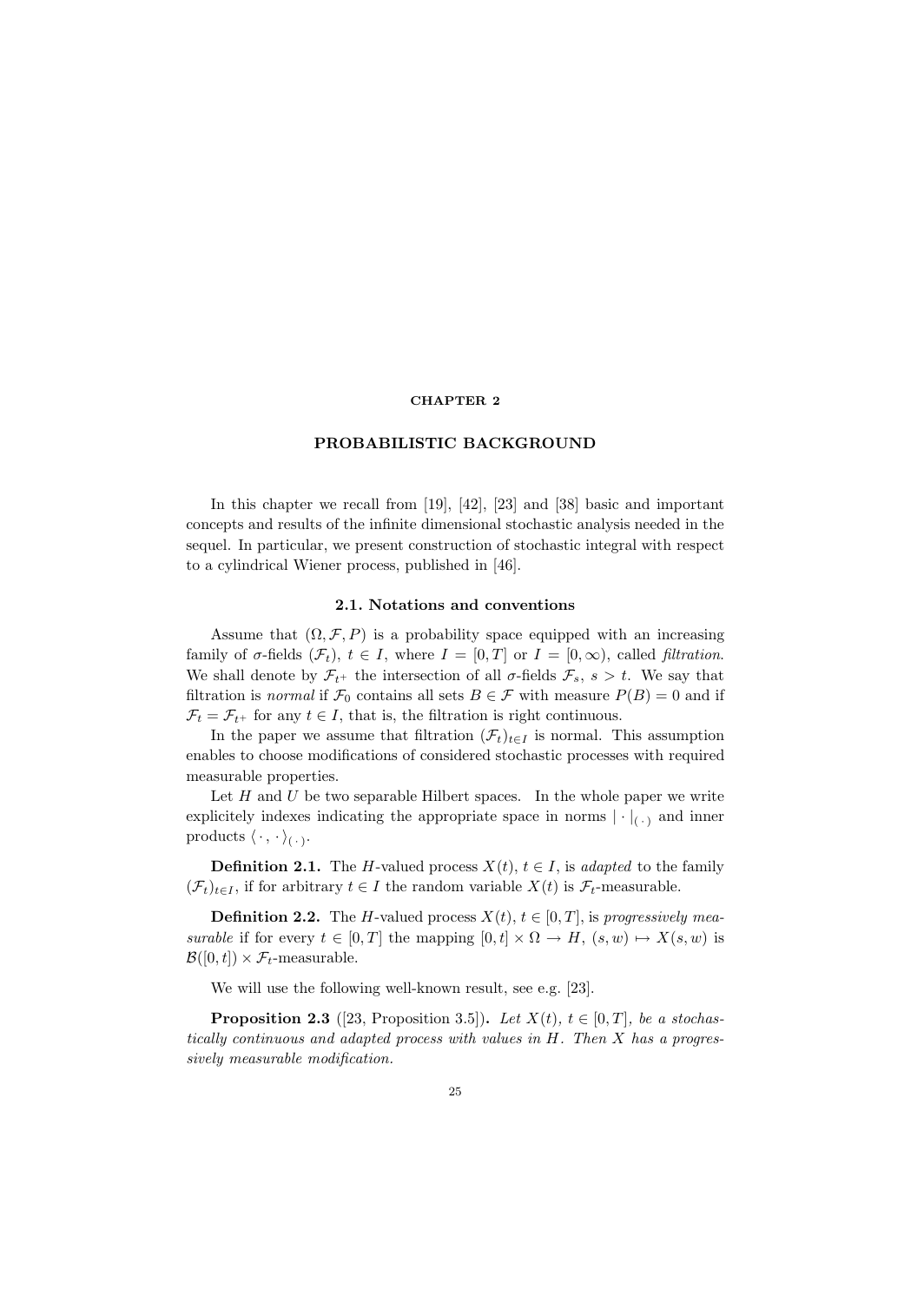By  $\mathcal{P}_\infty$  we denote a *σ*-field of subsets of  $[0, \infty) \times \Omega$  defined as follows:  $\mathcal{P}_\infty$ is the *σ*-field generated by sets of the form:  $(s, t] \times F$ , where  $0 \le s \le t < \infty$ ,  $F \in \mathcal{F}_s$  and  $\{0\} \times F$ , when  $F \in \mathcal{F}_0$ . The restriction of the *σ*-field  $\mathcal{P}_\infty$  to  $[0, T] \times \Omega$ will be denoted by  $\mathcal{P}_T$ .

**Definition 2.4.** An arbitrary measurable mapping from  $([0, \infty) \times \Omega, \mathcal{P}_\infty)$ or  $([0, T] \times \Omega, \mathcal{P}_T)$  into  $(H; \mathcal{B}(H))$  is called a *predictable process*.

**Comment.** A predictable process is an adapted one.

**Proposition 2.5** ([23, Proposition 3.6])**.** *Assume that*  $X(t)$ *,*  $t \in [0, T]$ *, is an adapted and stochastically continuous process. Then the process X has a predictable version on*  $[0, T]$ *.* 

By  $L(U, H)$ ,  $L(U)$  we denote spaces of linear bounded operators from *U* into *<sup>H</sup>* and in *<sup>U</sup>*, respectively. As previously, the operator norm is denoted by *|| · ||*.

An important role will be played by the space of Hilbert–Schmidt operators. Let us recall the following definition.

**Definition 2.6** ([4] or [23]). Assume that  ${e_k}$  ⊂ *U* and  ${f_j}$  ⊂ *H* are orthonormal bases of *U* and *H*, respectively. A linear bounded operator  $T: U \rightarrow$ *H* is called *Hilbert–Schmidt operator* if  $\sum_{k=1}^{\infty} |Te_k|^2$  <  $\infty$ .

Because

$$
\sum_{k=1}^{\infty} |Te_k|_H^2 = \sum_{k=1}^{\infty} \sum_{j=1}^{\infty} (Te_k, f_j)_H^2 = \sum_{j=1}^{\infty} |T^* f_j|_U^2,
$$

where  $T^*$  denotes the operator adjoint to  $T$ , then the definition of Hilbert-Schmidt operator and the number  $||T||_{HS} = \left(\sum_{k=1}^{\infty} |Te_k|^2_H\right)^{1/2}$  do not depend on the basis  $\{e_k\}$ ,  $k \in \mathbb{N}$ . Moreover  $||T||_{HS} = ||T^*||_{HS}$ .

Additionally,  $L_2(U, H)$  — the set of all Hilbert–Schmidt operators from *U* into *H*, endowed with the norm  $|| \cdot ||_{HS}$  defined above, is a separable Hilbert space.

#### **2.2. Classical infinite dimensional Wiener process**

Here we recall from [19] and [42] the definition of Wiener process with values in a real separable Hilbert space *U* and the stochastic integral with respect to this process.

**Definition 2.7.** Let  $Q: U \to U$  be a linear symmetric non-negative nuclear operator (Tr  $Q < \infty$ ). A square integrable *U*-valued stochastic process  $W(t)$ ,  $t \geq 0$ , defined on a probability space  $(\Omega, \mathcal{F}, (\mathcal{F}_t)_{t>0}, P)$ , where  $\mathcal{F}_t$  denote  $\sigma$ -fields such that  $\mathcal{F}_t \subset \mathcal{F}_s \subset \mathcal{F}$  for  $t < s$ , is called classical or genuine *Wiener process* with covariance operator *Q* if:

- $(a) W(0) = 0,$
- (b)  $EW(t) = 0$ ,  $Cov[W(t) W(s)] = (t s)Q$  for all  $s, t \geq 0$ ,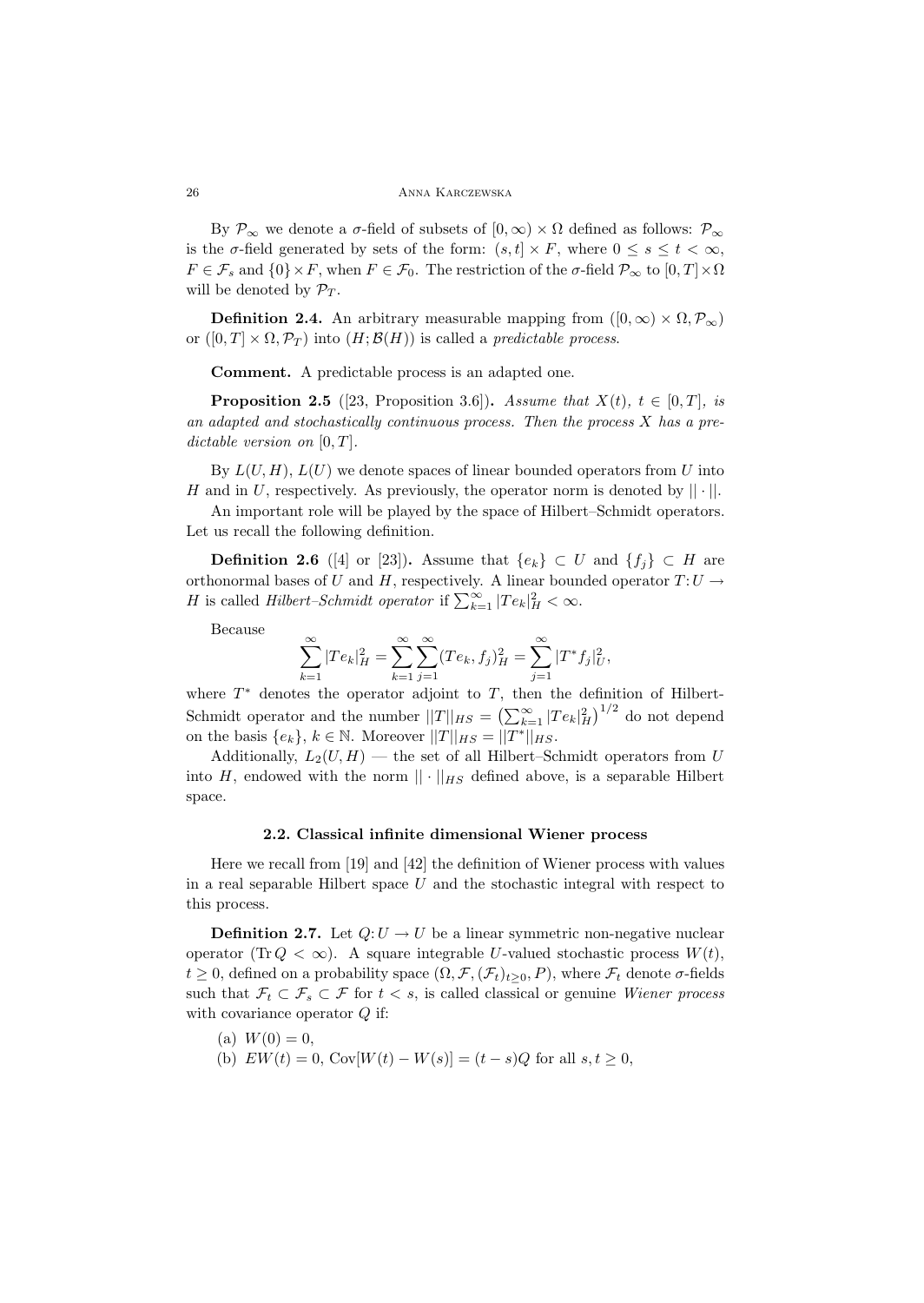- (c) *W* has independent increments, that is  $W(s_4) W(s_3)$  and  $W(s_2)$  *− W*( $s_1$ ) are independent whenever  $0 \leq s_1 \leq s_2 \leq s_3 \leq s_4$ ,
- (d) *W* has continuous trajectories,
- (e) *W* is adapted with respect to the filtration  $(\mathcal{F}_t)_{t>0}$ .

If we choose  $\mathcal{F}_t$  to be the *σ*-field generated by  $\{W(s):0\leq s\leq t\}$ , then  $W(t) - W(s)$  is independent of  $\mathcal{F}_s$  for all  $t > s$  from condition (c) of the above definition. Then  $\mathbb{E}\{W(t) - W(s)|\mathcal{F}_s\} = \mathbb{E}\{W(t) - W(s)\} = 0$  by condition (b). Hence,  $\mathbb{E}\{W(t)|\mathcal{F}_s\} = W(s)$  w.p.1 and  $\{W(t), \mathcal{F}_t\}$  is a martingale on  $[0, \infty)$ .

We remark that an alternative definition is to replace condition (d) of Definition 2.7 by assuming that  $W(t)$  is Gaussian for all  $t \geq 0$ , see [19] for details.

In the light of the above, Wiener process is Gaussian and has the following expansion (see e.g. [19, Lemma 5.23]). Let  $\{e_i\} \subset U$  be an orthonormal set of eigenvectors of *Q* with corresponding eigenvalues  $\zeta_i$  (so Tr  $Q = \sum_{i=1}^{\infty} \zeta_i$ ), then

$$
W(t) = \sum_{i=1}^{\infty} \beta_i(t)e_i,
$$

where  $\beta_i$  are mutually independent real Wiener processes with  $E(\beta_i^2(t)) = \zeta_i t$ .

**Remark.** If  $W(t)$  is a Wiener process in *U* with covariance operator  $Q$ , then  $\mathbb{E}|W(t) - W(s)|_{U}^{2n} \leq (2n-1)!(t-s)^{n}(\text{Tr }\mathbf{Q})^{n}$ , where the equality holds for  $n = 1$ .

The above type of structure of Wiener process will be used in the definition of the stochastic integral.

For any Hilbert space  $H$  we denote by  $M(H)$  the space of all stochastic processes  $g: [0, T] \times \Omega \to L(U, H)$  such that

$$
E\bigg(\int_0^T\|g(t)\|_{L(U,H)}^2\,dt\bigg)<\infty
$$

and for all  $u \in U$ ,  $(g(t)u)$ ,  $t \in [0, T]$  is an *H*-valued and  $\mathcal{F}_t$ -adapted stochastic process.

For each  $t \in [0, T]$ , the stochastic integral  $\int_0^t g(s) dW(s) \in H$  is defined for all  $g \in M(H)$  by

$$
\int_0^t g(s) dW(s) = \lim_{m \to \infty} \sum_{i=1}^m \int_0^t g(s) e_i d\beta_i(s)
$$

in  $L^2(\Omega; H)$ .

We shall show that the series in the above formula is convergent. Let  $W^{(m)}(t) = \sum_{i=1}^{m} e_i \beta_i(t)$ . Then, the integral

$$
\int_0^t g(s) dW^{(m)}(s) = \sum_{i=1}^m \int_0^t g(s)e_i d\beta_i(s)
$$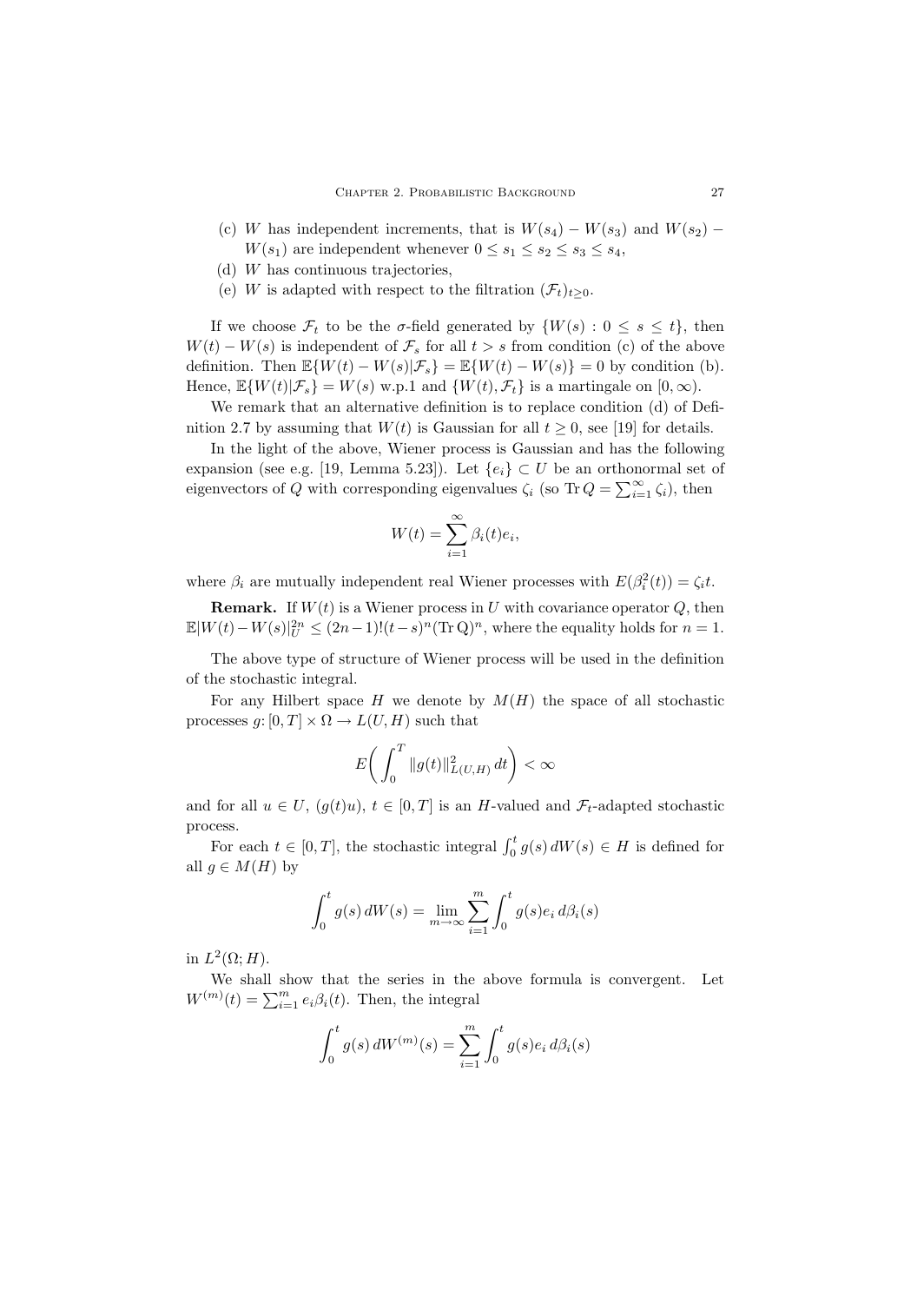is well defined for  $g \in M(H)$  and additionally

$$
\int_0^t g(s) dW^{(m)}(s) \xrightarrow{m \to \infty} \int_0^t g(s) dW(s)
$$

in  $L^2(\Omega; H)$ .

This convergence comes from the fact that the sequence

$$
y_m = \int_0^t g(s) dW^{(m)}(s), \quad m \in \mathbb{N}
$$

is Cauchy sequence in the space of square integrable random variables. Using properties of stochastic integrals with respect to  $\beta_i(s)$ , for any  $m, n \in \mathbb{N}$ ,  $m < n$ , we have:

$$
(2.1) \tE(|y_n - y_m|_H^2) = \sum_{i=m+1}^n \zeta_i E \int_0^t (g(s)e_i, g(s)e_i)_H ds
$$
  

$$
\leq \left(\sum_{i=m+1}^n \zeta_i\right) E \int_0^t ||g(s)||_{L(U,H)}^2 ds \xrightarrow{m,n \to \infty} 0.
$$

Hence, there exists a limit of the sequence  $(y_m)$  which defines the stochastic integral  $\int_0^t g(s) dW(s)$ .

The stochastic integral defined above has the following properties (see [42]).

**Proposition 2.8.** *Let*  $g \in M(H)$ *. Then* 

(a) 
$$
\mathbb{E}\left(\int_0^T g(t)dW(t)\right) = 0;
$$

(b) 
$$
\mathbb{E}\left|\int_0^T g(t)dW(t)\right|_H^2 = \int_0^T \mathbb{E}\left(\text{Tr}(g(t)Qg^*(t))\right)dt
$$

$$
= \int_0^T \mathbb{E}\left(\text{Tr}(g^*(t)g(t)Q)\right)dt \leq \text{Tr }Q\int_0^T \mathbb{E}|g(t)|_H^2 dt;
$$

(c) 
$$
\mathbb{E}\left[\sup_{t\in[0,T]}\left|\int_0^t g(s) dW(s)\right|_H^2\right] \le 4 \mathbb{E}\left|\int_0^T g(s) dW(s)\right|_H^2
$$
  
\n
$$
\le 4 \text{Tr }Q \int_0^T \mathbb{E}|g(s)|_H^2 ds;
$$
  
\n(d) 
$$
\mathbb{E}\left[\sup_{t\in[0,T]}\left|\int_0^t g(s) dW(s)\right|_H\right] \le 3 \mathbb{E}\left[\int_0^T \text{Tr}(g(s)Qg^*(s)) ds\right]^{1/2}.
$$

(Since  $|\int_0^t g(s) dW(s)|_H^2$  is a submartinagale, (c) follows from Doob's inequality. Property (d) is also a consequence of a general inequality for martingales.)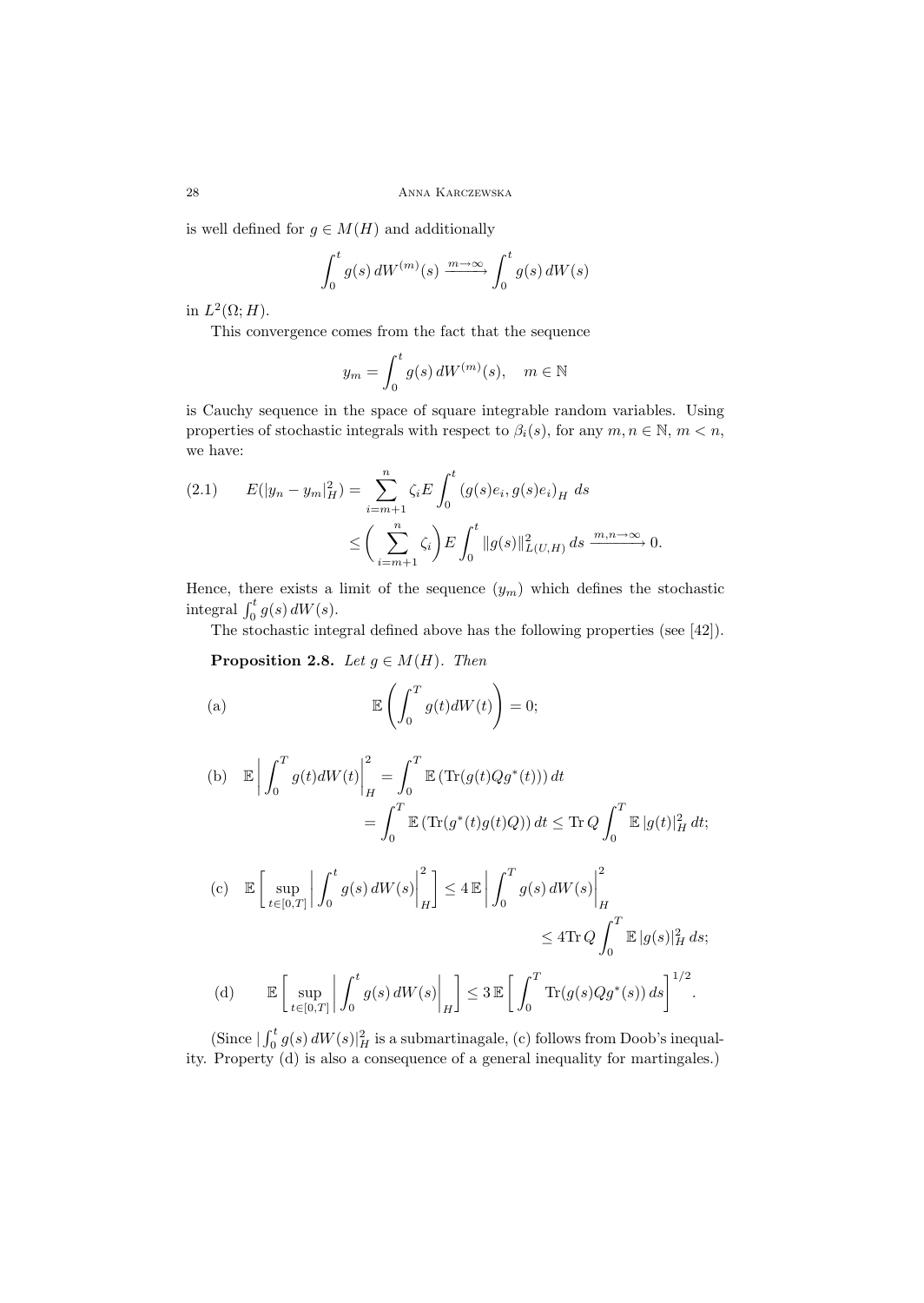## **2.3. Stochastic integral with respect to cylindrical Wiener process**

The construction of the stochastic integral in Section 2.2 required that *Q* was a nuclear operator. In some cases, this assumption seems to be artificial. For instance, all processes stationary with respect to space variable, have nonnuclear covariance operator. So, we shall extend the definition of the stochastic integral to the case of general bounded self-adjoint, non-negative operator *Q* on Hilbert space *U*. In this section we provide a construction, published in [46], of stochastic integral with respect to an infinite dimensional cylindrical Wiener process alternative to that given in [23]. The construction is based on the stochastic integrals with respect to real-valued Wiener processes. The advantage of using of such a construction is that we can use basic results and arguments of the finite dimensional case. To avoid trivial complications we shall assume that *Q* is strictly positive, that is: *Q* is non-negative and  $Qx \neq 0$  for  $x \neq 0$ .

Let us introduce the subspace  $U_0$  of the space  $U$  defined by  $U_0 = Q^{1/2}(U)$ with the norm

$$
|u|_{U_0} = |Q^{-1/2}u|_U, \quad u \in U_0.
$$

Assume that  $U_1$  is an arbitrary Hilbert space such that  $U$  is continuously embedded into  $U_1$  and the embedding of  $U_0$  into  $U_1$  is a Hilbert–Schmidt operator.

In particular, when  $Q = I$ , then  $U_0 = U$  and the embedding of *U* into  $U_1$ is Hilbert–Schmidt operator. When  $Q$  is a nuclear operator, that is,  $Tr Q < \infty$ , then  $U_0 = Q^{1/2}(U)$  and we can take  $U_1 = U$ . Because in this case  $Q^{1/2}$  is Hilbert– Schmidt operator then the embedding  $U_0 \subset U$  is Hilbert–Schmidt operator.

We denote by  $L_2^0 = L_2(U_0, H)$  the space of Hilbert–Schmidt operators acting from  $U_0$  into  $H$ .

Let us consider the norm of the operator  $\psi \in L_2^0$ :

$$
\|\psi\|_{L_2^0}^2 = \sum_{h,k=1}^\infty (\psi g_h, f_k)_H^2 = \sum_{h,k=1}^\infty \lambda_h (\psi e_h, f_k)_H^2 = \|\psi Q^{1/2}\|_{HS}^2 = \text{Tr}(\psi Q \psi^*),
$$

where  $g_j = \sqrt{\lambda_j} e_j$ , and  $\{\lambda_j\}$ ,  $\{e_j\}$  are eigenvalues and eigenfunctions of the operator  $Q$ ;  $\{g_j\}$ ,  $\{e_j\}$  and  $\{f_j\}$  are orthonormal bases of spaces  $U_0$ ,  $U$  and  $H$ , respectively.

The space  $L_2^0$  is a separable Hilbert space with the norm  $\|\psi\|_{L_2^0}^2 = \text{Tr}(\psi Q \psi^*).$ Particular cases:

- (1) If  $Q = I$  then  $U_0 = U$  and the space  $L_2^0$  becomes  $L_2(U, H)$ .
- (2) When *Q* is a nuclear operator then  $L(U, H) \subset L_2(U_0, H)$ . Assume that  $K \in L(U, H)$  and let us consider the operator  $\psi = K|_{U_0}$ , that is the restriction of operator  $K$  to the space  $U_0$ . Because  $Q$  is nuclear operator, then  $Q^{1/2}$  is Hilbert–Schmidt operator. So, the embedding *J* of the space  $U_0$  into  $U$  is Hilbert–Schmidt operator. We have to compute the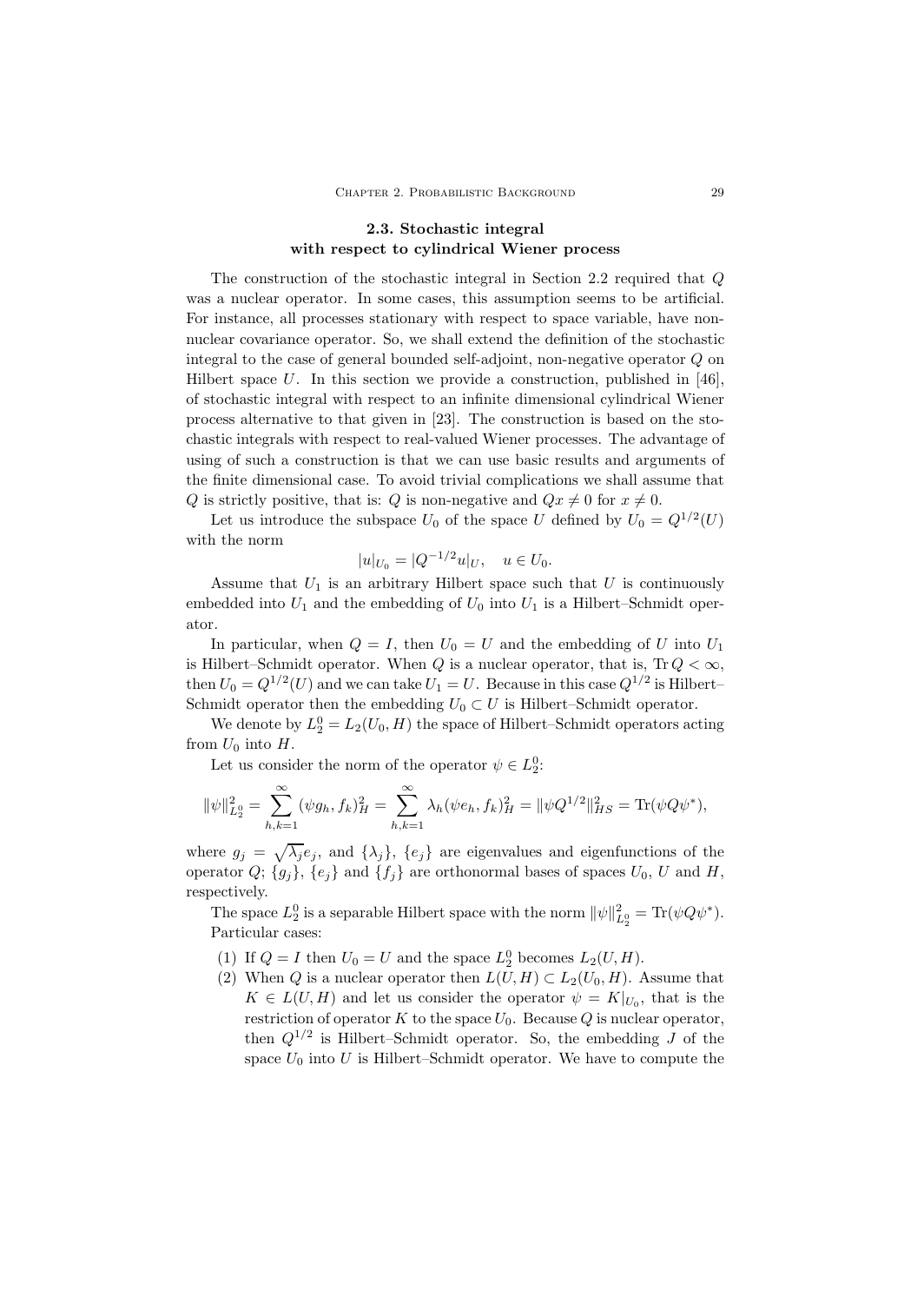#### 30 Anna Karczewska

norm  $\|\psi\|_{L_2^0}$  of the operator  $\psi: U_0 \to H$ . We obtain  $\|\psi\|_{L_2^0}^2 \equiv \|KJ\|_{L_2^0}^2 =$ Tr  $KJ(KJ)^*$ , where  $J:U_0 \to U$ .

Because *J* is Hilbert–Schmidt operator and *K* is linear bounded operator then, basing on the theory of Hilbert–Schmidt operators (e.g. [35, Chapter I]), *KJ* is Hilbert–Schmidt operator, too. Next, (*KJ*)*<sup>∗</sup>* is Hilbert–Schmidt operator. In consequence, *KJ*(*KJ*)*<sup>∗</sup>* is nuclear operator, so  $\text{Tr } KJ(KJ)^* < \infty$ . Hence,  $\psi = K|_{U_0}$  is Hilbert–Schmidt operator on the space  $U_0$ , that is  $K \in L_2(U_0, H)$ .

Although Propositions 2.9 and 2.10 introduced below are known (see e.g. Proposition 4.11 in the monograph [23]), because of their importance we formulate them again. In both propositions,  ${g_j}$  denotes an orthonormal basis in  $U_0$ and  $\{\beta_i\}$  is a family of independent standard real-valued Wiener processes.

**Proposition 2.9.** *The formula*

(2.2) 
$$
W_c(t) = \sum_{j=1}^{\infty} g_j \beta_j(t),
$$

*for*  $t \geq 0$ *, defines Wiener process in*  $U_1$  *with the covariance operator*  $Q_1$  *such that*  $\text{Tr } Q_1 < \infty$ *.* 

*Proof.* This comes from the fact that the series  $(2.2)$  is convergent in space  $L^2(\Omega, \mathcal{F}, P; U_1)$ . We have

$$
E\left(\left|\sum_{j=1}^{n}g_{j}\beta_{j}(t)-\sum_{j=1}^{m}g_{j}\beta_{j}(t)\right|_{U_{1}}^{2}\right) = E\left(\left|\sum_{j=m+1}^{n}g_{j}\beta_{j}(t)\right|_{U_{1}}^{2}\right)
$$
  
\n
$$
= E\left(\sum_{j=m+1}^{n}g_{j}\beta_{j}(t), \sum_{k=m+1}^{n}g_{k}\beta_{k}(t)\right)_{U_{1}} = E\sum_{j=m+1}^{n}(g_{j}\beta_{j}(t), g_{j}\beta_{j}(t))_{U_{1}}
$$
  
\n
$$
= E\left(\sum_{j=m+1}^{n}(g_{j},g_{j})_{U_{1}}\beta_{j}^{2}(t)\right) = t\sum_{j=m+1}^{n}|g_{j}|_{U_{1}}^{2},
$$

for  $n \geq m \geq 1$ . From the assumption, the embedding  $J: U_0 \to U_1$  is Hilbert– Schmidt operator, then for the basis  ${g_j}$ , complete and orthonormal in  $U_0$ , we have  $\sum_{j=1}^{\infty} |Jg_j|_{U_1}^2 < \infty$ . Because  $Jg_j = g_j$  for any  $g_j \in U_0$ , then  $\sum_{j=1}^{\infty} |g_j|_{U_1}^2 < \infty$ which means  $\sum_{j=m+1}^{n} |g_j|^2_{U_1} \to 0$  when  $m, n \to \infty$ .

Conditions  $(a)$ – $(c)$  and  $(e)$  of the Definition 2.7 of Wiener process are obviously satisfied. The process defined by (2.2) is Gaussian because  $\beta_i(t)$ ,  $j \in \mathbb{N}$ , are independent Gaussian processes. By Kolmogorov test theorem (see e.g. [23, Theorem 3.3]), trajectories of the process  $W_c(t)$  are continuous (condition (d) of the definition of Wiener process) because  $W_c(t)$  is Gaussian.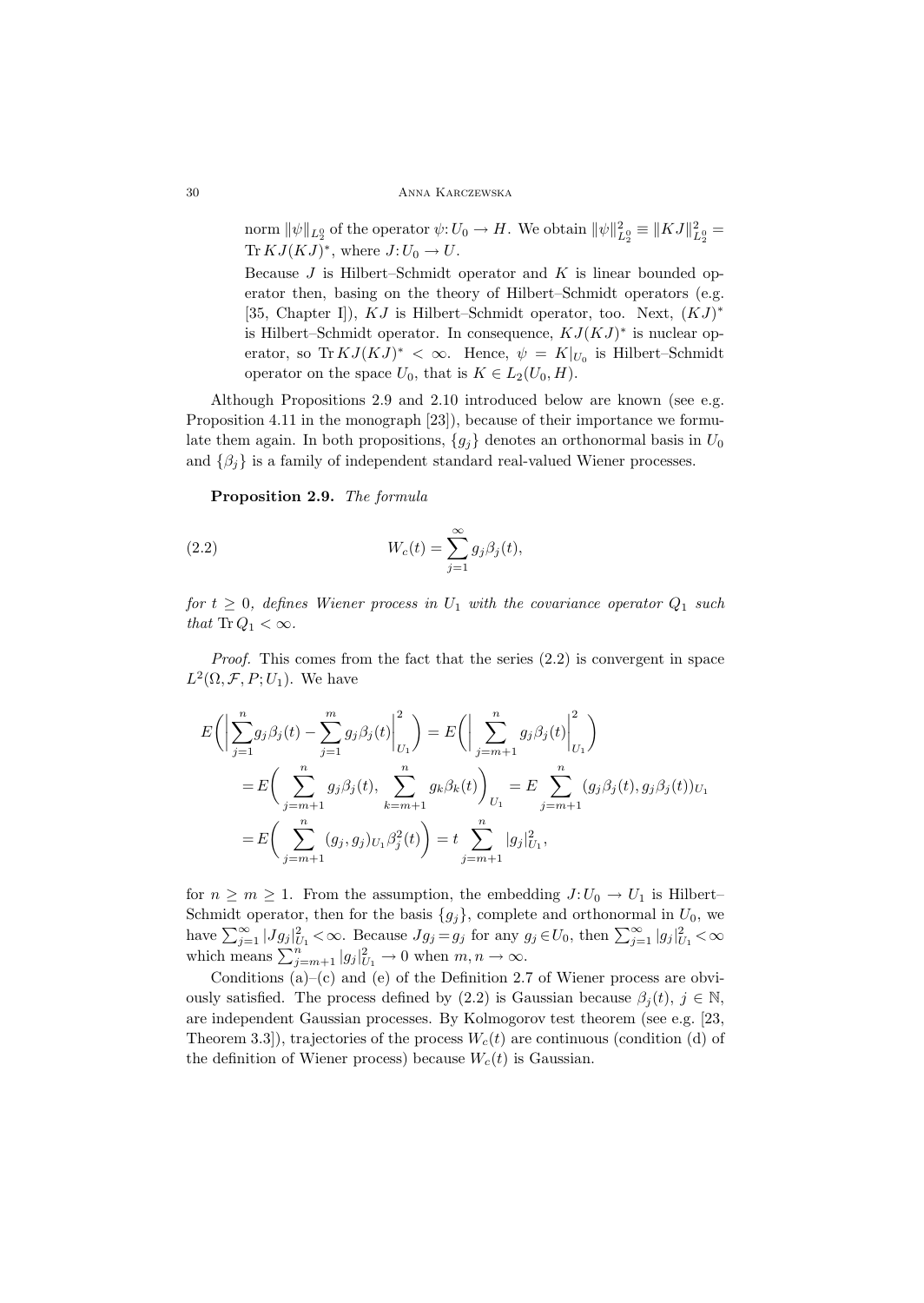Let  $Q_1: U_1 \to U_1$  denote the covariance operator of the process  $W_c(t)$  defined by (2.2). From the definition of covariance, for  $a, b \in U_1$  we have:

$$
(Q_1a, b)_{U_1} = E(a, W_c(t))_{U_1} (b, W_c(t))_{U_1} = E\left(\sum_{j=1}^{\infty} (a, g_j)_{U_1} (b, g_j)_{U_1} \beta_j^2(t)\right)
$$
  
=  $t \sum_{j=1}^{\infty} (a, g_j)_{U_1} (b, g_j)_{U_1} = t \left(\sum_{j=1}^{\infty} g_j (a, g_j)_{U_1}, b\right)_{U_1}.$ 

Hence  $Q_1 a = t \sum_{j=1}^{\infty} g_j(a, g_j)_{U_1}$ .

Because the covariance operator *Q*<sup>1</sup> is non-negative, then (by Proposition C.3 in [23])  $Q_1$  is a nuclear operator if and only if  $\sum_{j=1}^{\infty} (Q_1 h_j, h_j)_{U_1} < \infty$ , where  ${h_j}$  is an orthonormal basis in  $U_1$ .

From the above considerations

$$
\sum_{j=1}^{\infty} (Q_1 h_j, h_j)_{U_1} \leq t \sum_{j=1}^{\infty} |g_j|_{U_1}^2
$$

and then

$$
\sum_{j=1}^{\infty} (Q_1 h_j, h_j)_{U_1} \equiv \text{Tr } Q_1 < \infty. \Box
$$

**Proposition 2.10.** *For any*  $a \in U$  *the process* 

(2.3) 
$$
(a, W_c(t))_U = \sum_{j=1}^{\infty} (a, g_j)_U \beta_j(t)
$$

*is real-valued Wiener process and*

$$
E(a, W_c(s))_U(b, W_c(t))_U = (s \wedge t)(Qa, b)_U \quad \text{for } a, b \in U.
$$

*Additionally,*  $\text{Im } Q_1^{1/2} = U_0$  *and*  $|u|_{U_0} = |Q_1^{-1/2}u|_{U_1}$ .

*Proof.* We shall prove that the series (2.3) defining the process  $(a, W_c(t))_U$ is convergent in the space  $L^2(\Omega;\mathbb{R})$ .

Let us notice that the series  $(2.3)$  is the sum of independent random variables with zero mean. Then the series does converge in  $L^2(\Omega;\mathbb{R})$  if and only if the following series  $\sum_{j=1}^{\infty} E((a, g_j)_U \beta_j(t))^2$  converges.

Because *J* is Hilbert–Schmidt operator, we obtain

$$
\sum_{j=1}^{\infty} E((a,g_j)_{U}^{2} \beta_j^{2}(t)) = \sum_{j=1}^{\infty} (a,g_j)_{U}^{2} \leq |a|_{U}^{2} \sum_{j=1}^{\infty} |g_j|_{U}^{2} \leq C|a|_{U}^{2} \sum_{j=1}^{\infty} |Jg_j|_{U_1}^{2} < \infty.
$$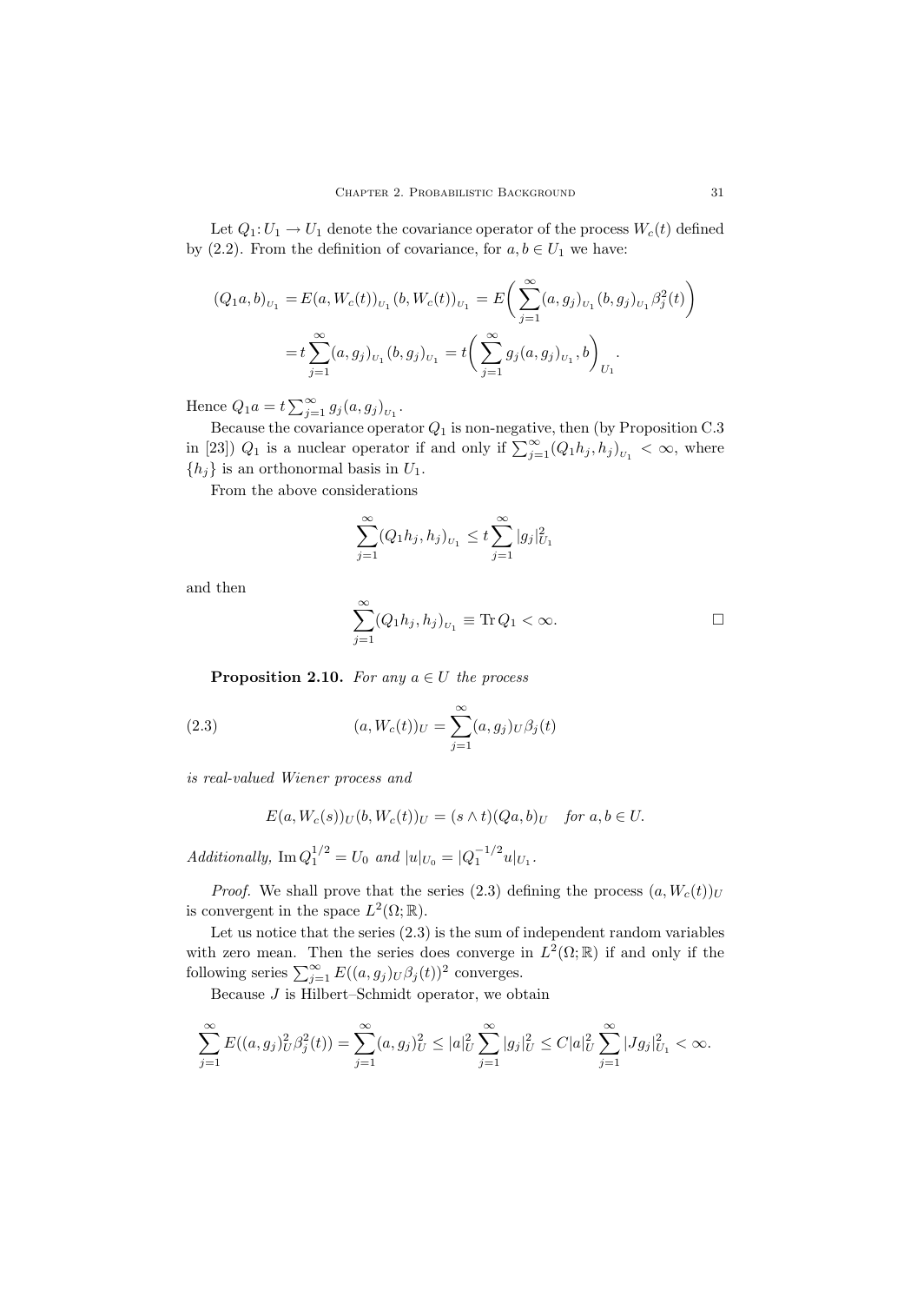Hence, the series (2.3) does converge. Moreover, when  $t \geq s \geq 0$ , we have

$$
E((a,W_c(t))_U(b,W_c(s))_U)
$$
  
=  $E((a,W_c(t)-W_c(s))_U(b,W_c(s))_U) + E((a,W_c(s))_U(b,W_c(s))_U)$   
=  $E((a,W_c(s))_U(b,W_c(s))_U) = E\left(\left[\sum_{j=1}^{\infty} (a,g_j)_U\beta_j(s)\right] \left[\sum_{k=1}^{\infty} (b,g_k)_U\beta_k(s)\right]\right).$ 

Let us introduce

$$
S^a := \sum_{j=1}^{\infty} (a, g_j)_v \beta_j(t), \quad S^b := \sum_{k=1}^{\infty} (b, g_k)_v \beta_k(t), \quad \text{for } a, b \in U.
$$

Next, let  $S_N^a$  and  $S_N^b$  denote the partial sums of the series  $S^a$  and  $S^b$ , respectively. From the above considerations the series  $S^a$  and  $S^b$  are convergent in  $L^2(\Omega;\mathbb{R})$ . Hence  $E(S^a S^b) = \lim_{N \to \infty} E(S_N^a S_N^b)$ . In fact,

$$
E|S_N^a S_N^b - S^a S^b|
$$
  
=  $E|S_N^a S_N^b - S_n^a S^b + S^b S_n^a - S^b S^a| \le E|S_N^a||S_N^b - S^b| + E|S^b||S_N^a - S^a|$   

$$
\le (E|S_N^a|^2)^{1/2} (E|S_N^b - S^b|^2)^{1/2} + (E|S^b|^2)^{1/2} (E|S_N^a - S^a|^2)^{1/2} \xrightarrow{N \to \infty} 0
$$

because  $S_N^a$  converges to  $S^a$  and  $S_N^b$  converges to  $S^b$  in quadratic mean. Additionally,

$$
E(S_N^a S_N^b) = t \sum_{j=1}^N (a, g_j)_U (b, g_j)_U
$$

and, when  $N \to \infty$ ,

$$
E(S^aS^b) = t \sum_{j=1}^{\infty} (a,g_j)_U (b,g_j)_U.
$$

Let us notice that

$$
(Q_1a, b)_{U_1} = E(a, W_c(1))_{U_1} (b, W_c(1))_{U_1} = \sum_{j=1}^{\infty} (a, g_j)_{U_1} (b, g_j)_{U_1}
$$
  

$$
= \sum_{j=1}^{\infty} (a, Jg_j)_{U_1} (b, Jg_j)_{U_1} = \sum_{j=1}^{\infty} (J^*a, g_j)_{U_0} (J^*b, g_j)_{U_0}
$$
  

$$
= \left( J^*a, \sum_{j=1}^{\infty} (J^*b, g_j)g_j \right)_{U_0} = (J^*a, J^*b)_{U_0} = (JJ^*a, b)_{U_1}.
$$

That gives  $Q_1 = JJ^*$ . In particular

(2.4) 
$$
|Q_1^{1/2}a|_{U_1}^2 = (JJ^*a, a)_{U_1} = |J^*a|_{U_0}^2, \quad a \in U_1.
$$

Having (2.4), we can use theorems on images of linear operators, e.g. [23, Appendix B.2, Proposition B.1(ii)].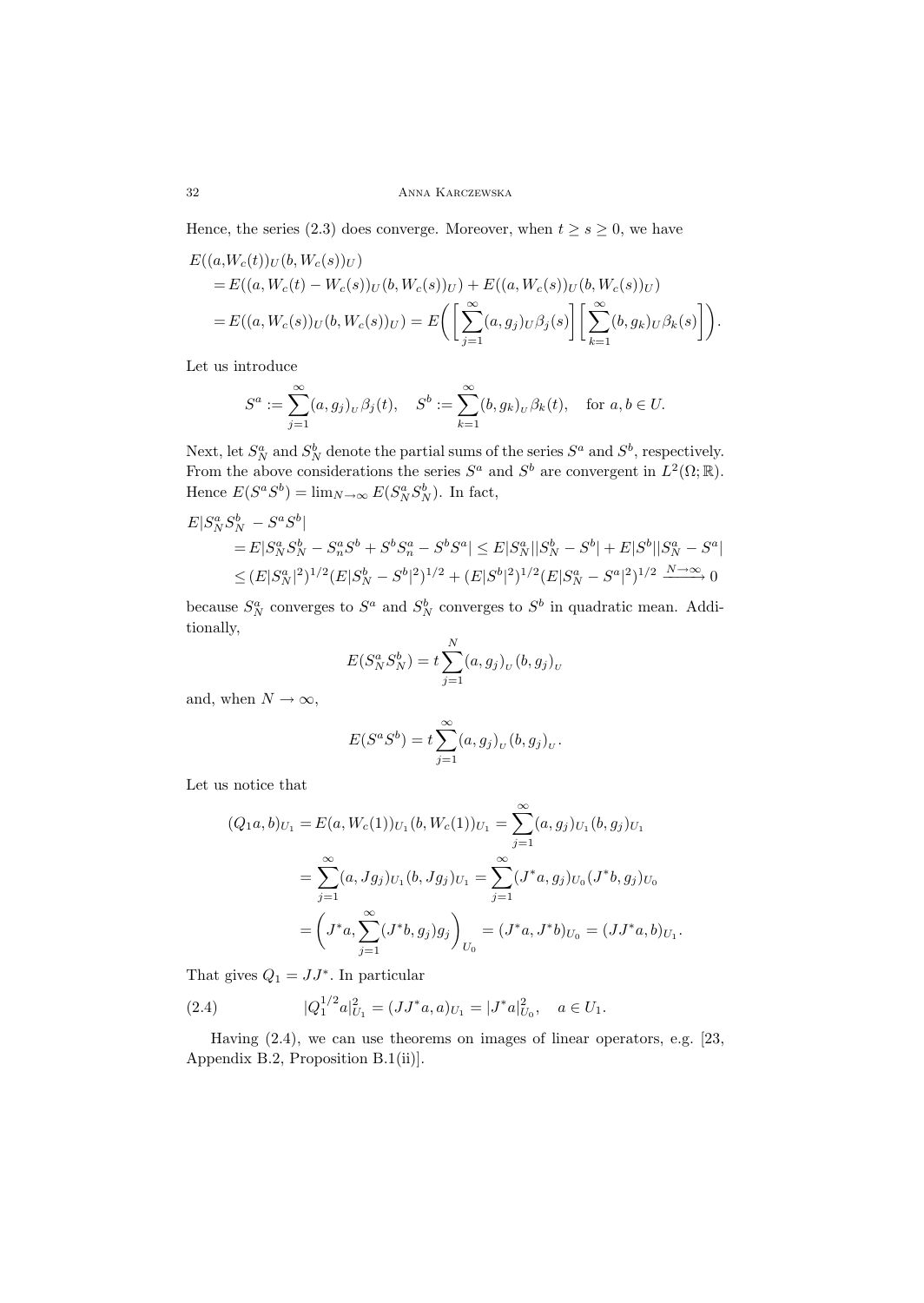By that proposition  $\text{Im } Q_1^{1/2} = \text{Im } J$ . But for any  $j \in \mathbb{N}$ , and  $g_j \in U_0$ ,  $Jg_j = g_j$ , that is Im  $J = U_0$ . Then Im  $Q_1^{1/2} = U_0$ .

Moreover, the operator  $G = Q_1^{-1/2} J$  is a bounded operator from  $U_0$  on  $U_1$ . From (2.4) the adjoint operator  $G^* = J^* Q_1^{-1/2}$  is an isometry, so *G* is isometry, too. Thus

$$
|Q_1^{-1/2}u|_{U_1} = |Q_1^{-1/2}Ju|_{U_1} = |u|_{U_0}.
$$

In the case when *Q* is nuclear operator,  $Q^{1/2}$  is Hilbert-Schmidt operator. Taking  $U_1 = U$ , the process  $W_c(t)$ ,  $t \geq 0$ , defined by (2.2) is the classical Wiener process introduced in Definition 2.7.

**Definition 2.11.** The process  $W_c(t)$ ,  $t \geq 0$ , defined in (2.2), is called *cylindrical Wiener process on U* when  $\text{Tr } Q = \infty$ .

The stochastic integral with respect to cylindrical Wiener process is defined as follows.

As we have already written above, the process  $W_c(t)$  defined by  $(2.2)$  is a Wiener process in the space  $U_1$  with the covariance operator  $Q_1$  such that Tr  $Q_1 < \infty$ . Then the stochastic integral  $\int_0^t g(s) dW_c(s) \in H$  is well defined in  $U_1$ , where  $g(s) \in L(U_1, H)$ .

Let us notice that  $U_1$  is not uniquely determined. The space  $U_1$  can be an arbitrary Hilbert space such that  $U$  is continuously embedded into  $U_1$  and the embedding of  $U_0$  into  $U_1$  is a Hilbert–Schmidt operator. We would like to define the stochastic integral with respect to cylindrical Wiener proces  $W_c(t)$  (given by  $(2.2)$ ) in such a way that the integral is well defined on the space U and does not depend on the choice of the space *U*1.

We denote by  $\mathcal{N}^2(0,T;L_2^0)$  the space of all stochastic processes

(2.5) 
$$
\Phi: [0, T] \times \Omega \to L_2(U_0, H)
$$

such that

(2.6) 
$$
||\Phi||_T^2 := E\bigg(\int_0^T ||\Phi(t)||^2_{L_2(U_0, H)} dt\bigg) < \infty
$$

and for all  $u \in U_0$ ,  $(\Phi(t)u)$ ,  $t \in [0, T]$ , is an *H*-valued and  $\mathcal{F}_t$ -adapted stochastic process.

The stochastic integral  $\int_0^t \Phi(s) dW_c(s) \in H$  with respect to cylindrical Wiener process, given by (2.2) for any process  $\Phi \in \mathcal{N}^2(0,T;L_2^0)$ , can be defined as the limit

(2.7) 
$$
\int_0^t \Phi(s) dW_c(s) = \lim_{m \to \infty} \sum_{j=1}^m \int_0^t \Phi(s) g_j d\beta_j(s)
$$

in  $L^2(\Omega; H)$ .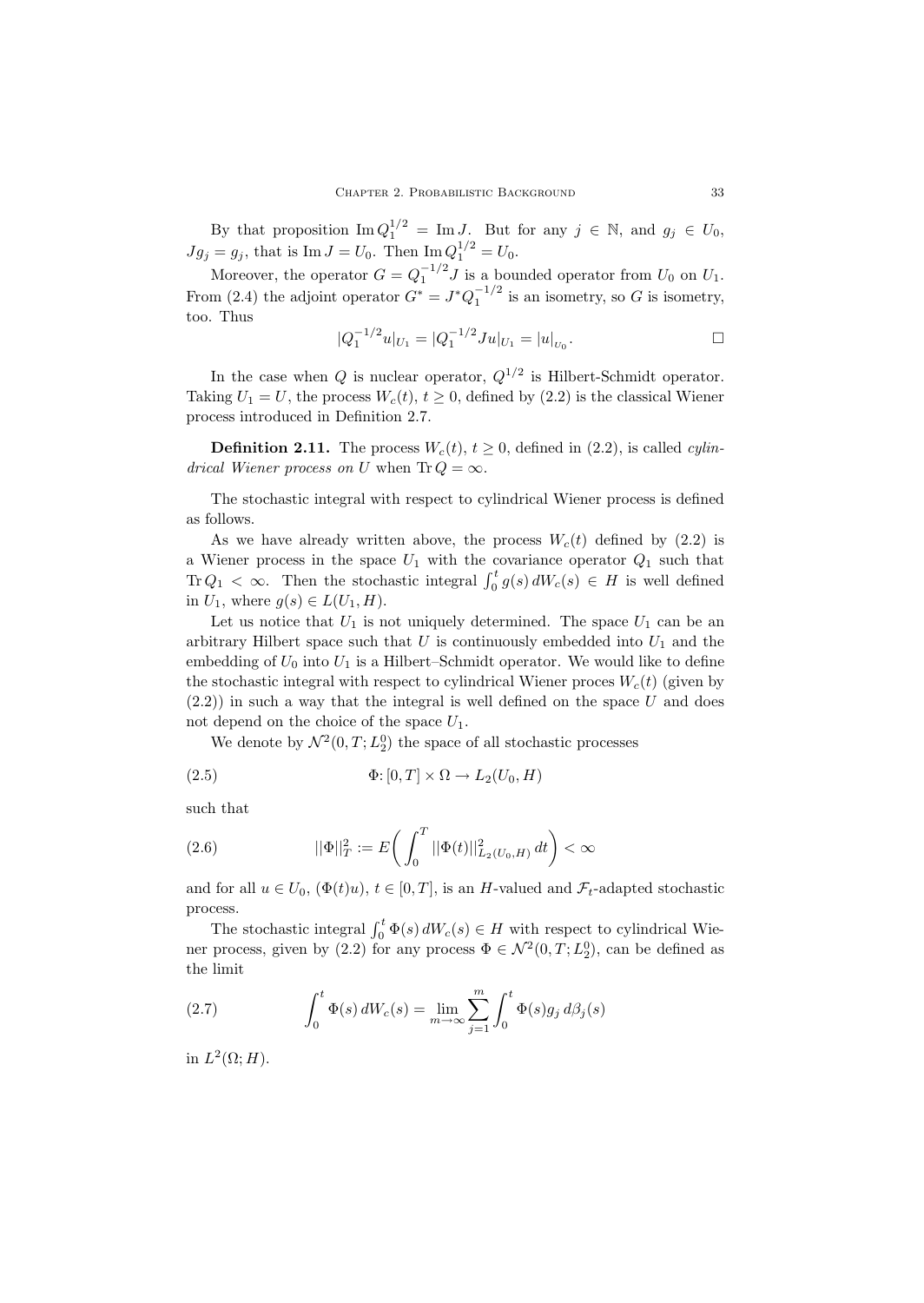34 Anna Karczewska

**Comment.** Before we prove that the stochastic integral given by the formula (2.7) is well defined, let us recall properties of the operator *Q*1. From Proposition 2.9, cylindrical Wiener process  $W_c(t)$  given by (2.2) has the covariance operator  $Q_1: U_1 \to U_1$ , which is a nuclear operator in the space  $U_1$ , that is Tr  $Q_1 < \infty$ . Next, basing on Proposition 2.10,  $Q_1^{1/2}: U_1 \to U_0$ , Im  $Q_1^{1/2} = U_0$ and  $|u|_{U_0} = |Q_1^{-1/2}u|_{U_1}$  for  $u \in U_0$ .

Moreover, from the above considerations and properties of the operator *Q*<sup>1</sup> we may deduce that  $L(U_1, H) \subset L_2(U_0, H)$ . This means that each operator  $\Phi \in L(U_1, H)$ , that is linear and bounded from  $U_1$  into  $H$ , is Hilbert–Schmidt operator acting from  $U_0$  into  $H$ , that is  $\Phi \in L_2(U_0, H)$  when  $\text{Tr } Q_1 < \infty$  in  $U_1$ . This means that conditions (2.5) and (2.6) for the family  $\mathcal{N}^2(0,T;L_2^0)$  of integrands are natural assumptions for the stochastic integral given by (2.7).

Now, we shall prove that the series from the right hand side of (2.7) is convergent. Denote

$$
W_c^{(m)}(t) := \sum_{j=1}^m g_j \beta_j(t) \text{ and } Z_m := \int_0^t \Phi(s) W_c^{(m)}(s), \quad t \in [0, T].
$$

Then, for  $n \geq m \geq 1$ , we have

$$
E(|Z_n - Z_m|_H^2) = E \Big| \sum_{j=m+1}^n \int_0^t \Phi(s) g_j \, d\beta_j(s) \Big|_H^2
$$
  

$$
\leq E \sum_{j=m+1}^n \int_0^t |\Phi(s) g_j|_H^2 \, ds \xrightarrow{m,n \to \infty} 0,
$$

because from the assumption (2.6)

$$
E\int_0^t \bigg(\sum_{j=1}^\infty |\Phi(s)g_j|_H^2\bigg)\,ds < \infty.
$$

Then, the sequence  $(Z_m)$  is Cauchy sequence in the space of square-integrable random variables. So, the stochastic integral with respect to cylindrical Wiener process given by (2.7) is well defined.

As we have already mentioned, the space  $U_1$  is not uniquely determined. Hence, the cylindrical Wiener proces  $W_c(t)$  defined by  $(2.2)$  is not uniquely determined either.

Let us notice that the stochastic integral defined by (2.7) does not depend on the choice of the space  $U_1$ . Firstly, in the formula  $(2.7)$  there are not elements of the space  $U_1$  but only  $\{g_j\}$ -basis of  $U_0$ . Additionally, in (2.7) there are not eigenfunctions of the covariance operator  $Q_1$ . Secondly, the class  $\mathcal{N}^2(0,T;L_2^0)$ of integrands does not depend on the choice of the space  $U_1$  because (by Proposition 2.10) the spaces  $Q_1^{1/2}(U_1)$  are identical for any spaces  $U_1$ :

$$
Q_1^{1/2}
$$
:  $U_1 \to U_0$  and  $\text{Im } Q_1^{1/2} = U_0$ .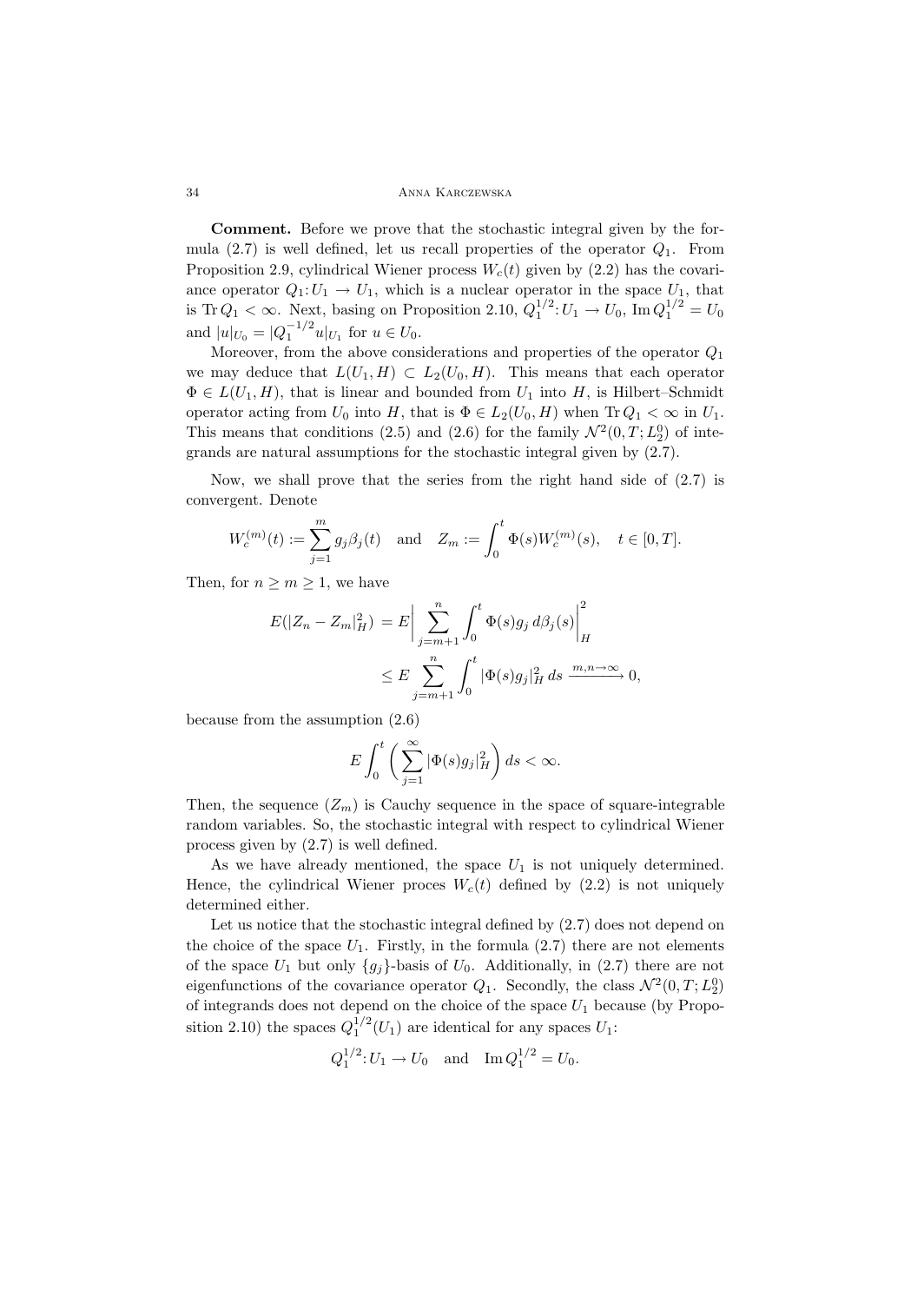**2.3.1. Properties of the stochastic integral.** In this subsection we recall from [23] some properties of stochastic integral used in the paper.

**Proposition 2.12.** *Assume that*  $\Phi \in \mathcal{N}^2(0,T;L_0^2)$ *. Then the stochastic*  $integral \Phi \bullet W(t) := \int_0^t \Phi(s) dW(s)$  *is a continuous square integrable martingale and its quadratic variation is of the form*

$$
\langle \! \langle \Phi \bullet W(t) \rangle \! \rangle = \int_0^t Q_\Phi(s) \, ds,
$$

*where*  $Q_{\Phi}(s) = (\Phi(s)Q^{1/2})(\Phi(s)Q^{1/2})^*$  *for*  $s, t \in [0, T]$ *.* 

**Proposition 2.13.** *If*  $\Phi \in \mathcal{N}^2(0,T;L_0^2)$ *, then* 

$$
\mathbb{E}(\Phi \bullet W(t)) = 0 \quad and \quad \mathbb{E}|\Phi \bullet W(t)|^2_H < \infty \quad \text{for } t \in [0, T].
$$

**Proposition 2.14.** *Assume that*  $\Phi_1, \Phi_2 \in \mathcal{N}^2(0,T; L_0^2)$ *. Then the correlation operators*

$$
V(s,t):=\mathrm{Cor}(\Phi_1\bullet W(s),\Phi_2\bullet W(t)),
$$

*for*  $s, t \in [0, T]$  *are given by the formula* 

$$
V(s,t) = \mathbb{E} \int_0^{s \wedge t} (\Phi_2(r)Q^{1/2})(\Phi_1(r)Q^{1/2})^* dr.
$$

**Corollary 2.15.** *From the definition of the correlation operator we have*

$$
\mathbb{E}(\Phi_1 \bullet W(s), \Phi_2 \bullet W(t))_H = \mathbb{E} \int_0^{s \wedge t} \operatorname{Tr}[(\Phi_2(r)Q^{1/2})(\Phi_1(r)Q^{1/2})^*] dr.
$$

#### 2.4. The stochastic Fubini theorem and the Itô formula

The below theorems are recalled directly from the book by Da Prato and Zabczyk [23].

Assume that  $(\Omega, \mathcal{F}, (\mathcal{F}_t)_{t>0}, P)$  is a probability space,  $\Omega_T := [0, T] \times \Omega$  and recall that *<sup>P</sup><sup>T</sup>* is the *<sup>σ</sup>*-field defined in Section 2.1, that is *<sup>P</sup><sup>T</sup>* is the *<sup>σ</sup>*-field generated by sets of the form:  $(s, t] \times F$ , where  $0 \le s \le t \le T$ ,  $F \in \mathcal{F}_s$  and  ${0} \times F$ , when  $F \in \mathcal{F}_0$ .

Let  $(E, \mathcal{E})$  be a measurable space and let

(2.8)  $\Phi: (t, \omega, x) \to \Phi(t, \omega, x)$  be a measurable mapping

from 
$$
(\Omega_T \times E, \mathcal{P}_T \times \mathcal{B}(E))
$$
 into  $(L_2^0, \mathcal{B}(L_2^0))$ ,

where  $\mathcal{B}(E)$  and  $\mathcal{B}(L_2^0)$  denote Borel  $\sigma$ -fields on  $E$  and  $L_2^0$ , respectively. Thus, in particular, for arbitrary  $x \in E$ ,  $\Phi(\cdot, \cdot, x)$  is a predictable  $L_2^0$ -valued process. Let in addition  $\mu$  be a finite positive measure on  $(E, \mathcal{E})$ .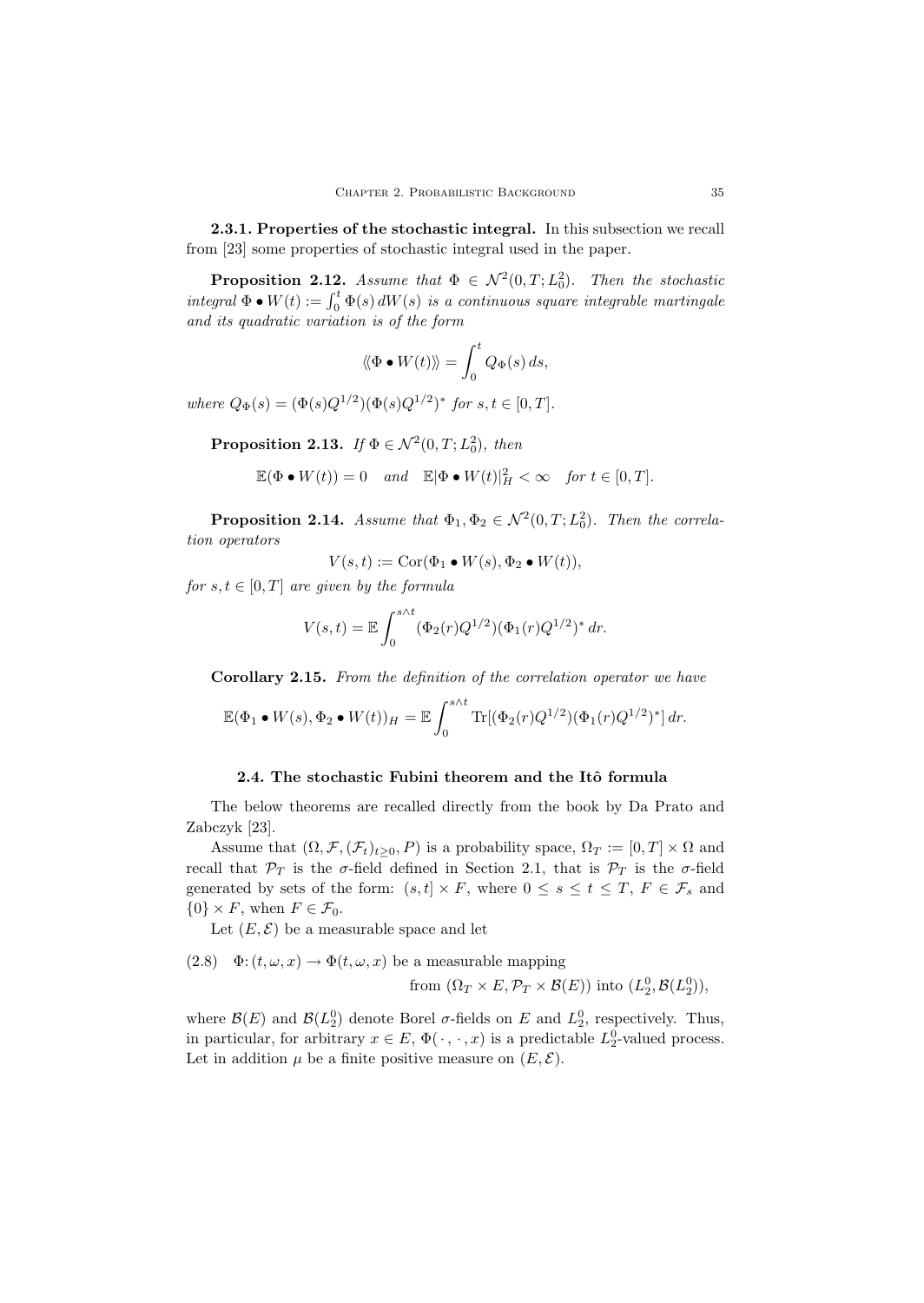**Theorem 2.16** (The stochastic Fubini theorem)**.** *Assume* (2.8) *and that*

$$
\int_{E} ||\Phi(\,\cdot\,,\,\cdot\,,x)||_{T} \,\mu(dx) < \infty.
$$

*Then P-a.s.*

$$
\int_{E} \left[ \int_{0}^{T} \Phi(t, x) dW(t) \right] \mu(dx) = \int_{0}^{T} \left[ \int_{E} \Phi(t, x) \mu(dx) \right] dW(t).
$$

Assume that  $\Phi$  is an  $L_2^0$ -valued process stochastically integrable in  $[0, T]$ ,  $\phi$ is an *H*-valued predictable process Bochner integrable on  $[0, T]$ , *P*-a.s. and *X*(0) is an  $\mathcal{F}_0$ -measurable *H*-valued random variable. Then the following process

$$
X(t) = X(0) + \int_0^t \phi(s) \, ds + \int_0^t \Phi(s) \, dW(s), \quad t \in [0, T],
$$

is well defined.

Assume that a function  $F: [0, T] \times H \to R^1$  and its partial derivatives  $F_t$ ,  $F_x$ ,  $F_{xx}$ , are uniformly continuous on bounded subsets of  $[0, T] \times H$ .

**Theorem 2.17** (The Itˆo formula)**.** *Under the above conditions*

$$
F(t, X(t)) = F(0, X(0)) + \int_0^t \langle F_x(s, X(s)), \Phi(s) dW(s) \rangle_H
$$
  
+ 
$$
\int_0^t \{F_t(s, X(s)) + \langle F_x(s, X(s)), \phi(s) \rangle_H
$$
  
+ 
$$
\frac{1}{2} \text{Tr} [F_{xx}(s, X(s)) (\Phi(s) Q^{1/2}) (\Phi(s) Q^{1/2})^* ] \} ds
$$

*holds*  $P$ *-a.s. for all*  $t \in [0, T]$ *.*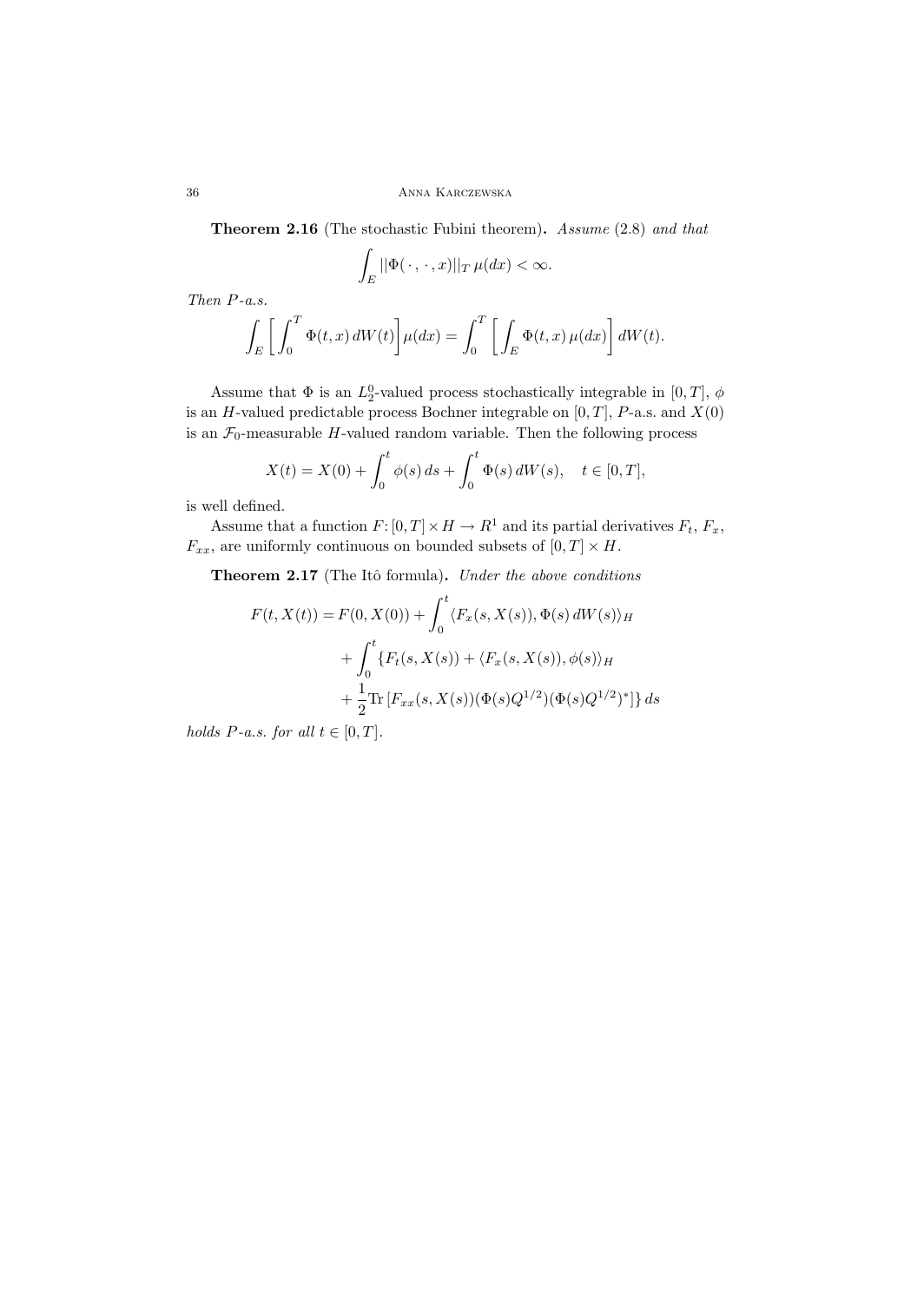## **CHAPTER 3**

# **STOCHASTIC VOLTERRA EQUATIONS IN HILBERT SPACE**

The aim of this chapter is to study some fundamental questions related to the linear convolution type stochastic Volterra equations of the form

(3.1) 
$$
X(t) = X(0) + \int_0^t a(t - \tau) A X(\tau) d\tau + \int_0^t \Psi(\tau) dW(\tau), \quad t \ge 0,
$$

in a separable Hilbert space *H*. Particularly, we provide sufficient conditions for the existence of strong solutions to some classes of the equation (3.1), which is a stochastic version of the equation (1.1).

Let  $(\Omega, \mathcal{F}, (\mathcal{F}_t)_{t>0}, P)$  be a probability space. In (3.1), the kernel function  $a(t)$  and the operator *A* are the same as previously,  $X(0)$  is an *H*-valued  $\mathcal{F}_0$ measurable random variable, *W* is a cylindrical Wiener process on a separable Hilbert space  $U$  and  $\Psi$  is an appropriate process defined below.

This chapter is organized as follows. In Section 3.1 we give definitions of solutions to (3.1) and some introductory results concerning stochastic convolution arising in (3.1). Additionally, we show that under some conditions a weak solution to (3.1) is a mild solution and vice versa. These results have been recalled from [48].

Section 3.2 deals with strong solution to (3.1). We formulate sufficient conditions for a stochastic convolution to be a strong solution to (3.1). The above results come from the paper [51], not yet published.

In Section 3.3, based on [52], we study particular class of equations  $(3.1)$ , that is, so-called fractional Volterra equations. We decided to consider that class of equations separately because of specific problems appearing during the study of such equations. First, we formulate the deterministic results which play the key role for stochastic results. We study in detail  $\alpha$ -times resolvent families corresponding to fractional Volterra equations. Next, we consider mild, weak and strong solutions to those equations.

In the whole chapter we shall use the following: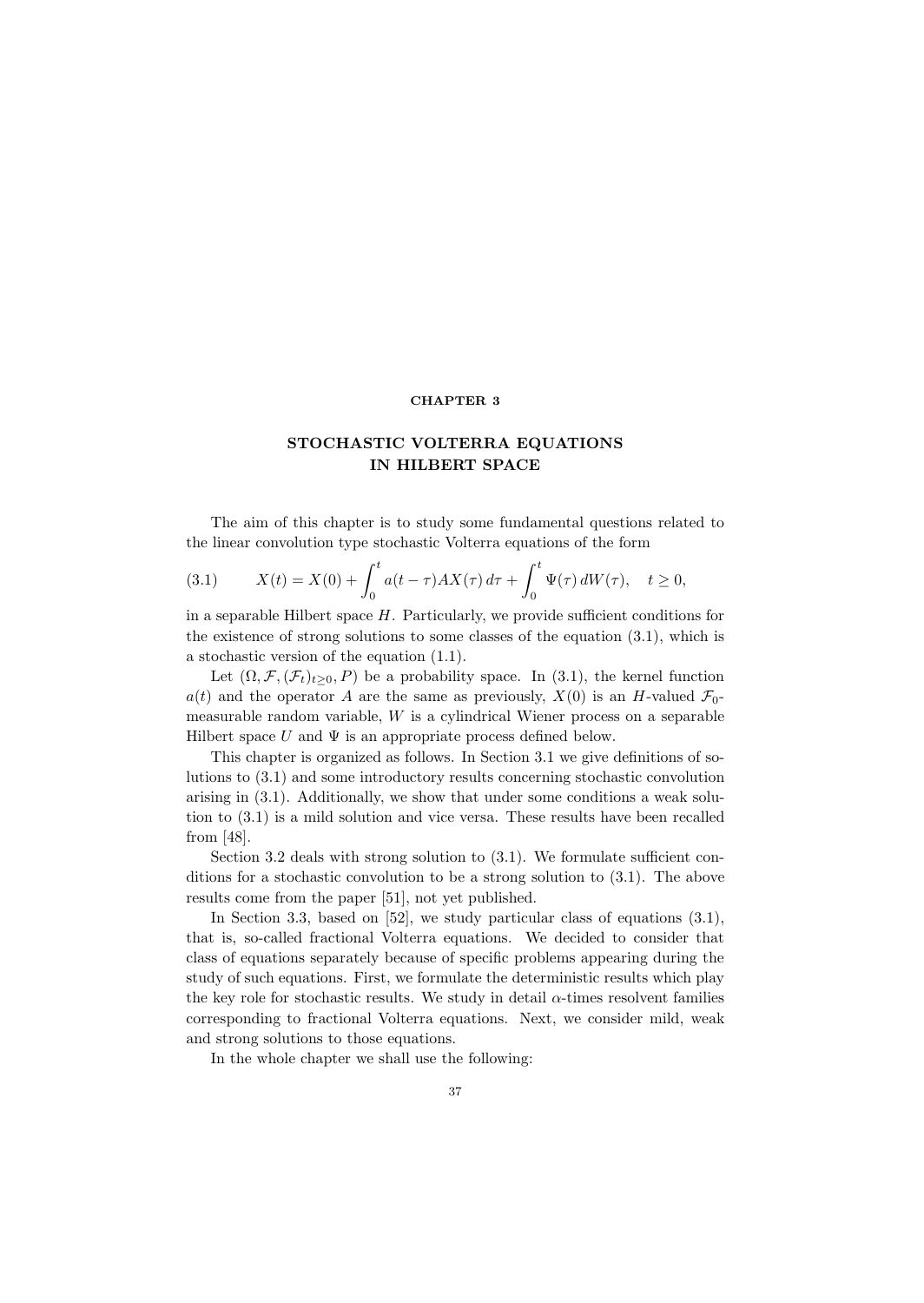#### 38 Anna Karczewska

**Volterra Assumptions** (abbr. (VA))**.**

- (a)  $A: D(A) \subset H \to H$ , is a closed linear operator with the dense domain  $D(A)$  equipped with the graph norm  $|\cdot|_{D(A)}$ ;
- (b)  $a \in L^1_{loc}(\mathbb{R}_+)$  is a scalar kernel;
- (c)  $S(t)$ ,  $t \geq 0$ , are resolvent operators for the Volterra equation (1.1) determined by the operator *A* and the function  $a(t)$ ,  $t \geq 0$ .

The domain  $D(A)$  is equipped with the graph norm defined as follows:  $|h|_{D(A)} := (|h|_H^2 + |Ah|_H^2)^{1/2}$  for  $h \in D(A)$ , where  $|\cdot|_H$  denotes a norm in H. Because *H* is a separable Hilbert space and *A* is a closed operator, the space  $(D(A), |\cdot|_{D(A)})$  is a separable Hilbert space, too.

 $W(t)$ ,  $t \geq 0$ , is a cylindrical Wiener process on *U* with the covariance operator *Q* and Tr  $Q = \infty$ .

By  $L_2^0 := L_2(U_0, H)$ , as previously, we denote the set of all Hilbert–Schmidt operators acting from  $U_0$  into  $H$ , where  $U_0 = Q^{1/2}(U)$ .

For shortening, we introduce:

**Probability Assumptions** (abbr. (PA))**.**

- (a)  $X(0)$  is an *H*-valued,  $\mathcal{F}_0$ -measurable random variable;
- (b)  $\Psi$  belongs to the space  $\mathcal{N}^2(0,T;L_2^0)$ , where the finite interval  $[0,T]$  is fixed.

### **3.1. Notions of solutions to stochastic Volterra equations**

In this section we introduce the definitions of solutions to the stochastic Volterra equation (3.1) and then formulate some results, not yet published, setting a framework for further research.

**Definition 3.1.** Assume that conditions (VA) and (PA) hold. An *H*-valued predictable process  $X(t), t \in [0, T]$ , is said to be a *strong solution* to (3.1), if X has a version such that  $P(X(t) \in D(A)) = 1$  for almost all  $t \in [0, T]$ ; for any  $t \in [0, T]$ 

(3.2) 
$$
\int_0^t |a(t-\tau)AX(\tau)|_H d\tau < \infty, \quad P\text{-a.s.}
$$

and for any  $t \in [0, T]$  the equation (3.1) holds *P*-a.s.

**Comment.** Because the integral  $\int_0^t \Psi(\tau) dW(\tau)$  is a continuous *H*-valued process then the above definition yields continuity of the strong solution.

Let  $A^*$  denotes the adjoint of the operator *A*, with dense domain  $D(A^*) \subset H$ and the graph norm  $|\cdot|_{D(A^*)}$  defined as follows:  $|h|_{D(A^*)}:=(|h|_H^2+|A^*h|_H^2)^{1/2}$ , for  $h \in D(A^*)$ . The space  $(D(A^*)$ ,  $|\cdot|_{D(A^*)})$  is a separable Hilbert space.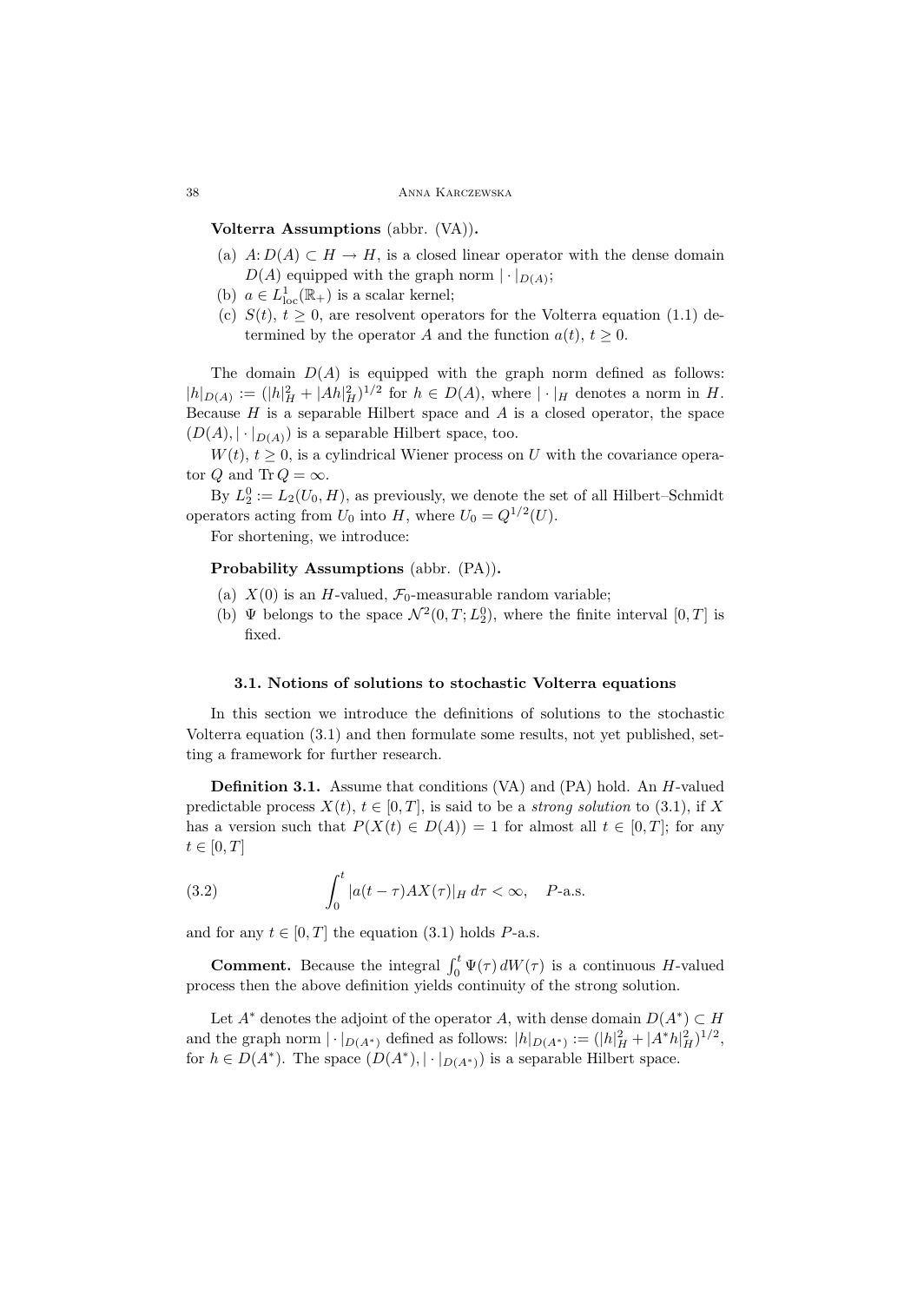**Definition 3.2.** Let conditions (VA) and (PA) hold. An *H*-valued predictable process  $X(t)$ ,  $t \in [0, T]$ , is said to be a *weak solution* to (3.1), if  $P(\int_0^t |a(t-\tau)X(\tau)|_H d\tau < \infty) = 1$  and if for all  $\xi \in D(A^*)$  and all  $t \in [0, T]$  the following equation holds

$$
\langle X(t), \xi \rangle_H = \langle X(0), \xi \rangle_H + \left\langle \int_0^t a(t - \tau) X(\tau) d\tau, A^* \xi \right\rangle_H
$$
  
 
$$
+ \left\langle \int_0^t \Psi(\tau) dW(\tau), \xi \right\rangle_H, \quad P\text{-a.s.}
$$

**Definition 3.3.** Assume that (VA) are satisfied and  $X(0)$  is an *H*-valued  $\mathcal{F}_0$ measurable random variable. An *H*-valued predictable process  $X(t)$ ,  $t \in [0, T]$ , is said to be a *mild solution* to the stochastic Volterra equation (3.1), if

(3.3) 
$$
\mathbb{E}\left(\int_0^t ||S(t-\tau)\Psi(\tau)||_{L_2^0}^2 d\tau\right) < \infty \quad \text{for } t \leq T
$$

and, for arbitrary  $t \in [0, T]$ ,

(3.4) 
$$
X(t) = S(t)X(0) + \int_0^t S(t-\tau)\Psi(\tau) dW(\tau), \quad P\text{-a.s.}
$$

We will show that in some cases weak solution to the equation  $(3.1)$  coincides with mild solution to  $(3.1)$  (see, Subsection 3.1.2). In consequence, having results for the convolution

(3.5) 
$$
W^{\Psi}(t) := \int_0^t S(t-\tau)\Psi(\tau) dW(\tau), \quad t \in [0,T],
$$

where  $S(t)$  and  $\Psi$  are the same as in (3.4), we will obtain results for weak solution to (3.1), too.

**3.1.1. Introductory results.** In this section we collect some properties of the stochastic convolution of the form

(3.6) 
$$
W^{B}(t) := \int_{0}^{t} S(t - \tau) B dW(\tau)
$$

in the case when  $B \in L(U, H)$  and W is a cylindrical Wiener process.

**Lemma 3.4.** *Assume that the operators*  $S(t)$ *,*  $t \geq 0$ *, and B are as above, S∗*(*t*)*, B<sup>∗</sup> are their adjoints, and*

(3.7) 
$$
\int_0^T ||S(\tau)B||_{L_2^0}^2 d\tau = \int_0^T \text{Tr}[S(\tau)BQB^*S^*(\tau)] d\tau < \infty.
$$

*Then we have:*

(a) *the process*  $W^B$  *is Gaussian, mean-square continuous on*  $[0, T]$  *and then has a predictable version;*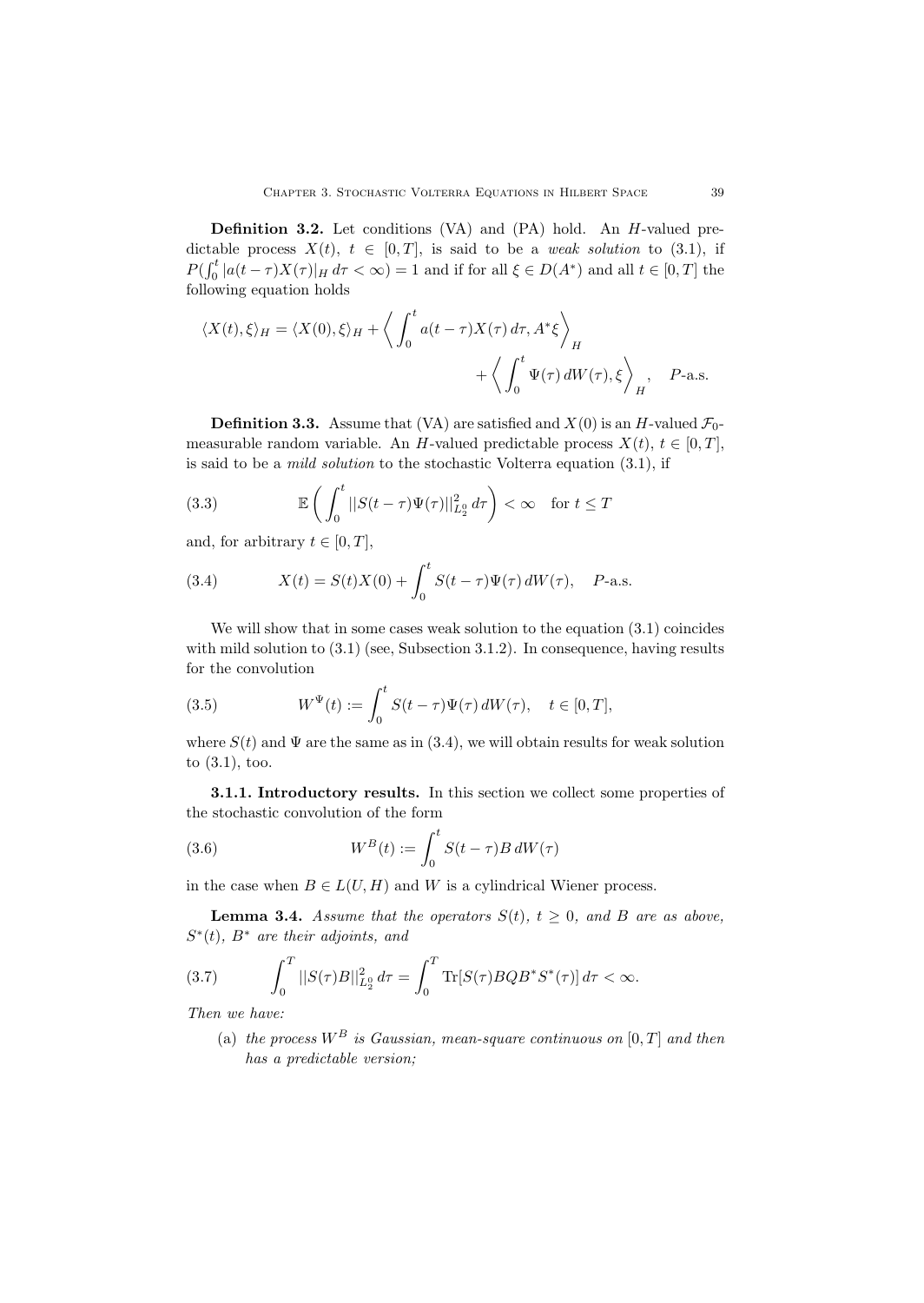(b)

(3.8) 
$$
\text{Cov}W^{B}(t) = \int_{0}^{t} [S(\tau)BQB^{*}S^{*}(\tau)] d\tau, \quad t \in [0, T];
$$

(c) *trajectories of the process*  $W^B$  *are*  $P$ *-a.s. square integrable on*  $[0, T]$ *.* 

*Proof.* (a) Gaussianity of the process *W<sup>B</sup>* follows from the definition and properties of stochastic integral. Let us fix  $0 \le t < t + h \le T$ . Then

$$
W^{B}(t+h) - W^{B}(t) = \int_{0}^{t} [S(t+h-\tau) - S(t-\tau)]B dW(\tau) + \int_{t}^{t+h} S(t+h-\tau)B dW(\tau).
$$

Let us note that the above integrals are stochastically independent. Using the extension of the process *W* (mentioned in Section 3.1) and properties of stochastic integral with respect to real Wiener processes (see e.g. [42]), we have

$$
\mathbb{E}|W^{B}(t+h) - W^{B}(t)|_{H}^{2} = \sum_{k=1}^{\infty} \lambda_{k} \int_{0}^{t} |[S(t+h-\tau) - S(t-\tau)]Be_{k}|_{H}^{2} d\tau
$$

$$
+ \sum_{k=1}^{\infty} \lambda_{k} \int_{t}^{t+h} |S(t+h-\tau)Be_{k}|_{H}^{2} d\tau := I_{1}(t,h) + I_{2}(t,h).
$$

Then, invoking  $(1.4)$ , the strong continuity of  $S(t)$  and the Lebesgue dominated convergence theorem, we can pass in  $I_1(t, h)$  with  $h \to 0$  under the sum and integral signs. Hence, we obtain  $I_1(t, h) \to 0$  as  $h \to 0$ .

Observe that

$$
I_2(t, h) = \int_{t}^{t+h} ||S(t+h-\tau)BQ^{1/2}||_{HS}^2 d\tau,
$$

where  $|| \cdot ||_{HS}$  denotes the norm of Hilbert–Schmidt operator. By the condition  $(3.7)$  we have

$$
\int_0^T ||S(t)BQ^{1/2}||_{HS}^2 dt < \infty,
$$

what implies that  $\lim_{h\to 0} I_2(t, h) = 0$ .

The proof for the case  $0 \leq t - h < t \leq T$  is similar. Existence of a predictable version is a consequence of the continuity and Proposition 2.5.

(b) The shape of the covariance (3.8) follows from theory of stochastic integral, see e.g. [23].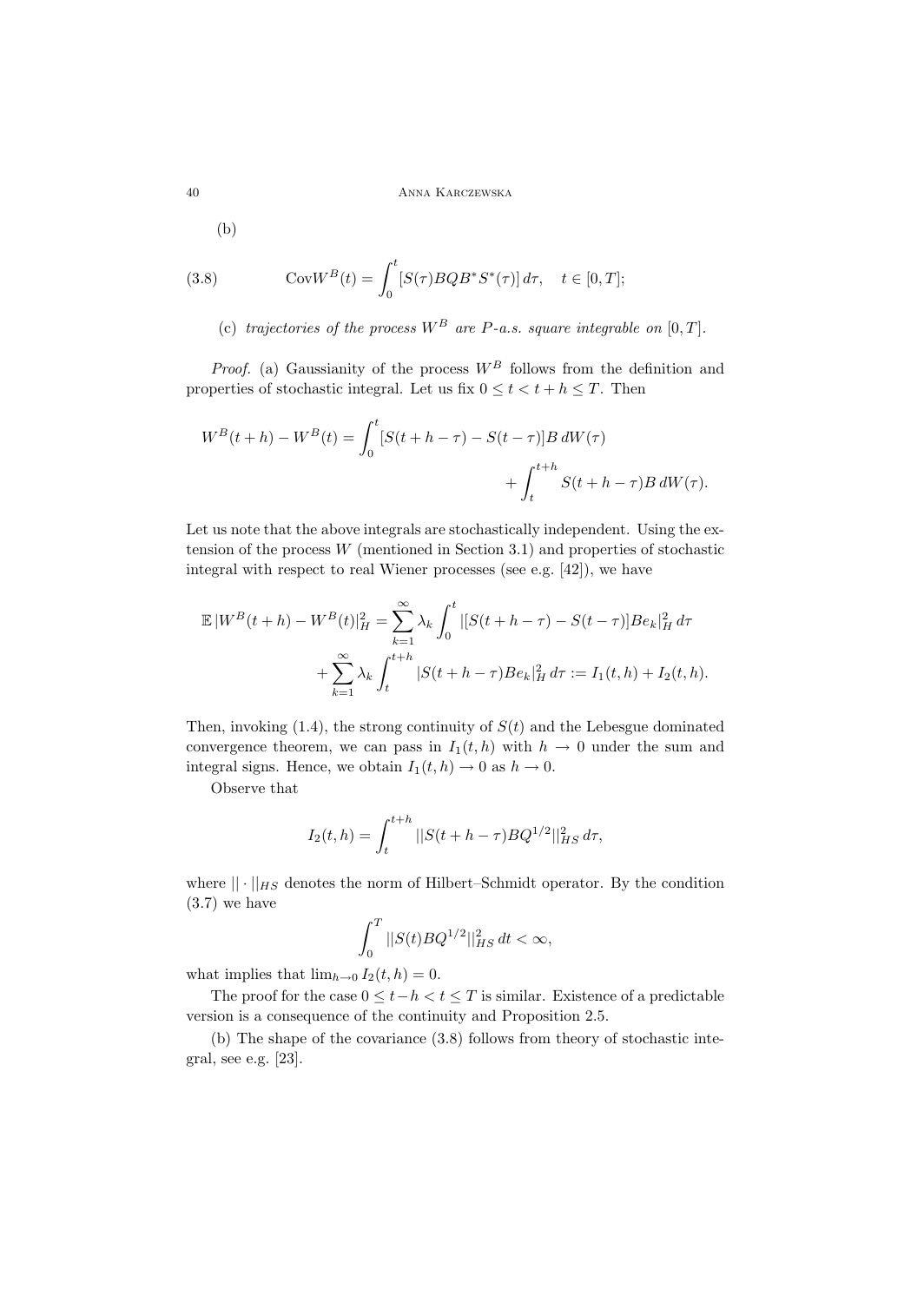(c) From the definition (3.6) and assumption (3.7) we have the following estimate

$$
\mathbb{E} \int_0^T |W^B(\tau)|_H^2 d\tau = \int_0^T \mathbb{E} |W^B(\tau)|_H^2 d\tau \n= \int_0^T \mathbb{E} \left| \int_0^{\tau} S(\tau - r) B dW(r) \right|_H^2 d\tau = \int_0^T \int_0^{\tau} ||S(r)B||_{L_2^0}^2 dr d\tau < \infty.
$$

Hence, the function  $W^B(\cdot)$  may be regarded like random variable with values in the space  $L^2(0,T;H)$ .

Now, we formulate an auxiliary result which will be used in the next section.

**Lemma 3.5.** *Let Volterra assumptions hold with the function*  $a \in W^{1,1}(\mathbb{R}_+).$ *Assume that X is a weak solution to* (3.1) *in the case when*  $\Psi(t) = B$ *, where*  $B \in L(U, H)$  *and trajectories of X are integrable P-a.s. on* [0*,T*]. *Then, for any function*  $\xi \in C^1([0,t]; D(A^*)), t \in [0,T],$  *the following formula holds* 

(3.9) 
$$
\langle X(t), \xi(t) \rangle_H = \langle X(0), \xi(0) \rangle_H
$$

$$
+ \int_0^t \langle (\dot{a} \star X)(\tau) + a(0)X(\tau), A^* \xi(\tau) \rangle_H d\tau
$$

$$
+ \int_0^t \langle \xi(\tau), B dW(\tau) \rangle_H + \int_0^t \langle X(\tau), \dot{\xi}(\tau) \rangle_H d\tau,
$$

*where dots above a and*  $\xi$  *mean time derivatives and*  $\star$  *means the convolution.* 

*Proof.* First, we consider functions of the form  $\xi(\tau) := \xi_0 \varphi(\tau)$ ,  $\tau \in [0, T]$ , where  $\xi_0 \in D(A^*)$  and  $\varphi \in C^1[0,T]$ . For simplicity we omit index  $H$  in the inner product. Let us denote  $F_{\xi_0}(t) := \langle X(t), \xi_0 \rangle, t \in [0, T].$ 

Using Itô's formula to the process  $F_{\xi_0}(t)\varphi(t)$ , we have

(3.10) 
$$
d[F_{\xi_0}(t)\varphi(t)] = \varphi(t)dF_{\xi_0}(t) + \dot{\varphi}(t)F_{\xi_0}(t) dt, \quad t \in [0, T].
$$

Because  $X$  is weak solution to  $(3.1)$ , we have

(3.11) 
$$
dF_{\xi_0}(t) = \left\langle \int_0^t \dot{a}(t-\tau)X(\tau) d\tau + a(0)X(t), A^*\xi_0 \right\rangle dt + \left\langle BdW(t), \xi_0 \right\rangle
$$

$$
= \left\langle (\dot{a} \star X)(t) + a(0)X(t), A^*\xi_0 \right\rangle dt + \left\langle BdW(t), \xi_0 \right\rangle.
$$

From  $(3.10)$  and  $(3.11)$ , we obtain

$$
F_{\xi_0}(t)\varphi(t) = F_{\xi_0}(0)\varphi(0) + \int_0^t \varphi(s)\langle(\dot{a} \star X)(s) + a(0)X(s), A^*\xi_0\rangle ds
$$

$$
+ \int_0^t \langle \varphi(s)B dW(s), \xi_0 \rangle + \int_0^t \dot{\varphi}(s)\langle X(s), \xi_0 \rangle ds
$$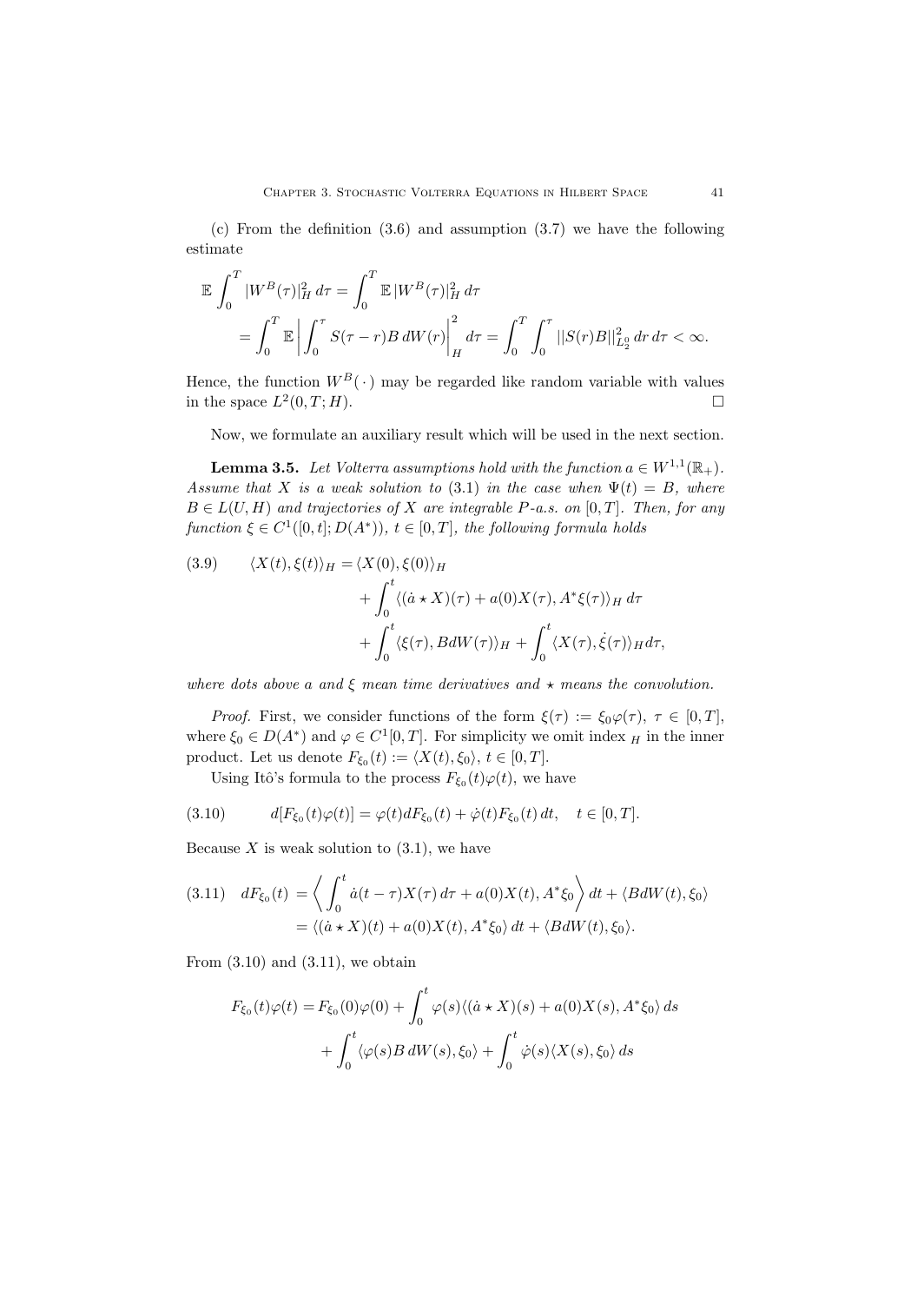$$
= \langle X(0), \xi(0) \rangle_H + \int_0^t \langle (\dot{a} \star X)(s) + a(0)X(s), A^* \xi(s) \rangle ds
$$
  
+ 
$$
\int_0^t \langle B dW(s), \xi(s) \rangle + \int_0^t \langle X(s), \dot{\xi}(s) \rangle ds.
$$

Hence, we proved the formula (3.9) for functions  $\xi$  of the form  $\xi(s) = \xi_0 \varphi(s)$ , *s*  $\in$  [0*,T*]. Because such functions form a dense subspace in  $C^1([0, T]; D(A^*))$ , the proof is completed. the proof is completed.

**3.1.2. Results in general case.** In this subsection we consider weak and mild solutions to the equation (3.1).

First we study the stochastic convolution defined by (3.5), that is

$$
W^{\Psi}(t) := \int_0^t S(t-\tau)\Psi(\tau) dW(\tau), \quad t \in [0,T].
$$

**Proposition 3.6.** *Assume that*  $S(t)$ *,*  $t \geq 0$ *, are (as earlier) the resolvent operators corresponding to the Volterra equation* (1.1)*. Then, for arbitrary process*  $\Psi \in \mathcal{N}^2(0,T; L_2^0)$ *, the process*  $W^{\Psi}(t)$ *,*  $t \geq 0$ *, given by* (3.5) *has a predictable version.*

*Proof.* Because proof of Proposition 3.6 is analogous to some schemes in the theory of stochastic integrals (see e.g. [59, Chapter 4]) we provide only an outline of the proof.

First, let us notice that the process  $S(t - \tau)\Psi(\tau)$ , where  $\tau \in [0, t]$ , belongs to  $\mathcal{N}^2(0,T;L_2^0)$ , because  $\Psi \in \mathcal{N}^2(0,T;L_2^0)$ . Then we may use the apparently wellknown estimate (see e.g. Proposition 4.16 in [23]): for arbitrary  $a > 0, b > 0$  and  $t ∈ [0, T]$ 

(3.12) 
$$
P(|W^{\Psi}(t)|_{H}>a) \leq \frac{b}{a^2} + P\bigg(\int_0^t ||S(t-\tau)\Psi(\tau)||_{L_2^0}^2 d\tau > b\bigg).
$$

Because the resolvent operators  $S(t)$ ,  $t \geq 0$ , are uniformly bounded on compact itervals (see [70]), there exists a constant  $C > 0$  such that  $||S(t)|| \leq C$  for  $t \in [0, T]$ . So, we have  $||S(t - \tau)\Psi(\tau)||_{L_2^0}^2 \leq C^2 ||\Psi(\tau)||_{L_2^0}^2$ ,  $\tau \in [0, T]$ .

Then the estimate (3.12) may be rewritten as

(3.13) 
$$
P(|W^{\Psi}(t)|_{H}>a) \leq \frac{b}{a^2} + P\bigg(\int_0^t ||\Psi(\tau)||_{L_2^0}^2 d\tau > \frac{b}{C^2}\bigg).
$$

Let us consider predictability of the process  $W^{\Psi}$  in two steps. In the first step we assume that  $\Psi$  is an elementary process understood in the sense given in Section 4.2 in [23]. In this case the process  $W^{\Psi}$  has a predictable version by Proposition 2.5.

In the second step  $\Psi$  is an arbitrary process belonging to  $\mathcal{N}^2(0,T;L_2^0)$ . Since elementary processes form a dense set in the space  $\mathcal{N}^2(0,T;L_2^0)$ , there exists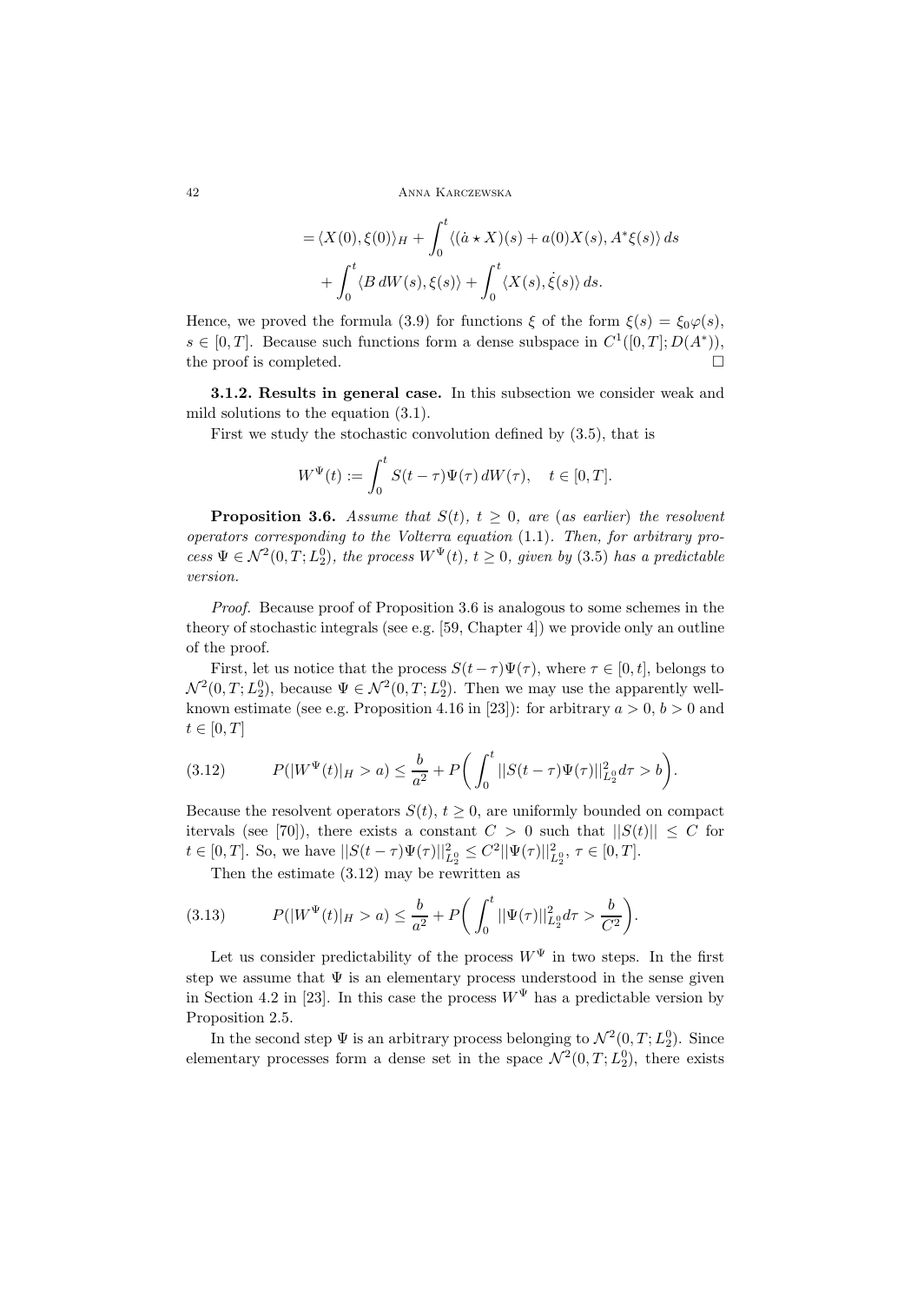a sequence  $(\Psi_n)$  of elementary processes such that for arbitrary  $c > 0$ 

(3.14) 
$$
P\bigg(\int_0^T ||\Psi(\tau)-\Psi_n(\tau)||_{L_2^0}^2 d\tau > c\bigg) \xrightarrow{n \to \infty} 0.
$$

By the previous part of the proof the sequence  $W_n^{\Psi}$  of convolutions

$$
W_n^{\Psi}(t) := \int_0^t S(t - \tau) \Psi_n(\tau) dW(\tau)
$$

converges in probability. Hence, it has a subsequence converging almost surely. This implies the predictability of the convolution  $W^{\Psi}(t)$ ,  $t \in [0, T]$ .

**Proposition 3.7.** *Assume that*  $\Psi \in \mathcal{N}^2(0,T;L_2^0)$ *. Then the process*  $W^{\Psi}(t)$ *,*  $t \in [0, T]$ *, defined by* (3.5) *has square integrable trajectories.* 

*Proof.* We have to prove that  $\mathbb{E} \int_0^T |W^{\Psi}(t)|_H^2 dt < \infty$ . From Fubini's theorem and properties of stochastic integral

$$
\mathbb{E} \int_0^T \left| \int_0^t S(t - \tau) \Psi(\tau) dW(\tau) \right|_H^2 dt = \int_0^T \left[ \mathbb{E} \left| \int_0^t S(t - \tau) \Psi(\tau) dW(\tau) \right|_H^2 \right] dt
$$
  
= 
$$
\int_0^T \int_0^t ||S(t - \tau) \Psi(\tau)||_{L_2^0}^2 d\tau dt \le M \int_0^T \int_0^t ||\Psi(\tau)||_{L_2^0}^2 d\tau dt < \infty
$$

(from boundness of operators  $S(t)$  and, because  $\Psi(\tau)$  are Hilbert–Schmidt).  $\square$ 

**Proposition 3.8.** *Assume that*  $a \in BV(\mathbb{R}_+)$ , (VA) *are satisfied and, additionally*  $S \in C^1(0, \infty; L(H))$ *. Let X be a predictable process with integrable trajectories.* Assume that *X* has a version such that  $P(X(t) \in D(A)) = 1$  for *almost all*  $t \in [0, T]$  *and* (3.3) *holds. If for any*  $t \in [0, T]$  *and*  $\xi \in D(A^*)$ 

(3.15) 
$$
\langle X(t), \xi \rangle_H = \langle X(0), \xi \rangle_H + \int_0^t \langle a(t - \tau)X(\tau), A^* \xi \rangle_H d\tau + \int_0^t \langle \xi, \Psi(\tau) dW(\tau) \rangle_H, \quad P-a.s.,
$$

*then*

(3.16) 
$$
X(t) = S(t)X(0) + \int_0^t S(t-\tau)\Psi(\tau) dW(\tau), \quad t \in [0,T].
$$

*Proof.* For simplicity we omit index  $_H$  in the inner product. Since  $a \in$  $BV(\mathbb{R}_+)$ , we see, analogously like in Lemma 3.5, that if  $(3.15)$  is satisfied, then

(3.17) 
$$
\langle X(t), \xi(t) \rangle = \langle X(0), \xi(0) \rangle + \int_0^t \langle (\dot{a} \star X)(\tau) + a(0)X(\tau), A^* \xi(\tau) \rangle d\tau + \int_0^t \langle \Psi(\tau) dW(\tau), \xi(\tau) \rangle + \int_0^t \langle X(\tau), \dot{\xi}(\tau) \rangle d\tau, \quad P\text{-a.s.}
$$

holds for any  $\xi \in C^1([0,t], D(A^*))$  for any  $t \in [0,T]$ .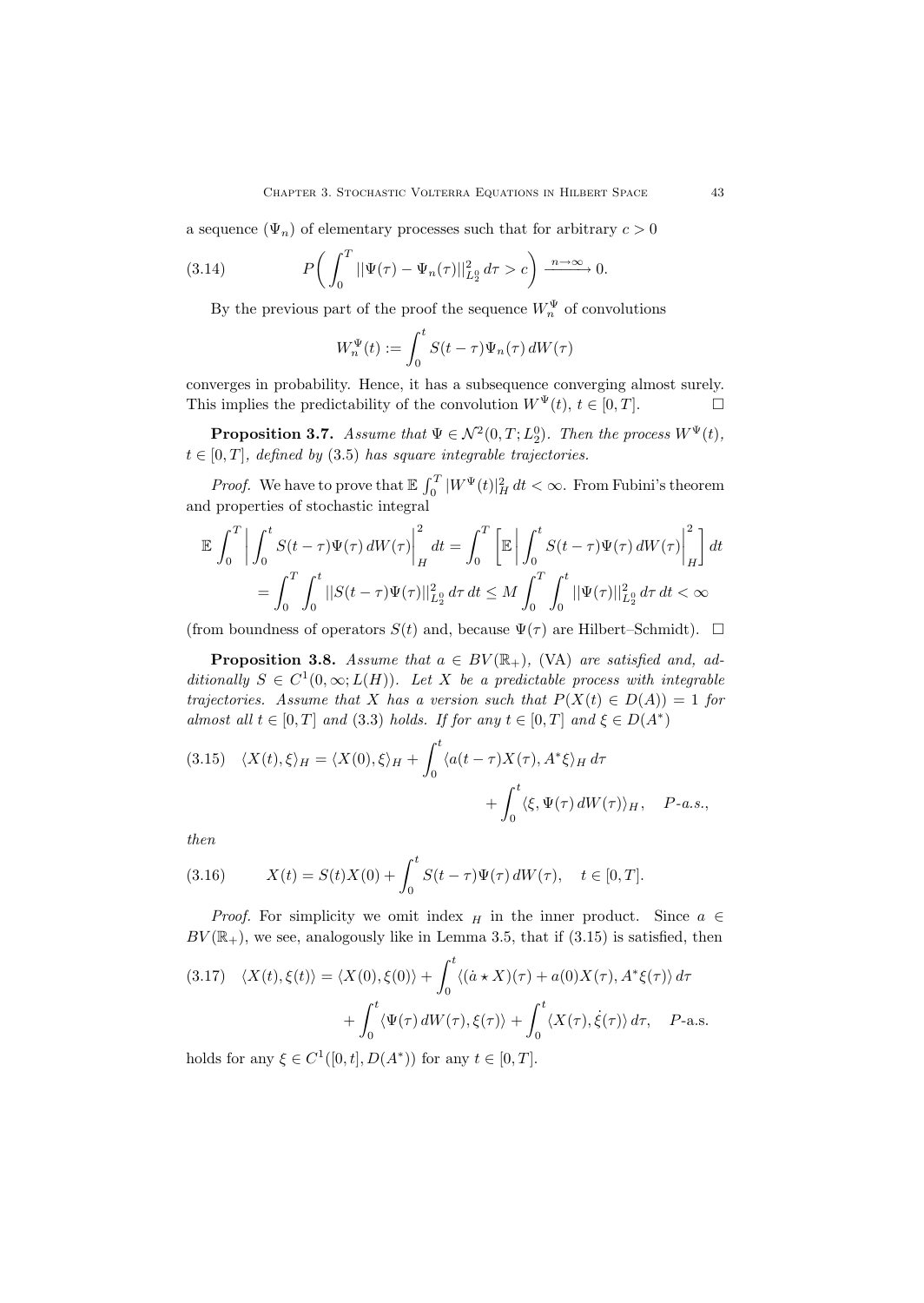Now, let us take  $\xi(\tau) := S^*(t - \tau)\zeta$  with  $\zeta \in D(A^*)$ ,  $\tau \in [0, t]$ . The equation (3.17) may be written like

$$
\langle X(t), S^*(0)\zeta \rangle = \langle X(0), S^*(t)\zeta \rangle + \int_0^t \langle (\dot{a} \star X)(\tau) + a(0)X(\tau), A^*S^*(t - \tau)\zeta \rangle d\tau + \int_0^t \langle \Psi(\tau) dW(\tau), S^*(t - \tau)\zeta \rangle + \int_0^t \langle X(\tau), (S^*(t - \tau)\zeta)' \rangle d\tau,
$$

where derivative  $(\cdot)'$  in the last term is taken over  $\tau$ .

Next, using  $S^*(0) = I$ , we rewrite

(3.18) 
$$
\langle X(t), \zeta \rangle = \langle S(t)X(0), \zeta \rangle + \int_0^t \left\langle S(t-\tau)A \left[ \int_0^{\tau} \dot{a}(\tau - \sigma)X(\sigma) d\sigma + a(0)X(\tau) \right], \zeta \right\rangle d\tau + \int_0^t \left\langle S(t-\tau)\Psi(\tau) dW(\tau), \zeta \right\rangle + \int_0^t \left\langle \dot{S}(t-\tau)X(\tau), \zeta \right\rangle d\tau.
$$

To prove (3.16) it is enough to show that the sum of the first integral and the third one in the equation (3.18) gives zero.

Because  $S \in C^1(0, \infty; L(H))$  we can use properties of resolvent operators and the derivative  $\dot{S}(t-\tau)$  with respect to  $\tau$ . Then

$$
I_3 := \left\langle \int_0^t \dot{S}(t-\tau)X(\tau) d\tau, \zeta \right\rangle = \left\langle -\int_0^t \dot{S}(\tau)X(t-\tau) d\tau, \zeta \right\rangle
$$
  
=  $\left\langle -\int_0^t \left[ \int_0^{\tau} a(\tau - s)AS(s) ds \right]'X(t-\tau) d\tau, \zeta \right\rangle$   
=  $\left\langle \left( \int_0^t \left[ \int_0^{\tau} \dot{a}(\tau - s)AS(s) ds \right] X(t-\tau) d\tau \int_0^t a(0)AS(\tau)X(t-\tau) d\tau \right), \zeta \right\rangle$   
=  $\left\langle (-[A(\dot{a} \star S)(\tau) \star X](t) - a(0)A(S \star X)(t)), \zeta \right\rangle.$ 

Note that  $a \in BV(\mathbb{R}_+)$  and hence the convolution  $(a \star S)(\tau)$  has sense (see [70, Section 1.6] or [3]). Since

$$
\int_0^t \langle a(0)AS(t-\tau)X(\tau), \zeta \rangle d\tau = \int_0^t \langle a(0)AS(\tau)X(t-\tau), \zeta \rangle d\tau
$$

and

$$
I_1 := \int_0^t \left\langle S(t-\tau)A \left[ \int_0^{\tau} \dot{a}(\tau - \sigma)X(\sigma) d\sigma \right], \zeta \right\rangle d\tau
$$
  
= 
$$
\int_0^t \left\langle AS(t-\tau)(\dot{a} \star X)(\tau), \zeta \right\rangle d\tau
$$
  
= 
$$
\left\langle A(S \star (\dot{a} \star X)(\tau))(t), \zeta \right\rangle = \left\langle A((S \star \dot{a})(\tau) \star X)(t), \zeta \right\rangle
$$

for any  $\zeta \in D(A^*),$  so  $I_1 = -I_3$ .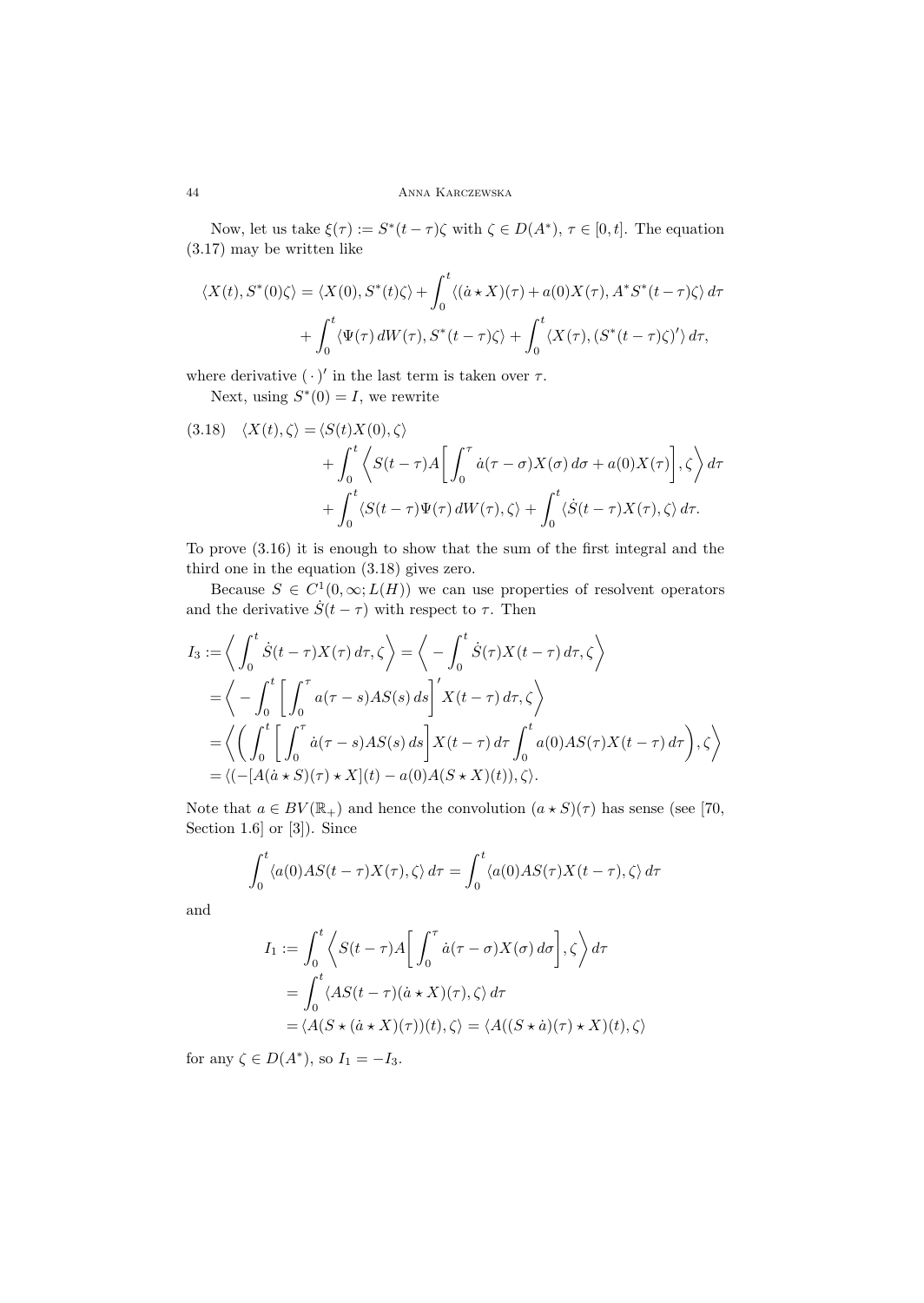This means that (3.16) holds for any  $\zeta \in D(A^*)$ . Since  $D(A^*)$  is dense in  $H^*$ , n (3.16) holds. then  $(3.16)$  holds.

**Remark.** If  $(3.1)$  is parabolic and the kernel  $a(t)$  is 3-monotone, understood in the sense defined by Prüss [70, Section 3], then  $S \in C^1(0,\infty;L(H))$ , and  $a \in BV(\mathbb{R}_+)$ , respectively.

**Comment.** Proposition 3.8 shows that under particular conditions a weak solution to (3.1) is a mild solution to the equation (3.1).

**Proposition 3.9.** *Let Volterra assumptions be satisfied. If*  $\Psi \in \mathcal{N}^2(0,T; L_2^0)$ *, then the stochastic convolution*  $W^{\Psi}$  *fulfills the equation* (3.15)*.* 

*Proof.* Let us notice that the process  $W^{\Psi}$  has integrable trajectories. From the defintion of convolution (3.5), using Dirichlet's formula and stochastic Fubini's theorem, for any  $\xi \in D(A^*)$  we have

$$
\int_0^t \langle a(t-\tau)W^{\Psi}(\tau), A^*\xi \rangle_H d\tau
$$
  
\n
$$
\equiv \int_0^t \langle a(t-\tau) \int_0^{\tau} S(\tau-\sigma) \Psi(\sigma) dW(\sigma), A^*\xi \rangle_H d\tau
$$
  
\n
$$
= \int_0^t \langle \left[ \int_{\sigma}^t a(t-\tau)S(\tau-\sigma) d\tau \right] \Psi(\sigma) dW(\sigma), A^*\xi \rangle_H
$$
  
\n
$$
= \int_0^t \langle A \left[ \int_0^{t-\sigma} a(t-\sigma-z)S(z) dz \right] \Psi(\sigma) dW(\sigma), \xi \rangle_H.
$$

Next, using definition of convolution and the resolvent equation (1.3), as  $A(a \star S)(t - \sigma)x = (S(t - \sigma) - I)x$ , for  $x \in H$ , we can write

$$
\int_0^t \langle a(t-\tau)W^{\Psi}(\tau), A^*\xi \rangle_H d\tau
$$
\n
$$
= \left\langle \int_0^t A[(a * S)(t-\sigma)]\Psi(\sigma) dW(\sigma), \xi \right\rangle_H
$$
\n
$$
= \left\langle \int_0^t [S(t-\sigma) - I]\Psi(\sigma) dW(\sigma), \xi \right\rangle_H
$$
\n
$$
= \left\langle \int_0^t S(t-\sigma)\Psi(\sigma) dW(\sigma), \xi \right\rangle_H - \left\langle \int_0^t \Psi(\sigma) dW(\sigma), \xi \right\rangle_H.
$$

Hence, we obtained the following equation

$$
\langle W^{\Psi}(t), \xi \rangle_{H} = \int_{0}^{t} \langle a(t-\tau)W^{\Psi}(\tau), A^{*}\xi \rangle_{H} d\tau + \int_{0}^{t} \langle \xi, \Psi(\tau) dW(\tau) \rangle_{H}
$$
  
for any  $\xi \in D(A^{*}).$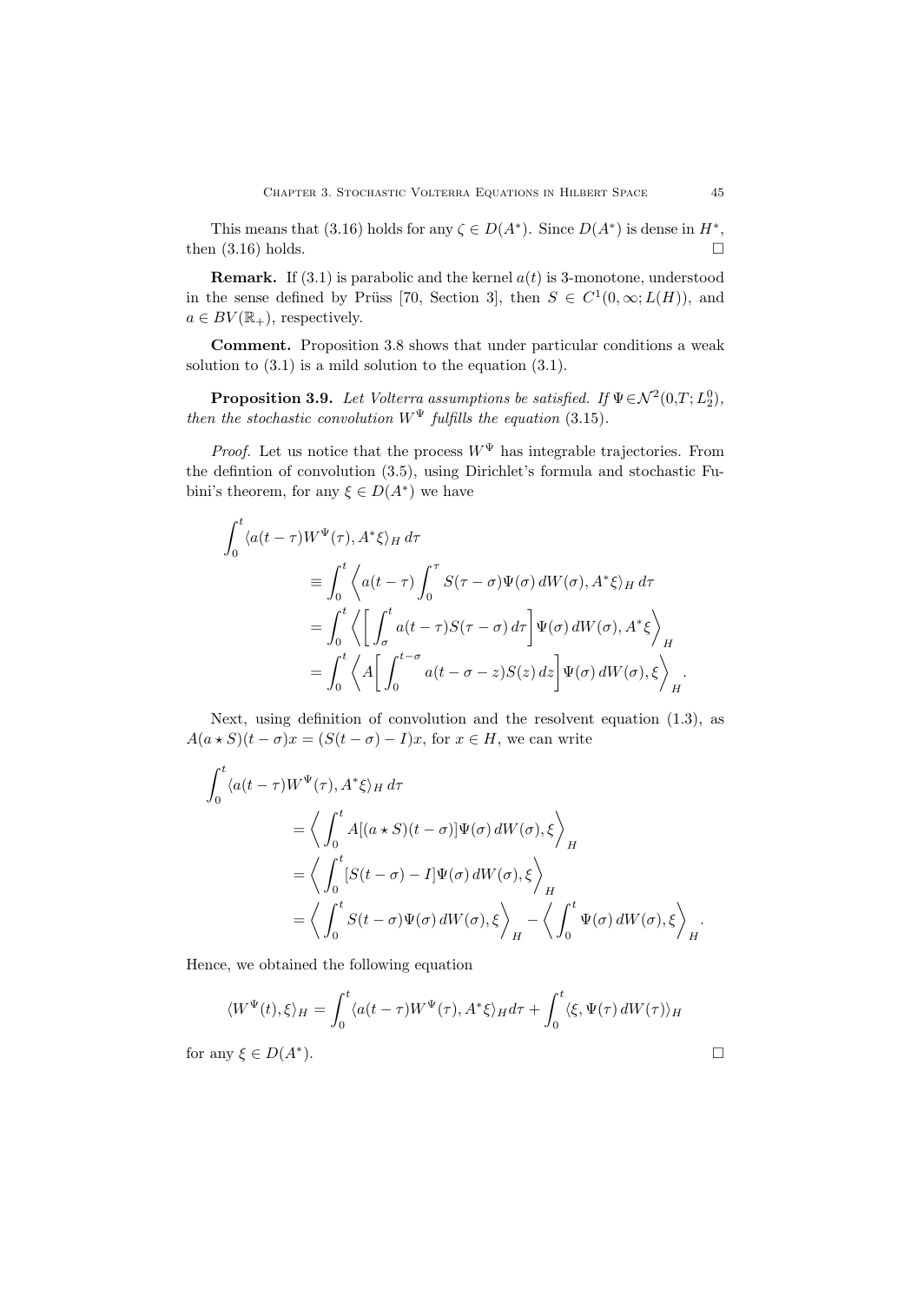**Corollary 3.10.** *Let Volterra assumptions hold with a bounded operator A. If*  $\Psi$  *belongs to*  $\mathcal{N}^2(0,T;L_2^0)$  *then* 

(3.19) 
$$
W^{\Psi}(t) = \int_0^t a(t-\tau)AW^{\Psi}(\tau) d\tau + \int_0^t \Psi(\tau) dW(\tau), \quad P-a.s.
$$

**Comment.** The formula (3.19) says that the convolution  $W^{\Psi}$  is a strong solution to (3.1) if the operator *A* is bounded.

The below theorem is a consequence of the results obtained up to now.

**Theorem 3.11.** *Suppose that* (VA) *and* (PA) *hold. Then a strong solution* (*if exists*) *is always a weak solution of* (3.1)*. If, additionally, assumptions of Proposition* 3.8 *are satisfied, a weak solution is a mild solution to the Volterra equation* (3.1)*. Conversely, under conditions of Proposition* 3.9*, a mild solution X is also a weak solution to* (3.1)*.*

Now, we provide two estimates for stochastic convolution (3.5).

**Theorem 3.12.** *If*  $\Psi \in \mathcal{N}^2(0,T;L_2^0)$  *then the following estimate holds* 

(3.20) 
$$
\sup_{t\leq T} \mathbb{E}(|W^{\Psi}(t)|_{H}) \leq C M_{T} \mathbb{E}\left(\int_{0}^{T} ||\Psi(t)||_{L_{2}^{0}}^{2} dt\right)^{1/2},
$$

*where C is a constant and*  $M_T = \sup_{t \le T} ||S(t)||$ *.* 

**Comment.** The estimate (3.20) seems to be rather coarse. It comes directly from the definition of stochastic integral. Since (3.20) reduces to the Davis inequality for martingales if  $S(\cdot) = I$ , the constant *C* appears on the right hand side. Unfortunately, we can not use more refined tools, for instance Itô formula (see e.g. [76] for Tubaro's estimate), because the process  $W^{\Psi}$  is not enough regular.

The next result is a consequence of Theorem 3.12.

**Theorem 3.13.** *Assume that*  $\Psi \in \mathcal{N}^2(0,T;L_2^0)$ *. Then* 

$$
\sup_{t\leq T} \mathbb{E} \left( |W^{\Psi}(t)|_H \right) \leq \widetilde{C}(T) \left| \Psi \right| |_{\mathcal{N}^2(0,T;L_2^0)},
$$

*where a constant*  $\widetilde{C}(T)$  *depends on*  $T$ *.* 

*Proof.* From (3.5) and property of stochastic integral, writing out the Hilbert–Schmidt norm, we obtain

$$
\mathbb{E}(|W^{\Psi}(t)|_{H}) = \mathbb{E}\left(\left|\int_{0}^{t} S(t-\tau)\Psi(\tau) dW(\tau)\right|_{H}\right)
$$
  

$$
\leq C \mathbb{E}\left(\left|\int_{0}^{t} |S(t-\tau)\Psi(\tau)||_{L_{2}}^{2} d\tau\right|^{1/2}\right)
$$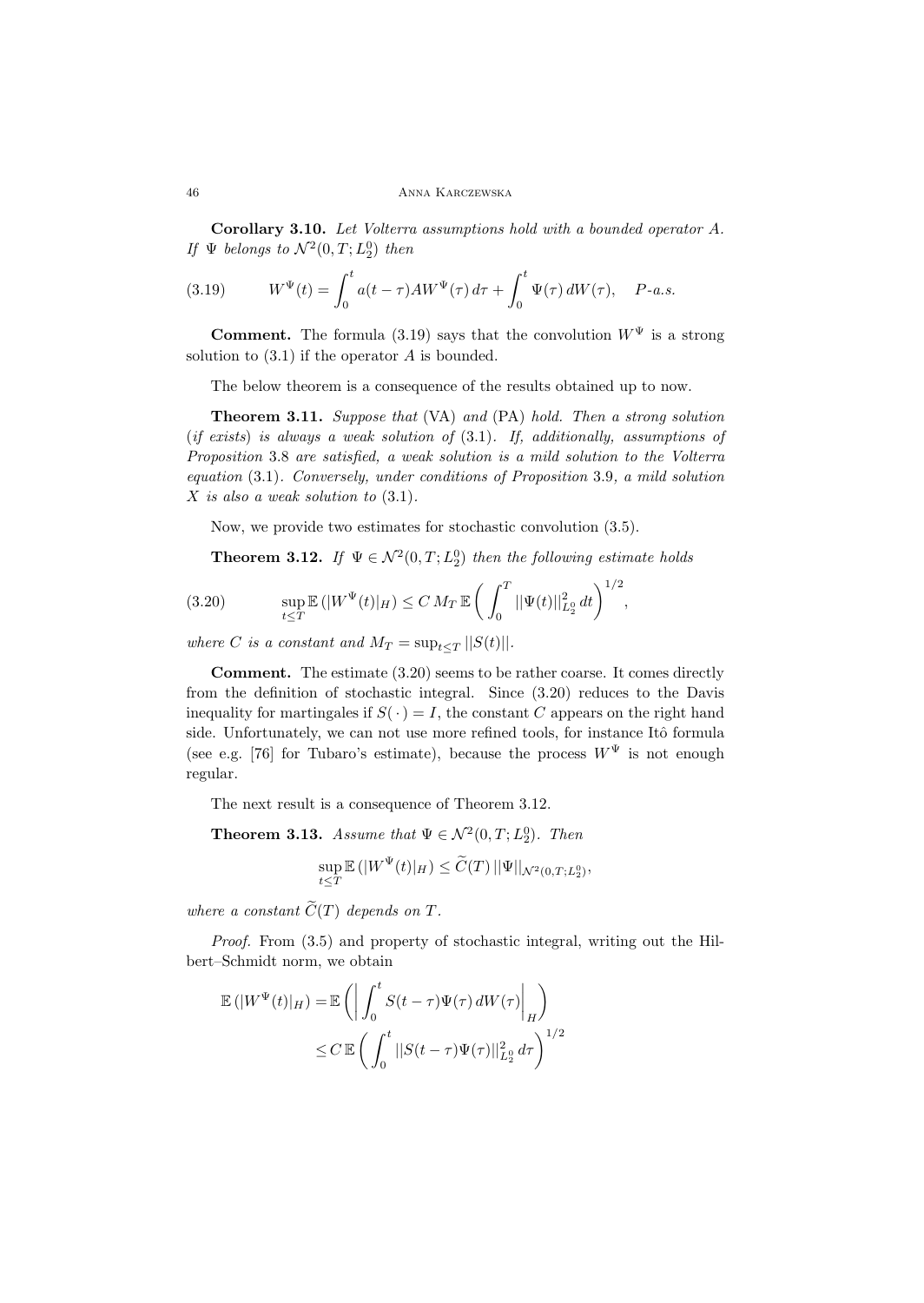Chapter 3. Stochastic Volterra Equations in Hilbert Space 47

$$
\leq C \mathbb{E} \left( \int_0^t ||S(t - \tau)||^2 ||\Psi(\tau)||_{L_2^0}^2 d\tau \right)^{1/2}
$$
  
\n
$$
\leq C M_T \mathbb{E} \left( \int_0^t ||\Psi(\tau)||_{L_2^0}^2 d\tau \right)^{1/2}
$$
  
\n
$$
\leq C M_T \left( \mathbb{E} \int_0^t ||\Psi(\tau)||_{L_2^0}^2 d\tau \right)^{1/2} \leq \widetilde{C}(T) ||\Psi||_{\mathcal{N}^2(0,T;L_2^0)},
$$

where  $M_T$  is as above and  $\tilde{C}(T) = C M_T$ .

### **3.2. Existence of strong solution**

In this section *W* is a cylindrical Wiener process, that is,  $Tr Q = \infty$  and the spaces  $U_0$ ,  $L_2^0$ ,  $\mathcal{N}^2(0,T;L_2^0)$  are the same like previously (see definitions in Chapter 2). The results from this section originate from [51] and are not yet published.

Let us recall the stochastic convolution introduced in (3.5)

$$
W^{\Psi}(t) := \int_0^t S(t - \tau) \Psi(\tau) dW(\tau),
$$

where  $\Psi$  belongs to the space  $\mathcal{N}^2(0,T;L_2^0)$ . In consequence, because resolvent operators  $S(t)$ ,  $t \geq 0$ , are bounded, then  $S(t - \cdot) \Psi(\cdot) \in \mathcal{N}^2(0, T; L_2^0)$ , too.

In the sequel, by  $A\Phi(t)$ ,  $t \geq 0$ , we will denote the composition of the operators  $\Phi(t)$  and A.

We will use the following well-known result, where the operator *A* is, as previously, a closed linear operator with the dense domain *D*(*A*) equipped with the graph norm  $|\cdot|_{D(A)}$  and  $\Phi(t)$ ,  $t \in [0, T]$  is an  $L_2(U_0, H)$ -predictable process.

**Proposition 3.14** (see e.g. [23, Proposition 4.15])**.** *If*  $\Phi(t)(U_0) \subset D(A)$ *, P-a.s. for all*  $t \in [0, T]$  *and* 

$$
P\bigg(\int_0^T ||\Phi(t)||^2_{L_2^0} dt < \infty\bigg) = 1, \qquad P\bigg(\int_0^T ||A\Phi(t)||^2_{L_2^0} dt < \infty\bigg) = 1,
$$

*then*

$$
P\bigg(\int_0^T \Phi(t) dW(t) \in D(A)\bigg) = 1
$$
  
and 
$$
A \int_0^T \Phi(t) dW(t) = \int_0^T A\Phi(t) dW(t), \quad P-a.s.
$$

Let us recall assumptions of approximation theorems (Theorems 1.19 and 1.20) formulated for Hilbert space *H*:

(AS1) The operator *A* is the generator of a  $C_0$ -semigroup in *H* and the kernel function  $a(t)$  is completely positive.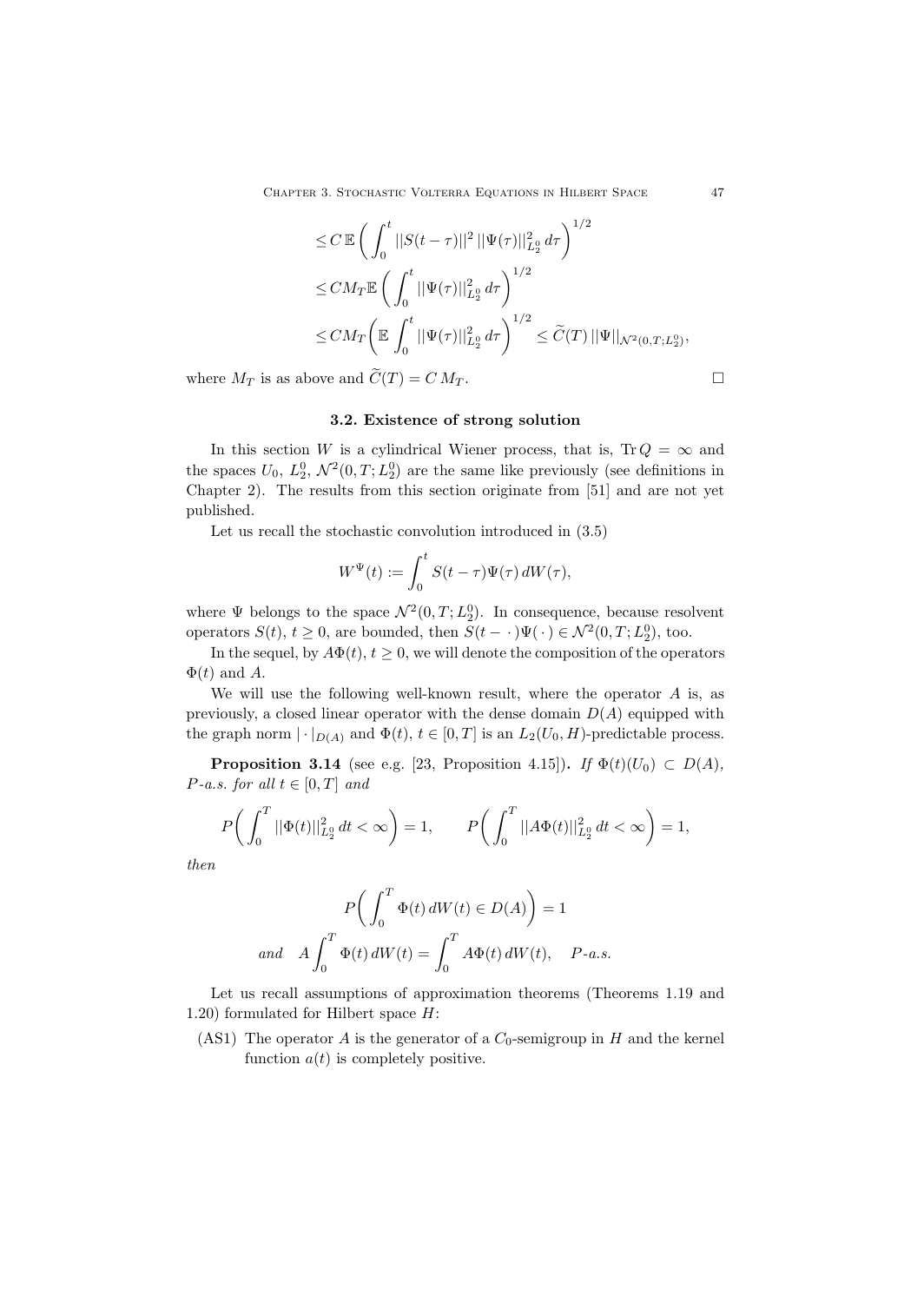### 48 Anna Karczewska

(AS2) *A* generates an exponentialy bounded cosine family in *H* and the function  $a(t)$  is completely positive (or fulfills one of two other cases listed in Remark (a) on page 22).

**Lemma 3.15.** *Let assumptions* (VA) *be satisfied. Suppose* (AS1) *or* (AS2) *hold. If*  $\Psi$  *and*  $A\Psi$  *belong to*  $\mathcal{N}^2(0,T; L_2^0)$  *and in addition*  $\Psi(t)(U_0) \subset D(A)$ *, P-a.s., then the following equality holds*

(3.21) 
$$
W^{\Psi}(t) = \int_0^t a(t-\tau) A W^{\Psi}(\tau) d\tau + \int_0^t \Psi(\tau) dW(\tau), \quad P\text{-}a.s.
$$

**Comment.** Let us emphasize that assumptions concerning the operators  $\Psi(t), t \geq 0$ , particularly requirement that  $\Psi(t)(U_0) \subset D(A), P$ -a.s., are the same like in semigroup case, see e.g. [23, Proposition 6.4].

*Proof.* Because formula (3.19) holds for any bounded operator, then it holds for the Yosida approximation  $A_n$  of the operator  $A$ , too, that is

$$
W_n^{\Psi}(t) = \int_0^t a(t-\tau) A_n W_n^{\Psi}(\tau) d\tau + \int_0^t \Psi(\tau) dW(\tau),
$$

where

$$
W_n^{\Psi}(t) := \int_0^t S_n(t-\tau)\Psi(\tau)\,dW(\tau)
$$

and

$$
A_n W_n^{\Psi}(t) = A_n \int_0^t S_n(t - \tau) \Psi(\tau) dW(\tau).
$$

Recall that by assumption  $\Psi \in \mathcal{N}^2(0,T; L_2^0)$ . Because the operators  $S_n(t)$ are deterministic and bounded for any  $t \in [0, T]$ ,  $n \in \mathbb{N}$ , then the operators  $S_n(t - \cdot) \Psi(\cdot)$  belong to  $\mathcal{N}^2(0,T;L_2^0)$ , too. In consequence, the difference

(3.22) 
$$
\Phi_n(t-\cdot) := S_n(t-\cdot)\Psi(\cdot) - S(t-\cdot)\Psi(\cdot)
$$

belongs to  $\mathcal{N}^2(0,T; L_2^0)$  for any  $t \in [0,T]$  and  $n \in \mathbb{N}$ . This means that

(3.23) 
$$
\mathbb{E}\left(\int_0^t ||\Phi_n(t-\tau)||_{L_2^0}^2 d\tau\right) < \infty
$$

for any  $t \in [0, T]$ .

Let us recall that the cylindrical Wiener process  $W(t)$ ,  $t \geq 0$ , can be written in the form

(3.24) 
$$
W(t) = \sum_{j=1}^{\infty} g_j \,\beta_j(t),
$$

where  ${g_j}$  is an orthonormal basis of  $U_0$  and  $\beta_j(t)$  are independent real Wiener processes. From (3.24) we have

(3.25) 
$$
\int_0^t \Phi_n(t-\tau) dW(\tau) = \sum_{j=1}^\infty \int_0^t \Phi_n(t-\tau) g_j d\beta_j(\tau).
$$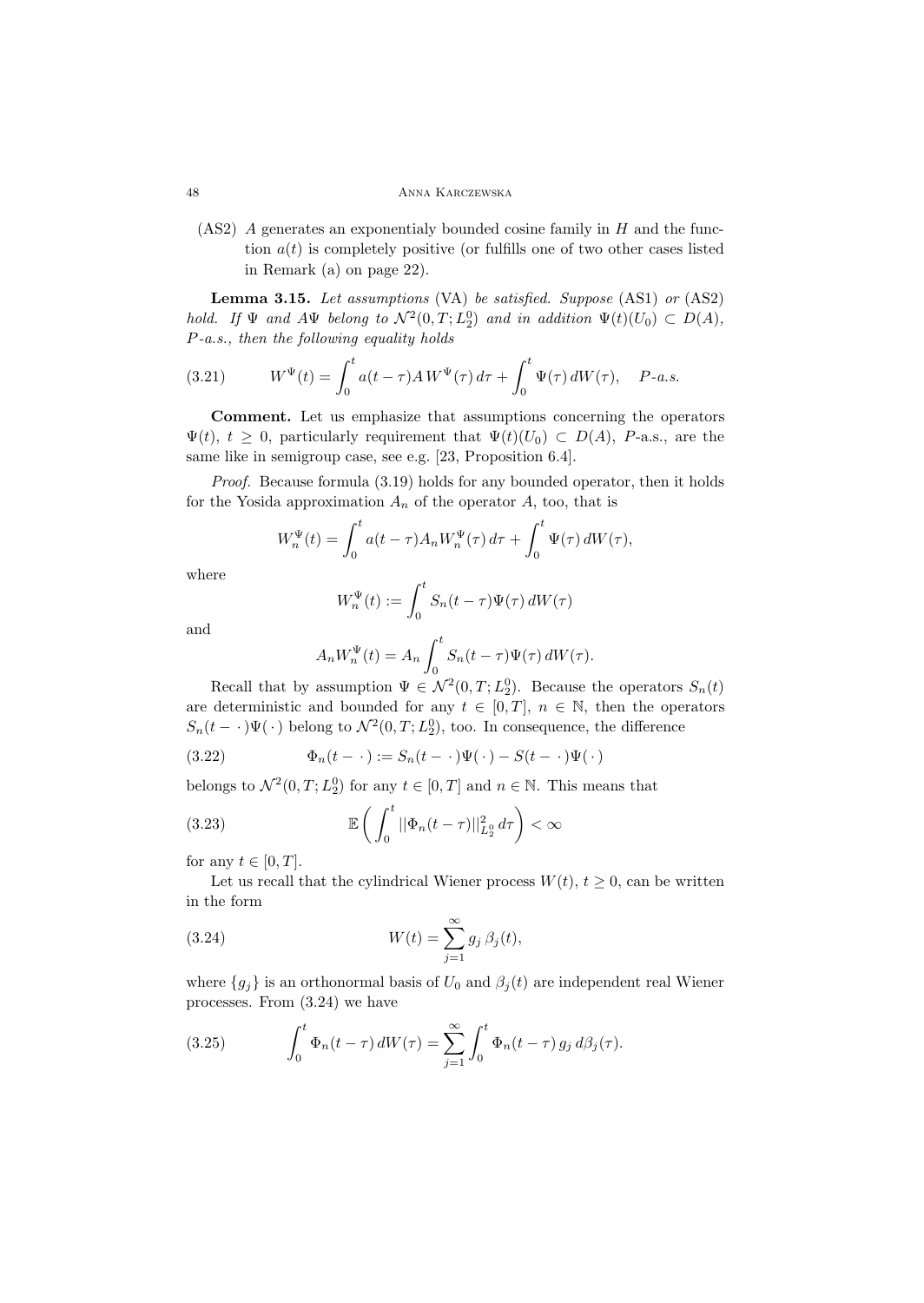From (3.23), we obtain

(3.26) 
$$
\mathbb{E}\left[\int_0^t \left(\sum_{j=1}^\infty |\Phi_n(t-\tau) g_j|_H^2\right) d\tau\right] < \infty
$$

for any  $t \in [0, T]$ . Next, from (3.25), properties of stochastic integral and (3.26) we obtain for any  $t \in [0, T]$ ,

$$
\mathbb{E}\left|\int_0^t \Phi_n(t-\tau) dW(\tau)\right|_H^2 = \mathbb{E}\left|\sum_{j=1}^\infty \int_0^t \Phi_n(t-\tau) g_j d\beta_j(\tau)\right|_H^2
$$
  

$$
\leq \mathbb{E}\left[\sum_{j=1}^\infty \int_0^t |\Phi_n(t-\tau) g_j|_H^2 d\tau\right] \leq \mathbb{E}\left[\sum_{j=1}^\infty \int_0^T |\Phi_n(T-\tau) g_j|_H^2 d\tau\right] < \infty.
$$

By Theorem 1.19 or 1.20, the convergence (1.14) of resolvent families is uniform in *t* on every compact subset of  $\mathbb{R}_+$ , particularly on the interval  $[0, T]$ . Now, we use (1.14) in the Hilbert space *H*, so (1.14) holds for every  $x \in H$ . Then, for any fixed *j*,

(3.27) 
$$
\int_0^T |[S_n(T-\tau) - S(T-\tau)] \Psi(\tau) g_j|_H^2 d\tau \to 0
$$

for  $n \to \infty$ . Summing up our considerations, particularly using (3.26) and (3.27) we can write

$$
\sup_{t \in [0,T]} \mathbb{E} \left| \int_0^t \Phi_n(t-\tau) dW(\tau) \right|_H^2
$$
\n
$$
\equiv \sup_{t \in [0,T]} \mathbb{E} \left| \int_0^t [S_n(t-\tau) - S(t-\tau)] \Psi(\tau) dW(\tau) \right|_H^2
$$
\n
$$
\leq \mathbb{E} \left[ \sum_{j=1}^\infty \int_0^T |[S_n(T-\tau) - S(T-\tau)] \Psi(\tau) g_j|_H^2 d\tau \right] \to 0
$$

as  $n \to \infty$ . Hence, by the Lebesgue dominated convergence theorem

(3.28) 
$$
\lim_{n \to \infty} \sup_{t \in [0,T]} \mathbb{E} |W_n^{\Psi}(t) - W^{\Psi}(t)|_H^2 = 0.
$$

By assumption,  $\Psi(t)(U_0) \subset D(A)$ , *P*-a.s. Because  $S(t)(D(A)) \subset D(A)$ , then  $S(t - \tau)\Psi(\tau)(U_0) \subset D(A)$ , *P*-a.s., for any  $\tau \in [0, t]$ ,  $t \geq 0$ . Hence, by Proposition 3.14,  $P(W^{\Psi}(t) \in D(A)) = 1$ .

For any  $n \in \mathbb{N}$ ,  $t \geq 0$ , we have

$$
|A_n W_n^{\Psi}(t) - A W^{\Psi}(t)|_H \le N_{n,1}(t) + N_{n,2}(t),
$$

where

$$
N_{n,1}(t) := |A_n W_n^{\Psi}(t) - A_n W^{\Psi}(t)|_H,
$$
  
\n
$$
N_{n,2}(t) := |A_n W^{\Psi}(t) - A W^{\Psi}(t)|_H = |(A_n - A) W^{\Psi}(t)|_H.
$$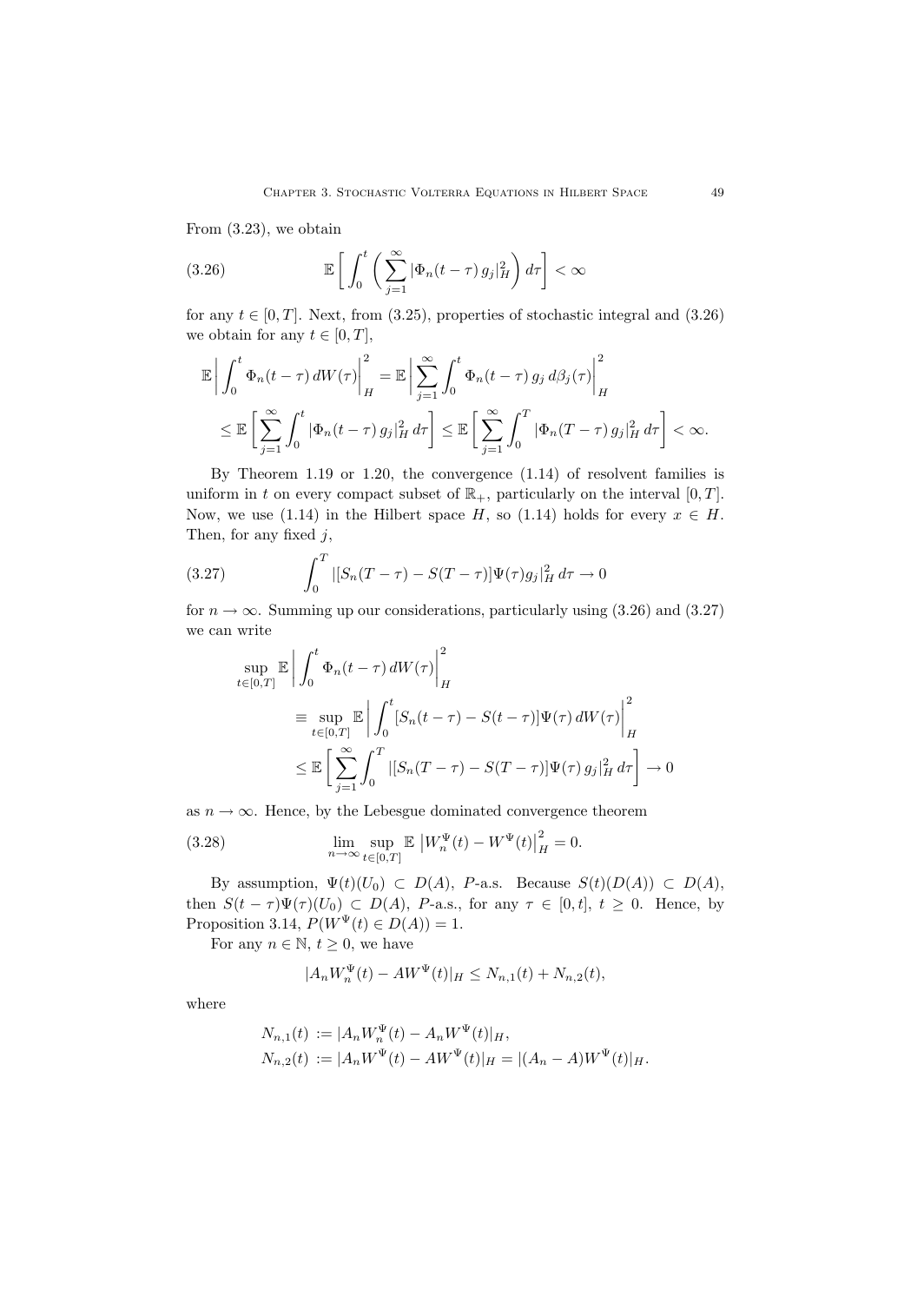Then

$$
(3.29) \t |A_n W_n^{\Psi}(t) - AW^{\Psi}(t)|_H^2 \le N_{n,1}^2(t) + 2N_{n,1}(t)N_{n,2}(t) + N_{n,2}^2(t) < 3[N_{n,1}^2(t) + N_{n,2}^2(t)].
$$

Let us study the term  $N_{n,1}(t)$ . Note that the unbounded operator *A* generates a semigroup. Then we have for the Yosida approximation the following properties:

(3.30) 
$$
A_n x = J_n A x \quad \text{for any } x \in D(A), \quad \sup_n ||J_n|| < \infty
$$

where  $A_n x = nAR(n, A)x = A J_n x$  for any  $x \in H$ , with  $J_n := nR(n, A)$ , Moreover (see [27, Chapter II, Lemma 3.4]):

(3.31) 
$$
\lim_{n \to \infty} J_n x = x \quad \text{for any } x \in H,
$$

$$
\lim_{n \to \infty} A_n x = Ax \quad \text{for any } x \in D(A).
$$

By Proposition 1.21,  $AS_n(t)x = S_n(t)Ax$  for every *n* sufficiently large and for all  $x \in D(A)$ . So, by Propositions 1.21 and 3.14 and the closedness of *A* we can write

$$
A_n W_n^{\Psi}(t) \equiv A_n \int_0^t S_n(t-\tau) \Psi(\tau) dW(\tau)
$$
  
=  $J_n \int_0^t A S_n(t-\tau) \Psi(\tau) dW(\tau) = J_n \left[ \int_0^t S_n(t-\tau) A \Psi(\tau) dW(\tau) \right].$ 

Analogously,

$$
A_n W^{\Psi}(t) = J_n \left[ \int_0^t S(t - \tau) A \Psi(\tau) dW(\tau) \right].
$$

By  $(3.30)$  we have

$$
N_{n,1}(t) = \left| J_n \int_0^t [S_n(t-\tau) - S(t-\tau)] A \Psi(\tau) dW(\tau) \right|_H
$$
  
 
$$
\leq \left| \int_0^t [S_n(t-\tau) - S(t-\tau)] A \Psi(\tau) dW(\tau) \right|_H.
$$

Since from assumptions  $A\Psi \in \mathcal{N}^2(0,T;L_2^0)$ , then the term apearing above,  $[S_n(t-\tau)-S(t-\tau)]A\Psi(\tau)$  may be treated like the difference  $\Phi_n$  defined by (3.22).

Hence, from (3.30) and (3.28), for the first term of the right hand side of (3.29) we have

$$
\lim_{n \to \infty} \sup_{t \in [0,T]} \mathbb{E}\left(N_{n,1}^2(t)\right) \to 0.
$$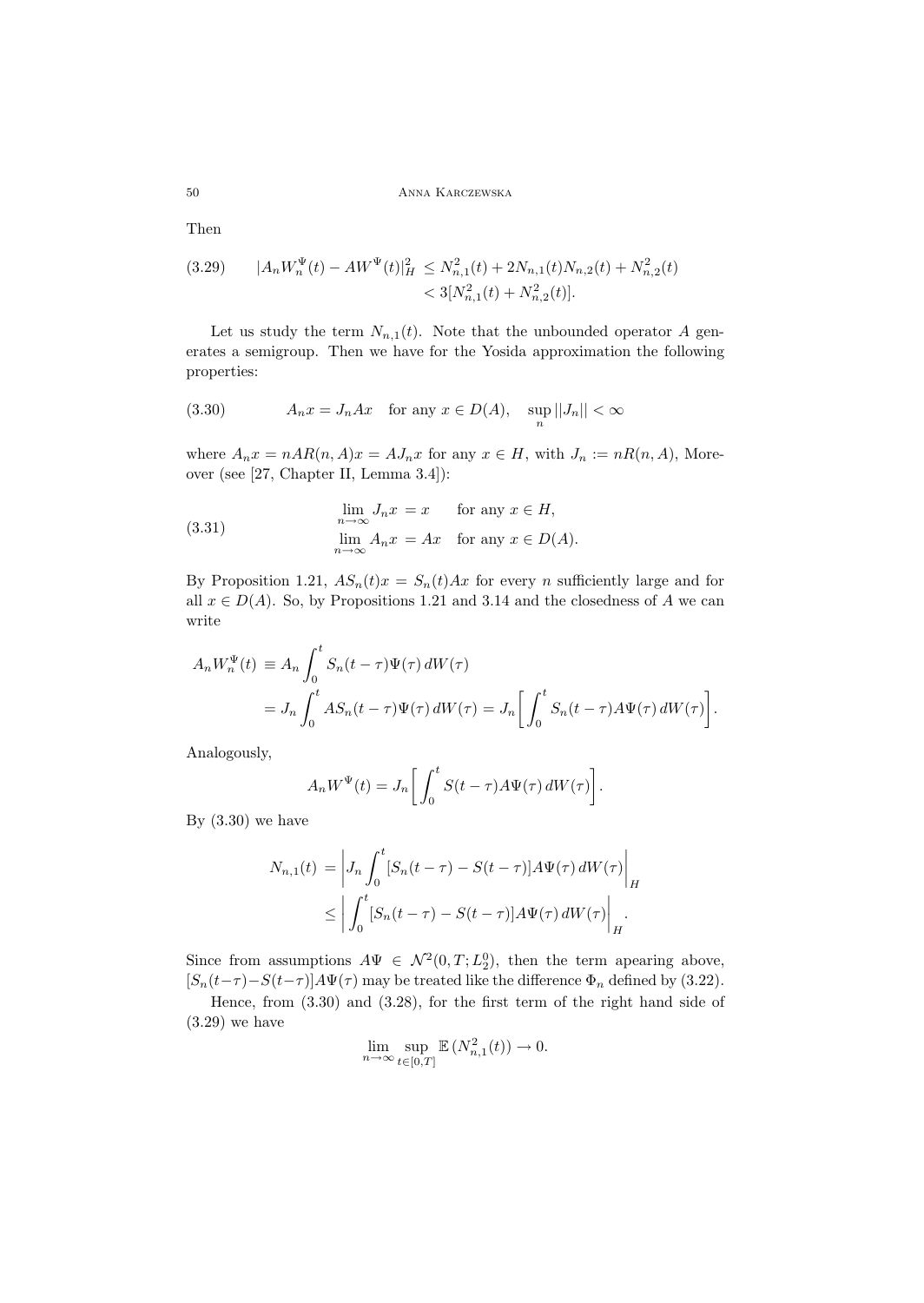For the second term of (3.29), that is  $N_{n,2}^2(t)$ , we can follow the same steps as above for proving (3.28).

$$
N_{n,2}(t) = |A_n W^{\Psi}(t) - AW^{\Psi}(t)|_H
$$
  
\n
$$
\equiv \left| A_n \int_0^t S(t-\tau) \Psi(\tau) dW(\tau) - A \int_0^t S(t-\tau) \Psi(\tau) dW(\tau) \right|_H
$$
  
\n
$$
= \left| \int_0^t [A_n - A] S(t-\tau) \Psi(\tau) dW(\tau) \right|_H.
$$

From assumptions,  $\Psi$ ,  $A\Psi \in \mathcal{N}^2(0,T;L_2^0)$ . Because  $A_n$ ,  $S(t)$ ,  $t \geq 0$  are bounded, then  $A_nS(t - \cdot)\Psi(\cdot) \in \mathcal{N}^2(0,T;L_2^0)$ , too.

Analogously,  $AS(t - \cdot) \Psi(\cdot) = S(t - \cdot) A \Psi(\cdot) \in \mathcal{N}^2(0, T; L_2^0)$ .

Let us note that the set of all Hilbert–Schmidt operators acting from one separable Hilbert space into another one, equipped with the operator norm defined on page 26, is a separable Hilbert space. Particularly, sum of two Hilbert– Schmidt operators is a Hilbert–Schmidt operator, see e.g. [4]. Therefore, we can deduce that the operator  $(A_n - A) S(t - \cdot) \Psi(\cdot) \in \mathcal{N}^2(0,T; L_2^0)$ , for any *t* ∈ [0, *T*]. Hence, the term  $[A_n - A]S(t - \tau)\Psi(\tau)$  may be treated like the difference  $\Phi_n$  defined by (3.22). So, for any  $t \in [0, T]$ , we obtain

$$
\mathbb{E}\left(N_{n,2}^2(t)\right) = \mathbb{E}\left(\int_0^t \left[\sum_{j=1}^\infty \left| [A_n - A]S(t-\tau)\Psi(\tau) g_j \right|_H^2 \right] d\tau\right)
$$
  

$$
\leq \mathbb{E}\left(\sum_{j=1}^\infty \int_0^T \left| [A_n - A]S(t-\tau)\Psi(\tau) g_j \right|_H^2 d\tau\right) < \infty.
$$

By the convergence (3.31), for any fixed *j*,

$$
\int_0^T |[A_n - A]S(t - \tau)\Psi(\tau) g_j|_H^2 d\tau \to 0 \quad \text{for } n \to \infty.
$$

Summing up our considerations, we have

$$
\lim_{n \to \infty} \sup_{t \in [0,T]} \mathbb{E}\left(N_{n,2}^2(t)\right) \to 0.
$$

So, we can deduce that

$$
\lim_{n \to \infty} \sup_{t \in [0,T]} \mathbb{E} |A_n W_n^{\Psi}(t) - A W^{\Psi}(t)|_H^2 = 0,
$$

and then  $(3.21)$  holds.

These considerations give rise to the following result.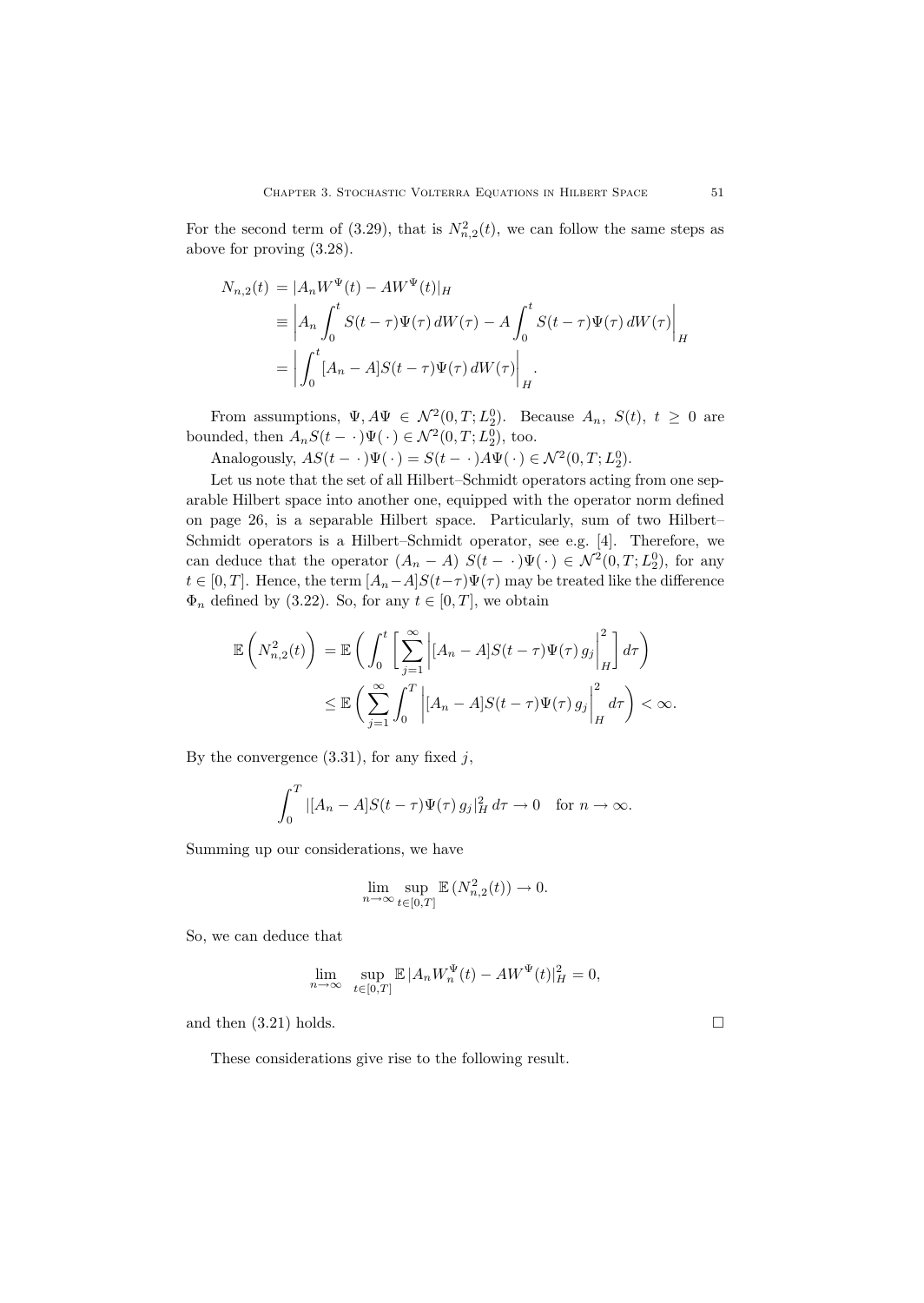#### 52 Anna Karczewska

**Theorem 3.16.** *Suppose that assumptions of Lemma* 3.15 *hold. Then the equation* (3.1) *has a strong solution. Precisely, the convolution*  $W^{\Psi}$  *defined by* (3.5) *is the strong solution to* (3.1)*.*

*Proof.* Since Proposition 3.6 and Lemma 3.15 hold, we have to show only the condition (3.2). Let us note that by Proposition 3.7, the convolution  $W^{\Psi}(t)$ has integrable trajectories. Because the closed unbounded linear operator *A* becomes bounded on  $(D(A), |\cdot|_{D(A)})$ , see e.g. [78], we obtain that  $AW^{\Psi}(\cdot) \in$  $L^1([0,T];H)$ , *P*-a.s. Next, properties of convolution provide integrability of the function  $a(T - \cdot)AW^{\Psi}(\cdot)$ , what finishes the proof.

## **3.3. Fractional Volterra equations**

Assume, as previously, that *H* is a separable Hilbert space with a norm  $\vert \cdot \vert_H$ and *A* is a closed linear operator with dense domain  $D(A) \subset H$  equipped with the graph norm  $|\cdot|_{D(A)}$ . The purpose of this section is to study the existence of strong solutions for a class of stochastic Volterra equations of the form

(3.32) 
$$
X(t) = X(0) + \int_0^t a_\alpha(t - \tau) A X(\tau) d\tau + \int_0^t \Psi(\tau) dW(\tau), \quad t \ge 0,
$$

where  $a_{\alpha}(t) := t^{\alpha-1}/\Gamma(\alpha)$ ,  $\alpha > 0$ ,  $\Gamma(\alpha)$  is the gamma function and *W*,  $\Psi$  are appropriate stochastic processes. There are several situations that can be modeled by stochastic Volterra equations, see e.g. [40, Section 3.4] and references therein. A similar equation was studied in [12], too. Here we are interested in the study of strong solutions when equation  $(3.32)$  is driven by a cylindrical Wiener process *W*. We give sufficient conditions for stochastic convolution to be a strong solution to (3.32).

The equation (3.32) is a stochastic version of the deterministic Volterra equation

(3.33) 
$$
u(t) = \int_0^t a_\alpha(t - \tau) A u(\tau) d\tau + f(t),
$$

where *f* is an *H*-valued function.

In the case when  $a_{\alpha}(t)$  is a completely positive function, sufficient conditions for existence of strong solutions for (3.32) may be obtained like in Section 3.2, that is, using a method which involves the use of a resolvent family associated to the deterministic version of equation (3.32).

However, there are two kinds of problems that arise when we study (3.32). On the one hand, the kernels  $t^{\alpha-1}/\Gamma(\alpha)$  are *α*-regular and  $(\alpha \pi/2)$ -sectorial but not completely positive functions for  $\alpha > 1$ , so e.g. the results in [51] can not be used directly for  $\alpha > 1$ . On the other hand, for  $\alpha \in (0,1)$ , we have a singularity of the kernel in  $t = 0$ . This fact strongly suggests the use of  $\alpha$ -times resolvent families associated to equation (3.33). These new tools appeared in [5] as well as their relationship with fractional derivatives. For convenience of the reader, we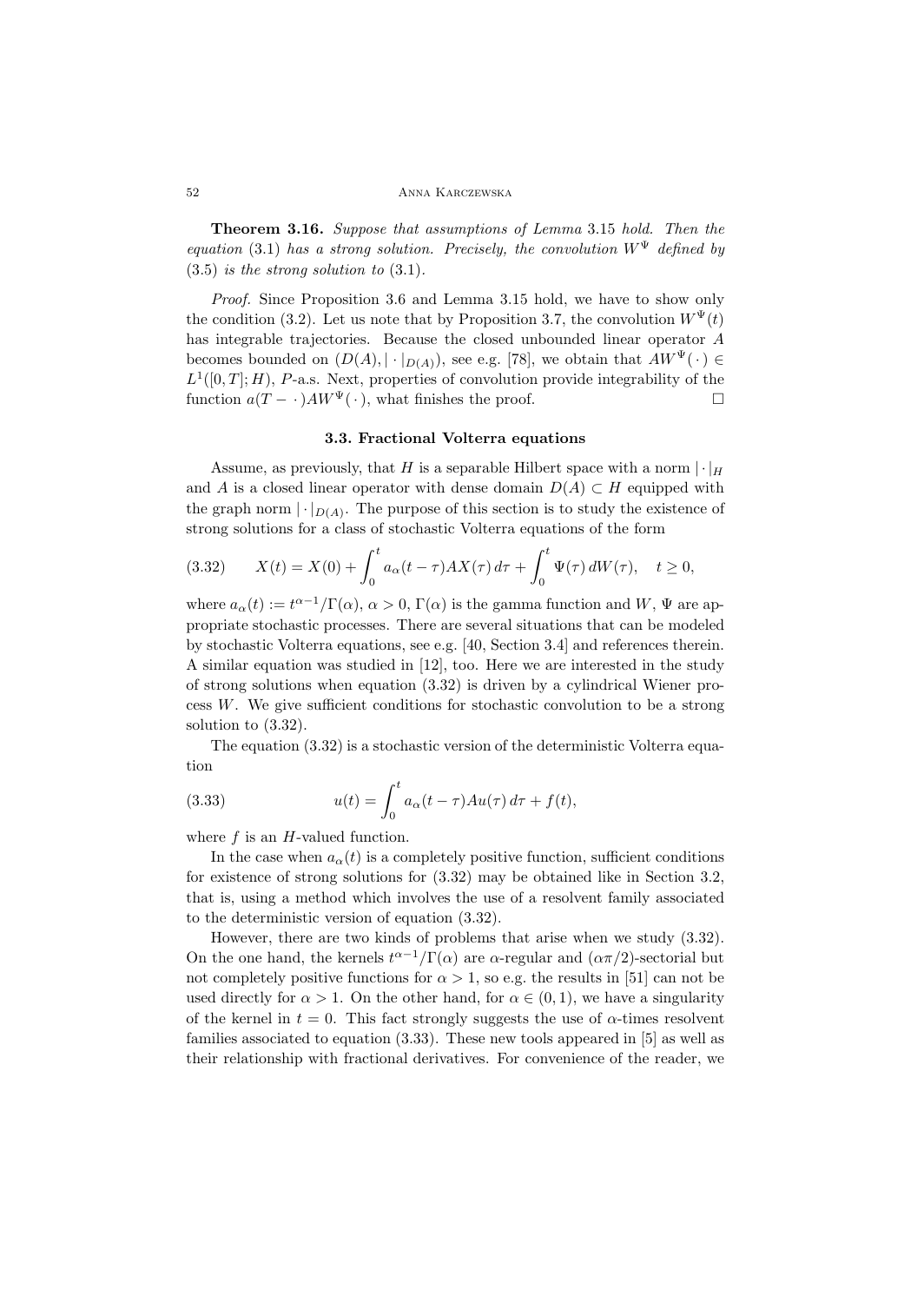provide below the main results on  $\alpha$ -times resolvent families to be used in this paper.

Our second main ingredient to obtain strong solutions of (3.32) relies on approximation of *α*-times resolvent families. This kind of result was very recently formulated by Li and Zheng [60]. It enables us to prove a key result on convergence of  $\alpha$ -times resolvent families (see Theorem 3.20 below). Then we can follow the methods employed in [51] to obtain existence of solutions particularly strong — for the stochastic equation (3.32).

**3.3.1. Convergence of** *α***-times resolvent families.** In this section we formulate the main deterministic results on convergence of resolvents.

By  $S_\alpha(t)$ ,  $t \geq 0$ , we denote the family of *α*-times resolvent families corresponding to the Volterra equation (3.33), if it exists, and defined analogously like resolvent family, see Definition 1.1.

**Definition 3.17** (see [5]). A family  $(S_\alpha(t))_{t>0}$  of bounded linear operators in a Banach space *B* is called  $\alpha$ -times resolvent family for (3.33) if the following conditions are satisfied:

- (a)  $S_\alpha(t)$  is strongly continuous on  $\mathbb{R}_+$  and  $S_\alpha(0) = I$ ;
- (b)  $S_\alpha(t)$  commutes with the operator *A*, that is,  $S_\alpha(t)(D(A)) \subset D(A)$  and  $AS_{\alpha}(t)x = S_{\alpha}(t)Ax$  for all  $x \in D(A)$  and  $t \geq 0$ ;
- (c) the following *resolvent equation* holds

(3.34) 
$$
S_{\alpha}(t)x = x + \int_0^t a_{\alpha}(t-\tau)AS_{\alpha}(\tau)x d\tau
$$
for all  $x \in D(A)$ ,  $t \ge 0$ .

Necessary and sufficient conditions for existence of the  $\alpha$ -times resolvent family have been studied in [5]. Observe that the  $\alpha$ -times resolvent family corresponds to a  $C_0$ -semigroup in case  $\alpha = 1$  and a cosine family in case  $\alpha = 2$ . In consequence, when  $1 < \alpha < 2$  such resolvent families interpolate  $C_0$ -semigroups and cosine functions. In particular, for  $A = \Delta$ , the integrodifferential equation corresponding to such resolvent family interpolates the heat equation and the wave equation, see [32] or [75].

**Definition 3.18.** An  $\alpha$ -times resolvent family  $(S_{\alpha}(t))_{t\geq 0}$  is called *exponentially bounded* if there are constants  $M \geq 1$  and  $\omega \geq 0$  such that

(3.35) 
$$
||S_{\alpha}(t)|| \le Me^{\omega t}, \quad t \ge 0.
$$

If there is the *α*-times resolvent family  $(S_\alpha(t))_{t\geq0}$  for *A* and satisfying (3.35), we write  $A \in \mathcal{C}^{\alpha}(M, \omega)$ . Also, set

$$
\mathcal{C}^{\alpha}(\omega) := \bigcup_{M \geq 1} \mathcal{C}^{\alpha}(M, \omega) \quad \text{and} \quad \mathcal{C}^{\alpha} := \bigcup_{\omega \geq 0} \mathcal{C}^{\alpha}(\omega).
$$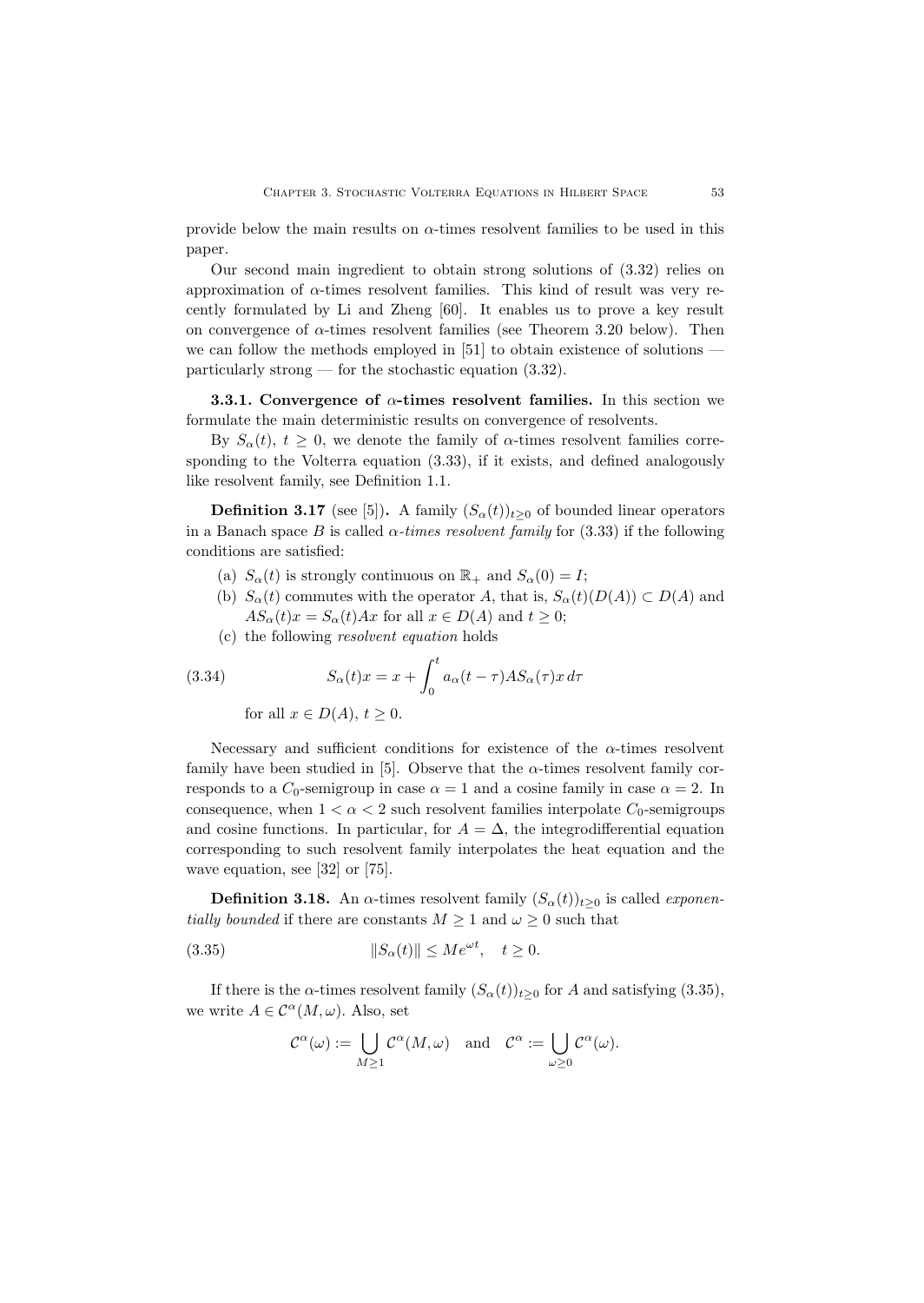**Remark.** It was proved by Bazhlekova [5, Theorem 2.6] that if  $A \in \mathcal{C}^{\alpha}$  for some  $\alpha > 2$ , then *A* is bounded.

The following subordination principle is very important in the theory of *α*times resolvent families (see [5, Theorem 3.1]).

**Theorem 3.19.** *Let*  $0 < \alpha < \beta \leq 2$ ,  $\gamma = \alpha/\beta$ ,  $\omega \geq 0$ . *If*  $A \in C^{\beta}(\omega)$  *then*  $A \in C^{\alpha}(\omega^{1/\gamma})$  *and the following representation holds* 

(3.36) 
$$
S_{\alpha}(t)x = \int_0^{\infty} \varphi_{t,\gamma}(s)S_{\beta}(s)x ds, \quad t > 0,
$$

*where*  $\varphi_{t,\gamma}(s) := t^{-\gamma} \Phi_{\gamma}(st^{-\gamma})$  *and*  $\Phi_{\gamma}(z)$  *is the Wright function defined as* 

(3.37) 
$$
\Phi_{\gamma}(z) := \sum_{n=0}^{\infty} \frac{(-z)^n}{n! \Gamma(-\gamma n + 1 - \gamma)}, \quad 0 < \gamma < 1.
$$

**Remarks.** (a) We recall that the Laplace transform of the Wright function corresponds to  $E_\gamma(-z)$  where  $E_\gamma$  denotes the Mittag–Leffler function. In particular,  $\Phi_{\gamma}(z)$  is a probability density function.

(b) Also we recall from [5, (2.9)] that the continuity in  $t \geq 0$  of the Mittag– Leftler function together with the asymptotic behavior of it, imply that for  $\omega \geq 0$ there exists a constant  $C > 0$  such that

(3.38) 
$$
E_{\alpha}(\omega t^{\alpha}) \le Ce^{\omega^{1/\alpha}t}, \quad t \ge 0, \ \alpha \in (0, 2).
$$

As we have already written, in this paper the results concerning convergence of  $\alpha$ -times resolvent families in a Banach space  $B$  will play the key role. Using a very recent result due to Li and Zheng [60] we are able to prove the following theorem.

**Theorem 3.20.** *Let A be the generator of a*  $C_0$ *-semigroup*  $(T(t))_{t\geq0}$  *in a Banach space B such that*

(3.39) 
$$
||T(t)|| \le Me^{\omega t}, \quad t \ge 0.
$$

*Then, for each*  $0 < \alpha < 1$  *we have*  $A \in C^{\alpha}(M, \omega^{1/\alpha})$ *. Moreover, there exist bounded operators*  $A_n$  *and*  $\alpha$ *-times resolvent families*  $S_{\alpha,n}(t)$  *for*  $A_n$  *satisfying*  $||S_{\alpha,n}(t)|| \leq MC e^{(2\omega)^{1/\alpha}t}$ , for all  $t \geq 0$ ,  $n \in \mathbb{N}$  and

(3.40) 
$$
S_{\alpha,n}(t)x \to S_{\alpha}(t)x \quad \text{as } n \to \infty
$$

*for all*  $x \in B$ ,  $t \geq 0$ *. Moreover, the convergence is uniform in t on every compact subset of*  $\mathbb{R}_+$ .

*Proof.* Since  $A$  is the generator of a  $C_0$  semigroup satisfying  $(3.39)$ , we have  $A \in C^1(\omega)$ . Hence, the first assertion follows directly from Theorem 3.19, that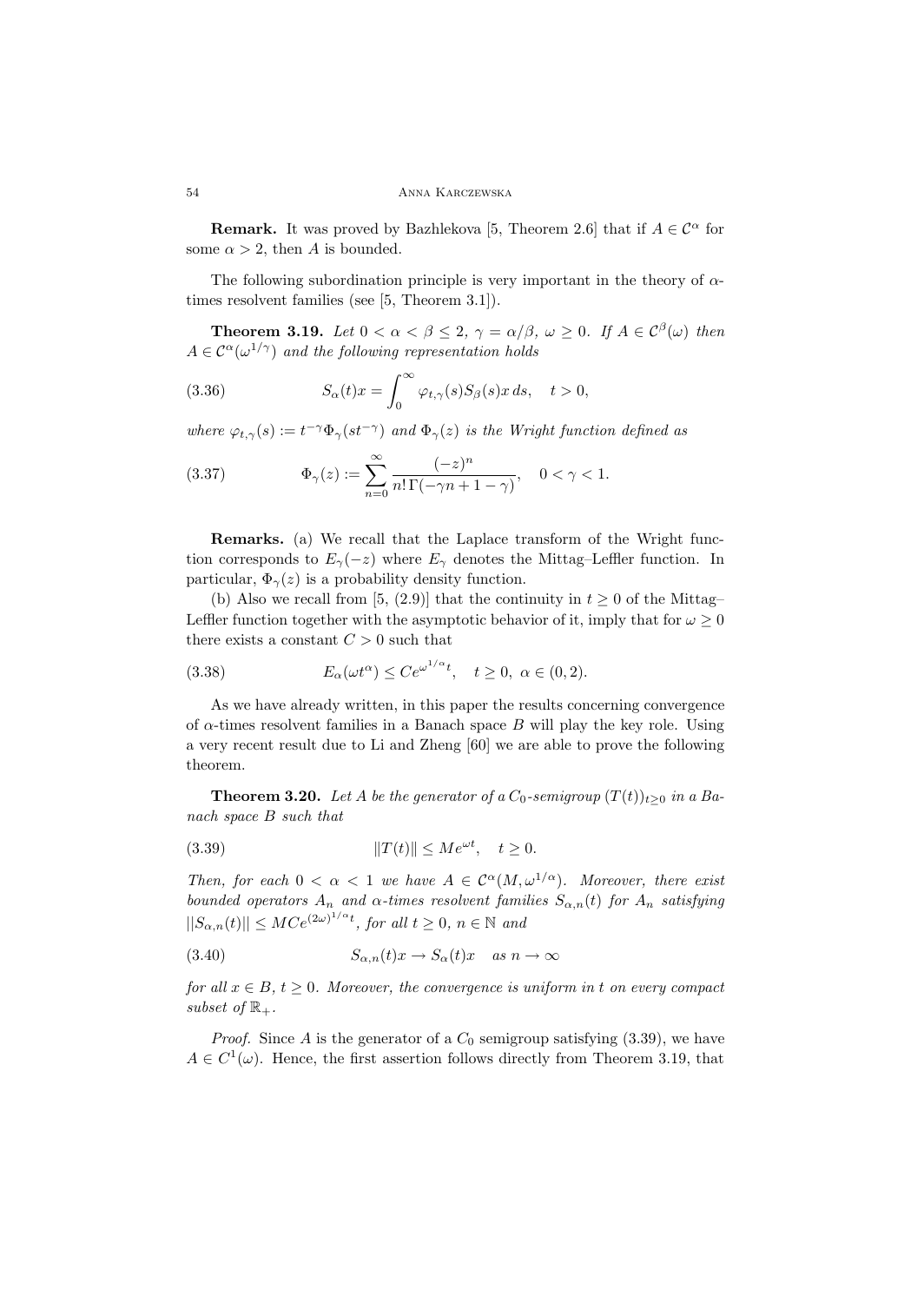is, for each  $0 < \alpha < 1$  there is an  $\alpha$ -times resolvent family  $(S_{\alpha}(t))_{t \geq 0}$  for A given by

(3.41) 
$$
S_{\alpha}(t)x = \int_0^{\infty} \varphi_{t,\alpha}(s)T(s)x ds, \quad t > 0.
$$

Since *A* generates a  $C_0$ -semigroup, the resolvent set  $\rho(A)$  of *A* contains the ray  $[w, \infty)$  and

$$
||R(\lambda,A)^k||\leq \frac{M}{(\lambda-w)^k}\quad\text{for }\lambda>w,\ k\in\mathbb{N}.
$$

Define

(3.42) 
$$
A_n := nAR(n, A) = n^2R(n, A) - nI, \quad n > w,
$$

the *Yosida approximation* of *A*. Then

$$
||e^{tA_n}|| = e^{-nt}||e^{n^2R(n,A)t}|| \le e^{-nt} \sum_{k=0}^{\infty} \frac{n^{2k}t^k}{k!} ||R(n,A)^k||
$$
  

$$
\le Me^{(-n+n^2/(n-w))t} = Me^{nut/(n-w)}.
$$

Hence, for  $n > 2w$  we obtain

$$
||e^{A_n t}|| \le Me^{2wt}.
$$

Next, since each  $A_n$  is bounded, it follows also from Theorem 3.19 that for each  $0 < \alpha < 1$  there exists an  $\alpha$ -times resolvent family  $(S_{\alpha,n}(t))_{t \geq 0}$  for  $A_n$  given as

(3.44) 
$$
S_{\alpha,n}(t) = \int_0^\infty \varphi_{t,\alpha}(s) e^{sA_n} ds, \quad t > 0.
$$

By (3.43) and Remark (a), page 54, it follows that

$$
||S_{\alpha,n}(t)|| \leq \int_0^\infty \varphi_{t,\alpha}(s) ||e^{sA_n}|| ds \leq M \int_0^\infty \varphi_{t,\alpha}(s) e^{2\omega s} ds
$$
  
=  $M \int_0^\infty \Phi_\alpha(\tau) e^{2\omega t^\alpha \tau} d\tau = M E_\alpha(2\omega t^\alpha), \quad t \geq 0.$ 

This together with Remark (b), page 54 gives

(3.45) 
$$
||S_{\alpha,n}(t)|| \leq M C e^{(2\omega)^{1/\alpha}t}, \quad t \geq 0.
$$

Now, we recall the fact that  $R(\lambda, A_n)x \to R(\lambda, A)x$  as  $n \to \infty$  for all  $\lambda$ sufficiently large (see e.g. [65, Lemma 7.3]), so we can conclude from [60, Theorem 4.2] that

(3.46) 
$$
S_{\alpha,n}(t)x \to S_{\alpha}(t)x \quad \text{as } n \to \infty
$$

for all  $x \in B$ , uniformly for *t* on every compact subset of  $\mathbb{R}_+$ .

An analogous result can be proved in the case when *A* is the generator of a strongly continuous cosine family.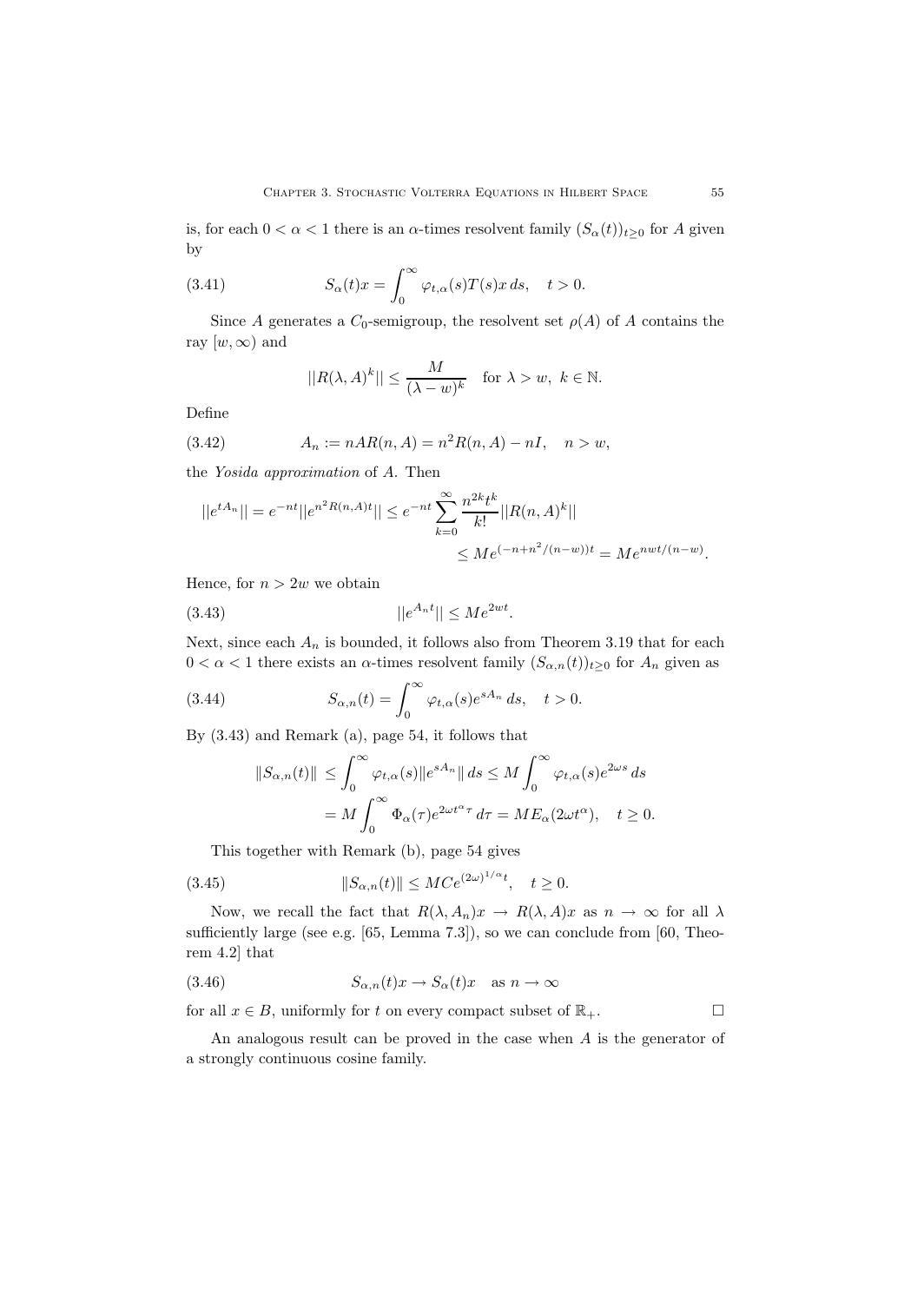56 Anna Karczewska

**Theorem 3.21.** *Let A be the generator of a*  $C_0$ -cosine family  $(T(t))_{t>0}$  *in a Banach space B. Then, for each*  $0 < \alpha < 2$  *we have*  $A \in C^{\alpha}(M, \omega^{2/\alpha})$ *. Moreover, there exist bounded operators*  $A_n$  *and*  $\alpha$ -times resolvent families  $S_{\alpha,n}(t)$  for  $A_n$  *satisfying*  $||S_{\alpha,n}(t)|| \leq MCe^{(2\omega)^{1/\alpha}t}$ , for all  $t \geq 0$ ,  $n \in \mathbb{N}$  and

$$
S_{\alpha,n}(t)x\to S_\alpha(t)x\quad as\ n\to\infty
$$

*for all*  $x \in B$ ,  $t \geq 0$ *. Moreover, the convergence is uniform in t on every compact subset of*  $\mathbb{R}_+$ .

Let us note that formulae  $(3.41)$  and  $(3.44)$  still hold when *A* is the  $C_0$ -cosine family and  $0 < \alpha < 2$ .

In the following, we denote by  $\Sigma_{\theta}(\omega)$  the open sector with vertex  $\omega \in \mathbb{R}$  and opening angle  $2\theta$  in the complex plane which is symmetric with respect to the real positive axis, i.e.

$$
\Sigma_{\theta}(\omega):=\{\lambda\in\mathbb{C}:|\arg(\lambda-\omega)|<\theta\}.
$$

We recall from [5, Definition 2.13] that an  $\alpha$ -times resolvent family  $S_{\alpha}(t)$  is called *analytic* if  $S_\alpha(t)$  admits an analytic extension to a sector  $\Sigma_{\theta_0}$  for some  $\theta_0 \in (0, \pi/2]$ . An *α*-times analytic resolvent family is said to be of *analyticity type*  $(\theta_0, \omega_0)$  if for each  $\theta < \theta_0$  and  $\omega > \omega_0$  there is  $M = M(\theta, \omega)$  such that

$$
||S_{\alpha}(t)|| \le Me^{\omega Ret}, \quad t \in \Sigma_{\theta}.
$$

The set of all operators  $A \in \mathcal{C}^{\alpha}$  generating  $\alpha$ -times analytic resolvent families *S*<sub>*α*</sub>(*t*) of type  $(\theta_0, \omega_0)$  is denoted by  $\mathcal{A}^{\alpha}(\theta_0, \omega_0)$ . In addition, denote

$$
\mathcal{A}^{\alpha}(\theta_0) := \bigcup \{ \mathcal{A}^{\alpha}(\theta_0, \omega_0); \omega_0 \in \mathbb{R}_+ \}, \quad \mathcal{A}^{\alpha} := \bigcup \{ \mathcal{A}^{\alpha}(\theta_0); \theta_0 \in (0, \pi/2] \}.
$$

For  $\alpha = 1$  we obtain the set of all generators of analytic semigroups.

**Remark.** We note that the spatial regularity condition  $\mathcal{R}(S_\alpha(t)) \subset D(A)$ for all  $t > 0$  is satisfied by  $\alpha$ -times resolvent families whose generator *A* belongs to the set  $\mathcal{A}^{\alpha}(\theta_0, \omega_0)$  where  $0 < \alpha < 2$  (see [5, Proposition 2.15]). In particular, setting  $\omega_0 = 0$  we have that  $A \in \mathcal{A}^{\alpha}(\theta_0, 0)$  if and only if  $-A$  is a positive operator with spectral angle less or equal to  $\pi - \alpha(\pi/2 + \theta)$ . Note that such condition is also equivalent to the following

$$
(3.47) \qquad \Sigma_{\alpha(\pi/2+\theta)} \subset \rho(A) \text{ and } \|\lambda(\lambda I - A)^{-1}\| \le M, \quad \lambda \in \Sigma_{\alpha(\pi/2+\theta)}.
$$

The above considerations give us the following remarkable corollary.

**Corollary 3.22.** *Suppose A generates an analytic semigroup of angle*  $\pi/2$  $\alpha$  *and*  $\alpha \in (0,1)$ *. Then A generates an*  $\alpha$ *-times analytic resolvent family.* 

*Proof.* Since *A* generates an analytic semigroup of angle  $\pi/2$  we have

$$
\|\lambda(\lambda I - A)^{-1}\| \le M, \quad \lambda \in \Sigma_{\pi - \varepsilon}.
$$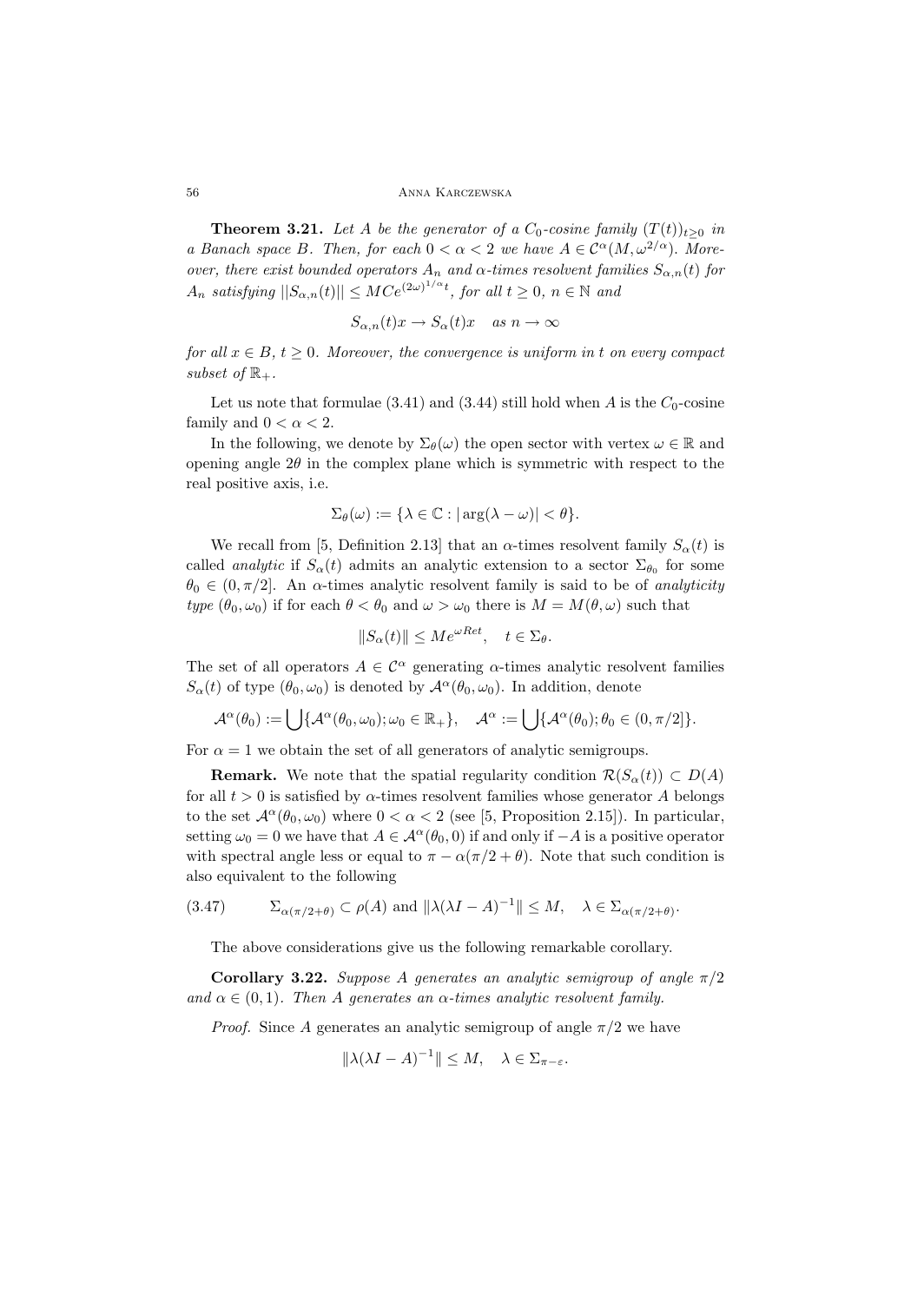Then the condition (3.47) (see also [5, Corollary 2.16]) implies

$$
A\in \mathcal{A}^{\alpha}(\min\{(2-\alpha)\pi/2\alpha,\pi/2\},0),\quad \alpha\in(0,2),
$$

that is *A* generates an  $\alpha$ -times analytic resolvent family.  $\square$ 

In the sequel we will use the following assumptions concerning Volterra equations:

- (A1) *A* is the generator of *C*<sub>0</sub>-semigroup in *H* and  $\alpha \in (0,1)$ ; or
- (A2) *A* is the generator of a strongly continuous cosine family in *H* and  $\alpha \in (0,2)$ .

Observe that (A2) implies (A1) but not vice versa.

**3.3.2. Strong solution.** As previously *H* and *U* are separable Hilbert spaces and *W* is a cylindrical Wiener process defined on a stochastic basis  $(\Omega, \mathcal{F}, (\mathcal{F})_{t>0}, P)$ , with the positive symmetric covariance operator  $Q \in L(U)$ , Tr  $Q = \infty$ . The spaces  $U_0, L_2^0 = L_2(U_0, H)$  and  $\mathcal{N}(0, T; L_2^0)$  are the same like in previous sections.

For the reader's convenience we formulate definitions of solutions to the equation (3.32). We define solutions to the equation (3.32) analogously like in Section 3.1.

**Definition 3.23.** Assume that (PA) hold. An *H*-valued predictable process  $X(t), t \in [0, T]$ , is said to be a *strong solution* to (3.32), if *X* has a version such that  $P(X(t) \in D(A)) = 1$ , for almost all  $t \in [0, T]$ ; for any  $t \in [0, T]$ 

(3.48) 
$$
\int_0^t |a_\alpha(t-\tau)AX(\tau)|_H d\tau < \infty, \quad P\text{-a.s., }\alpha > 0,
$$

and for any  $t \in [0, T]$  the equation (3.32) holds *P*-a.s.

**Definition 3.24.** Let (PA) hold. An *H*-valued predictable process  $X(t)$ ,  $t \in [0, T]$ , is said to be a *weak solution* to  $(3.32)$ , if

$$
P\bigg(\int_0^t |a_\alpha(t-\tau)X(\tau)|_H d\tau < \infty\bigg) = 1, \quad \alpha > 0,
$$

and if for all  $\xi \in D(A^*)$  and all  $t \in [0, T]$  the following equation holds

$$
\langle X(t), \xi \rangle_H = \langle X(0), \xi \rangle_H + \left\langle \int_0^t a_\alpha(t - \tau) X(\tau) d\tau, A^* \xi \right\rangle_H + \left\langle \int_0^t \Psi(\tau) dW(\tau), \xi \right\rangle_H, \quad P\text{-a.s.}
$$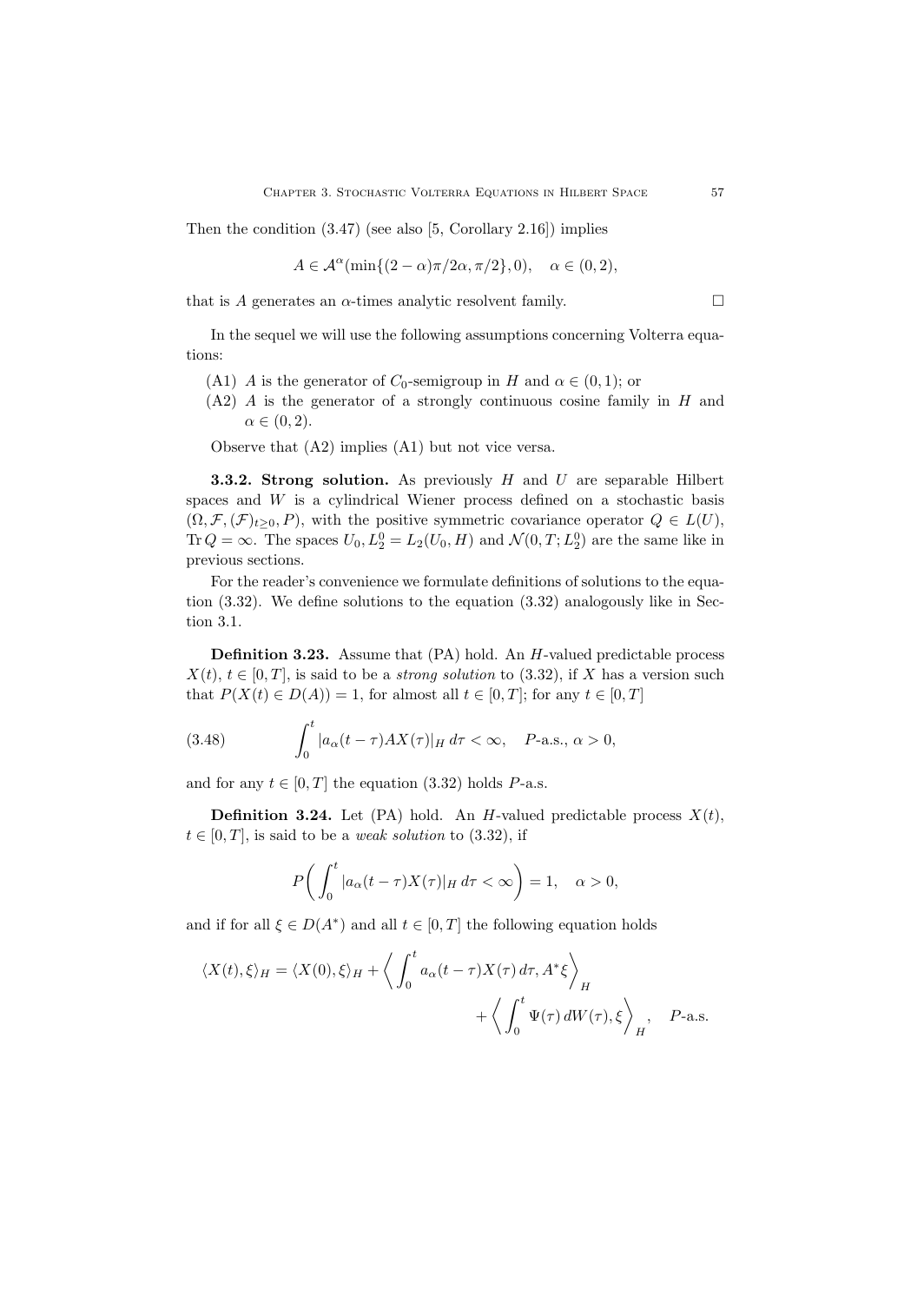**Definition 3.25.** Assume that  $X(0)$  is  $\mathcal{F}_0$ -measurable random variable. An *H*-valued predictable process  $X(t)$ ,  $t \in [0, T]$ , is said to be a *mild solution* to the stochastic Volterra equation (3.32), if

$$
\mathbb{E}\left(\int_0^t||S_{\alpha}(t-\tau)\Psi(\tau)||^2_{L_2^0}d\tau\right)<\infty,\quad \alpha>0,
$$

for  $t \leq T$  and, for arbitrary  $t \in [0, T]$ ,

(3.49) 
$$
X(t) = S_{\alpha}(t)X(0) + \int_0^t S_{\alpha}(t-\tau)\Psi(\tau) dW(\tau), \quad P\text{-a.s.}
$$

where  $S_\alpha(t)$  is the *α*-times resolvent family.

We define the stochastic convolution

(3.50) 
$$
W_{\alpha}^{\Psi}(t) := \int_0^t S_{\alpha}(t-\tau)\Psi(\tau) dW(\tau),
$$

where  $\Psi \in \mathcal{N}^2(0,T;L_2^0)$ . Because *α*-times resolvent families  $S_\alpha(t)$ ,  $t \geq 0$ , are bounded, then  $S_\alpha(t - \cdot) \Psi(\cdot) \in \mathcal{N}^2(0, T; L_2^0)$ , too.

Analogously like in Section 3.1, we can formulate the following results.

**Proposition 3.26.** *Assume that*  $S_\alpha(t)$ *,*  $t \geq 0$ *, are the resolvent operators to* (3.33)*. Then, for any process*  $\Psi \in \mathcal{N}^2(0,T;L_2^0)$ *, the convolution*  $W_\alpha^{\Psi}(t)$ *,*  $t \geq 0$ *,*  $\alpha > 0$ , given by (3.5) has a predictable version. Additionally, the process  $W_{\alpha}^{\Psi}(t)$ ,  $t \geq 0$ ,  $\alpha > 0$ , has square integrable trajectories.

Under some conditions every mild solution to (3.32) is a weak solution to (3.32).

**Proposition 3.27.** *If*  $\Psi \in \mathcal{N}^2(0,T;L_2^0)$ *, then the stochastic convolution*  $W_\alpha^{\Psi}$ *fulfills the equation*

$$
(3.51) \qquad \langle W_{\alpha}^{\Psi}(t), \xi \rangle_{H} = \int_{0}^{t} \langle a_{\alpha}(t-\tau)W_{\alpha}^{\Psi}(\tau), A^{*}\xi \rangle_{H} + \int_{0}^{t} \langle \xi, \Psi(\tau) dW(\tau) \rangle_{H},
$$

 $\alpha > 0$  *for any*  $t \in [0, T]$  *and*  $\xi \in D(A^*)$ *.* 

Immediately from the equation (3.51) we deduce the following result.

**Corollary 3.28.** *If A is a bounded operator and*  $\Psi \in \mathcal{N}^2(0,T; L_2^0)$ *, then the following equality holds*

(3.52) 
$$
W_{\alpha}^{\Psi}(t) = \int_0^t a_{\alpha}(t-\tau)AW_{\alpha}^{\Psi}(\tau) d\tau + \int_0^t \Psi(\tau) dW(\tau),
$$

*for*  $t \in [0, T]$ *,*  $\alpha > 0$ *.* 

**Remark.** The formula (3.52) says that the convolution  $W^{\Psi}_{\alpha}(t)$ ,  $t \ge 0$ ,  $\alpha > 0$ , is a strong solution to (3.32) if the operator *A* is bounded.

We can formulate following result which plays a key role in this subsection.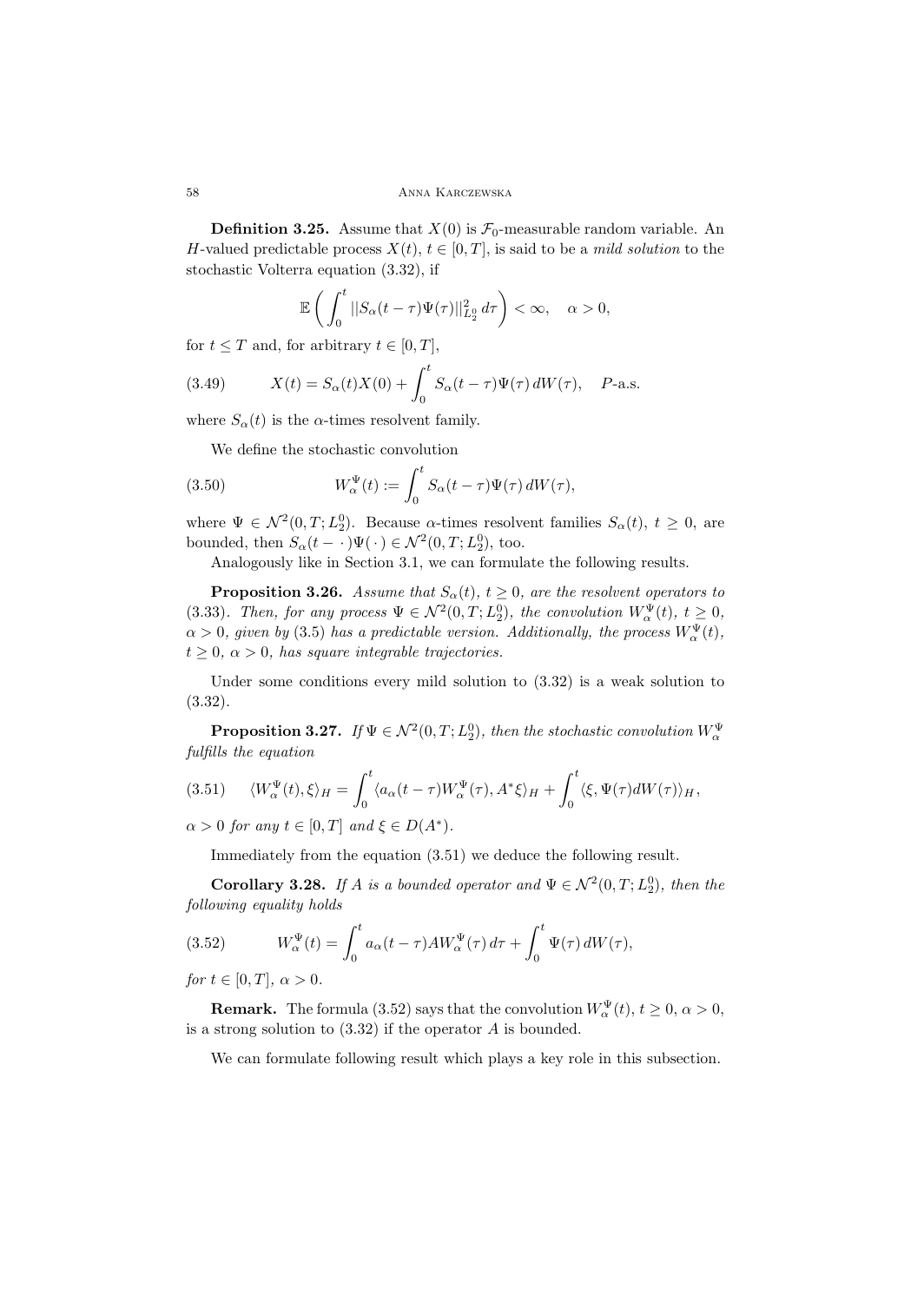**Lemma 3.29.** *Let assumptions* (VA) *be satisfied. Suppose that* (A1) *or* (A2) *holds.* If  $\Psi$  *and*  $A\Psi$  *belong to*  $\mathcal{N}^2(0,T;L_2^0)$  *and in addition*  $\Psi(t)(U_0) \subset D(A)$ *P-a.s., then the following equality holds*

(3.53) 
$$
W_{\alpha}^{\Psi}(t) = \int_0^t a_{\alpha}(t-\tau) A W_{\alpha}^{\Psi}(\tau) d\tau + \int_0^t \Psi(\tau) dW(\tau), \quad P\text{-}a.s.
$$

**Remark.** Let us emphasize that in (A1),  $\alpha \in (0,1)$  and in (A2),  $\alpha \in (0,2)$ .

Although the proof is analogous to that given in Section 3.1, we formulate it for the reader's convenience.

*Proof.* Because formula (3.52) holds for any bounded operator, then it holds for the Yosida approximation  $A_n$  of the operator  $A$ , too, that is,

$$
W_{\alpha,n}^{\Psi}(t) = \int_0^t a_{\alpha}(t-\tau) A_n W_{\alpha,n}^{\Psi}(\tau) d\tau + \int_0^t \Psi(\tau) dW(\tau),
$$

where

$$
W_{\alpha,n}^{\Psi}(t) := \int_0^t S_{\alpha,n}(t-\tau)\Psi(\tau)\,dW(\tau)
$$

and

$$
A_n W_{\alpha,n}^{\Psi}(t) = A_n \int_0^t S_{\alpha,n}(t-\tau)\Psi(\tau) dW(\tau).
$$

By assumption  $\Psi \in \mathcal{N}^2(0,T;L_2^0)$ . Because the operators  $S_{\alpha,n}(t)$  are deterministic and bounded for any  $t \in [0, T]$ ,  $\alpha > 0$ ,  $n \in \mathbb{N}$ , then the operators  $S_{\alpha,n}(t - \cdot) \Psi(\cdot)$  belong to  $\mathcal{N}^2(0,T;L_2^0)$ , too. In consequence, the difference

(3.54) 
$$
\Phi_{\alpha,n}(t-\cdot) := S_{\alpha,n}(t-\cdot)\Psi(\cdot) - S_{\alpha}(t-\cdot)\Psi(\cdot)
$$

belongs to  $\mathcal{N}^2(0,T; L_2^0)$  for any  $t \in [0,T]$ ,  $\alpha > 0$  and  $n \in \mathbb{N}$ . This means that

(3.55) 
$$
\mathbb{E}\left(\int_0^t ||\Phi_{\alpha,n}(t-\tau)||_{L_2^0}^2 d\tau\right) < \infty
$$

for any  $t \in [0, T]$ .

The cylindrical Wiener process  $W(t)$ ,  $t \geq 0$ , can be expanded in the series

(3.56) 
$$
W(t) = \sum_{j=1}^{\infty} g_j \,\beta_j(t),
$$

where  ${g_j}$  is an orthonormal basis of  $U_0$  and  $\beta_j(t)$  are independent real Wiener processes. From (3.56) we have

(3.57) 
$$
\int_0^t \Phi_{\alpha,n}(t-\tau) dW(\tau) = \sum_{j=1}^\infty \int_0^t \Phi_{\alpha,n}(t-\tau) g_j d\beta_j(\tau).
$$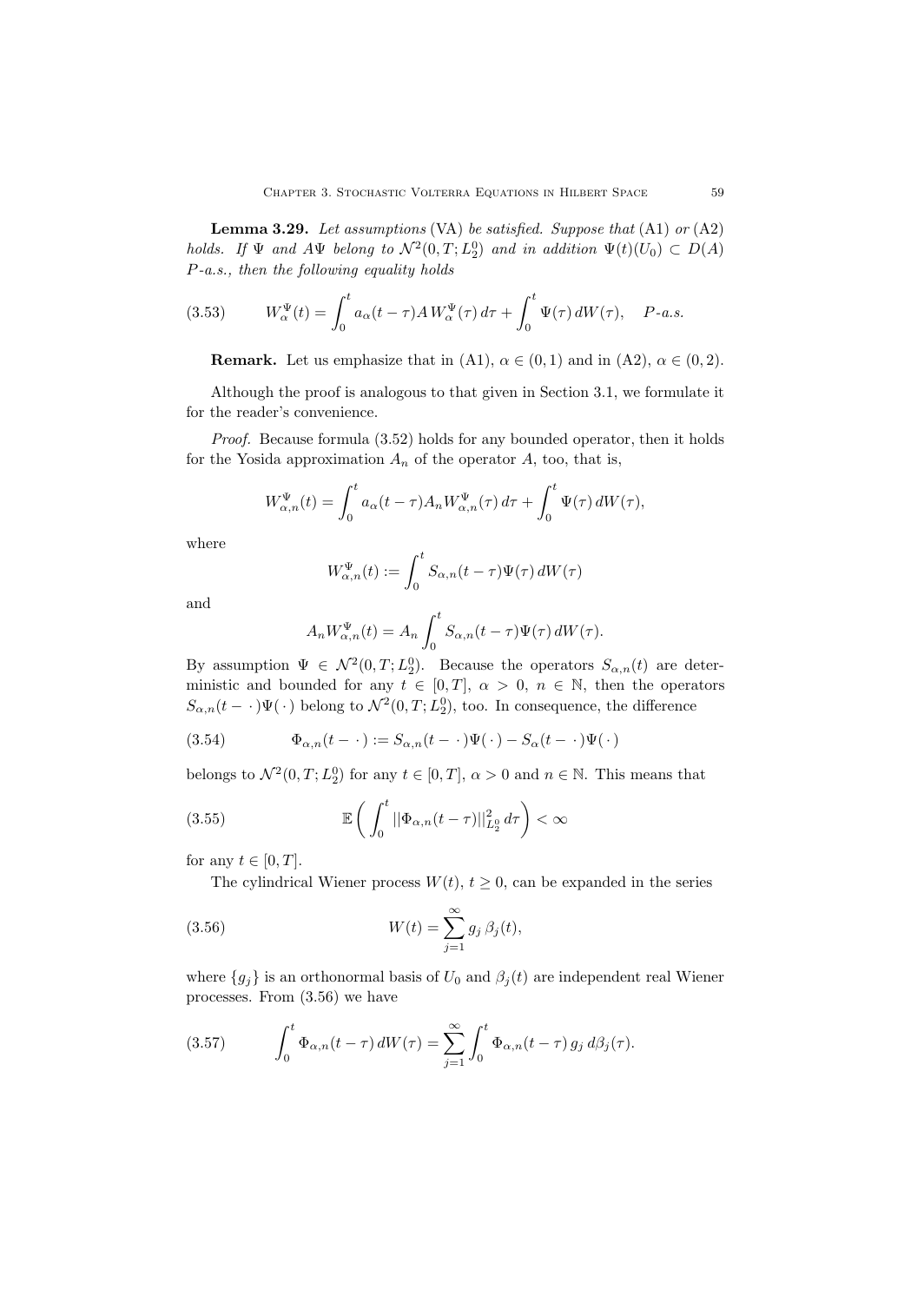In consequence, from (3.55)

(3.58) 
$$
\mathbb{E}\left[\int_0^t \left(\sum_{j=1}^\infty |\Phi_{\alpha,n}(t-\tau) g_j|_H^2\right) d\tau\right] < \infty
$$

for any  $t \in [0, T]$ . Next, from (3.57), properties of stochastic integral and (3.58) we obtain for any  $t \in [0, T]$ ,

$$
\mathbb{E}\left|\int_{0}^{t}\Phi_{\alpha,n}(t-\tau)\,dW(\tau)\right|_{H}^{2} = \mathbb{E}\left|\sum_{j=1}^{\infty}\int_{0}^{t}\Phi_{\alpha,n}(t-\tau)\,g_{j}\,d\beta_{j}(\tau)\right|_{H}^{2}
$$
\n
$$
\leq \mathbb{E}\left[\sum_{j=1}^{\infty}\int_{0}^{t}|\Phi_{\alpha,n}(t-\tau)\,g_{j}|_{H}^{2}\,d\tau\right] \leq \mathbb{E}\left[\sum_{j=1}^{\infty}\int_{0}^{T}|\Phi_{\alpha,n}(T-\tau)\,g_{j}|_{H}^{2}\,d\tau\right] < \infty.
$$

By Theorem 3.20 or Theorem 3.21, the convergence of *α*-times resolvent families is uniform in *t* on the interval [0, T]. So, for any fixed  $\alpha$  and *j*,

(3.59) 
$$
\int_0^T |[S_{\alpha,n}(T-\tau)-S_{\alpha}(T-\tau)] \Psi(\tau) g_j|_H^2 d\tau \to 0 \quad \text{for } n \to \infty.
$$

Then, using (3.58) and (3.59) we can write

$$
\sup_{t \in [0,T]} \mathbb{E} \left| \int_0^t \Phi_{\alpha,n}(t-\tau) dW(\tau) \right|_H^2
$$
\n
$$
\equiv \sup_{t \in [0,T]} \mathbb{E} \left| \int_0^t [S_{\alpha,n}(t-\tau) - S_{\alpha}(t-\tau)] \Psi(\tau) dW(\tau) \right|_H^2
$$
\n
$$
\leq \mathbb{E} \left[ \sum_{j=1}^\infty \int_0^T |[S_{\alpha,n}(T-\tau) - S_{\alpha}(T-\tau)] \Psi(\tau) g_j|_H^2 d\tau \right] \to 0
$$

as  $n \to \infty$  for any fixed  $\alpha > 0$ .

Hence, by the Lebesgue dominated convergence theorem we obtained

(3.60) 
$$
\lim_{n \to \infty} \sup_{t \in [0,T]} \mathbb{E} |W_{\alpha,n}^{\Psi}(t) - W_{\alpha}^{\Psi}(t)|_{H}^{2} = 0.
$$

By Proposition 3.14,  $P(W_{\alpha}^{\Psi}(t) \in D(A)) = 1$ . For any  $n \in \mathbb{N}$ ,  $\alpha > 0$ ,  $t \ge 0$ , we have

$$
|A_n W_{\alpha,n}^{\Psi}(t) - AW_{\alpha}^{\Psi}(t)|_H \le N_{n,1}(t) + N_{n,2}(t),
$$

where

$$
N_{n,1}(t) := |A_n W_{\alpha,n}^{\Psi}(t) - A_n W_{\alpha}^{\Psi}(t)|_H,
$$
  
\n
$$
N_{n,2}(t) := |A_n W_{\alpha}^{\Psi}(t) - A W_{\alpha}^{\Psi}(t)|_H = |(A_n - A) W_{\alpha}^{\Psi}(t)|_H.
$$

Then

(3.61) 
$$
|A_n W_{\alpha,n}^{\Psi}(t) - AW_{\alpha}^{\Psi}(t)|_H^2 < 3[N_{n,1}^2(t) + N_{n,2}^2(t)].
$$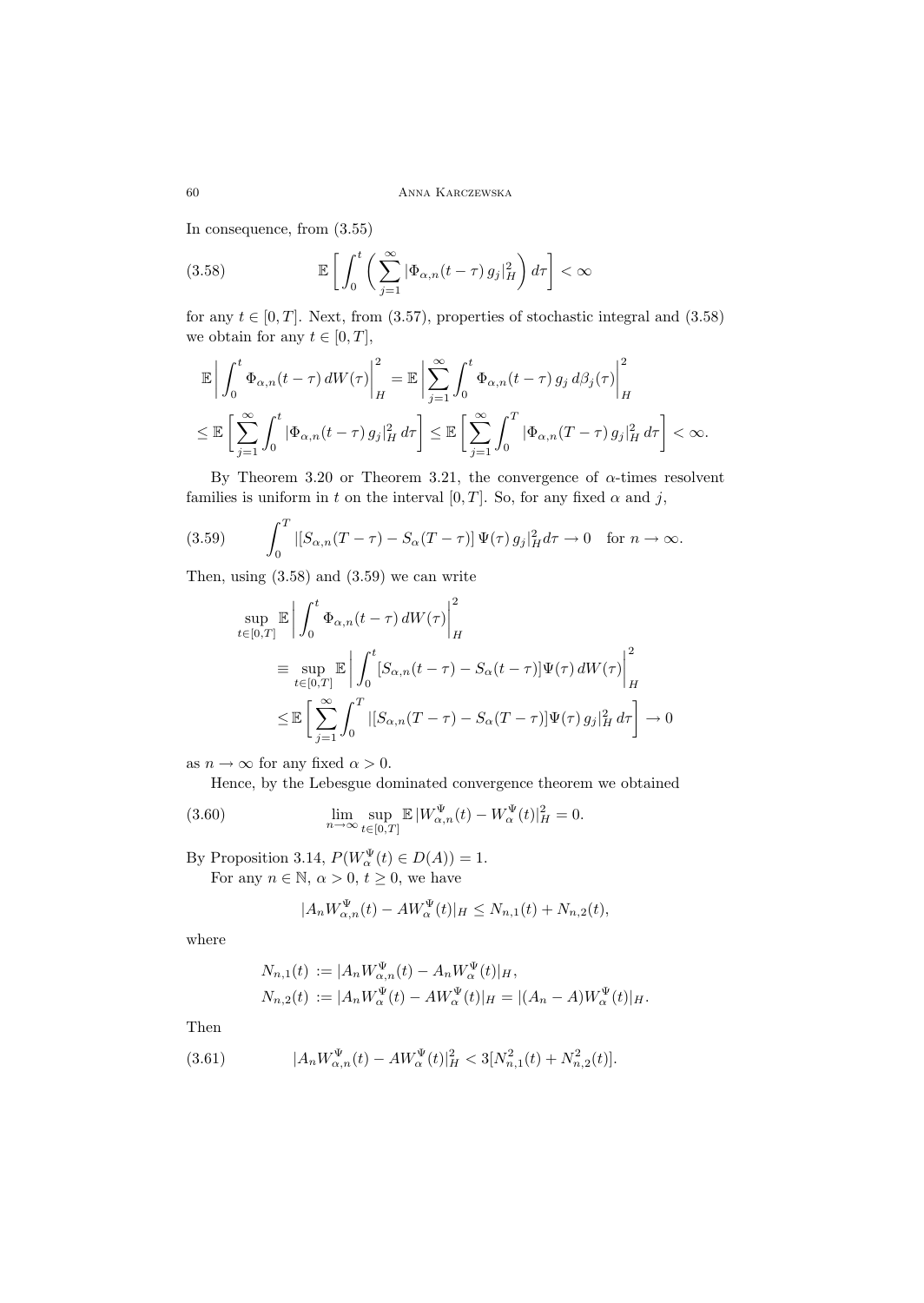Let us study the term  $N_{n,1}(t)$ . Note that, either in cases (A1) or (A2) the unbounded operator *A* generates a semigroup. Then we have from the Yosida approximation the following properties:

(3.62) 
$$
A_n x = J_n A x \quad \text{for any } x \in D(A), \quad \sup_n ||J_n|| < \infty,
$$

where  $A_n x = nAR(n, A)x = A J_n x$  for any  $x \in H$  with  $J_n := nR(n, A)$ . Moreover (see [27, Chapter II, Lemma 3.4]):

(3.63) 
$$
\lim_{n \to \infty} n R(n, A)x = x \quad \text{for any } x \in H,
$$

(3.64) 
$$
\lim_{n \to \infty} A_n x = Ax \text{ for any } x \in D(A).
$$

Note that  $AS_{\alpha,n}(t)x = S_{\alpha,n}(t)Ax$  for all  $x \in D(A)$ , since  $e^{tA_n}$  commutes with *A* and *A* is closed (see (3.44)). So, by Proposition 3.14 and again the closedness of *A*, we can write

$$
A_n W_{\alpha,n}(t) \equiv A_n \int_0^t S_{\alpha,n}(t-\tau) \Psi(\tau) dW(\tau)
$$
  
= 
$$
nR(n,A) \left[ \int_0^t S_{\alpha,n}(t-\tau) A \Psi(\tau) dW(\tau) \right].
$$

Analogously,

$$
A_n W_{\alpha}(t) = nR(n, A) \left[ \int_0^t S_{\alpha}(t - \tau) A \Psi(\tau) dW(\tau) \right].
$$

By  $(3.63)$  we have

$$
N_{n,1}(t) = \left| J_n \int_0^t [S_{\alpha,n}(t-\tau) - S_{\alpha}(t-\tau)] A \Psi(\tau) dW(\tau) \right|_H
$$
  
 
$$
\leq \left| \int_0^t [S_{\alpha,n}(t-\tau) - S_{\alpha}(t-\tau)] A \Psi(\tau) dW(\tau) \right|_H.
$$

From assumptions,  $A\Psi \in \mathcal{N}^2(0,T;L_2^0)$ . Then  $[S_{\alpha,n}(t-\tau)-S_{\alpha}(t-\tau)]A\Psi(\tau)$ may be estimated exactly like the difference  $\Phi_{\alpha,n}$  defined by (3.54).

Hence, from (3.63) and (3.60) for the first term of the right hand side of  $(3.61)$  we obtain

$$
\lim_{n \to \infty} \sup_{t \in [0,T]} \mathbb{E}\left(N_{n,1}^2(t)\right) \to 0.
$$

For the second and third terms of (3.61) we can follow the same steps as above for proving (3.60). We have to use the properties of Yosida approximation, particularly the convergence (3.64). So, we can deduce that

$$
\lim_{n \to \infty} \sup_{t \in [0,T]} \mathbb{E} |A_n W_{\alpha,n}^{\Psi}(t) - A W_{\alpha}^{\Psi}(t)|_H^2 = 0,
$$

what gives  $(3.5)$ .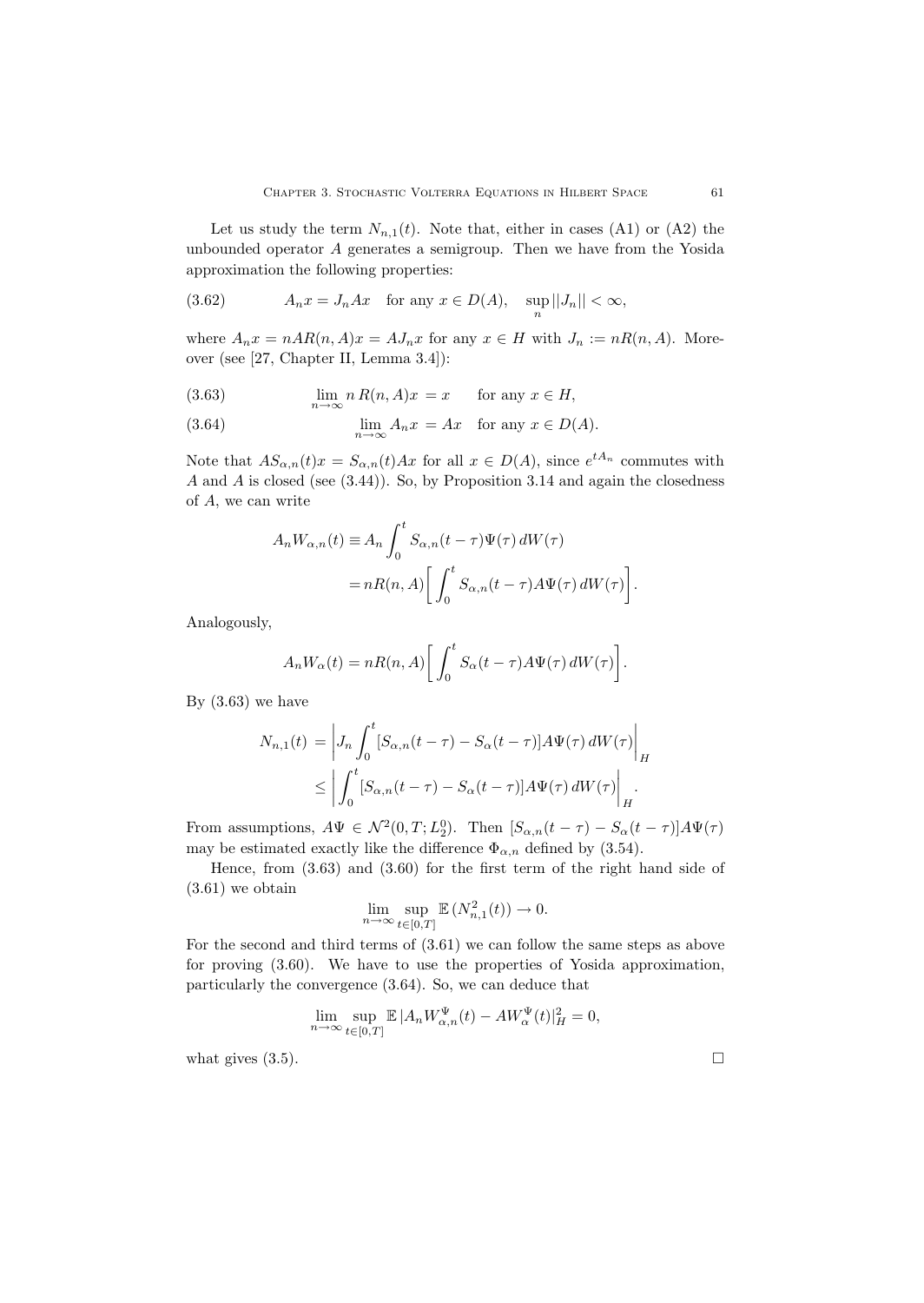#### 62 Anna Karczewska

Now, we are able to formulate the main result of this section.

**Theorem 3.30.** *Suppose that assumptions of Lemma* 3.29 *hold. Then the equation* (3.32) *has a strong solution. Precisely, the convolution*  $W^{\Psi}_{\alpha}$  *defined by* (3.50) *is the strong solution to* (3.32)*.*

*Proof.* We have to show only the condition (3.48). The convolution  $W^{\Psi}_{\alpha}(t)$ has integrable trajectories (see Section 3.1), that is,  $W^{\Psi}_{\alpha}(\cdot) \in L^{1}([0, T]; H)$ , *P*-a.s. The closed linear unbounded operator *A* becomes bounded on (*D*(*A*)*, |*  $\cdot$  *|D*(*A*)), see [78, Chapter 5]. So, we obtain  $AW_{\alpha}^{\Psi}(\cdot) \in L^{1}([0, T]; H)$ , *P*-a.s. Hence, the function  $a_{\alpha}(T - \tau)AW_{\alpha}^{\Psi}(\tau)$  is integrable with respect to  $\tau$ , what finishes the proof.

The following result is an immediate consequence of Corollary 3.22 and Theorem 3.30.

**Corollary 3.31.** *Assume that* (VA) *hold, A generates an analytic semigroup of angle*  $\pi/2$  *and*  $\alpha \in (0,1)$ *. If*  $\Psi$  *and*  $A\Psi$  *belong to*  $\mathcal{N}^2(0,T;L_2^0)$  *and in addition*  $\Psi(t)(U_0) \subset D(A)$ , *P*-a.s., then the equation (3.32) has a strong solution.

## **3.4. Examples**

In this short section we give several examples fulfilling conditions of theorems providing existence of strong solutions. The class of such equations depends on where the operator *A* is defined, in particular, the domain of *A* depends on each considered problem, and also depends on the properties of the kernel function  $a(t), t \geq 0.$ 

Let *G* be a bounded domain in R*<sup>n</sup>* with smooth boundary *∂G*. Consider the differential operator of order 2*m*:

(3.65) 
$$
A(x,D) = \sum_{|\alpha| \le 2m} b_{\alpha}(x)D^{\alpha}
$$

where the coefficients  $b_{\alpha}(x)$  are sufficiently smooth complex-valued functions of *x* in  $\overline{G}$ . The operator  $A(x, D)$  is called *strongly elliptic* if there exists a constant  $c > 0$  such that

$$
Re(-1)^m \sum_{|\alpha|=2m} b_{\alpha}(x)\xi^{\alpha} \ge c|\xi|^{2m}
$$

for all  $x \in \overline{G}$  and  $\xi \in \mathbb{R}^n$ .

Let  $A(x, D)$  be a given strongly elliptic operator on a bounded domain  $G \subset$  $\mathbb{R}^n$  and set *D*(*A*) =  $H^{2m}(G) \cap H_0^m(G)$ . For every *u* ∈ *D*(*A*) define

$$
Au = A(x, D)u.
$$

Then the operator *<sup>−</sup><sup>A</sup>* is the infinitesimal generator of an analytic semigroup of operators on  $H = L^2(G)$  (cf. [65, Theorem 7.2.7]). We note that if the operator *A* has constant coefficients, the result remains true for the domain  $G = \mathbb{R}^n$ .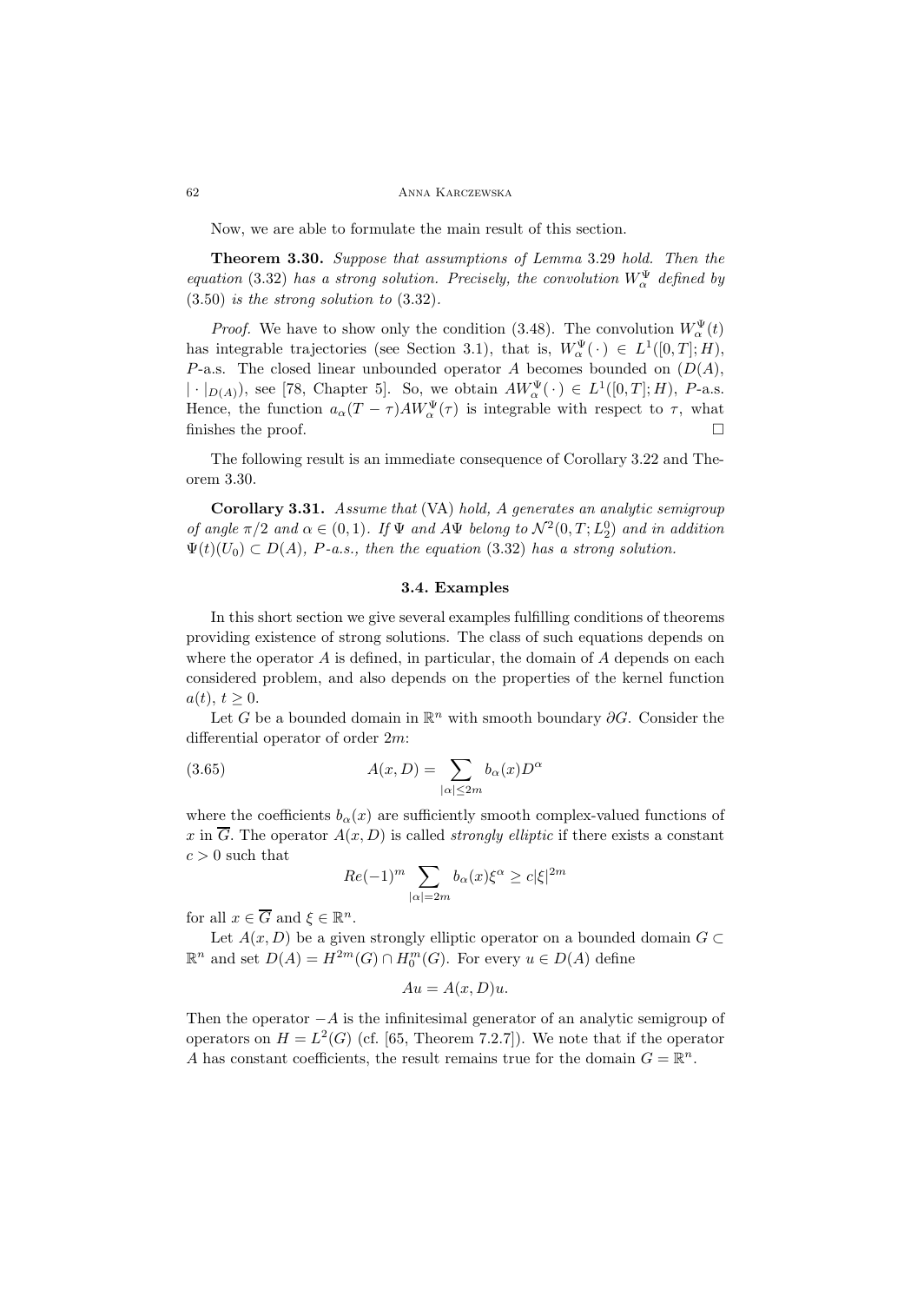The next example is the Laplacian

$$
\Delta u = \sum_{i=1}^{n} \frac{\partial^2 u}{\partial x_i^2},
$$

since  $-\Delta$  is clearly strongly elliptic. It follows that  $\Delta u$  on  $D(A) = H^2(G) \cap$  $H_0^1(G)$  is the infinitesimal generator of an analytic semigroup on  $L^2(G)$ .

In particular, by [70, Corollary 2.4] the operator *A* given by (3.65) generates an analytic resolvent *S*(*t*) whenever  $a \in C(0,\infty) \cap L^1(0,1)$  is completely monotonic.

This example fits in our results if  $a(t)$  is also completely positive. For example:  $a(t) = t^{\alpha-1}/\Gamma(\alpha)$  is both, completely positive and completely monotonic for  $0 < \alpha \leq 1$  (but not for  $\alpha > 1$ ).

Another class of examples is provided by the following: suppose  $a \in L^1_{loc}(\mathbb{R}_+)$ is of subexponential growth and  $\pi/2$ -sectorial, and let *A* generate a bounded analytic  $C_0$ -semigroup in a complex Hilbert space  $H$ . Then it follows from [70, Corollary 3.1] that the Volterra equation of scalar type  $u = a * Au + f$  is parabolic. If, in addition,  $a(t)$  is *k*-regular for all  $k \ge 1$  we obtain from [70, Theorem 3.1] the existence of a resolvent  $S \in C^{k-1}((0,\infty), \mathcal{B}(H))$  such that  $\mathcal{R}(S(t)) \subset D(A)$ for  $t > 0$  (see [70, (f), p. 82]).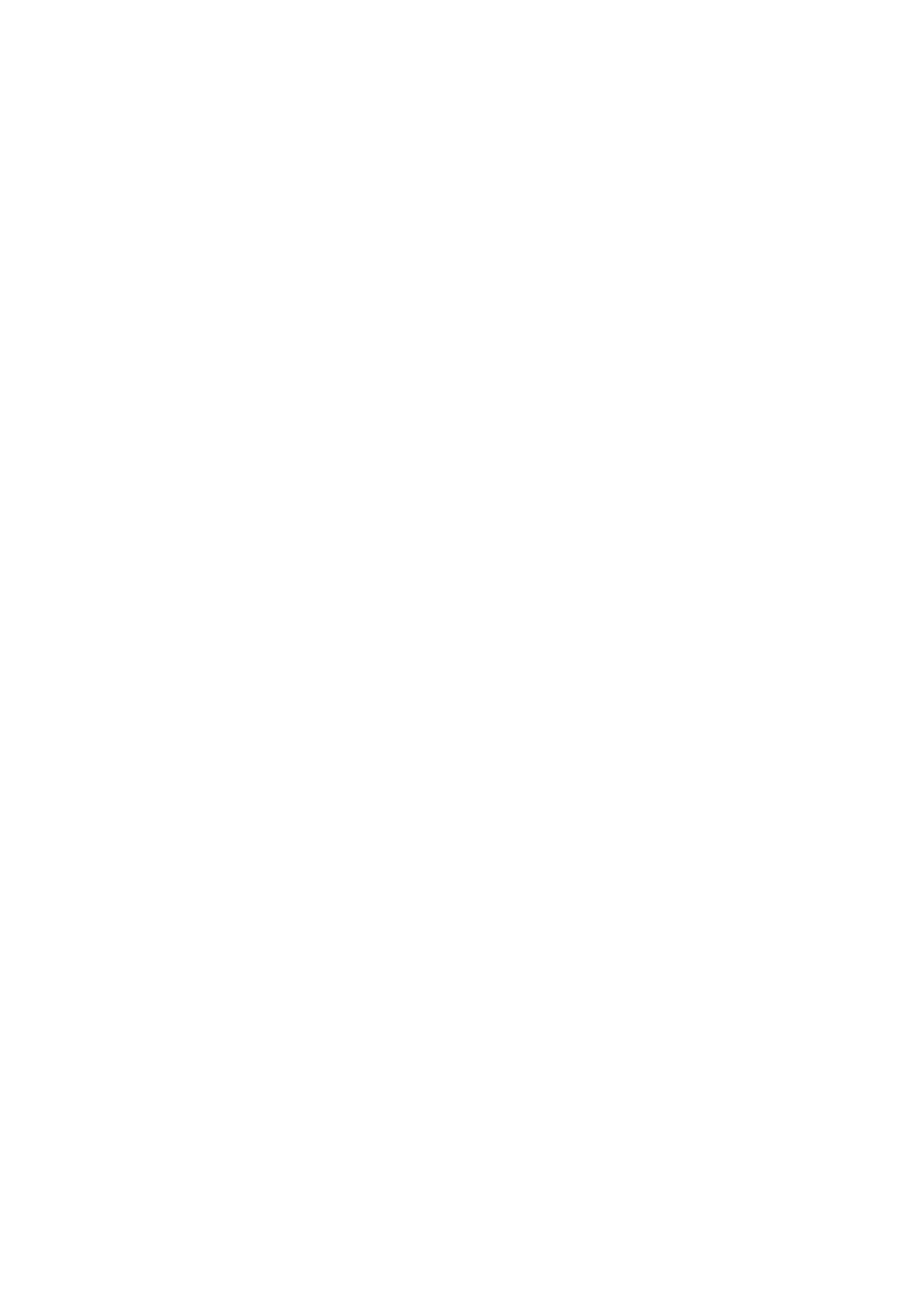## **CHAPTER 4**

# **STOCHASTIC VOLTERRA EQUATIONS IN SPACES OF DISTRIBUTIONS**

In this chapter we study two classes of linear Volterra equations driven by spatially homogeneous Wiener process. We consider existence of solutions to these equations in the space of tempered distributions and then derive conditions under which the solutions are function-valued or even continuous. The conditions obtained are expressed in terms of spectral measure and the space correlation of the noise process, as well. Moreover, we give description of asymptotic properties of solutions.

The chapter is organized as follows. In Section 4.1 we introduce generalized and classical homogeneous Gaussian random fields basing on [36], [2] and [66]. We recall some facts which connect the generalized random fields with their space corralations and spectral measures. Moreover, we recall some results used in the proofs of the main theorems. Section 4.2 originates from [54]. Here we study regularity of solutions to the equation (4.1) and provide some applications of these results. Section 4.3 is a natural continuation of Section 4.2. In this section we give necessary and sufficient conditions for the existence of a limit measure to the stochastic equation under consideration. Results of Section 4.3 come from [47]. In Section 4.4 we study an integro-differential stochastic equation with infinite delay. We provide necessary and sufficient conditions under which weak solution to that equation takes values in a Sobolev space. Section 4.4 originates from [49].

## **4.1. Generalized and classical homogeneous Gaussian random fields**

We start from recalling several concepts needed in this chapter. Let  $S(\mathbb{R}^d)$ ,  $S_c(\mathbb{R}^d)$ , denote respectively the spaces of all infinitely differentiable rapidly decreasing real and complex functions on  $\mathbb{R}^d$  and  $S'(\mathbb{R}^d)$ ,  $S'_c(\mathbb{R}^d)$  denote the spaces of real and complex, tempered distributions. The value of a distribution  $\xi \in S'_c(\mathbb{R}^d)$  on a test function  $\psi$  will be written as  $\langle \xi, \psi \rangle$ . For  $\psi \in S(\mathbb{R}^d)$  we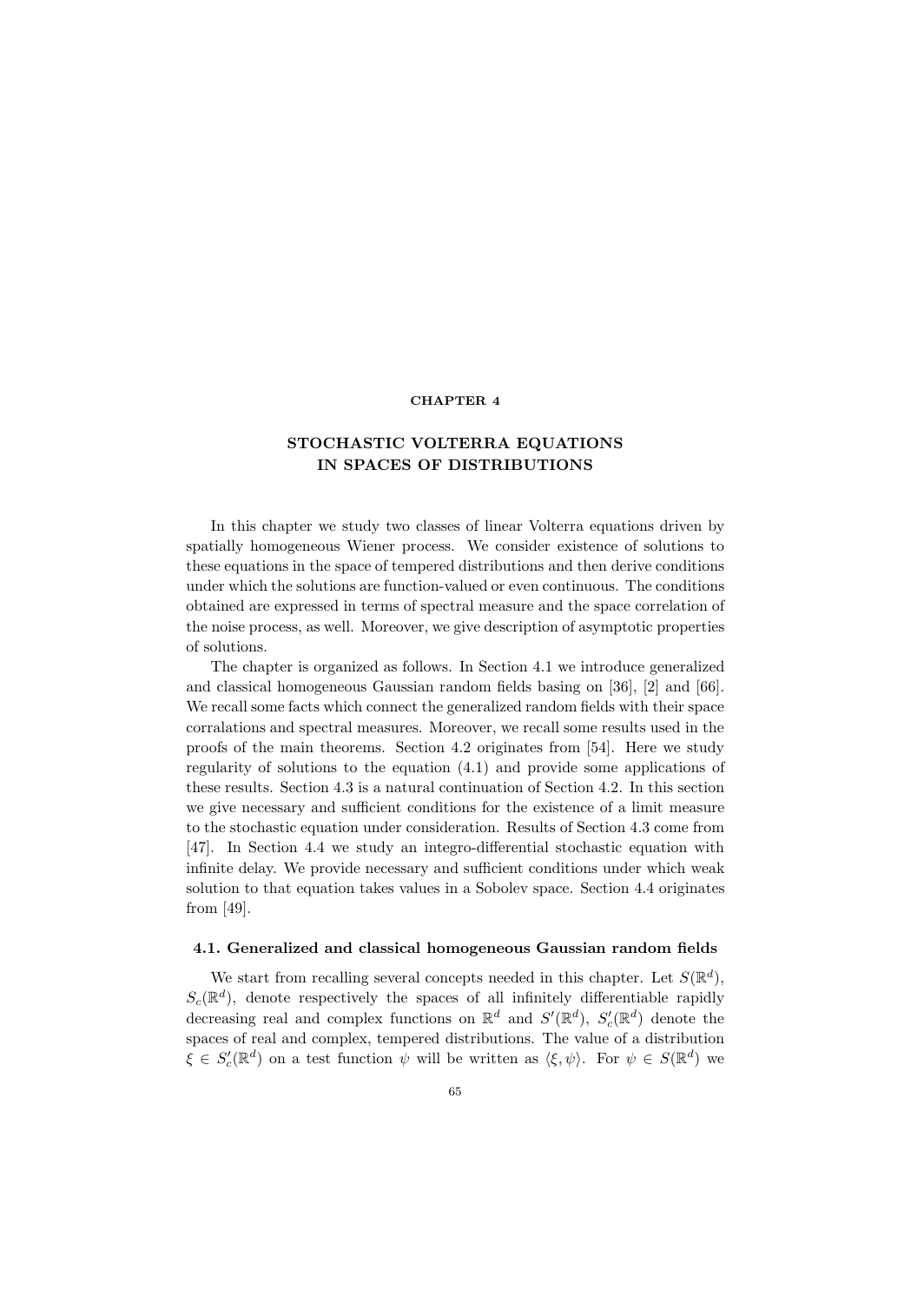set  $\psi_{(s)}(\theta) = \overline{\psi(-\theta)}$ ,  $\theta \in \mathbb{R}^d$ . Denote by  $S_{(s)}(\mathbb{R}^d)$  the space of all  $\psi \in S(\mathbb{R}^d)$ such that  $\psi = \psi_{(s)}$ , and by  $S'_{(s)}(\mathbb{R}^d)$  the space of all  $\xi \in S'(\mathbb{R}^d)$  such that  $\langle \xi, \psi \rangle = \langle \xi, \psi_{(s)} \rangle$  for every  $\psi \in S(\mathbb{R}^d)$ .

We define the derivative  $\dot{\xi}$  of the distribution  $\xi \in S'(\mathbb{R}^d)$  by the formula  $\langle \dot{\xi}, \varphi \rangle = -\langle \xi, \dot{\varphi} \rangle$  for  $\varphi \in S(\mathbb{R}^d)$ , see [34].

In the chapter we denote by  $\mathcal F$  the Fourier transform both on  $S_c(\mathbb{R}^d)$ , and on  $S_c'(\mathbb{R}^d)$ . In particular,

$$
\mathcal{F}\psi(\theta) = \int_{\mathbb{R}^d} e^{-2\pi i \langle \theta, \eta \rangle} \psi(\eta) d\eta, \quad \psi \in S_c(\mathbb{R}^d),
$$

and for the inverse Fourier transform  $\mathcal{F}^{-1}$ ,

$$
\mathcal{F}^{-1}\psi(\theta) = \int_{\mathbb{R}^d} e^{2\pi i \langle \theta, \eta \rangle} \psi(\eta) d\eta, \quad \psi \in S_c(\mathbb{R}^d).
$$

Moreover, if  $\xi \in S_c'(\mathbb{R}^d)$ ,

$$
\langle \mathcal{F}\xi,\psi\rangle=\langle \xi,\mathcal{F}^{-1}\psi\rangle
$$

for all  $\psi \in S_c(\mathbb{R}^d)$ . Let us note that *F* transforms the space of tempered distributions  $S'(\mathbb{R}^d)$  into  $S'_{(s)}(\mathbb{R}^d)$ .

For any  $h \in \mathbb{R}^d$ ,  $\psi \in S(\mathbb{R}^d)$ ,  $\xi \in S'(\mathbb{R}^d)$ , the *translations*  $\tau_h \psi$ ,  $\tau'_h \xi$  are defined by the formulas

$$
\tau_h \psi(x) = \psi(x - h), \quad \langle \tau_h' \xi, \psi \rangle = \langle \xi, \tau_h \psi \rangle, \quad x \in \mathbb{R}^d.
$$

 $\mathcal{B}(\mathcal{S}'(\mathbb{R}^d))$  and  $\mathcal{B}(\mathcal{S}'_{c}(\mathbb{R}^d))$  we denote the smallest *σ*-algebras of subsets of  $S'(\mathbb{R}^d)$  and  $S'_{c}(\mathbb{R}^d)$ , respectively, such that for any test function  $\varphi$  the mapping  $\xi \rightarrow \langle \xi, \varphi \rangle$  is measurable.

The below notions of generalized random fields, their space correlations and spectral measures are recalled directly from [36].

Let  $(\Omega, \mathcal{F}, P)$  be a complete probability space. Any measurable mapping  $Y: \Omega \to S'(\mathbb{R}^d)$  is called a *generalized random field*. A generalized random field *Y* is called *Gaussian* if  $\langle Y, \varphi \rangle$  is a Gaussian random variable for any  $\varphi \in S(\mathbb{R}^d)$ . The definition implies that for any functions  $\varphi_1, \ldots, \varphi_n \in S(\mathbb{R}^d)$  the random vector  $(\langle Y, \varphi_1 \rangle, \ldots, \langle Y, \varphi_n \rangle)$  is also Gaussian. One says that a generalized random field *Y* is *homogeneous* or *stationary* if for all  $h \in \mathbb{R}^d$ , the translation  $\tau'_h(Y)$  of *Y* has the same probability law as *Y* .

A distribution  $\Gamma$  on the space  $S(\mathbb{R}^d)$  is called *positive-definite* if  $\langle \Gamma, \varphi \star \varphi_{(s)} \rangle \ge 0$ for every  $\varphi \in S(\mathbb{R}^d)$ , where  $\varphi \star \varphi_{(s)}$  denotes the convolution of the functions  $\varphi$ and  $\varphi(s)$ .

If *Y* is a homogeneous, Gaussian random field then for each  $\psi \in S(\mathbb{R}^d)$ ,  $\langle Y, \psi \rangle$ is a Gaussian random variable and the bilinear functional  $q: S(\mathbb{R}^d) \times S(\mathbb{R}^d) \to \mathbb{R}$ defined by the formula,

$$
q(\varphi, \psi) = \mathbb{E}(\langle Y, \varphi \rangle \langle Y, \psi \rangle) \quad \text{for } \varphi, \psi \in S(\mathbb{R}^d),
$$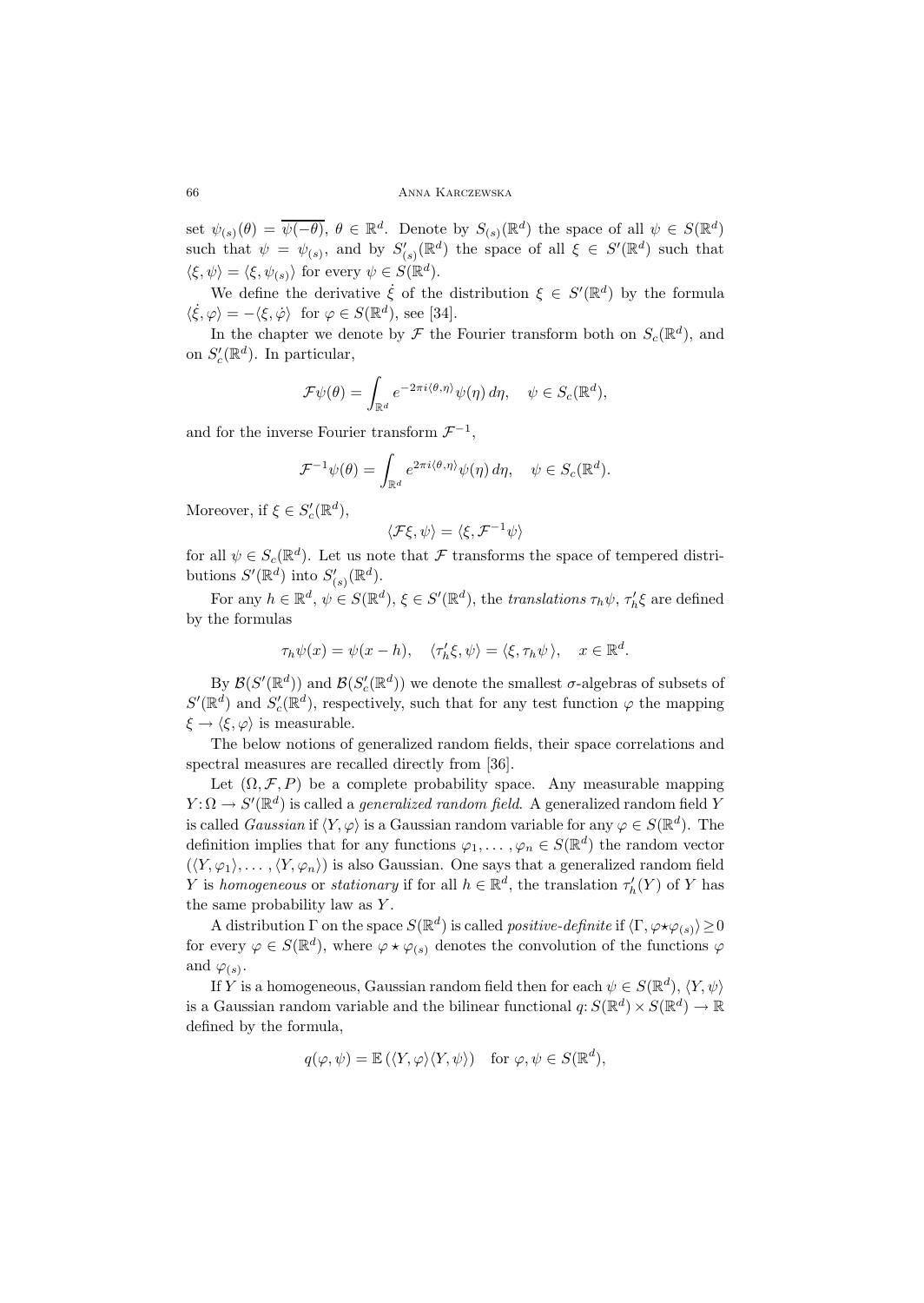is continuous and positive definite. Since  $q(\varphi, \psi) = q(\tau_h \varphi, \tau_h \psi)$  for all  $\varphi, \psi \in$  $S(\mathbb{R}^d)$ ,  $h \in \mathbb{R}^d$ , there exists, see e.g. [36, Chapter II], a unique positive-definite distribution  $\Gamma \in S'(\mathbb{R}^d)$  such that for all  $\varphi, \psi \in S(\mathbb{R}^d)$ , one has

$$
q(\varphi,\psi)=\langle \Gamma,\varphi\ast\psi_{(s)}\rangle.
$$

The distribution Γ is called the *space correlation* of the field *Y* . By Bochner– Schwartz theorem the positive-definite distribution Γ is the inverse Fourier transform of a unique positive, symmetric, tempered measure  $\mu$  on  $\mathbb{R}^d$ :  $\Gamma = \mathcal{F}^{-1}(\mu)$ . The measure  $\mu$  is called the *spectral measure* of  $\Gamma$  and of the field *Y*.

Summing up a generalized homogeneous Gaussian random field *Y* is characterized by the following properties:

- (1) for any  $\psi \in S(\mathbb{R}^d)$ ,  $\langle Y, \psi \rangle$  is a real-valued Gaussian random variable,
- (2) there exists a positve-definite distribution  $\Gamma \in S'(\mathbb{R}^d)$  such that for all  $\varphi, \psi \in S(\mathbb{R}^d)$

$$
\mathbb{E}(\langle Y,\varphi\rangle\langle Y,\psi\rangle)=\langle\Gamma,\varphi*\psi_{(s)}\rangle,
$$

(3) the distribution  $\Gamma$  is the inverse Fourier transform of a positive and symmetric *tempered measure*  $\mu$  on  $\mathbb{R}^d$ , that is, such that

$$
\int_{\mathbb{R}^d} (1+|\lambda|)^r \mu(d\lambda) < \infty, \quad \text{for some } r < 0.
$$

Let  $Y: \Omega \to S'(\mathbb{R}^d)$  be a generalized random field. When the values of *Y* are functions, with probability 1, then *Y* is called a *classical random field* or shortly *random field*. In this case, by Fubini's theorem, for any  $\theta \in \mathbb{R}^d$  the function  $Y(\theta)$ is well-defined and

$$
\langle Y, \varphi \rangle = \int_{\mathbb{R}^d} Y(\theta) \varphi(\theta) d\theta,
$$

for any  $\varphi \in S(\mathbb{R}^d)$ . Thus any random field *Y* may be identified with the family of random variables  ${Y_{\theta}}_{\theta \in \mathbb{R}^d}$  parametrized by  $\theta \in \mathbb{R}^d$ . In particular a homogeneous (stationary), Gaussian random field is a family of Gaussian random variables  $Y(\theta)$ ,  $\theta \in \mathbb{R}^d$ , with Gaussian laws invariant with respect to all translations. That is, for any  $\theta_1, \ldots, \theta_n \in \mathbb{R}^d$  and  $h \in \mathbb{R}^d$ , the law of  $(Y(\theta + h), \ldots, Y(\theta_n + h))$  does not depend on  $h \in \mathbb{R}^d$ .

For the sake of completness we sketch now the proof of the following result, (see also [66]).

**Proposition 4.1.** *A generalized, homogeneous, Gaussian random field Y is classical if and only if the space correlation* Γ *of Y is a bounded function and if* and only if the spectral measure  $\mu$  of  $Y$  is finite.

*Proof.* First, let us prove that if a positive definite distribution  $\Gamma$  is a bounded function then it is continuous and its spectral measure  $\mu$  is finite. It is enough to show only that the spectral measure  $\mu$  of the distribution  $\Gamma$  is finite.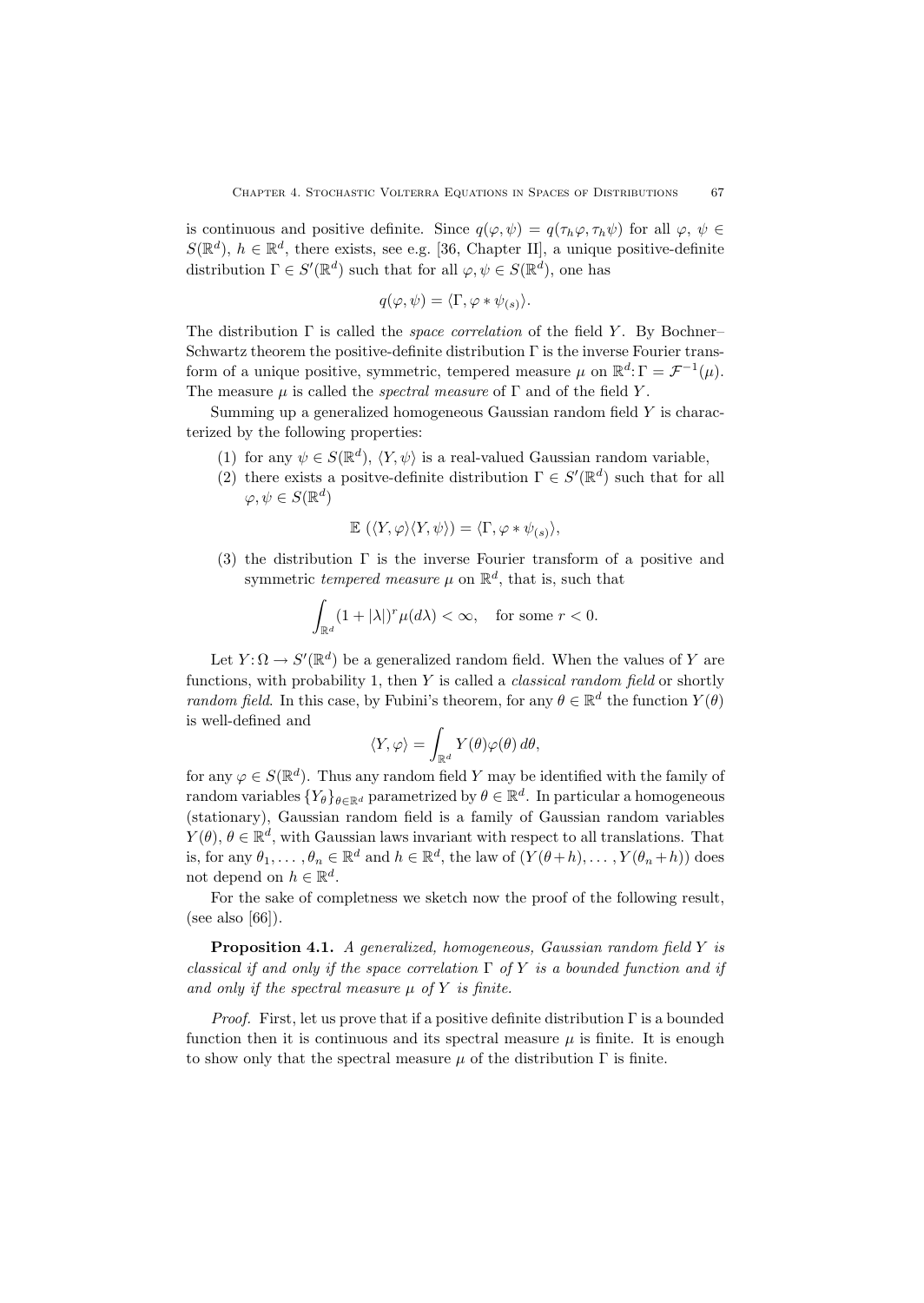Let  $p_t(\cdot)$  denote the normal density with the Fourier transform  $e^{-t|\lambda|^2}$ ,  $t > 0$ ,  $\lambda \in \mathbb{R}^d$ . Define measures  $\mu_t$ ,  $t > 0$ , by the formula

$$
\mu_t(B) = \int_B e^{-t|\lambda|^2} \mu(d\lambda), \quad B \subset \mathbb{R}^d.
$$

Since the measure  $\mu$  is tempered, the measures  $\mu_t$  are finite.

The Fourier transform  $\mathcal{F}(\mu_t)$  of  $\mu_t$ , for any  $t > 0$ , is a continuous function and

$$
\Gamma_t(\theta) = \mathcal{F}^{-1}(\mu_t)(\theta) = (\Gamma * p_t)(\theta), \quad \theta \in \mathbb{R}^d.
$$

But

$$
\Gamma_t(\theta) = \int_{\mathbb{R}^d} \Gamma(\theta - \eta) p_t(\eta) d\eta
$$

and

$$
|\Gamma_t(\theta)| \leq \left[\sup_{\zeta \in \mathbb{R}^d} |\Gamma(\zeta)|\right] \int_{\mathbb{R}^d} p_t(\eta) d\eta \leq \left[\sup_{\zeta \in \mathbb{R}^d} |\Gamma(\zeta)|\right].
$$

In particular

$$
|\Gamma_t(0)| = \int_{\mathbb{R}^d} e^{-t|\lambda|^2} \mu(d\lambda) \leq \Big[\sup_{\zeta \in \mathbb{R}^d} |\Gamma(\zeta)|\Big].
$$

Letting *<sup>t</sup> <sup>↓</sup>* 0 one obtains that

$$
\int_{\mathbb{R}^d} \mu(d\lambda) \le \Big[ \sup_{\zeta \in \mathbb{R}^d} |\Gamma(\zeta)| \Big] < \infty,
$$

so the measure  $\mu$  is finite as required.

Let now *Y* be a classical, homogeneous, Gaussian random field. It means that the field *Y* is function-valued. Moreover,  $\mathbb{E}(Y(\theta_1)Y(\theta_2)) = \Gamma(\theta_1 - \theta_2)$ , for  $\theta_1$ ,  $\theta_2 \in \mathbb{R}^d$ , the space correlation  $\Gamma$  is positive-definite and  $|\Gamma(\theta_1 - \theta_2)| \leq \Gamma(0) < \infty$ .

Let now  $\mu$  be the finite spectral measure of a homogeneous Gaussian random field *Y* . Then Γ is a positive definite continuous function. By Kolmogorov's existence theorem, there exists a family  $\widetilde{Y}(\theta)$ ,  $\theta \in \mathbb{R}^d$ , such that:

$$
\mathbb{E}(\widetilde{Y}(\theta_1)\widetilde{Y}(\theta_2)) = \Gamma(\theta_1 - \theta_2), \quad \theta_1, \theta_2 \in \mathbb{R}^d.
$$

From the continuity of Γ, it follows that the family  $\widetilde{Y}$ , is stochastically continuous and therefore has a measurable version. Since the laws of the random fields *Y* , *Y* coincide, the result follows. □

We finish the section recalling a continuity criterium which will be used in the proof of the continuity results, see ([2, Theorem 3.4.3]).

**Proposition 4.2.** *Let*  $Y(\theta)$ *,*  $\theta \in \mathbb{R}^d$ *, be a homogeneous, Gaussian random field with the spectral measure*  $\mu$ *. If, for some*  $\varepsilon > 0$ *,* 

$$
\int_{\mathbb{R}^d} (\ln(1+|\lambda|))^{1+\varepsilon} \mu(d\lambda) < \infty,
$$

*then Y has a version with almost surely continuous sample functions.*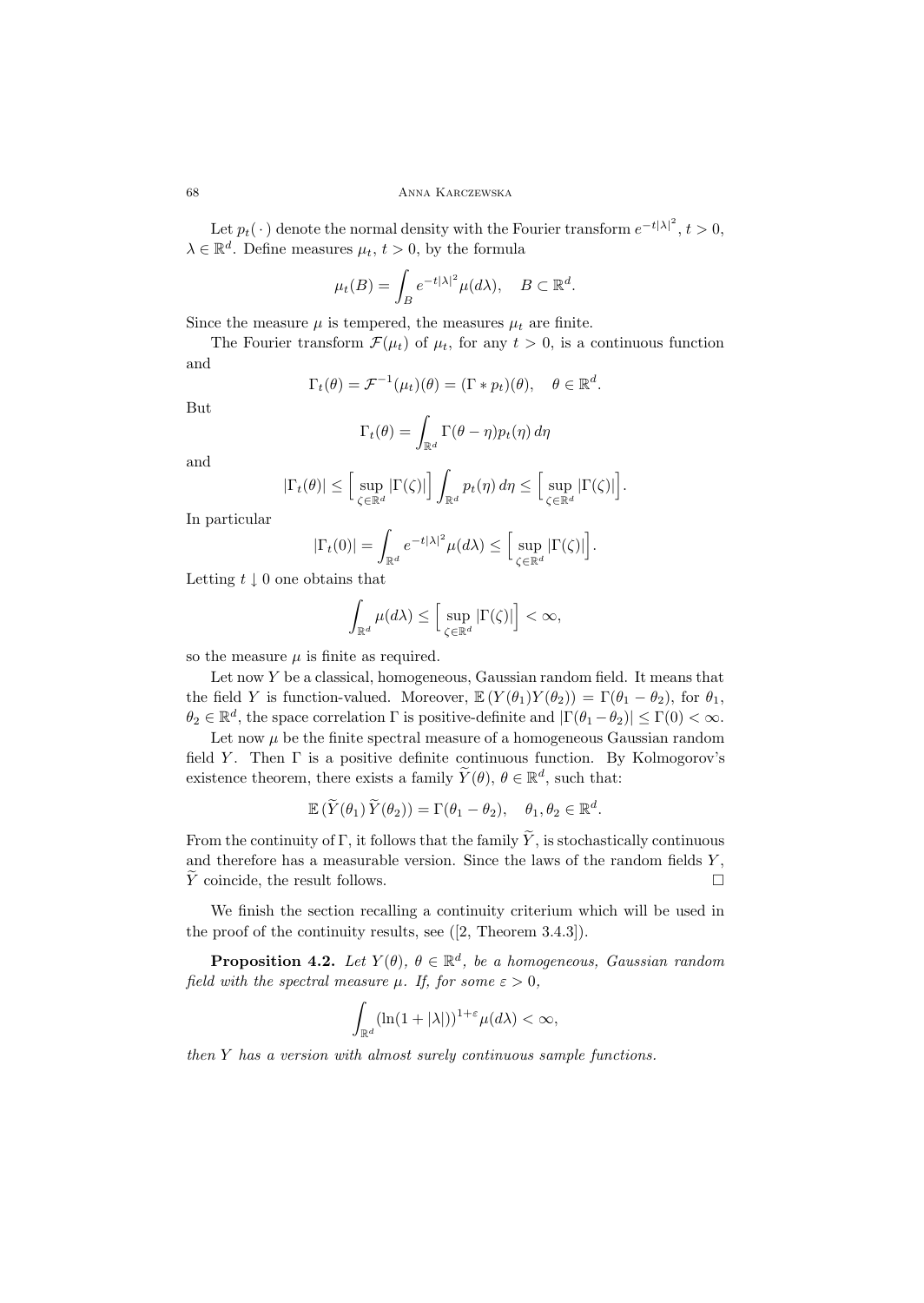#### **4.2. Regularity of solutions to stochastic Volterra equations**

This section is concerned with the following stochastic Volterra equation

(4.1) 
$$
X(t, \theta) = X_0(\theta) + \int_0^t b(t - \tau) A X(\tau, \theta) d\tau + W(t, \theta),
$$

where  $t \in \mathbb{R}_+$ ,  $\theta \in \mathbb{R}^d$ ,  $X_0 \in S'(\mathbb{R}^d)$ ,  $b \in L^1_{loc}(\mathbb{R}_+)$  and W is a spatially homogeneous Wiener process which takes values in the space of real, tempered distributions  $S'(\mathbb{R}^d)$ . The class of operators *A* covered in the present chapter contains in particular the Laplace operator  $\Delta$  and its fractional powers  $-(-\Delta)^{\beta/2}$ ,  $\beta \in (0, 2]$ .

The equation (4.1) is a generalization of stochastic heat and wave equations studied by many authors, see e.g.  $[20]$ ,  $[55]$ ,  $[53]$ ,  $[61]$ – $[63]$ ,  $[67]$  and  $[77]$  and references therein. In the context of infinite particle systems stochastic heat equation of a similar type has been investigated by Bojdecki with Jakubowski [9]–[11] and by Dawson with Gorostiza in [25].

As we have already said, our aim is to obtain conditions under which solutions to the stochastic Volterra equation (4.1) are function-valued and even continuous with respect to the space variable. In the chapter we treat the case of general dimension and the correlated, spatially homogeneous noise  $W_{\Gamma}$  of the general form.

**4.2.1. Stochastic integration.** In this section we will integrate operatorvalued functions  $\mathcal{R}(t)$ ,  $t \geq 0$ , with respect to a Wiener process *W*. The operators  $\mathcal{R}(t)$ ,  $t \geq 0$ , will be non-random and will act from some linear subspaces of  $S'(\mathbb{R}^d)$  into  $S'(\mathbb{R}^d)$ . We shall assume that  $W(t)$ ,  $t \geq 0$ , is a continuous process with independent increments taking values in  $S'(\mathbb{R}^d)$ . The process *W* is space homogeneous in the sense that, for each  $t \geq 0$ , random variables  $W(t)$  are stationary, Gaussian, generalized random fields. We denote by  $\Gamma$  the covariance of  $W(1)$  and the associated spectral measure by  $\mu$ . To underline the fact that the probability law of *W* is determined by Γ we will write *W*Γ. From now on we denote by *q* a scalar product on  $S(\mathbb{R}^d)$  given by the formula

$$
q\langle \phi, \psi \rangle = \langle \Gamma, \phi * \psi_{(s)} \rangle, \quad \phi, \psi \in S(\mathbb{R}^d).
$$

Let us present three examples of spatially homogeneous Wiener processes.

**Examples.** (a) Important examples of random fields are provided by symmetric *α*-stable distributions  $\Gamma(x) = e^{-|x|^{\alpha}}$ , where  $\alpha \in [0,2]$ . For  $\alpha = 1$ and  $\alpha = 2$  the densities of the spectral measures are given by the formulas  $c_1(1+|x|^2)^{-(d+1)/2}$  and  $c_2e^{-|x|^2}$ , where  $c_1$  and  $c_2$  are appropriate constants.

(b) Let  $q(\psi, \varphi) = \langle (-\Delta + m^2)^{-1} \psi, \varphi \rangle$ , where  $\Delta$  is the Laplace operator on  $\mathbb{R}^d$  and *m* is a strictly positive constant. Then  $\Gamma$  is a continuous function on  $\mathbb{R}^d \setminus \{0\}$  and  $(d\mu/dx)(x) = (2\pi)^{-d/2}(|x|^2 + m^2)^{-1}$ . The law of  $W(1)$  is the so-called Euclidean free field.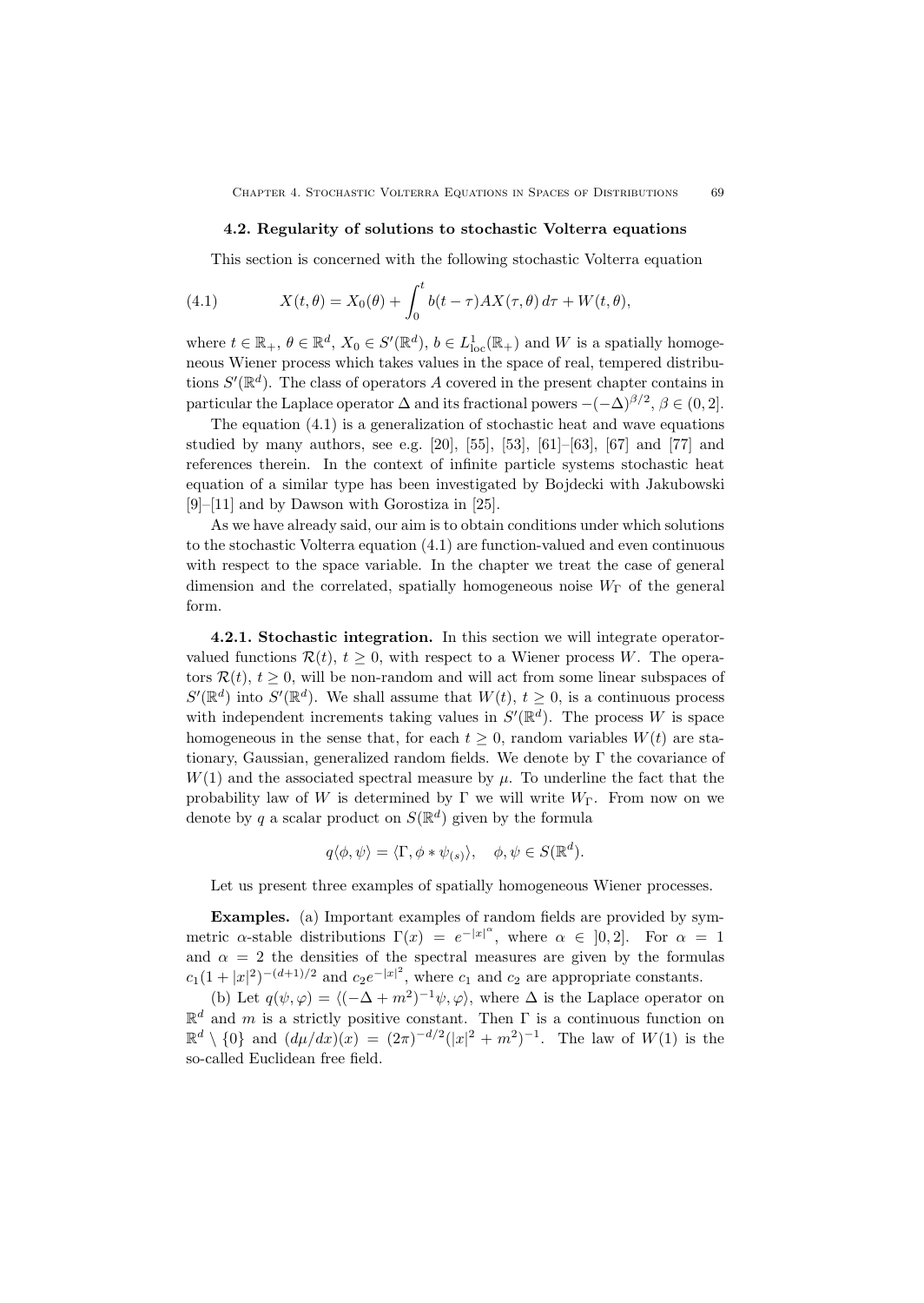(c) Let  $q(\psi, \varphi) = \langle \psi, \varphi \rangle$ . Then  $\Gamma$  is equal to the Dirac  $\delta_0$ -function, its spectral density  $d\mu/dx$  is the constant function  $(2\pi)^{-d/2}$  and  $\partial W/\partial t$  is a white noise on  $L^2([0,\infty[\times \mathbb{R}^d])$ . If  $B(t,x), t \geq 0$  and  $x \in \mathbb{R}^d$ , is a Brownian sheet on  $[0,\infty[\times \mathbb{R}^d]$ , then *W* can be defined by the formula

$$
W(t,x) = \frac{\partial^d B(t,x)}{\partial x_1 \dots \partial x_d}, \quad t \ge 0.
$$

The crucial role in the theory of stochastic integration with respect to *W*<sup>Γ</sup> is played by the Hilbert space  $S'_q \subset S'(\mathbb{R}^d)$  called the *kernel* or the *reproducing kernel* of  $W_{\Gamma}$ . Namely the space  $S'_{q}$  consists of all distributions  $\xi \in S'(\mathbb{R}^d)$  for which there exists a constant *C* such that

$$
|\langle \xi, \psi \rangle| \le C\sqrt{q(\psi, \psi)}, \quad \psi \in S(\mathbb{R}^d).
$$

The norm in  $S_q$  is given by the formula

$$
|\xi|_{S'_q}=\sup_{\psi\in S}\frac{|\langle \xi,\psi\rangle|}{\sqrt{q(\psi,\psi)}}.
$$

Let us assume that we require that the stochastic integral should take values in a Hilbert space *H* continuously imbedded into  $S'(\mathbb{R}^d)$ . Let  $L_{HS}(S'_{\sigma}, H)$  be the space of Hilbert–Schmidt operators from  $S'_{q}$  into *H*. Assume that  $\mathcal{R}(t)$ ,  $t \geq 0$  is measurable  $L_{HS}(S'_a, H)$ -valued function such that

$$
\int_0^t \|\mathcal{R}(\sigma)\|_{L_{HS}(S_q',H)}^2 d\sigma < \infty, \quad \text{for all } t \ge 0.
$$

Then the stochastic integral

$$
\int_0^t \mathcal{R}(\sigma)dW_{\Gamma}(\sigma), \quad t \ge 0
$$

can be defined in a standard way, see [44], [23] or [66]. The stochastic integral is an *H*-valued martingale for which

$$
\mathbb{E}\left(\int_0^t \mathcal{R}(\sigma)dW_{\Gamma}(\sigma)\right) = 0, \quad t \ge 0
$$

and

$$
\mathbb{E}\left|\int_0^t \mathcal{R}(\sigma)dW_{\Gamma}(\sigma)\right|_H^2 = \mathbb{E}\left(\int_0^t \|\mathcal{R}(\sigma)\|_{L_{HS}(S_q',H)}^2 d\sigma\right), \quad t \geq 0.
$$

We will need a characterization of the space  $S'_a$ . In the proposition below,  $L^2_{(s)}(\mathbb{R}^d, \mu)$  denotes the subspace of  $L^2(\mathbb{R}^d, \mu; \mathbb{C})$  consisting of all functions *u* such that  $u_{(s)}(\theta) = u(-\theta)$  for  $\theta \in \mathbb{R}^d$ .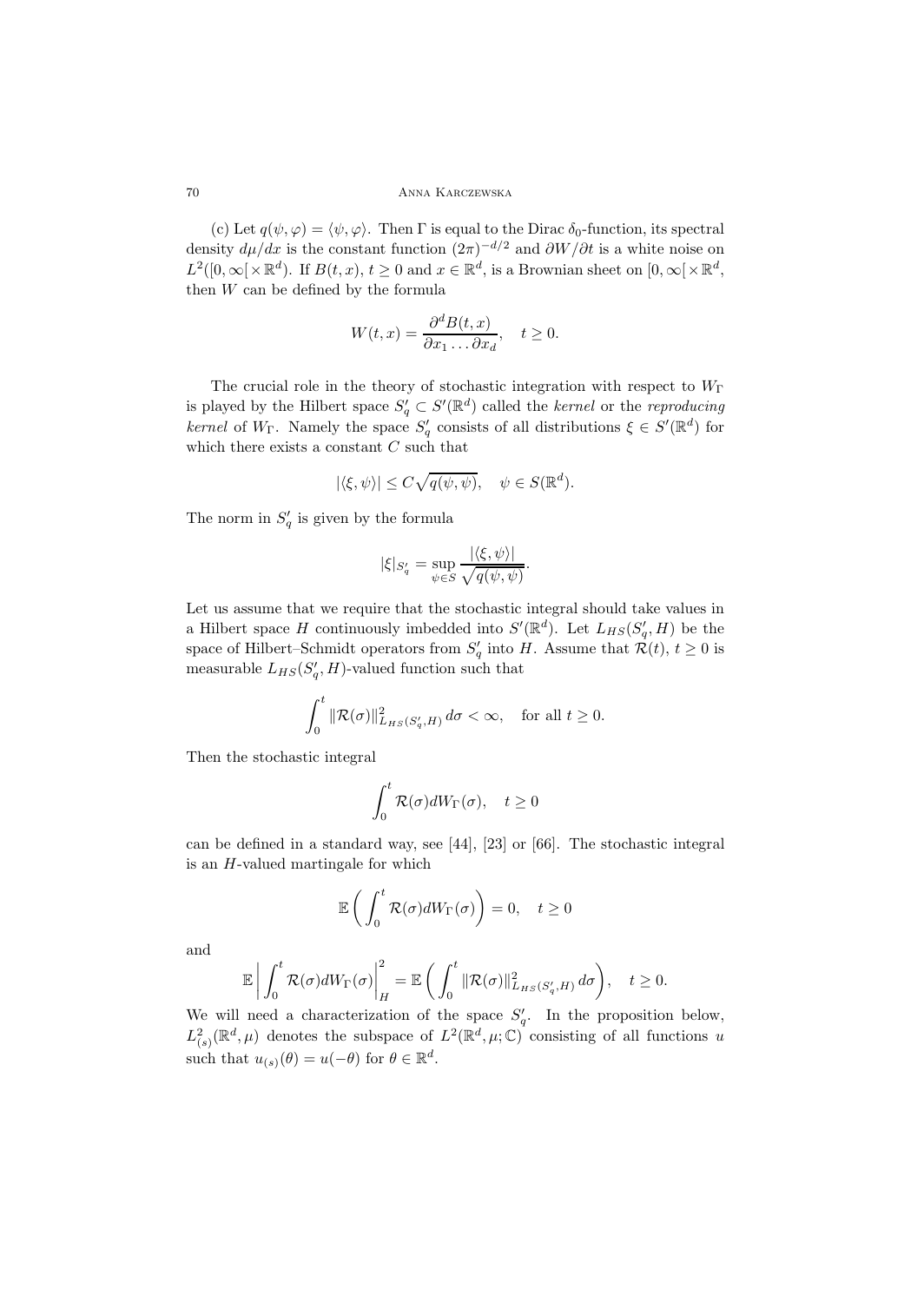**Proposition 4.3** ([66, Proposition 1.2]). *A distribution*  $\xi$  *belongs to*  $S'_a$  *if and only if*  $\xi = \widehat{u\mu}$  *for some*  $u \in L^2_{(s)}(\mathbb{R}^d, \mu)$ *. Moreover, if*  $\xi = \widehat{u\mu}$  *and*  $\eta = \widehat{v\mu}$ *,* then *then*

$$
\langle \xi, \eta \rangle_{S'_q} = \langle u, v \rangle_{L^2_{(s)}(\mathbb{R}^d, \mu)}.
$$

The operators  $\mathcal{R}(t)$ ,  $t \geq 0$ , of convolution type are of special interest

$$
\mathcal{R}(t)\xi = \mathbf{r}(t) * \xi, \quad t \ge 0, \ \xi \in S'(\mathbb{R}^d),
$$

with  $\mathbf{r}(t) \in S'(\mathbb{R}^d)$ . The convolution operator is not, in general, defined for all  $\xi \in S'(\mathbb{R}^d)$  and for the stochastic integration it is important to know under what conditions on  $\mathbf{r}(\cdot)$  and  $\xi$  the convolution is well-defined. For many important cases the Fourier transform  $\mathcal{F}$ **r**(*t*)( $\lambda$ ),  $t \geq 0$ ,  $\lambda \in \mathbb{R}^d$ , is continuous in both variables and, for any  $T \geq 0$ ,

(4.2) 
$$
\sup_{t\in[0,T]}\sup_{\lambda\in\mathbb{R}^d}|\mathcal{F}\mathbf{r}(t)(\lambda)|=M_T<\infty.
$$

If this is the case then the operators  $\mathcal{R}(t)$  can be defined using Fourier transforms

$$
\mathcal{R}(t)\xi = \mathcal{F}^{-1}(\mathcal{F}\mathbf{r}(t)\,\mathcal{F}\xi),
$$

for all *<sup>ξ</sup>* such that *<sup>F</sup><sup>ξ</sup>* has a representation as a function.

Now, we can characterize the stochastic convolution as follows.

**Theorem 4.4.** *Assume that the function F***r** *is continuous in both variables and satisfies condition* (4.2)*. Then the stochastic convolution*

$$
\mathcal{R} * W_{\Gamma}(t) = \int_0^t \mathcal{R}(t - \sigma) dW_{\Gamma}(\sigma), \quad t \ge 0,
$$

*is a well-defined*  $S'(\mathbb{R}^d)$ *-valued stochastic process. For each*  $t \geq 0$ ,  $\mathcal{R} * W_{\Gamma}(t)$  *is a Gaussian, stationary, generalized random field with the spectral measure*

(4.3) 
$$
\mu_t(d\lambda) = \left(\int_0^t |\mathcal{F}\mathbf{r}(\sigma)(\lambda)|^2 d\sigma\right) \mu(d\lambda),
$$

*and with the covariance*

(4.4) 
$$
\Gamma_t = \int_0^t \mathbf{r}(\sigma) * \Gamma * \mathbf{r}_{(s)}(\sigma) d\sigma.
$$

*Proof.* Let *p* be an arbitrary continuous scalar product on  $S(\mathbb{R}^d)$ , such that the embedding  $S'_q(\mathbb{R}^d) \subset S'_p(\mathbb{R}^d)$  is Hilbert–Schmidt; here  $S'_p(\mathbb{R}^d)$  denotes a space of distributions on  $S(\mathbb{R}^d)$  endowed with *p*. For more information on a family of Hilbert spaces of distributions we refer to [43]. Note that for  $\xi \in S_q'(\mathbb{R}^d)$ ,

 $\xi = \mathcal{F}^{-1}(u\mu)$  with  $u \in L^2_{(s)}(\mathbb{R}^d, \mu)$ *.* 

By (4.2),  $\mathcal{F}(\mathbf{r}(t))\mathcal{F}(\xi)$  is a measure

$$
\mathcal{F}(\mathbf{r}(t))(\lambda)u(\lambda)\mu(d\lambda),
$$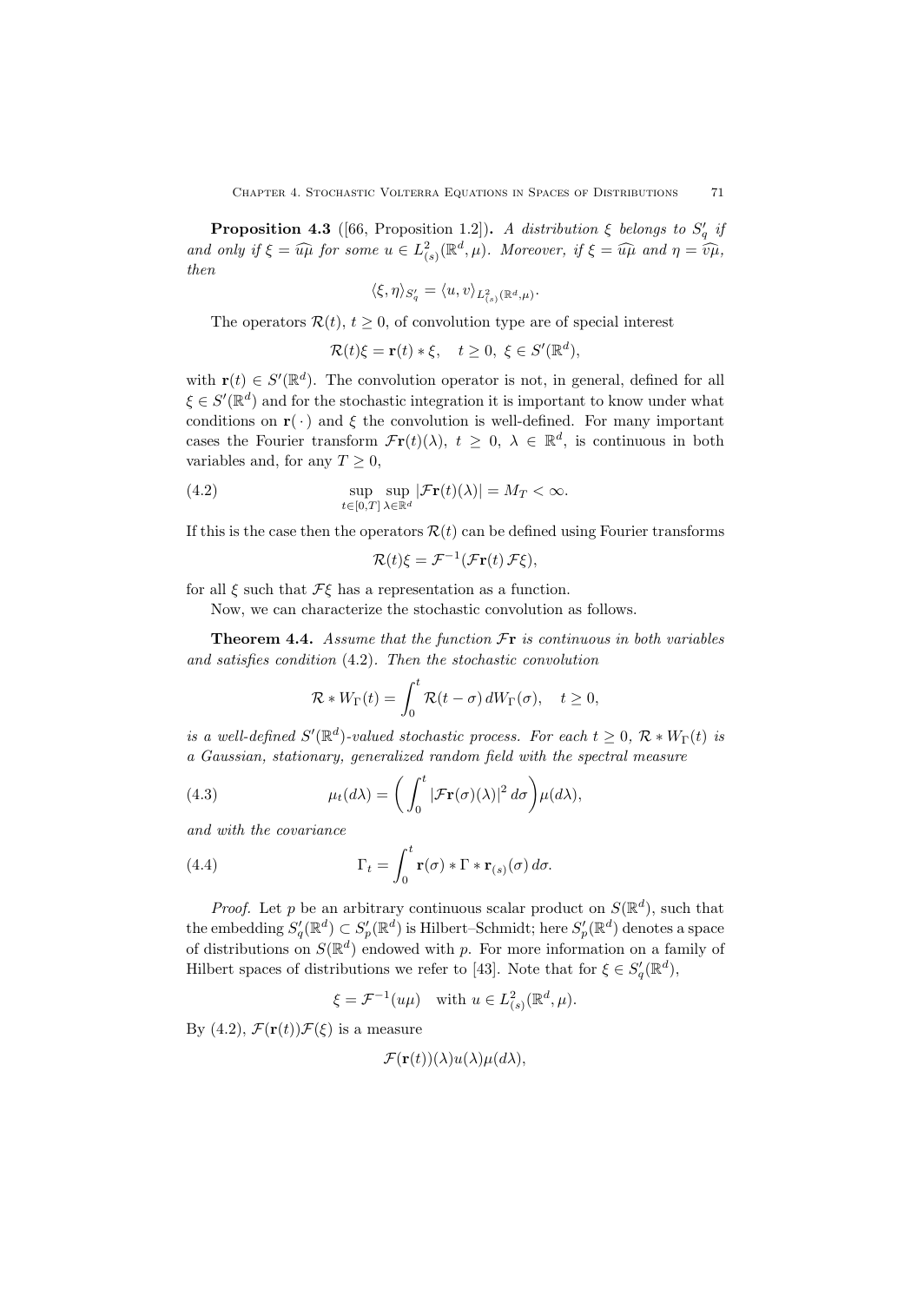belonging again to  $S'_q(\mathbb{R}^d)$ . Moreover, for  $t \in [0, T]$ ,

$$
||\mathcal{R}(t)||_{L(S'_q, S'_q)} \leq \sup_{t\in [0,T]}\sup_{\lambda\in \mathbb{R}^d} |\mathcal{F}\mathbf{r}(t)(\lambda)| = M_T < \infty.
$$

Since the embedding  $S'_q \subset S'_p$  is Hilbert–Schmidt, the stochastic integral, by the very definition, is an  $S_p'$ -valued random variable. Denote

$$
Z_t = \mathcal{R} * W_{\Gamma}(t).
$$

Then we may write

$$
\mathbb{E}(\langle Z_t, \varphi \rangle \langle Z_t, \psi \rangle) \n= \mathbb{E} \left( \left\langle \int_0^t \mathcal{R}(t - \sigma) dW_{\Gamma}(\sigma), \varphi \right\rangle \left\langle \int_0^t \mathcal{R}(t - u) dW_{\Gamma}(u), \psi \right\rangle \right) \n= \mathbb{E} \left( \int_0^t \langle \mathbf{r}(t - \sigma) * \varphi, dW_{\Gamma}(\sigma) \rangle \int_0^t \langle \mathbf{r}(t - u) * \psi, dW_{\Gamma}(u) \rangle \right) \n= \int_0^t \langle \Gamma, (\mathbf{r}(\sigma) * \varphi) * (\mathbf{r}(\sigma) * \psi)_{(s)} \rangle d\sigma
$$

where  $\varphi, \psi \in S(\mathbb{R}^d)$ . This implies the formula (4.4) of the theorem, from which (4.3) easily folows. (4.3) easily folows.

As an application define

(4.5) 
$$
v(\lambda) = \frac{1}{2} \langle Q\lambda, \lambda \rangle - \int_{R^d} (e^{i\langle \lambda, y \rangle} - 1) \nu(dy)
$$

In the formula (4.5),  $Q$  is a symmetric, non-negative definite matrix and  $\nu$  is a symmetric measure concentrated on  $R^d \setminus \{0\}$  such that

(4.6) 
$$
\int_{|y| \le 1} |y|^2 \nu(dy) < \infty, \qquad \int_{|y| > 1} 1 \nu(dy) < \infty.
$$

This is the *Levy–Khinchin exponent* of an infinitely divisible symmetric law. From Theorem 4.4 we have the following proposition.

**Proposition 4.5.** *Assume that*

$$
\mathcal{F}\mathbf{r}(t)(\lambda) = e^{-tv(\lambda)}, \quad t \ge 0
$$

*where v is the Levy–Khinchin exponent given by* (4.5) *and* (4.6)*. Then the conditions of Theorem* 4.4 *are satisfied.*

For more information on stochastic integral with values in the Schwartz space of tempered distributions  $S'(\mathbb{R}^d)$  we refere to Itô ([43], [44]), Bojdecki with Jakubowski ([8]–[11]), Bojdecki with Gorostiza ([7]) and Peszat with Zabczyk  $([66]–[67]).$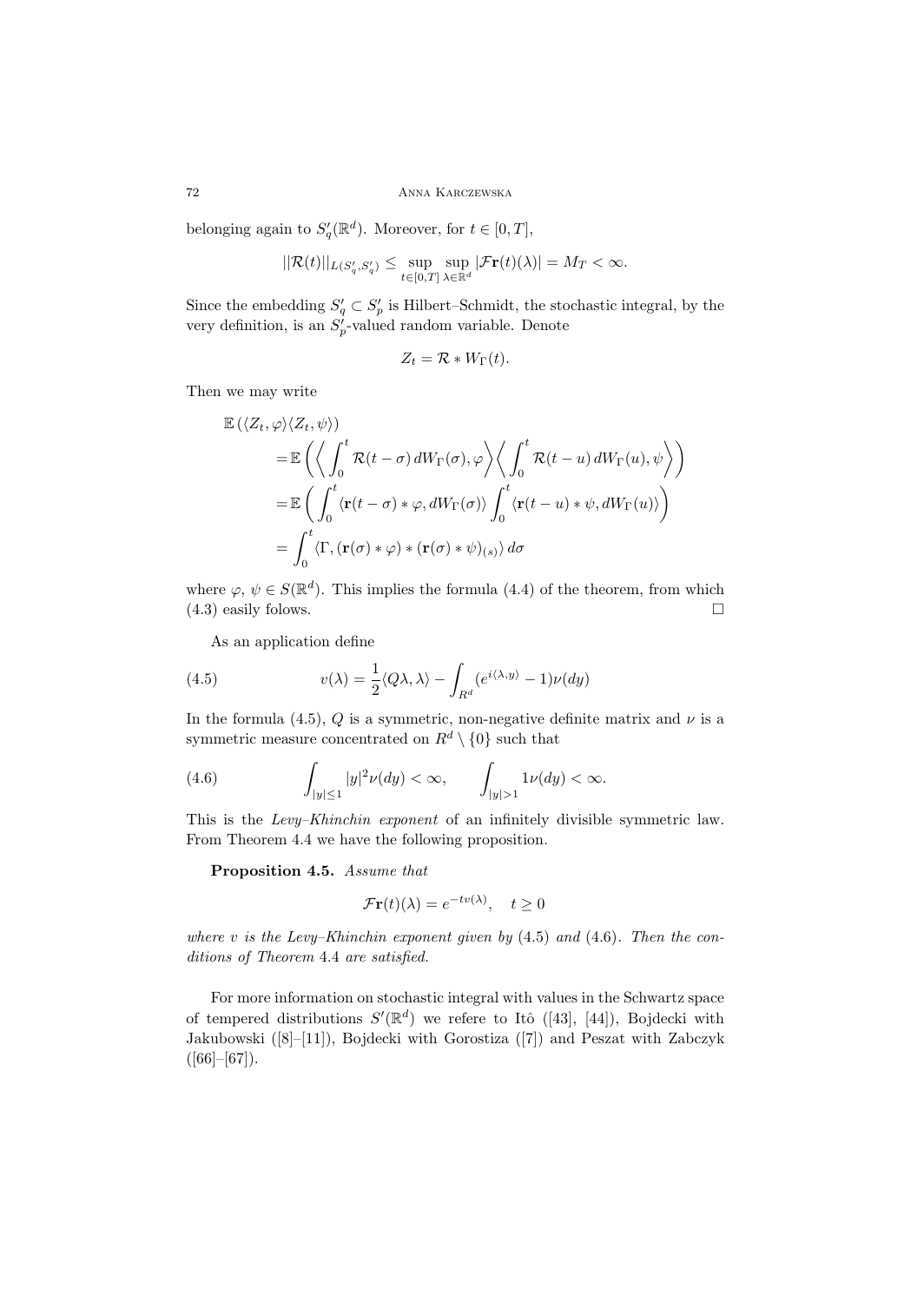**4.2.2. Stochastic Volterra equation.** We finally pass to the linear, stochastic, Volterra equation in  $S'(\mathbb{R}^d)$ 

(4.7) 
$$
X(t) = X_0 + \int_0^t b(t - \tau) A X(\tau) d\tau + W_{\Gamma}(t),
$$

where  $X_0 \in S'(\mathbb{R}^d)$ , *A* is an operator given in the Fourier transform form

(4.8) 
$$
\mathcal{F}(A\xi)(\lambda) = -v(\lambda)\,\mathcal{F}(\xi)(\lambda),
$$

*v* is a locally integrable function and  $W_{\Gamma}$  is an  $S'(\mathbb{R}^d)$ -valued space homogeneous Wiener process.

Note that if  $v(\lambda) = |\lambda|^2$ , then  $A = \Delta$  and if  $v(\lambda) = |\lambda|^{\alpha}$ ,  $\alpha \in (0, 2)$ , then  $A = -(-\Delta)^{\alpha/2}$  is the fractional Laplacian.

We shall assume the following hypothesis:

(H) For any  $\gamma \geq 0$ , the unique solution  $s(\cdot, \gamma)$  to the equation

(4.9) 
$$
\mathbf{s}(t) + \gamma \int_0^t b(t-\tau) \,\mathbf{s}(\tau) \,d\tau = 1, \quad t \ge 0
$$

fullfils the following condition:

$$
\sup_{t \in [0,T]} \sup_{\gamma \ge 0} |\mathbf{s}(t,\gamma)| < \infty \quad \text{for any } T \ge 0.
$$

**Comment.** Let us note that under assumption, that the function *b* is a locally integrable function, the solution  $s(\cdot, \gamma)$  of the equation (4.9) is locally integrable function and measurable with respect to both variables  $\gamma \geq 0$  and  $t \geq 0$ .

For some special cases the function  $s(t; \gamma)$  may be found explicitely. Namely, we have (see e.g. [70]):

|  | (4.10) for $b(t) = 1$ , $\mathbf{s}(t; \gamma) = e^{-\gamma t}$ ,                                                                 | $t \geq 0, \ \gamma \geq 0;$ |
|--|-----------------------------------------------------------------------------------------------------------------------------------|------------------------------|
|  | (4.11) for $b(t) = t$ , $\mathbf{s}(t; \gamma) = \cos(\sqrt{\gamma}t)$ ,                                                          | $t \geq 0, \ \gamma \geq 0;$ |
|  | (4.12) for $b(t) = e^{-t}$ , $\mathbf{s}(t; \gamma) = (1+\gamma)^{-1}[1+\gamma e^{-(1+\gamma)t}], \quad t \ge 0, \ \gamma \ge 0.$ |                              |

We introduce now the so called *resolvent* family  $\mathcal{R}(\cdot)$  determined by the operator *A* and the function *v*. Namely,

$$
\mathcal{R}(t)\xi = \mathbf{r}(t) * \xi, \quad \xi \in S'(\mathbb{R}^d),
$$

where,

$$
\mathbf{r}(t) = \mathcal{F}^{-1}\mathbf{s}(t, v(\,\cdot\,)), \quad t \ge 0.
$$

As in the deterministic case the solution to the stochastic Volterra equation (4.7) is of the form

(4.13) 
$$
X(t) = \mathcal{R}(t)X_0 + \int_0^t \mathcal{R}(t-\tau) dW_\Gamma(\tau), \quad t \ge 0.
$$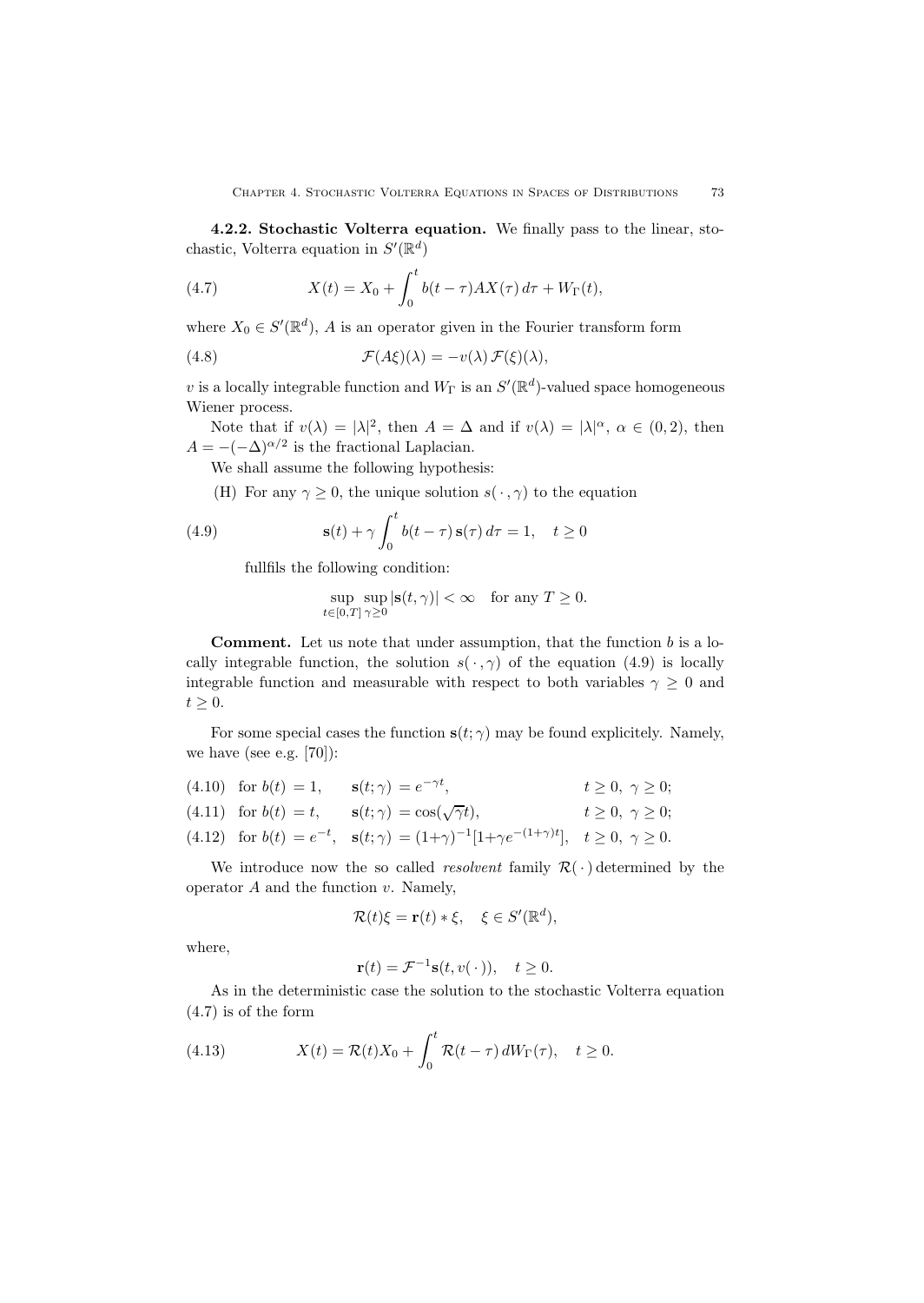By Theorem 4.4, we can formulate the following result.

**Theorem 4.6** ([54, Theorem 1])**.** *Let W*<sup>Γ</sup> *be a spatially homogeneous Wiener process and*  $\mathcal{R}(t)$ *,*  $t \geq 0$ *, the resolvent for the equation* (4.7)*. If hypothesis* (H) *holds then the stochastic convolution*

$$
\mathcal{R} * W_{\Gamma}(t) = \int_0^t \mathcal{R}(t - \sigma) dW_{\Gamma}(\sigma), \quad t \ge 0,
$$

*is a well-defined*  $S'(\mathbb{R}^d)$ -valued process. For each  $t \geq 0$  the random variable *R∗W*Γ(*t*) *is generalized, stationary random field on* <sup>R</sup>*<sup>d</sup> with the spectral measure*

(4.14) 
$$
\mu_t(d\lambda) = \left[ \int_0^t (\mathbf{s}(\sigma, v(\lambda)))^2 d\sigma \right] \mu(d\lambda).
$$

By Propositions 4.1 and 4.2, we can conclude the below result.

**Theorem 4.7** ([54, Theorem 2])**.** *Assume that the hypothesis* (H) *holds. Then the process*  $\mathcal{R} * W_{\Gamma}(t)$  *is function-valued for all*  $t \geq 0$  *if and only if* 

$$
\int_{\mathbb{R}^d} \left( \int_0^t (\mathbf{s}(\sigma, v(\lambda)))^2 d\sigma \right) \mu(d\lambda) < \infty, \quad t \ge 0.
$$

*If for some*  $\varepsilon > 0$  *and all*  $t > 0$ *,* 

$$
\int_0^t \int_{\mathbb{R}^d} (\ln(1+|\lambda|))^{1+\varepsilon} (\mathbf{s}(\sigma, v(\lambda)))^2 d\sigma \mu(d\lambda) < \infty,
$$

*then, for each*  $t \geq 0$ ,  $\mathcal{R} * W_{\Gamma}(t)$  *is a sample continuous random field.* 

**4.2.3. Continuity in terms of** Γ**.** In this subsection we provide sufficient conditions for continuity of the solutions in terms of the covariance kernel Γ of the Wiener process  $W_{\Gamma}$  rather than in terms of the spectral measure as we have done up to now. Analogical conditions for existence of function-valued solutions can be derived in a similar way.

**Theorem 4.8.** *Assume that*  $d \geq 2$ *, that*  $\Gamma$  *is a non-negative measure and A* =  $-(-\Delta)^{\alpha/2}$ ,  $\alpha \in [0,2]$ *. If for some*  $\delta > 0$ *,* 

$$
\int_{|\lambda|\leq 1}\frac{1}{|\lambda|^{d-\alpha+\delta}}\Gamma(d\lambda)<\infty,\qquad \int_{|\lambda|> 1}\frac{1}{|\lambda|^{d+\alpha-\delta}}\Gamma(d\lambda)<\infty,
$$

*then for the cases* (4.10)–(4.12) *the solution to the stochastic Volterra equation* (4.7) *has continuous version.*

The proof will be based on several lemmas. For any  $\gamma \in [0,2]$  denote by  $p_t^{\gamma}$ the density of the *γ*-stable, rotationally invariant, density on the *d*-dimensional space. Thus,

(4.15) 
$$
e^{-t|\lambda|^\gamma} = \mathcal{F} p_t^\gamma(\lambda).
$$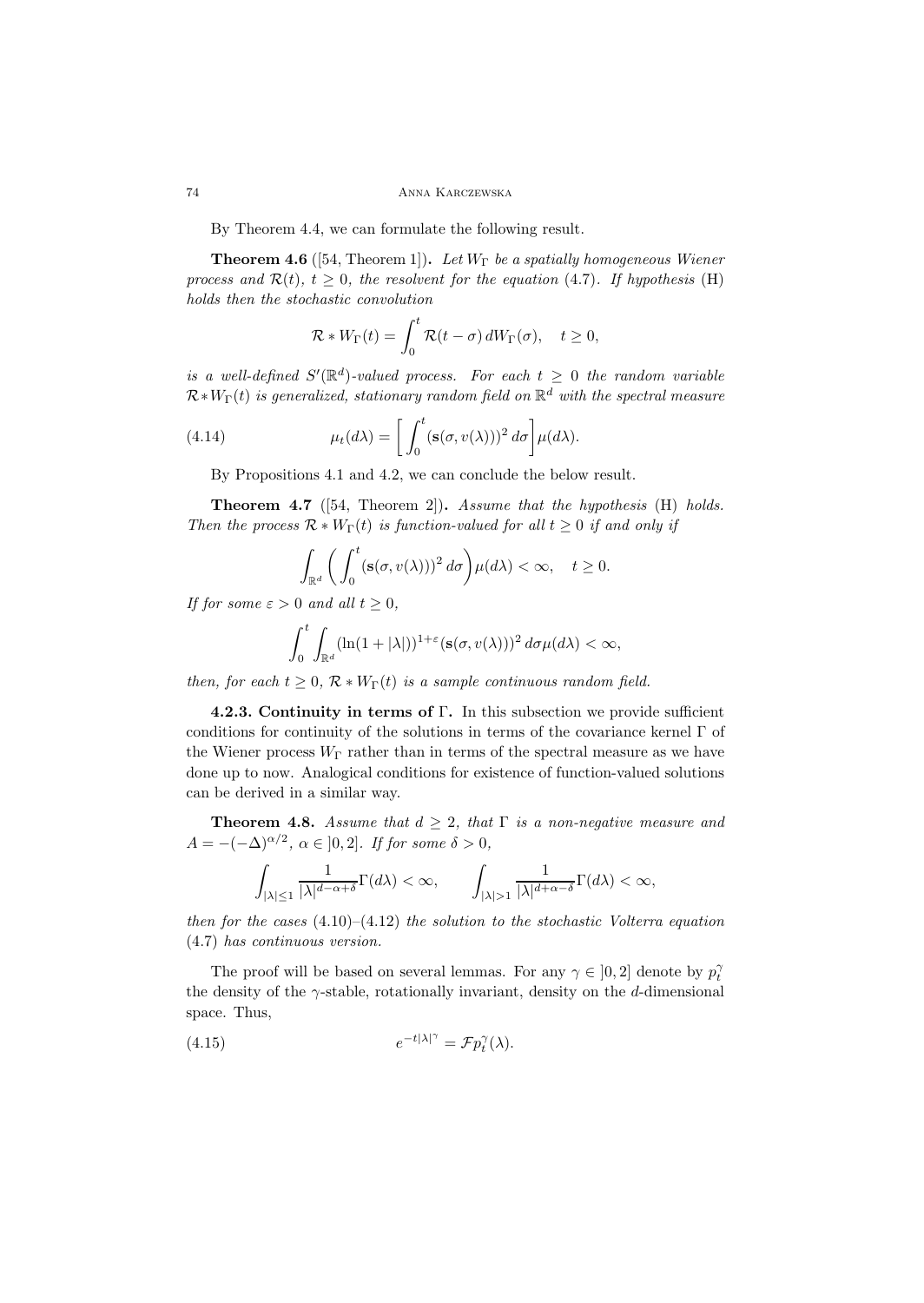**Lemma 4.9.** *For arbitrary*  $t > 0$  *and arbitrary*  $x \in \mathbb{R}^d$ ,

$$
p_t^{\gamma}(x) = t^{-d/\gamma} p_1^{\gamma}(x t^{-1/\gamma}).
$$

*Proof.* From (4.15) we have

$$
I := e^{-|t^{1/\gamma}\lambda|\gamma} = \int_{\mathbb{R}^d} e^{i\langle t^{1/\gamma}\lambda, x\rangle} p_1^{\gamma}(x) dx = \int_{\mathbb{R}^d} e^{i\langle \lambda, t^{1/\gamma}x\rangle} p_1^{\gamma}(x) dx.
$$

Introducing a new variable  $y = t^{1/\gamma}x$ , one has

$$
I := \int_{\mathbb{R}^d} e^{i \langle \lambda, y \rangle} p_1^{\gamma} (y t^{-1/\gamma}) \, dy
$$

and the result follows.  $\hfill \square$ 

**Lemma 4.10.** *There exists a constant*  $c > 0$  *such that for all*  $\gamma \leq 2$ *,* 

$$
G_d^\gamma(x) \stackrel{\mathrm{df}}{=} \int_0^\infty e^{-t} p_t^\gamma(x) \, dt \leq \frac{c}{|x|^{d+\gamma}}, \quad x \in \mathbb{R}^d.
$$

*Proof.* It is well-known, see e.g. Gorostiza and Wakolbinger [37, p. 286], that for some constant  $c_1 > 0$ :

(4.16) 
$$
p_1^{\gamma}(x) \le \frac{c_1}{1+|x|^{d+\gamma}}, \quad x \in \mathbb{R}^d.
$$

From Lemma 4.9 and the estimate (4.16) we obtain:

$$
G_d^{\gamma}(x) = \int_0^{\infty} e^{-t} t^{-d/\gamma} p_1^{\gamma}(x t^{-1/\gamma}) dt
$$
  
\n
$$
\leq \int_0^{\infty} e^{-t} t^{-d/\gamma} \frac{c_1}{1 + |xt^{-1/\gamma}|^{d+\gamma}} dt \leq \int_0^{\infty} e^{-t} t^{-d/\gamma} \frac{c_1 t^{(d+\gamma)/\gamma}}{t^{(d+\gamma)/\gamma} + |x|^{d+\gamma}} dt
$$
  
\n
$$
\leq \int_0^{\infty} e^{-t} t \frac{c_1}{t^{(d+\gamma)/\gamma} + |x|^{d+\gamma}} dt \leq \frac{c_1}{|x|^{d+\gamma}} \int_0^{\infty} e^{-t} t dt.
$$

**Lemma 4.11.** *If*  $\gamma < d$ ,  $\gamma \in [0,2]$ *, then there exists a constant*  $c > 0$  *such that*

$$
G_d^{\gamma}(x) \le \frac{c}{|x|^{d-\gamma}} \quad \text{for } |x| < 1.
$$

*Proof.* Since

$$
G_d^{\gamma}(x) \le \int_0^{\infty} p_t^{\gamma}(x) dt,
$$

the result follows from the well-known formula for Riesz *γ*-potential, see e.g. Landkof [56].  $\Box$ 

**Conclusion.** There exists a constant  $c > 0$  such that, if  $\gamma < d$ ,  $\gamma \leq 2$ , then:

$$
G_d^{\gamma}(x)\leq \frac{c}{|x|^{d-\gamma}}\quad \text{if}\ |x|\leq 1, \qquad \text{and}\qquad G_d^{\gamma}(x)\leq \frac{c}{|x|^{d+\gamma}}\quad \text{if}\ |x|\geq 1.
$$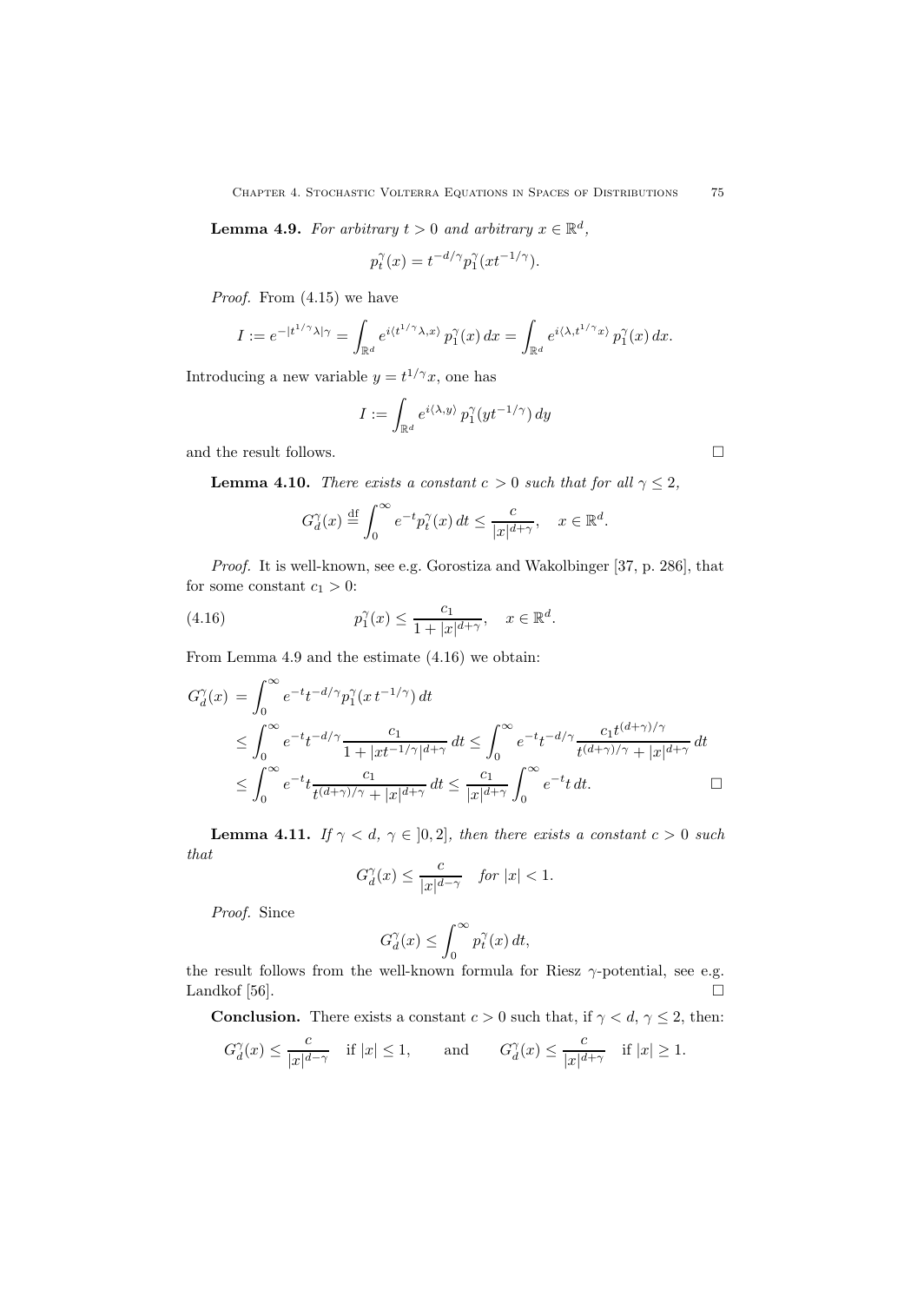*Proof of Theorem* 4.8*.* Now, we pass to the proof of the theorem and restrict to the case of  $b(t) = 1, t \geq 0$ , that is, to stochastic heat equation. (Proof for the next two cases may be obtained in a similar way.) We have  $\mathbf{s}(t; \gamma) = e^{-\gamma t}, t \geq 0$ ,  $\gamma \geq 0$  and therefore

$$
\mathbf{s}(t; v(\lambda)) = e^{-v(\lambda)t}, \quad \lambda \in \mathbb{R}^d, \ t \ge 0.
$$

By Theorem 4.7, if for some  $\varepsilon > 0$  and all  $t > 0$ ,

(4.17) 
$$
\int_{\mathbb{R}^d} (\ln(1+|\lambda|))^{1+\varepsilon} \left[ \int_0^t e^{-2v(\lambda)\sigma} d\sigma \right] \mu(d\lambda) < \infty,
$$

then for all  $t > 0$ , the solution of the stochastic equation (in the general form), has a continuous version. Taking into account that *a* is a non-negative continuous function, one can replace (4.17) by

(4.18) 
$$
\int_{\mathbb{R}^d} (\ln(1+|\lambda|))^{1+\varepsilon} \frac{1}{1+v(\lambda)} \mu(d\lambda) < \infty.
$$

Since we have assumed that  $A = -(-\Delta)^{\alpha/2}$ , then  $v(\lambda) = |\lambda|^{\alpha}$ , with  $\alpha \in [0, 2]$ and therefore (4.18) becomes

(4.19) 
$$
\int_{\mathbb{R}^d} (\ln(1+|\lambda|))^{1+\varepsilon} \frac{1}{1+|\lambda|^{\alpha}} \,\mu(d\lambda) < \infty.
$$

However, the condition (4.19) holds for some  $\varepsilon > 0$  if for some  $\delta > 0$ 

$$
\int_{\mathbb{R}^d}\frac{1}{1+|\lambda|^{\alpha-\delta}}\,\mu(d\lambda)<\infty.
$$

In the same way as in the paper [53] by Karczewska and Zabczyk, for some constant  $c > 0$ :

$$
\int_{\mathbb{R}^d} \frac{1}{1+|\lambda|^\gamma} \mu(d\lambda) = c \int_{\mathbb{R}^d} G_d^{\gamma}(x) \Gamma(dx),
$$

where  $\gamma := \alpha - \delta$ . Taking into account Lemmas 4.10 and 4.11, the result follows.

**4.2.4. Some special cases.** In this subsection we illustrate the main results obtained considering several special cases.

Let us recall that the linear stochastic Volterra equation (4.7) considered in the chapter has the following form

$$
X(t) = X_0 + \int_0^t b(t - \tau) A X(\tau) d\tau + W_{\Gamma}(t),
$$

where  $X_0 \in S'(\mathbb{R}^d)$ , *A* is an operator given in the Fourier transform form

$$
\mathcal{F}(A\xi)(\lambda) = -v(\lambda)\mathcal{F}(\xi)(\lambda), \quad \xi \in S'(\mathbb{R}^d),
$$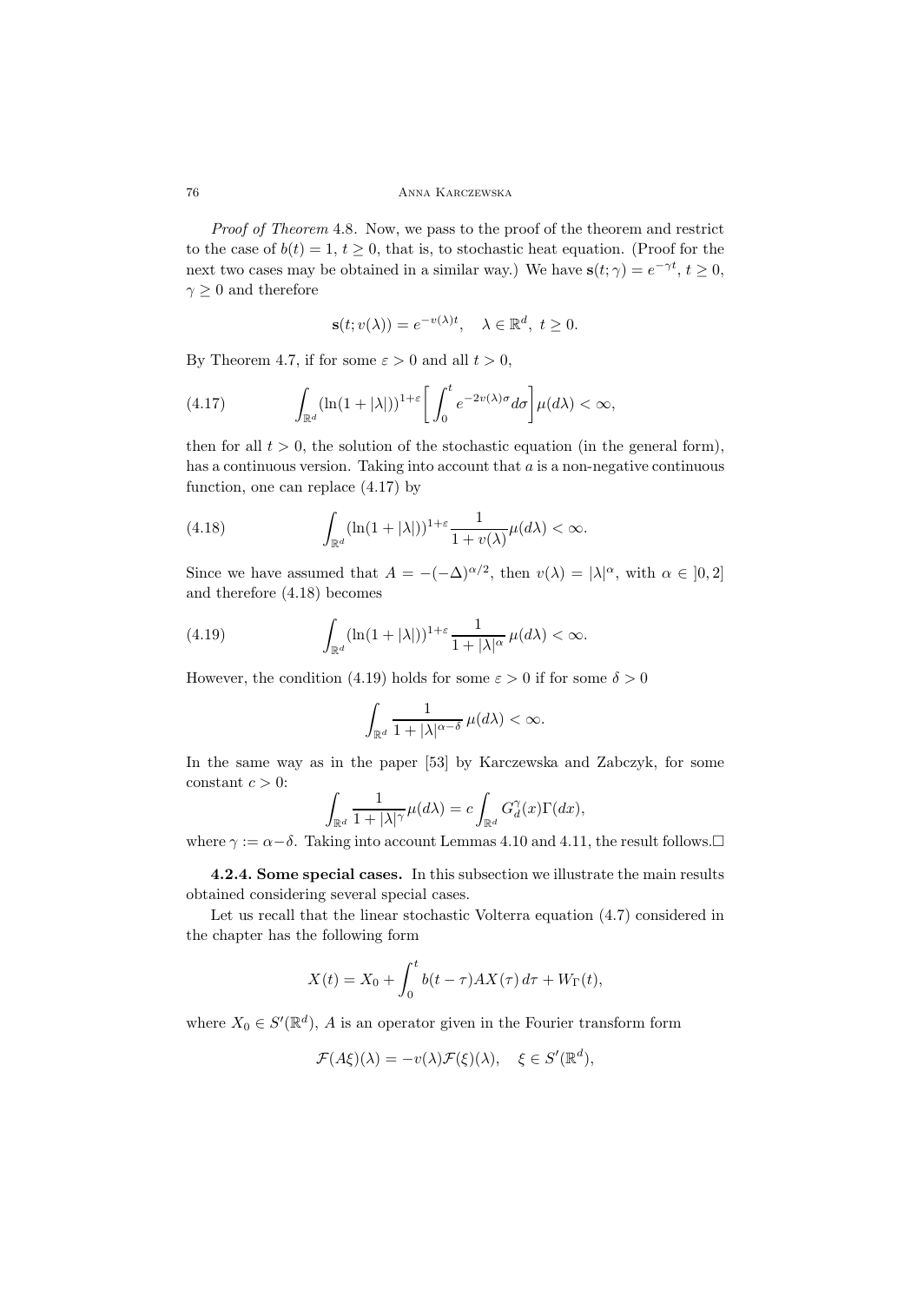*v* is a locally integrable function and  $W_{\Gamma}$  is an  $S'(\mathbb{R}^d)$ -valued space homogeneous Wiener process. This equation is determined by three objects: the spatial correlation  $\Gamma$  of the process  $W_{\Gamma}$ , the operator *A* and the function *v* or, equivalently, by the spectral measure  $\mu$ , the function  $a$  and the function  $s$ , respectively.

We apply our Theorems 4.7 and 4.8 to several special cases corresponding to particular choices of functions  $v, a$  and of the measure  $\mu$ . We will assume, for instance, that  $b(t) = 1$  or  $b(t) = t$  or  $b(t) = e^{-t}$ ,  $t \ge 0$ , that  $v(\lambda) = |\lambda|^{\alpha}$ ,  $\alpha \in [0, 2], \lambda \in \mathbb{R}^d$  and that the measure  $\mu$  is either finite or  $\mu(d\lambda) = (1/|\lambda|^{\gamma})d\lambda$ ,  $\gamma \in [0, d]$ . Note that if  $v(\lambda) = |\lambda|^2$ , then  $A = \Delta$  and if  $v(\lambda) = |\lambda|^{\alpha}, \alpha \in ]0, 2[$ , then  $A = -(-\Delta)^{\alpha/2}$  is the fractional Laplacian. In all considered cases we assume that hypothesis (H), on the function *v*, holds.

*Case 1*. If (H) holds, the function *a* is given by (4.5) and (4.6) and the measure  $\mu$  is finite then  $\mathcal{R} * W_{\Gamma}$  is a function-valued process. To see this note that by  $(H)$  and Theorem 4.6, the measure  $\mu_t$  given by  $(4.14)$  is finite. So, the result follows from Theorem 4.7.

*Case 2.* If (H) holds, the function *a* is given by (4.5) and (4.6) and  $\mu$  is a measure such that for some  $\varepsilon > 0$ ,

$$
\int_{\mathbb{R}^d} (\ln(1+|\lambda|)^{1+\varepsilon} \mu(d\lambda) < \infty,
$$

then for arbitrary  $t > 0$ ,  $\mathcal{R} * W_{\Gamma}(t)$  is a continuous random field. This follows immediately from Theorem 4.7.

*Case 3*. Assume that  $b(t) = 1$  or  $b(t) = t$  or  $b(t) = e^{-t}$ ,  $t \ge 0$ ,  $A = \Delta$ (Laplace operator) and  $\Gamma(x) = \Gamma_{\beta}(x) = 1/|x|^{\beta}, \ \beta \in [0, d].$  Then function **s** is given by formulas (4.10)–(4.12), respectively. Function  $v(\lambda) = |\lambda|^2$ , and the spectral measure  $\mu_{\beta}$  corresponding to  $\Gamma_{\beta}$  is of the form  $\mu_{\beta}(d\lambda) = c_{\beta}/|\lambda|^{d-\beta}$ , with  $c_{\beta}$  a positive constant. To simplify notation we assume that  $d \geq 2$ . Then  $\mathcal{R} * W_{\Gamma}$  is a function-valued process if an only if  $\beta \in ]0,2[$ , see ([53]). Moreover, if  $\beta \in [0,2]$  then for each  $t > 0$ ,  $\mathcal{R} * W_{\Gamma}(t)$ , is a continuous random field. To prove this we use Theorem 4.8 and show that for some  $\delta > 0$ ,

(4.20) 
$$
\int_{|x|<1} \frac{1}{|x|^{d-2+\delta}} \Gamma_{\beta}(x) dx < \infty
$$

and

(4.21) 
$$
\int_{|x|\geq 1} \frac{1}{|x|^{d+2-\delta}} \Gamma_{\beta}(x) dx < \infty.
$$

Condition (4.21) is always satisfied because (4.21) is equivalent to:  $\beta > \delta - 2$ . Condition (4.20) may be replaced by the following one:

$$
\int_{|x| < 1} \frac{1}{|x|^{d-2+\delta+\beta}} \, dx = c \int_0^1 \frac{1}{r^{d-2+\delta+\beta}} \, r^{d-1} \, dr = c \int_0^1 \frac{1}{r^{\beta-1+\delta}} \, dr < \infty,
$$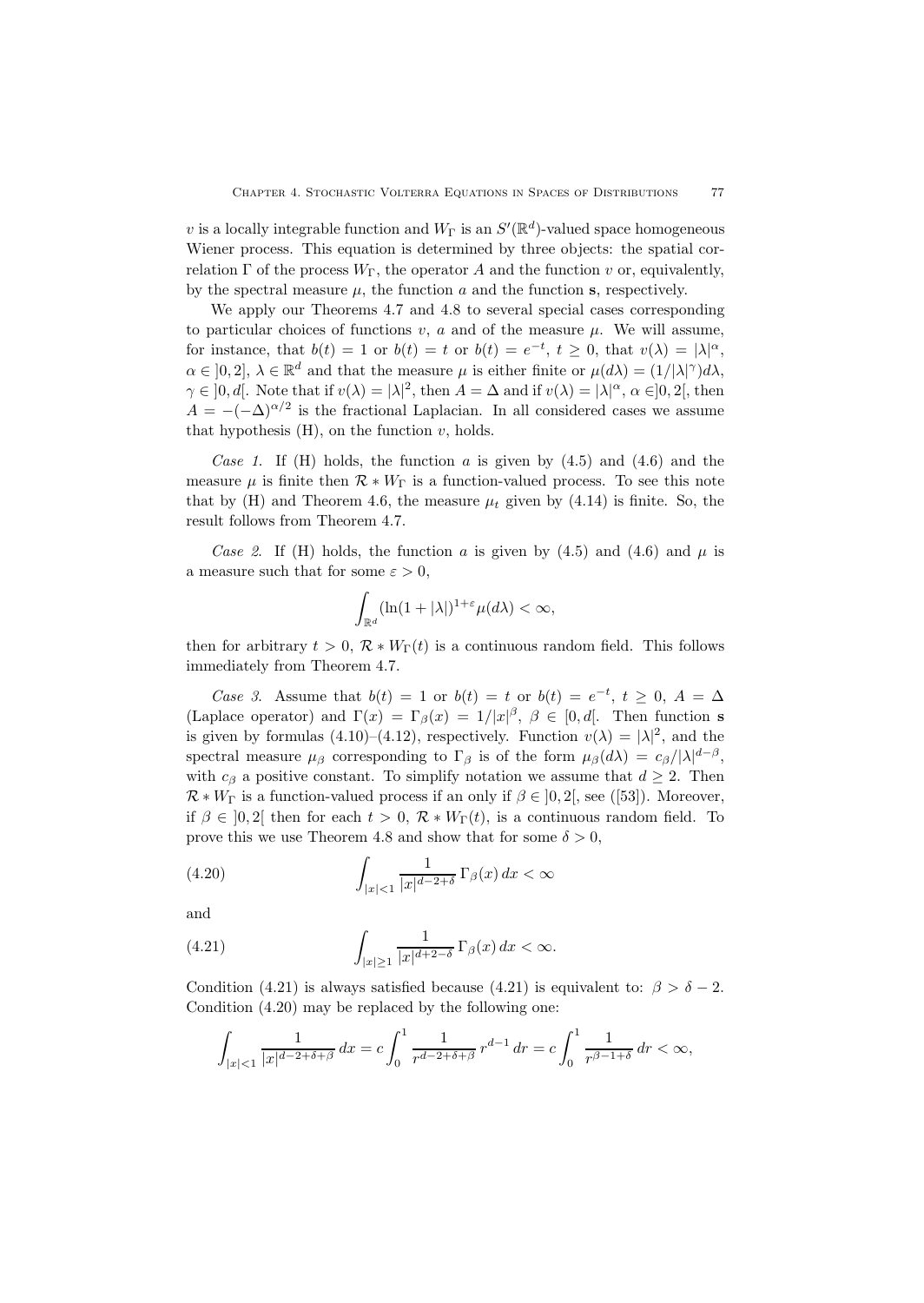equivalent to  $\beta < 2 - \delta$ , which holds for sufficiently small  $\delta > 0$ .

*Case 4.* Assume that  $b(t) = 1$  and the operator *A* is given by the formula

$$
\mathcal{F}(A\xi)(\lambda) = -v(\lambda)\,\mathcal{F}(\xi),
$$

where

$$
v(\lambda) = \langle Q\lambda, \lambda \rangle + \int_{\mathbb{R}^d} (1 - \cos\langle \lambda, x \rangle) \nu(dx)
$$

and  $\nu$  is a symmetric measure such that

$$
\int_{\mathbb{R}^d} (|x|^2 \wedge 1) \nu(dx) < \infty.
$$

Then the equation (4.7) has a function-valued solution if and only if

$$
\int_{\mathbb{R}^d}\frac{1}{1+v(\lambda)}\,\mu(d\lambda)<\infty.
$$

Additionally, if  $X_0 = 0$  and

$$
\int_{\mathbb{R}^d} (\ln(1+|\lambda|)^{1+\varepsilon}) \frac{1}{1+v(\lambda)} \, \mu(d\lambda) < \infty,
$$

then equation (4.7) has continuous version for each  $t \geq 0$ .

In this situation,  $\mathbf{s}(\sigma, v(\lambda)) = e^{-\sigma v(\lambda)}$ . By Theorem 4.7 the condition for function-valued solution of the equation (4.7) becomes:

$$
\int_{\mathbb{R}^d} \bigg( \int_0^t (\mathbf{s}(\sigma, v(\lambda)))^2 d\sigma \bigg) \mu(d\lambda) = \int_{\mathbb{R}^d} \int_0^t e^{-2\sigma v(\lambda)} d\sigma \, \mu(d\lambda) < \infty,
$$

and it is equivalent to

$$
\int_{\mathbb{R}^d}\int_0^t \frac{1}{1+v(\lambda)}\,\mu(d\lambda)<\infty.
$$

### **4.3. Limit measure to stochastic Volterra equations**

This section is a natural continuation of the previous one. Description of asymptotic properties of solutions to stochastic evolution equations in finite dimensional spaces and Hilbert spaces is well-known and has been collected in the monograph [24]. This problem has been studied for generalized Langevin equations in conuclear spaces also by Bojdecki and Jakubowski [11]. The question of existence of invariant and limit measures in the space of distributions seems to be particularly interesting. Especially for stochastic Volterra equations, because this class of equations is not well-investigated.

In the section we give necessary and sufficient conditions for the existence of a limit measure and describe all limit measures to the equation (4.1). Our results are in a sense analogous to those formulated for the finite-dimensional and Hilbert space cases obtained for stochastic evolution equations, see [24, Chapter 6].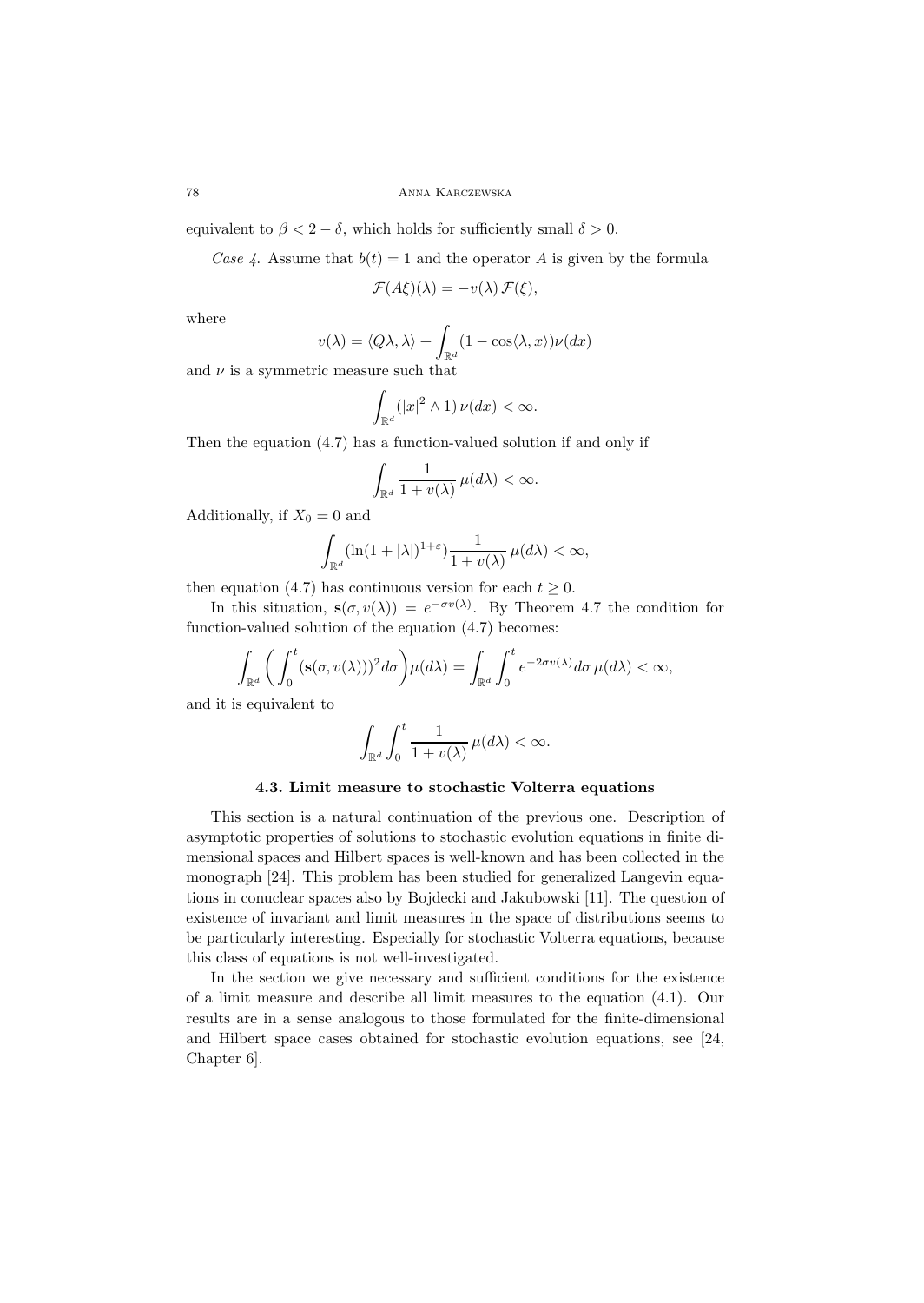Let us recall the stochastic Volterra equation  $(4.1)$  in the simpler form  $(4.7)$ , that is,

$$
X(t) = X_0 + \int_0^t b(t - \tau) A X(\tau) d\tau + W_{\Gamma}(t).
$$

As previously, we study this equation in the space  $S'(\mathbb{R}^d)$ , where  $X_0 \in S'(\mathbb{R}^d)$ , *A* is an operator given in the Fourier transform form (4.8), i.e.

$$
\mathcal{F}(A\xi)(\lambda) = -v(\lambda)\,\mathcal{F}(\xi)(\lambda),
$$

where *v* is a locally integrable function and  $W_{\Gamma}$  is an  $S'(\mathbb{R}^d)$ -valued space homogeneous Wiener process.

**4.3.1. The main results.** In this subsection we formulate results providing the existence of a limit measure and the form of any limit measure for the stochastic Volterra equation (4.7) with the operator *A* given by (4.8). In our considerations we assume that the hypothesis (H) holds.

Let us recall the definition of weak convergence of probability measures defined on the space  $S'(\mathbb{R}^d)$  of tempered distributions.

**Definition 4.12.** We say that a sequence  $\{\gamma_t\}$ ,  $t \geq 0$ , of probability measures on  $S'(\mathbb{R}^d)$  *converges weakly* to probability measure  $\gamma$  on  $S'(\mathbb{R}^d)$  if for any function  $f \in C_b(S')$ 

(4.22) 
$$
\lim_{t \to \infty} \int_{S'(\mathbb{R}^d)} f(x) \gamma_t(dx) = \int_{S'(\mathbb{R}^d)} f(x) \gamma(dx).
$$

More general definition on weak convergence of probability measures defined on topological spaces may be found, e.g. in [6] or [45].

By  $\nu_t$  we denote the law  $\mathcal{L}(\widetilde{Z}(t)) = \mathcal{N}(0, \Gamma_t)$  of the process

(4.23) 
$$
\widetilde{Z}(t) := \int_0^t \mathcal{R}(t - \sigma) dW_\Gamma(\sigma), \quad t \ge 0.
$$

Let us define

(4.24) 
$$
\mu_{\infty}(d\lambda) := \left[ \int_0^{\infty} (\mathbf{s}(\sigma, a(\lambda)))^2 d\sigma \right] \mu(d\lambda).
$$

Convergence of measures in the distribution sense is a special kind of weak convergence of measures. This means that

(4.25) 
$$
\int_{\mathbb{R}^d} \varphi(\lambda) d\mu_t(\lambda) \xrightarrow{t \to \infty} \int_{\mathbb{R}^d} \varphi(\lambda) d\mu_{\infty}(\lambda)
$$

for any test function  $\varphi \in S(\mathbb{R}^d)$ .

Now, we can formulate the following results.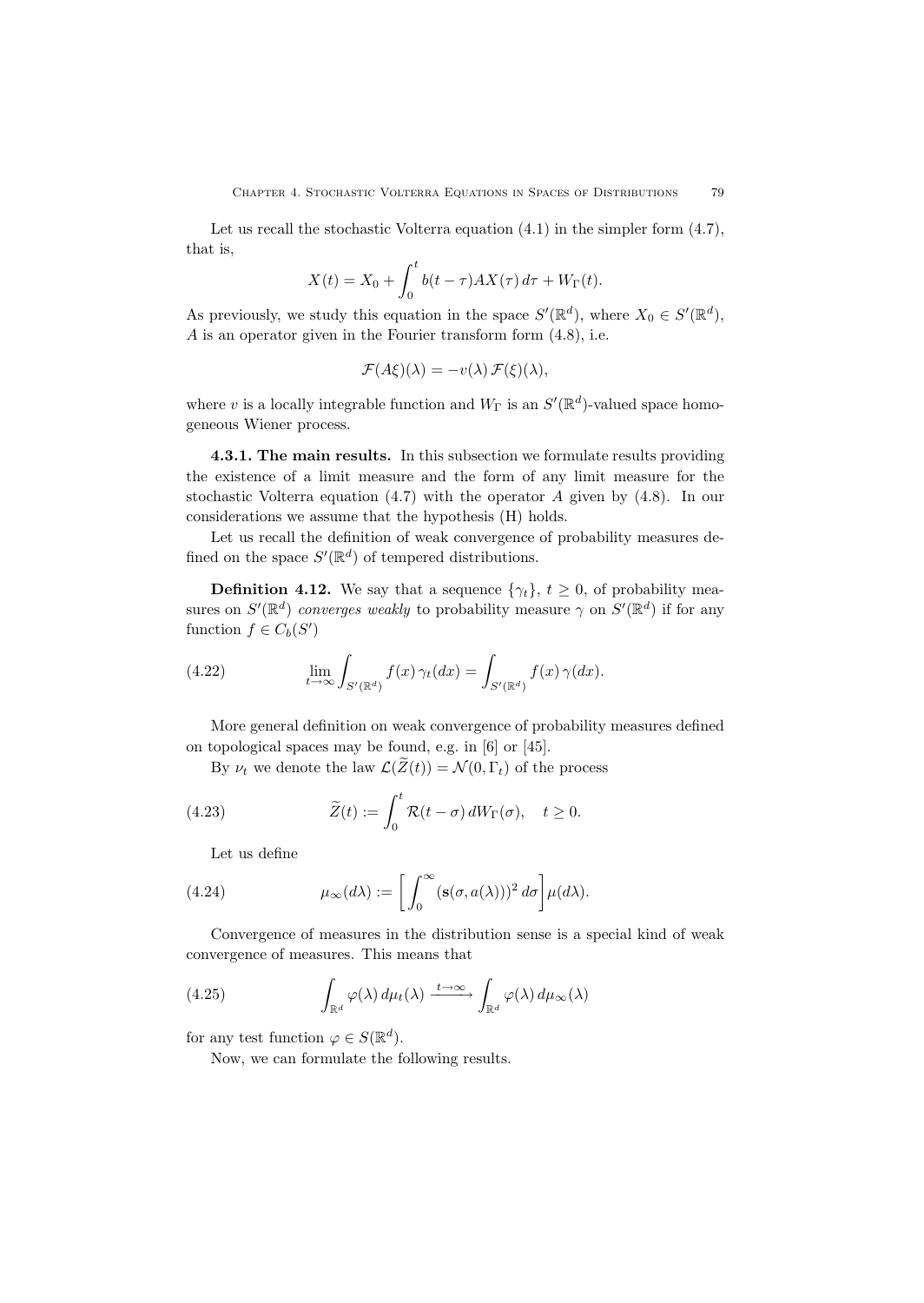**Lemma 4.13.** Let  $\mu_t$  and  $\mu_\infty$  be measures defined by (4.14) and (4.24), *respectively. If*  $\mu_{\infty}$  *is a slowly increasing measure, then the measures*  $\mu_t \to \mu_{\infty}$ ,  $as t \rightarrow \infty$ *, in the distribution sense.* 

*Proof.* First of all, let us notice that, by Theorem 4.6,  $\mu_t$ ,  $t \geq 0$ , are spectral measures of stationary generalized Gaussian random fields. Moreover, the measures  $\mu_t$ ,  $t \geq 0$ , are slowly increasing. Since the function  $\mathbf{s}(\tau, a(\lambda))$ ,  $\tau \geq 0$ ,  $\lambda \in \mathbb{R}^d$  is bounded, then the integral  $g_t(\lambda) = \int_0^t (\mathbf{s}(\tau, a(\lambda)))^2 d\tau$ , for  $t < \infty$ , is bounded, as well. In the proof we shall use the specific form of the measures  $\mu_t$ ,  $t \geq 0$ , defined by  $(4.14)$ .

We assume that the measure  $\mu_{\infty}$  is slowly increasing, that is, there exists  $k > 0$ :

$$
\int_{\mathbb{R}^d} (1+|\lambda|^2)^{-k} d\mu_{\infty}(\lambda) = \int_{\mathbb{R}^d} (1+|\lambda|^2)^{-k} \left[ \int_0^{\infty} (\mathbf{s}(t, a(\lambda)))^2 d\tau \right] d\mu(\lambda) < \infty.
$$

Hence, the function  $g_{\infty}(\lambda) = \int_0^{\infty} (\mathbf{s}(\tau, a(\lambda)))^2 d\tau < \infty$  for  $\mu$ -almost every  $\lambda$ .

In our case, because of formulae (4.14) and (4.24), we have to prove the following convergence:

(4.26) 
$$
\lim_{t \to \infty} \int_{\mathbb{R}^d} \varphi(\lambda) g_t(\lambda) d\mu(\lambda) = \int_{\mathbb{R}^d} \varphi(\lambda) g_\infty(\lambda) d\mu(\lambda),
$$

where  $\varphi \in S(\mathbb{R}^d)$ , and  $g_t$  and  $g_\infty$  are as above.

In other words, the convergence (4.25) of the measures  $\mu_t$ ,  $t \geq 0$ , to the measure  $\mu_{\infty}$  in the distribution sense, in our case is equivalent to the weak convergence (4.26) of functions  $g_t$ ,  $t \geq 0$ , to the function  $g_\infty$ .

Let us recall that the function **s** determining the measures  $\mu_t$ ,  $t \geq 0$ , and  $\mu_{\infty}$ , satisfies the Volterra equation (4.9) (see hypothesis (H)):

$$
\mathbf{s}(t) + \gamma \int_0^t b(t - \tau) \mathbf{s}(\tau) d\tau = 1.
$$

Additionally, by Lemma 2.1 from [15],  $\lim_{t\to\infty}$  **s**(*t*) = 0.

For any  $\varphi \in S(\mathbb{R}^d)$  we have the following estimations

$$
(4.27) \quad \left| \int_{\mathbb{R}^d} \varphi(\lambda) g_t(\lambda) d\mu(\lambda) - \int_{\mathbb{R}^d} \varphi(\lambda) g_{\infty}(\lambda) d\mu(\lambda) \right| \right|
$$
  

$$
\leq \int_{\mathbb{R}^d} |\varphi(\lambda)| |g_t(\lambda) - g_{\infty}(\lambda)| d\mu(\lambda)
$$
  

$$
= \int_{\mathbb{R}^d} |\varphi(\lambda)| \left| \int_0^t (s(\tau, a(\lambda)))^2 d\tau - \int_0^\infty (s(\tau, a(\lambda)))^2 d\tau \right| d\mu(\lambda)
$$
  

$$
\leq \int_{\mathbb{R}^d} |\varphi(\lambda)| \left( \int_t^\infty (s(\tau, a(\lambda)))^2 d\tau \right) d\mu(\lambda).
$$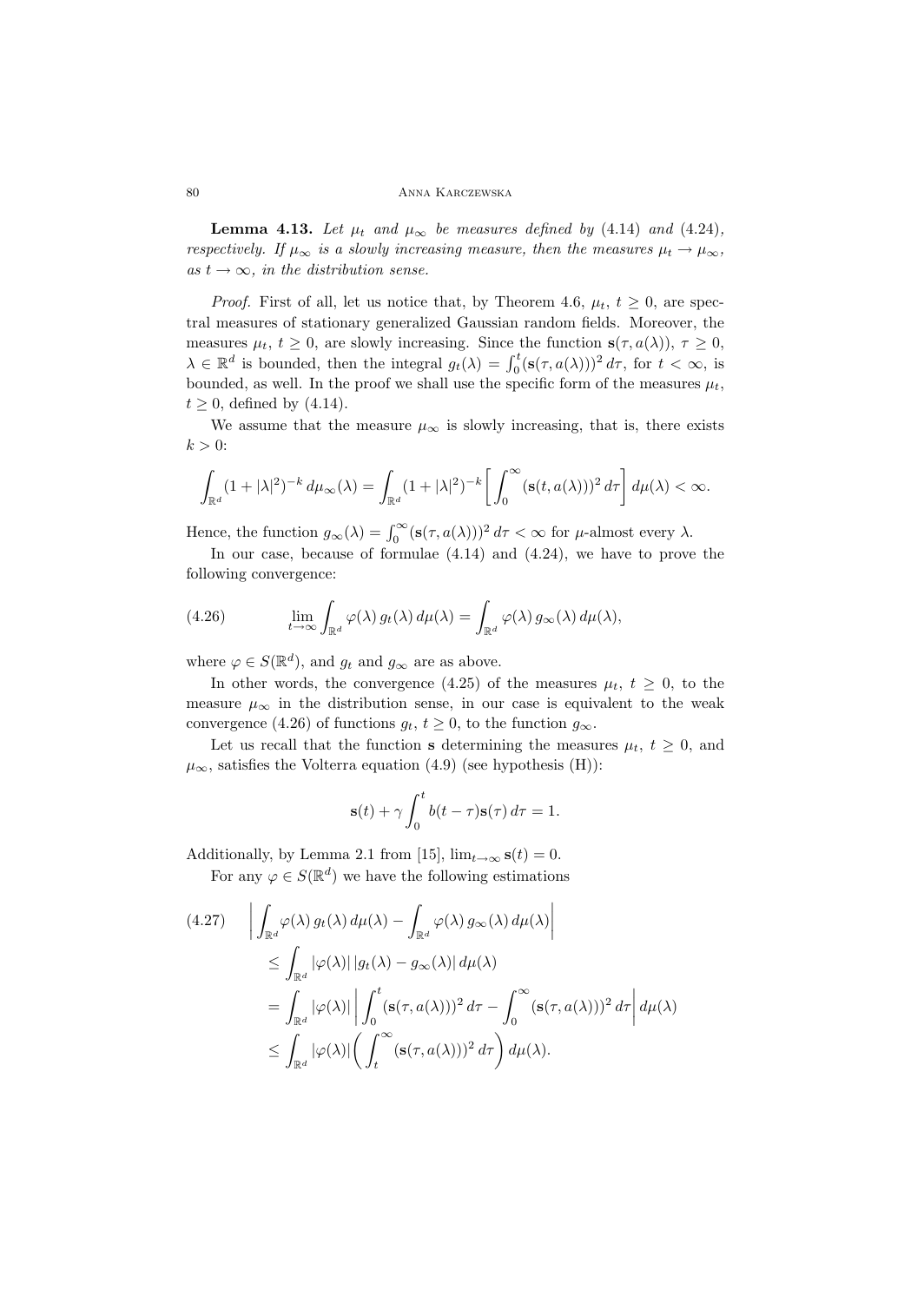The right hand side of (4.27) tends to zero because

$$
h_{\infty}(\lambda) = \int_t^{\infty} (\mathbf{s}(\tau, a(\lambda)))^2 d\tau
$$

tends to zero, as  $t \to \infty$ .

Hence, we have proved the convergence (4.26) which is equivalent to the convergence (4.25) of the measures  $\mu_t$ , as  $t \to \infty$ , to the measure  $\mu_\infty$  in the distribution sense.

**Lemma 4.14.** *Let*  $\Gamma_t$ ,  $\Gamma_\infty$  *be covariance kernels of the stochastic convolution* (4.23) *for*  $t < \infty$  *and*  $t = \infty$ *, respectively, and let*  $\mu_t$ *,*  $\mu_\infty$  *be defined by* (4.14) *and* (4.24)*.* Assume that  $\mu_{\infty}$  is a slowly increasing measure on  $\mathbb{R}^d$ . Then  $\Gamma_t \to \Gamma_{\infty}$ ,  $as t \rightarrow \infty$ , in the distribution sense if and only if the measures  $\mu_t \rightarrow \mu_\infty$ , for  $t \rightarrow \infty$ *, in the distribution sense.* 

*Proof.* The sufficiency comes from the convergence of measures in the distribution sense which, in fact, is a type of weak convergence of measures. Actually, the convergence of  $\mu_t$ ,  $t \geq 0$ , to the measure  $\mu_\infty$  in the distribution sense means that  $\langle \mu_t, \varphi \rangle \xrightarrow{t \to \infty} \langle \mu_\infty, \varphi \rangle$  for any  $\varphi \in S(\mathbb{R}^d)$ . Particularly, because the Fourier transform acts from  $S(\mathbb{R}^d)$  into  $S(\mathbb{R}^d)$ , we have  $\langle \mu_t, \mathcal{F}(\varphi) \rangle \xrightarrow{t \to \infty} \langle \mu_\infty, \mathcal{F}(\varphi) \rangle$ for any  $\varphi \in S(\mathbb{R}^d)$ . This is equivalent to the convergence  $\langle \mathcal{F}^{-1}(\mu_t), \varphi \rangle \xrightarrow{t \to \infty}$  $\langle \mathcal{F}^{-1}(\mu_{\infty}), \varphi) \rangle, \varphi \in S(\mathbb{R}^d).$ 

This means the convergence of the Fourier inverse transforms of considered measures  $\mu_t$ , as  $t \to \infty$ , to the inverse transform of the measure  $\mu_\infty$  in the distribution sense.

Because the measures  $\mu_t$ ,  $t \geq 0$ , and  $\mu_\infty$  are positive, symmetric and slowly increasing on  $\mathbb{R}^d$ , then their Fourier inverse transforms define, by Bochner– Schwartz theorem, covariance kernels  $\Gamma_t = \mathcal{F}^{-1}(\mu_t)$ ,  $t \geq 0$ , and  $\Gamma_\infty = \mathcal{F}^{-1}(\mu_\infty)$ , respectively. Hence,  $\Gamma_t \to \Gamma_\infty$  as  $t \to \infty,$  in the distribution sense.

The necessity is the version of Lévy–Cramér's theorem generalized for a sequence of slowly increasing measures  $\{\mu_t\}$ ,  $t \geq 0$ , and their Fourier inverse transforms which are their characteristic functionals. transforms which are their characteristic functionals.

Now, we are able to formulate the main results of the section.

**Theorem 4.15.** *There exists the limit measure*  $\nu_{\infty} = \mathcal{N}(0, \Gamma_{\infty})$ *, the weak limit of the measures*  $\nu_t = \mathcal{N}(0, \Gamma_t)$ , as  $t \to \infty$ , if and only if the measure  $\mu_\infty$ *defined by* (4.24) *is slowly increasing.*

**Theorem 4.16.** *Assume that the measure*  $\mu_{\infty}$  *defined by* (4.24) *is slowly increasing. Then any limit measure of the stochastic Volterra equation* (4.7) *is of the form*

(4.28) 
$$
m_{\infty} * \mathcal{N}(0, \Gamma_{\infty}),
$$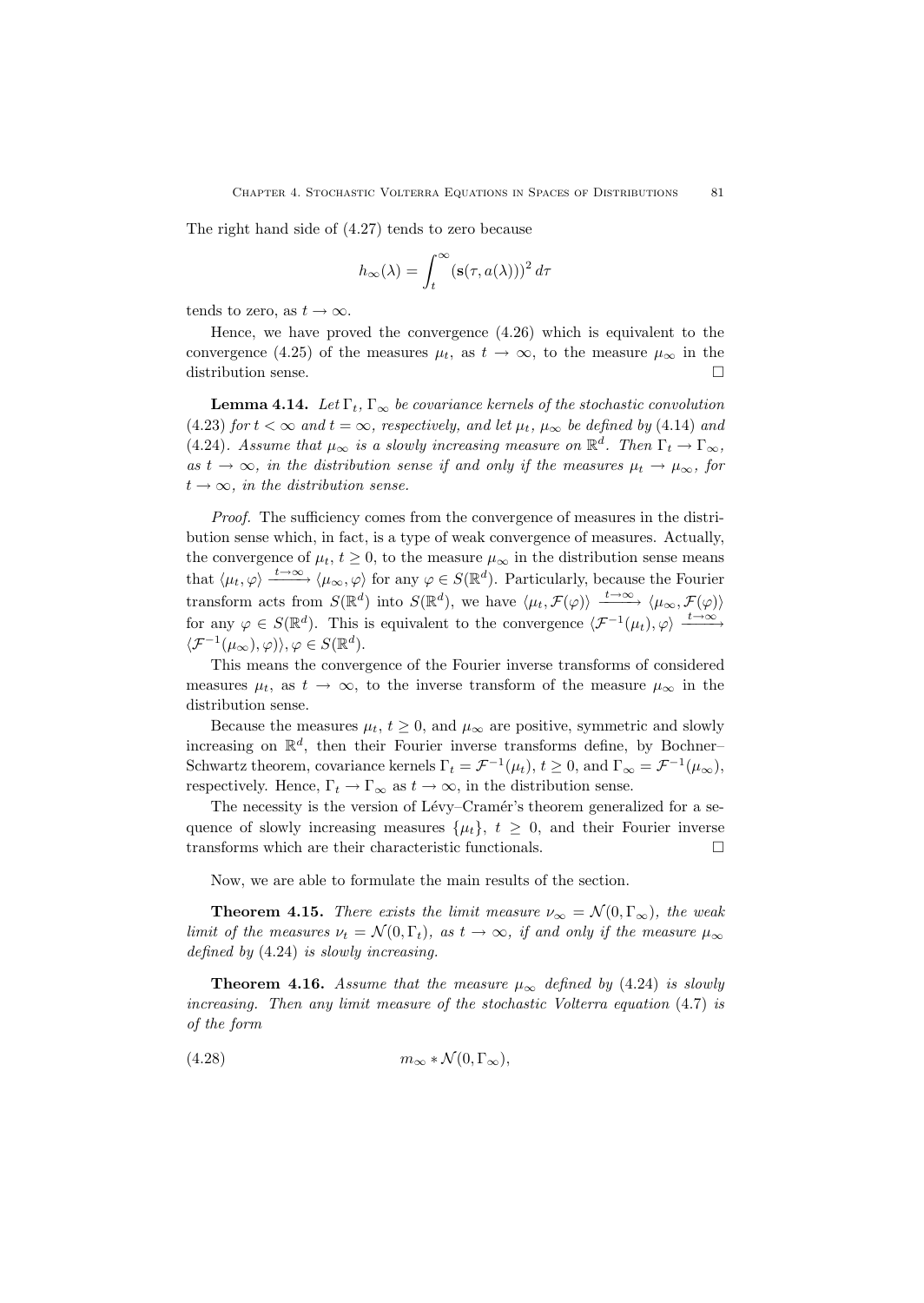*where*  $m_{\infty}$  *is the limit measure for the deterministic version of the equation* (4.7) *with condition* (4.8)*, and*  $\mathcal{N}(0, \Gamma_{\infty})$  *is the limit measure of the measures*  $\nu_t$ *, as*  $t \rightarrow \infty$ *.* 

We would like to emphasize that Theorems 4.15 and 4.16 have been formulated in the spirit analogous to well-known theorems giving invariant measures for linear evolution equations, see e.g. [24] or [11]. Such results first give conditions for the existence of invariant measure and next describe all invariant measures provided they exist. Our theorems extend, in some sense, Theorem 6.2.1 from [24]. Because we consider stochastic Volterra equations we can not study invariant measures but limit measures.

### **4.3.2. Proofs of theorems.**

*Proof of Theorem* 4.15*.* ( $\Rightarrow$ ) Let us notice that, by Theorem 4.6, the laws  $\nu_t =$  $\mathcal{N}(0,\Gamma_t), t \geq 0$ , are laws of Gaussian, stationary, generalized random fields with the spectral measures  $\mu_t$  and the covariances  $\Gamma_t$ . The weak convergence (4.22) is equivalent to the convergence of the characteristic functionals corresponding to the measures  $\nu_t$ ,  $t \geq 0$  and  $\nu_\infty$ , respectively. Particularly

$$
\widehat{\nu}_t(\varphi) \xrightarrow{t \to \infty} \widehat{\nu}_{\infty}(\varphi) \quad \text{for any } \varphi \in S(\mathbb{R}^d).
$$

We may use the specific form of the characteristic functionals of Gaussian fields. Namely, we have

$$
\widehat{\nu}_t(\varphi) = \mathbb{E} e^{i\langle \widetilde{Z}(t), \varphi \rangle} = \exp\bigg(-\frac{1}{2}q_t(\varphi, \varphi)\bigg) = \exp\bigg(-\frac{1}{2}\langle \Gamma_t, \varphi * \varphi_{(s)} \rangle \bigg),
$$

where  $t \geq 0$ ,  $\varphi \in S(\mathbb{R}^d)$  and  $\widetilde{Z}(t)$  is the stochastic convolution given by (4.23). Analogously

$$
\widehat{\nu}_{\infty}(\varphi) = \exp\bigg(-\frac{1}{2}\langle\Gamma_{\infty}, \varphi * \varphi_{(s)}\rangle\bigg), \quad \varphi \in S(\mathbb{R}^{d}).
$$

Hence, we have the following convergence

$$
\exp\bigg(-\frac{1}{2}\langle\Gamma_t,\varphi*\varphi_{(s)}\rangle\bigg)\xrightarrow{t\to\infty}\exp\bigg(-\frac{1}{2}\langle\Gamma_\infty,\varphi*\varphi_{(s)}\rangle\bigg)
$$

for any  $\varphi \in S(\mathbb{R}^d)$ .

Because  $\Gamma_t$ ,  $t \geq 0$ , are positive-definite generalized functions then  $\Gamma_\infty$  is a positive-definite generalized function, too. So, by Bochner–Schwartz theorem, there exists a slowly increasing measure  $\mu_{\infty}$  such that  $\Gamma_{\infty} = \mathcal{F}^{-1}(\mu_{\infty})$ .

(*⇐*) Assume that the measure *<sup>µ</sup>∞*, defined by the formula (4.24) is slowly increasing. Then, by Bochner–Schwartz theorem, there exists a positive-definite distribution  $\Gamma_{\infty}$  on *S* such that  $\Gamma_{\infty} = \mathcal{F}^{-1}(\mu_{\infty})$  and

$$
\langle \Gamma_{\infty}, \varphi \rangle = \int_{\mathbb{R}^d} \varphi(x) \, d\mu_{\infty}(x).
$$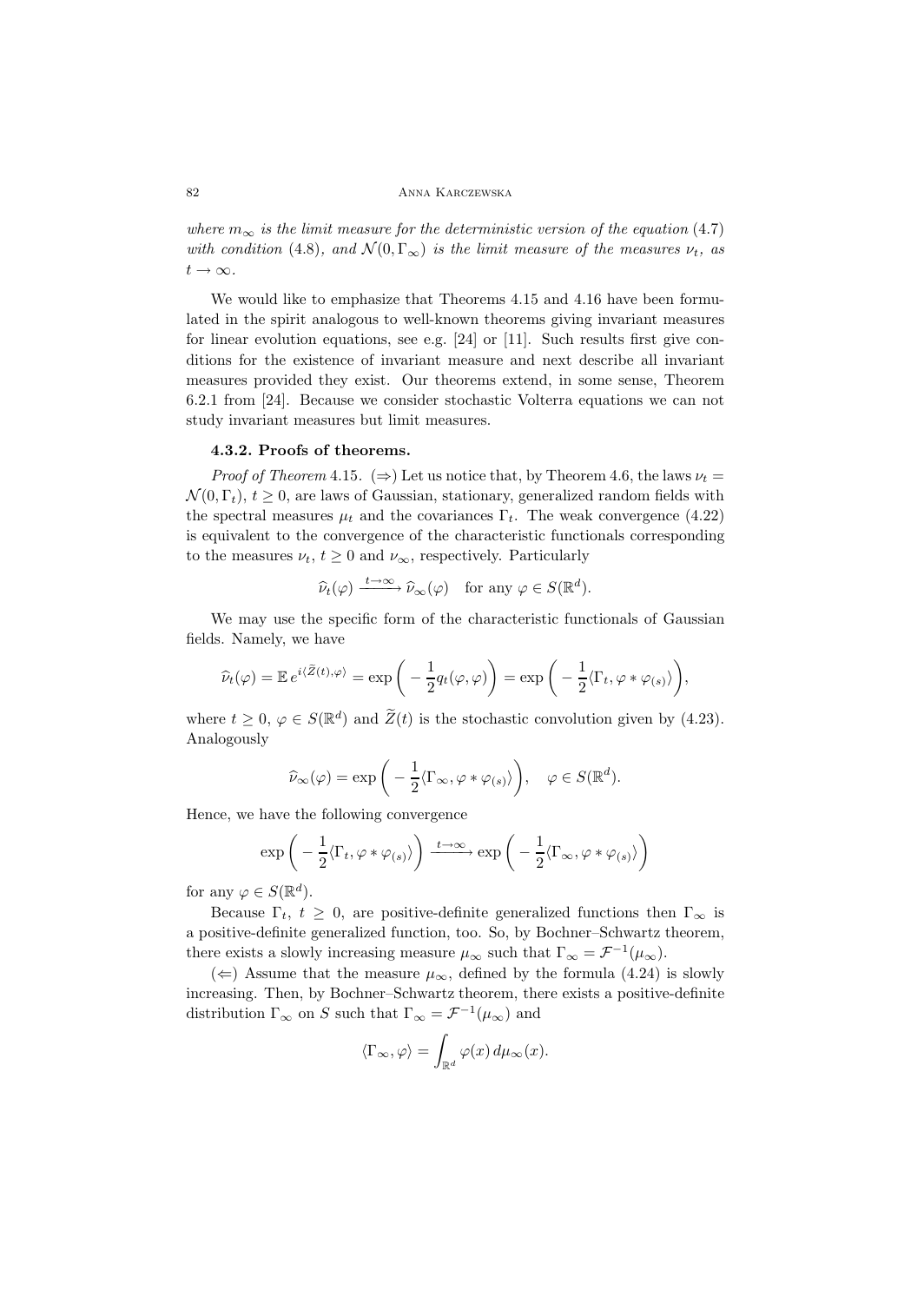Now, we have to show, that  $\Gamma_\infty$  is the limit, in the distribution sense, of the functionals  $\Gamma_t$ ,  $t \geq 0$ . In order to do this, by Lemma 4.14, we have to prove the convergence of the spectral measures  $\mu_t \to \mu_\infty$ , as  $t \to \infty$ , in the distribution sense. But, by Lemma 4.13, the measures  $\mu_t$ ,  $t \geq 0$ , defined by (4.14), converge to the measure  $\mu_{\infty}$  in the distribution sense. This fact implies, by Lemma 4.14, that  $\Gamma_t \to \Gamma_\infty$ , as  $t \to \infty$ , in the distribution sense. Then, the following convergence

$$
\exp\bigg(-\frac{1}{2}\langle\Gamma_t,\varphi*\varphi_{(s)}\rangle\bigg)\xrightarrow{t\to\infty}\exp\bigg(-\frac{1}{2}\langle\Gamma_\infty,\varphi*\varphi_{(s)}\rangle\bigg)
$$

holds for any  $\varphi \in S(\mathbb{R}^d)$ . This means the convergence of characteristic functionals of the measures  $\nu_t = \mathcal{N}(0, \Gamma_t), t \geq 0$ , to the characteristic functional of the measure  $\nu_{\infty} = \mathcal{N}(0, \Gamma_{\infty})$ . Hence, there exists the weak limit  $\nu_{\infty}$  of the sequence  $\nu_t, t \geq 0$ , and  $\nu_\infty = \mathcal{N}(0, \Gamma_\infty)$ .

*Proof of Theorem* 4.16*.* Consider a limit measure for the stochastic Volterra equation  $(4.7)$  with the condition  $(4.8)$ . This means that we study a limit distribution of the solution given by (4.13) to the considered equation (4.7).

Let us introduce the following notation for distributions, when  $0 \leq t < \infty$ :

- $\eta_t = \mathcal{L}(X(t))$  means the distribution of the solution  $X(t)$ ;
- $m_t = \mathcal{L}(\mathcal{R}(t)X_0)$  denotes the distribution of the part  $\mathcal{R}(t)X_0$  of the solution  $X(t)$ ;
- $\nu_t = \mathcal{L}(\widetilde{Z}(t)) = \mathcal{L}(\int_0^t \mathcal{R}(t-\tau) dW_{\Gamma}(\tau))$  is, as earlier, the distribution of the stochastic convolution  $\widetilde{Z}(t)$ , that is,  $\nu_t = \mathcal{N}(0, \Gamma_t)$ .

We assume that  $\eta_{\infty}$  is any limit measure of the stochastic Volterra equation (4.7) with the condition (4.8). This means that distributions  $\eta_t$  of the solution  $X(t)$ , as  $t \to \infty$ , converge weakly to  $\eta_{\infty}$ .

We have to show the formula (4.28), that is the distribution  $\eta_{\infty}$  has the form  $\eta_{\infty} = m_{\infty} * \mathcal{N}(0, \Gamma_{\infty}).$ 

The distribution of the solution (4.13) can be written

$$
\mathcal{L}(X(t)) = \mathcal{L}\left(\mathcal{R}(t)X_0 + \int_0^t \mathcal{R}(t-\tau) dW_{\Gamma}(\tau)\right)
$$

for any  $0 \leq t < \infty$ .

Because the initial value  $X_0$  is independent of the process  $W_{\Gamma}(t)$ , we have

$$
\mathcal{L}(X(t)) = \mathcal{L}(\mathcal{R}(t)X_0) * \mathcal{L}(\widetilde{Z}(t))
$$

or, using the above notation

$$
\eta_t = m_t * \nu_t, \quad \text{for any } 0 \le t < \infty.
$$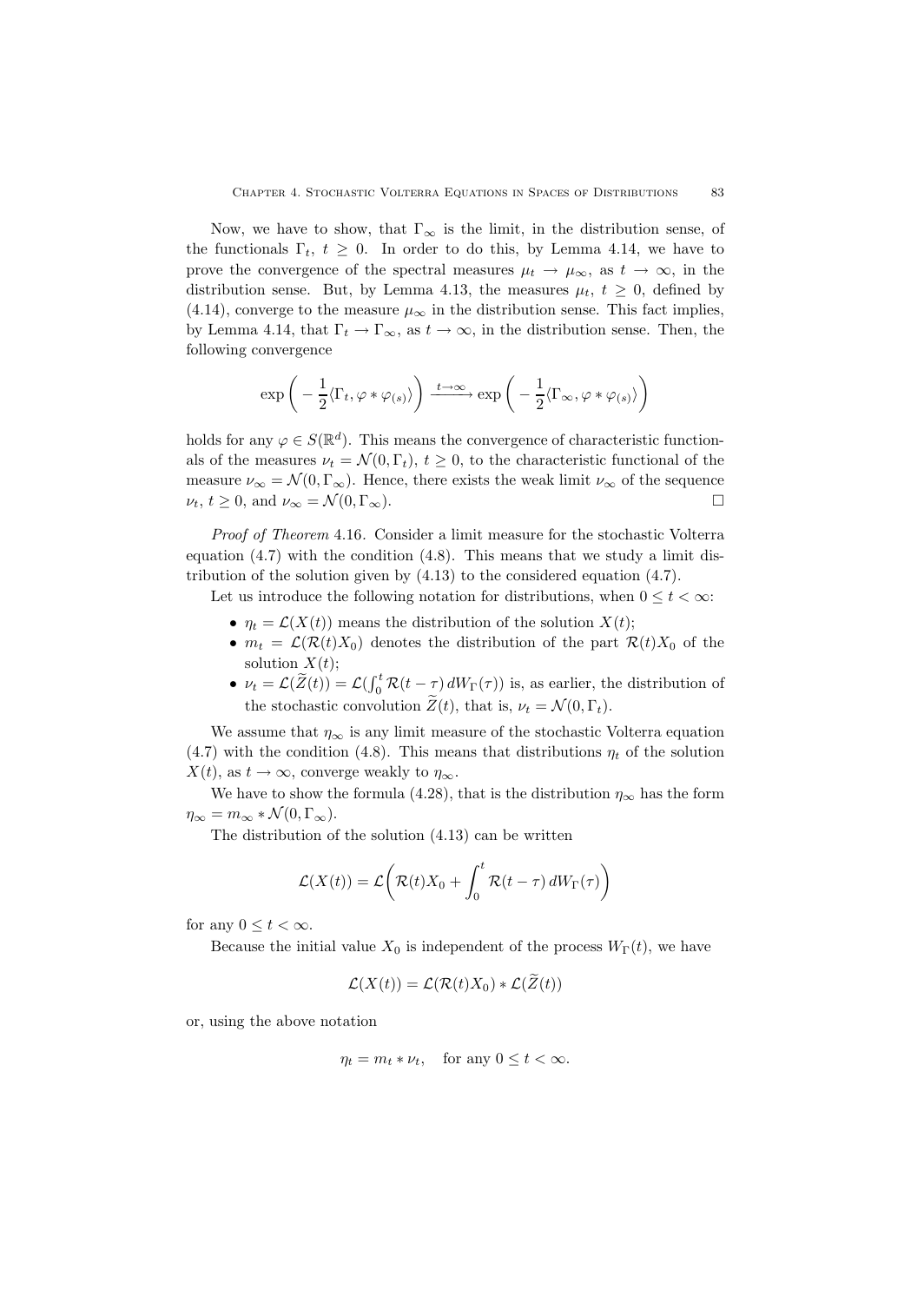This formula can be rewritten in terms of characteristic functionals of the above distributions:

(4.29) 
$$
\widehat{\eta}_t(\varphi) = \widehat{m}_t(\varphi) \,\widehat{\nu}_t(\varphi),
$$

where  $\varphi \in S(\mathbb{R}^d)$  and  $0 \le t < \infty$ .

Then, letting in (4.29) *t* to tend to  $\infty$ , we have

$$
\widehat{\eta}_{\infty}(\varphi) = \mathcal{C}(\varphi)\,\widehat{\nu}_{\infty}(\varphi), \quad \varphi \in S(\mathbb{R}^d),
$$

where  $\hat{\eta}_{\infty}(\varphi)$  is the characteristic functional of the limit distribution  $\eta_{\infty}$ ,  $\mathcal{C}(\varphi)$  =  $\lim_{t\to\infty} \hat{m}_t(\varphi)$  and  $\hat{\nu}_\infty(\varphi)$  is the characteristic functional of the limit measure  $\nu_{\infty} = \mathcal{N}(0, \Gamma_{\infty})$ ; moreover,  $\hat{\nu}_{\infty}(\varphi) = \exp(-(1/2)(\Gamma_{\infty}, \varphi * \varphi_{(s)})).$ 

Now, we have to prove that  $\mathcal{C}(\varphi)$  is the characteristic functional of the weak limit measure  $m_{\infty}$  of the distributions  $m_t = \mathcal{L}(\mathcal{R}(t)X_0)$ .

In fact,

$$
\mathcal{C}(\varphi) = \widehat{\eta}_{\infty}(\varphi) \exp\bigg(\frac{1}{2} \langle \Gamma_{\infty}, \varphi * \varphi_{(s)} \rangle \bigg),\,
$$

where the right hand side of this formula, as the product of characteristic functionals, satisfies conditions of the generalized Bochner's theorem (see e.g. [44]). So, using the generalized Bochner's theorem once again, there exists a measure  $m_{\infty}$  in  $S'(\mathbb{R}^d)$ , such that  $\mathcal{C}(\varphi) = \hat{m}_{\infty}$ , as required. Hence, we have obtained  $\eta_{\infty} = m_{\infty} * \mathcal{N}(0, \Gamma_{\infty}).$ 

**4.3.3. Some special case.** Stochastic Volterra equations have been considered by several authors, see e.g. [14]–[17] and [54], and are studied in connection with problems arising in viscoelasticity. Particularly, in [15] the heat equation in materials with memory is treated. In that paper the authors consider an auxiliary equation of the form

(4.30) 
$$
z(t) + \int_0^t [\mu c(t-\tau) + \beta(t-\tau)] z(\tau) d\tau = 1,
$$

 $t \geq 0$ , where  $\mu$  is a positive constant and *c*,  $\beta$  are some functions specified below.

Let us notice that if in the Volterra equation (4.9) we take  $b(\tau)=[\mu c(\tau)+\sigma]$  $\beta(\tau)/\gamma$ , we arrive at the equation (4.30). On the contrary, if we assume in the equation (4.30) that  $\beta(\tau) = 0$ ,  $\mu = \gamma$  and  $b(\tau) = c(\tau)$ , we obtain the equation (4.9).

Assume, as in [15], the following hypothesis:

- (H1) (a) Function  $\beta$  is nonnegative nonincreasing and integrable on  $\mathbb{R}^+$ .
	- (b) The constants  $\mu$ ,  $c_0$  are positive.
	- (c) There exists a function  $\delta \in L^1(\mathbb{R}^+)$  such that:

$$
c(t) := c_0 - \int_0^t \delta(\sigma) d\sigma \quad \text{and} \quad c_\infty := c_0 - \int_0^\infty |\delta(\sigma)| d\sigma > 0.
$$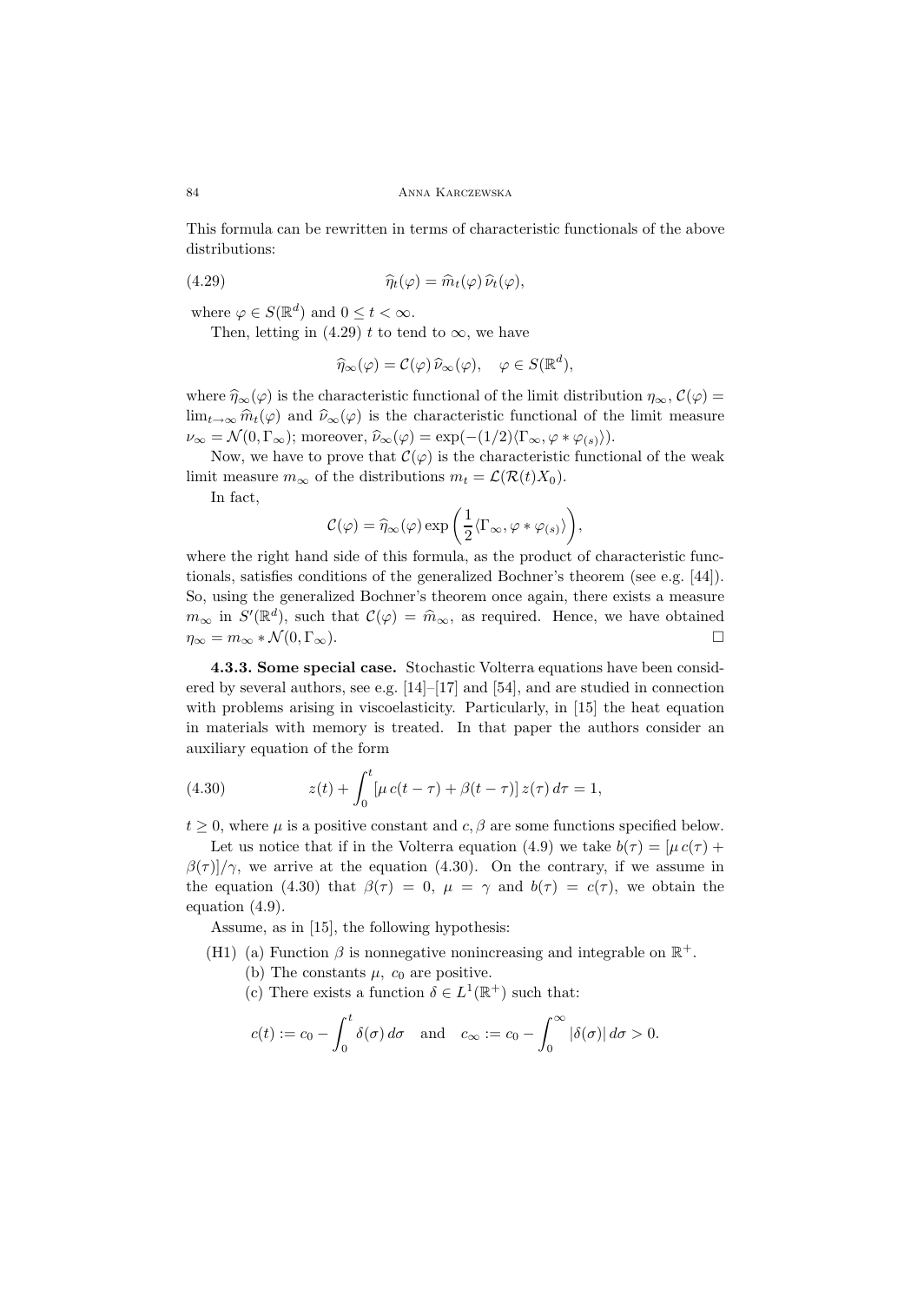**Proposition 4.17** ([15, Lemma 2.1]). Let functions  $\beta$ ,  $\delta$  and  $c$  be as in *hypothesis* (H1)*. Then the solution to* (4.30) *satisfies:*

(a) 
$$
0 \le |z(t)| \le 1, t \ge 0;
$$

(b)  $\int_0^\infty |z(t)| dt \le (\mu c_\infty)^{-1} < \infty$ .

In the next result we will use the above assumption and Proposition 4.17 of Clément and Da Prato and follow the spirit of their argumantation.

**Proposition 4.18.** *Assume that the stochastic Volterra equation* (4.7) *has the kernel function v given in the form*

$$
b(t) = c_0 - \int_0^t |\delta(\sigma)| d\sigma > 0, \quad c_0 > 0 \quad \text{where } \delta \in L^1(\mathbb{R}^+),
$$

*and the operator A is given by* (4.8)*. In this case the limit measure*  $\mu_{\infty}$  *given by the formula* (4.24) *is a slowly increasing measure.*

*Proof.* This proposition is the direct consequence of the definition (4.24) of the measure  $\mu_{\infty}$  and Proposition 4.17. In fact, from Proposition 4.17 we have

(4.31) 
$$
\int_0^\infty |\mathbf{s}(\tau,\gamma)| d\tau \le (\gamma c_\infty)^{-1},
$$

where  $\gamma$  satisfies hypothesis (H1), so  $c_{\infty}$  is finite. Hence, the right hand side of (4.31) is finite for any finite *γ*. In our case, because *A* satisfies (4.8),  $\gamma = a(\lambda)$ .

From the definition (4.24) of the measure  $\mu_{\infty}$  we have:

$$
(4.32)\quad \int_{\mathbb{R}^d} (1+|\lambda|^2)^{-k} d\mu_{\infty}(\lambda) = \int_{\mathbb{R}^d} (1+|\lambda|^2)^{-k} \left[ \int_0^{\infty} (\mathbf{s}(t, a(\lambda)))^2 d\tau \right] d\mu(\lambda)
$$

for  $k > 0$ . Let us notice that, by Proposition 4.17,  $0 \leq |\mathbf{s}(t, a(\lambda))| \leq 1$  for  $t \geq 0$ . So,  $(\mathbf{s}(t, a(\lambda)))^2 \leq |\mathbf{s}(t, a(\lambda))|$ . Therefore, because (4.31) holds and the measure  $\mu$  is slowly increasing, the right hand side of  $(4.32)$  is finite. Hence, the measure  $\mu_{\infty}$  is slowly increasing, too.

## **4.4. Regularity of solutions to equations with infinite delay**

**4.4.1. Introduction and setting the problem.** In this section we consider the following integro-differential stochastic equation with infinite delay

(4.33) 
$$
X(t,\theta) = \int_{-\infty}^{t} b(t-s)[\Delta X(s,\theta) + \dot{W}_{\Gamma}(s,\theta)] ds, \quad t \ge 0, \ \theta \in T^d,
$$

where  $b \in L^1(\mathbb{R}_+)$ ,  $\Delta$  is the Laplace operator and  $T^d$  is the *d*-dimensional torus. In (4.33),  $W_{\Gamma}$  is a spatially homogeneous Wiener process with the space covariance  $\Gamma$  taking values in the space of tempered distributions  $\mathcal{S}'(T^d)$  and  $\dot{W}_{\Gamma}$ denotes its partial derivative with respect to the first argument in the sense of distributions. Such equation arises, in the deterministic case, in the study of heat flow in materials of fading memory type (see [13], [64]).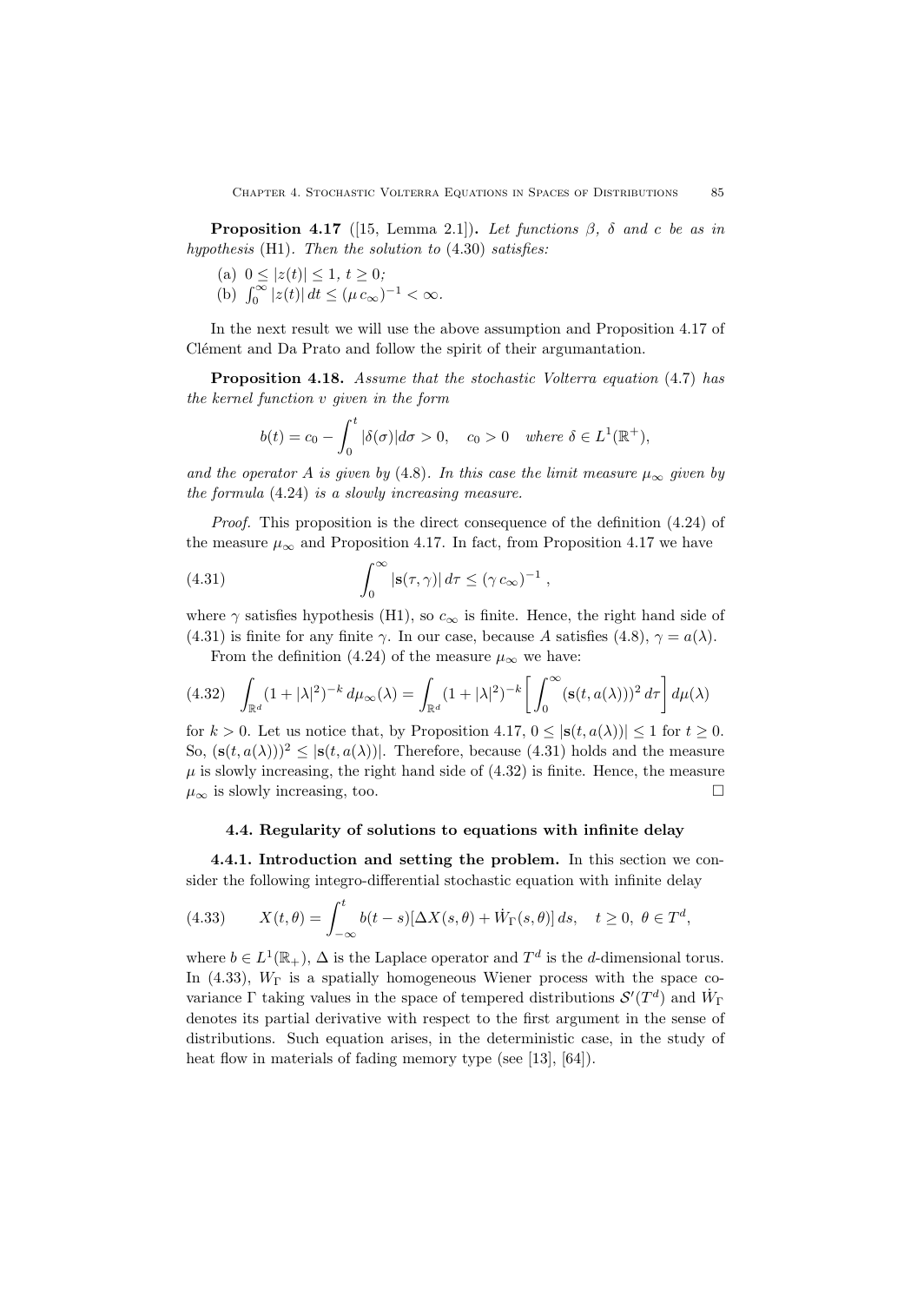In this section we address the following question: under what conditions on the covariance  $\Gamma$  the process *X* takes values in a Sobolev space  $H^{\alpha}(T^d)$ , particularly in  $L^2(T^d)$ ?

We remark that the knowledge of the regularity of solutions is important in the study of nonlinear stochastic equations (see e.g. [20] and [62]).

We study a particular case of weak solutions under the basis of an explicit representation of the solution to (4.33) (cf. Definition 4.20).

Observe that equation (4.33) can be viewed as the *limiting equation* for the stochastic Volterra equation

(4.34) 
$$
X(t,\theta) = \int_0^t b(t-s)[\Delta X(s,\theta) + \dot{W}_{\Gamma}(s,\theta)]ds, \quad t \ge 0, \ \theta \in T^d.
$$

If  $b$  is sufficiently regular, we get, by differentiating  $(4.34)$  with respect to  $t$ ,

(4.35) 
$$
\frac{\partial X}{\partial t}(t, \theta) = b(0)[\Delta X(t, \theta) + \dot{W}_{\Gamma}(t, \theta)] + \int_0^t b'(t - s)[\Delta X(s, \theta) + \dot{W}_{\Gamma}(s, \theta)] ds,
$$

where  $t \geq 0$  and  $\theta \in T^d$ .

Taking in (4.35),  $b(t) \equiv 1$  we obtain

(4.36) 
$$
\begin{cases} \frac{\partial X}{\partial t}(t,\theta) = \Delta X(t,\theta) + \dot{W}_{\Gamma}(t,\theta), & t > 0, \ \theta \in T^d, \\ X(0,\theta) = 0, & \theta \in T^d. \end{cases}
$$

Similarly, taking  $b(t) = t$  and differentiating (4.34) twice with respect to *t* we obtain

(4.37) 
$$
\begin{cases} \frac{\partial^2 X}{\partial t^2}(t,\theta) = \Delta X(t,\theta) + \dot{W}_{\Gamma}(t,\theta), & t > 0, \ \theta \in T^d, \\ X(0,\theta) = 0, & \theta \in T^d, \\ \frac{\partial X}{\partial t}(0,\theta) = 0, & \theta \in T^d. \end{cases}
$$

It has been shown in [53, Theorem 5.1] (see also [55, Theorem 1]) that equations (4.36) and (4.37) on the *d*-dimensional torus  $T<sup>d</sup>$  have an  $H<sup>\alpha+1</sup>(T<sup>d</sup>)$ -valued solutions if and only if the Fourier coefficients  $(\gamma_n)$  of the space covariance  $\Gamma$  of the process *W*<sup>Γ</sup> satisfy

(4.38) 
$$
\sum_{n\in\mathbb{Z}^d} \gamma_n (1+|n|^2)^{\alpha} < \infty.
$$

Observe that for both, stochastic heat (4.36) and wave (4.37) equations, the conditions are exactly the same, despite of the different nature of the equations. On the other hand, the obtained characterization form a natural framework in which nonlinear heat and wave equations can be studied.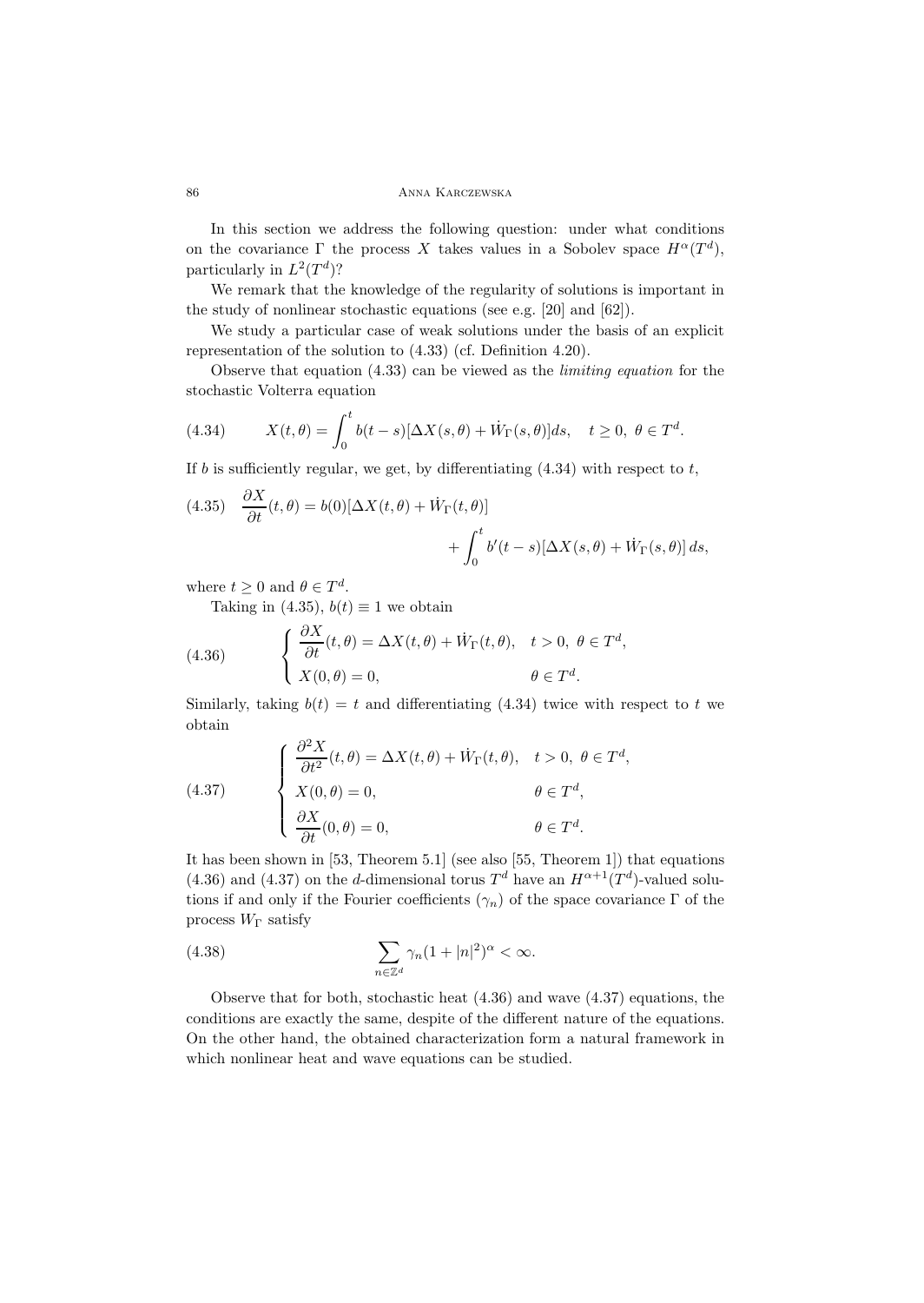We will prove that condition (4.38) even characterizes  $H^{\alpha+1}(T^d)$ -valued solutions for the stochastic Volterra equation (4.33), provided certain conditions on the kernel *b* are satisfied. This is a strong contrast with the deterministic case, where regularity of (4.33) is dependent on the kernel *b*. The conditions that we impose on *b* are satisfied by a large class of functions. Moreover, the important example  $b(t) = e^{-t}$  is shown to satisfy our assumptions.

We use, instead of resolvent families, a direct approach to the equation (4.33) finding an explicit expression for the solution in terms of the kernel *b*. This approach reduces the considered problem to questions in harmonic analysis and lead us with a complete answer.

Let  $(\Omega, \mathcal{F}, (\mathcal{F}_t)_{t>0}, P)$  be a complete filtered probability space. By  $T^d$  we denote the *d*-dimensional torus which can be identified with the product  $(-\pi, \pi]^d$ . Let  $D(T^d)$  and  $D'(T^d)$  denote, respectively, the space of test functions on  $T^d$  and the space of distributions. By  $\langle \xi, \phi \rangle$  we denote the value of a distribution  $\xi$  on a test function. We assume that  $W_{\Gamma}$  is a  $D'(T^d)$ -valued spatially homogeneous Wiener process with covariance  $\Gamma$  which is a positive-definite distribution.

As we have already written, any arbitrary spatially homogeneous Wiener process  $W_{\Gamma}$  is uniquely determined by its covariance  $\Gamma$  according to the formula

(4.39) 
$$
\mathbb{E} \langle W_{\Gamma}(t,\theta), \phi \rangle \langle W_{\Gamma}(\tau,\theta), \psi \rangle = \min(t,\tau) \langle \Gamma, \phi \star \psi_{(s)} \rangle,
$$

where  $\phi, \psi \in D(T^d)$  and  $\psi_{(s)}(\eta) = \psi(-\eta)$ , for  $\eta \in T^d$ . Because  $W_{\Gamma}$  is spatially homogeneous process, the distribution  $\Gamma = \Gamma(\theta - \eta)$  for  $\theta, \eta \in T^d$ .

The space covariance Γ, like distribution in  $D'(T^d)$ , may be uniquely expanded (see e.g. [33] or [74]) into its Fourier series (with parameter  $w = 1$ because the period is  $2\pi$ )

(4.40) 
$$
\Gamma(\theta) = \sum_{n \in \mathbb{Z}^d} e^{i(n,\theta)} \gamma_n, \quad \theta \in T^d,
$$

convergent in  $D'(T^d)$ . In (4.40),  $(n, \theta) = \sum_{i=1}^d n_i \theta_i$  and  $\mathbb{Z}^d$  denotes the product of integers.

The coefficients  $\gamma_n$ , in the Fourier series (4.40), satisfy:

(1)  $\gamma_n = \gamma_{-n}$  for  $n \in \mathbb{Z}^d$ ,

(2) the sequence  $(\gamma_n)$  is *slowly increasing*, that is

(4.41) 
$$
\sum_{n \in \mathbb{Z}^d} \frac{\gamma_n}{1+|n|^r} < \infty, \quad \text{for some } r > 0.
$$

Let us introduce, by induction, the following set of indexes. Denote  $\mathbb{Z}_s^1 := \mathbb{N}$ , the set of natural numbers and define  $\mathbb{Z}_s^{d+1} := (\mathbb{Z}_s^1 \times \mathbb{Z}^d) \cup \{(0, n) : n \in \mathbb{Z}_s^d\}.$ <br>Let us notice that  $\mathbb{Z}^d = \mathbb{Z}_s^d \cup (-\mathbb{Z}_s^d) \cup \{0\}.$  For instance, for  $d = 2, \mathbb{Z}_s^2 =$ <sup>N</sup> *<sup>×</sup>* <sup>Z</sup> *∪ {*(0*, n*) : *<sup>n</sup> <sup>∈</sup>* <sup>Z</sup>*}*.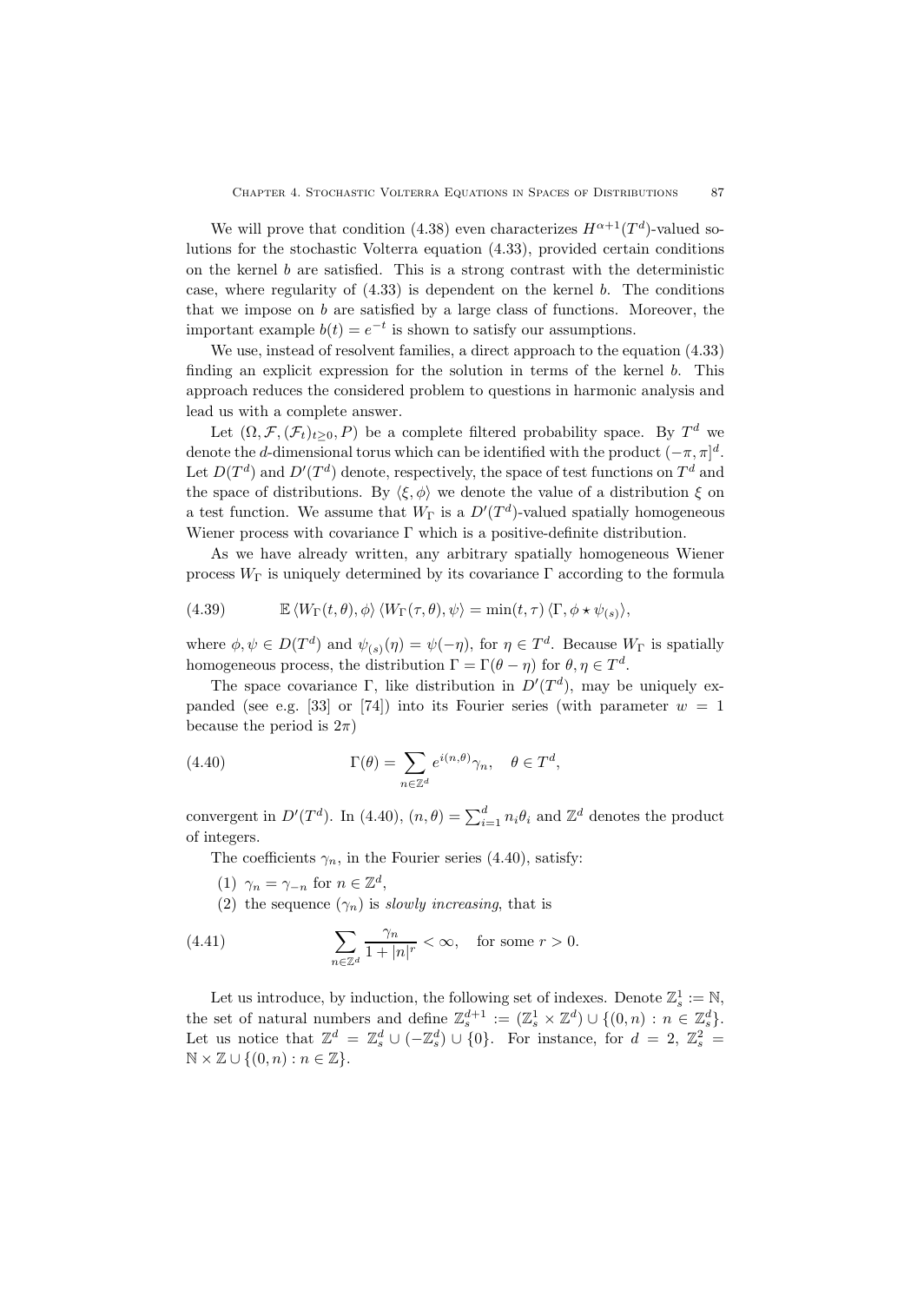Now, the spatially homogeneous Wiener process  $W<sub>Γ</sub>$  corresponding to the covariance  $\Gamma$  given by (4.40) may be represented in the form

(4.42) 
$$
W_{\Gamma}(t,\theta) = \sqrt{\gamma_0} \beta_0(t) + \sum_{n \in \mathbb{Z}_s^d} \sqrt{2\gamma_n} [\cos(n,\theta) \beta_n^1(t) + \sin(n,\theta) \beta_n^2(t)],
$$

for  $t \geq 0$  and  $\theta \in T^d$ . In (4.42)  $\beta_0, \beta_n^1, \beta_n^2, n \in \mathbb{Z}_s^d$ , are independent real Brownian motions and  $\gamma_0$ ,  $\gamma_n$  are coefficients of the series (4.40). The series (4.42) is convergent in the sense of  $D'(T^d)$ .

Because any periodic distribution with positive period is a tempered distribution (see, e.g. [33]), we may restrict our considerations to the space  $S'(T^d)$  of tempered distributions. By  $S(T^d)$  we denote the space of infinitely differentiable rapidly decreasing functions on the torus  $T^d$ .

Let us denote by  $H^{\alpha} = H^{\alpha}(T^d)$ ,  $\alpha \in \mathbb{R}$ , the real Sobolev space of order  $\alpha$ on the torus  $T<sup>d</sup>$ . The norms in such spaces may be expressed in terms of the Fourier coefficients (see [1])

$$
||\xi||_{H^{\alpha}} = \left(\sum_{n \in \mathbb{Z}^d} (1+|n|^2)^{\alpha} |\xi_n|^2\right)^{1/2}
$$
  
=  $\left(|\xi_0|^2 + 2 \sum_{n \in \mathbb{Z}_s^d} (1+|n|^2)^{\alpha} ((\xi_n^1)^2 + (\xi_n^2)^2)\right)^{1/2},$ 

where  $\xi_n = \xi_n^1 + i\xi_n^2, \xi = \bar{\xi}_{-n}, n \in \mathbb{Z}^d$ .

There is another possibility to define the Sobolev spaces (see, e.g. [71]). We say that a distribution  $\xi \in S'(T^d)$  belongs to  $H^{\alpha}, \alpha \in \mathbb{R}$ , if its Fourier transform  $\hat{\xi}$  is a measurable function and

$$
\int_{T^d} (1+|\lambda|^2)^\alpha |\widehat{\xi}(|\lambda|)|^2 d\lambda < \infty.
$$

**4.4.2. Main results.** If  $b \in L^1_{loc}(\mathbb{R}_+)$  and  $\mu \in \mathbb{C}$ , we shall denote by  $r(t, \mu)$ the unique solution in  $L^1_{loc}(\mathbb{R}_+)$  to the linear Volterra equation

(4.43) 
$$
r(t,\mu) = b(t) + \mu \int_0^t b(t-s)r(s,\mu) ds, \quad t \ge 0.
$$

In many cases the function  $r(t, \mu)$  may be found explicitly. For instance:

$$
b(t) \equiv 1, \qquad r(t,\mu) = e^{\mu t},
$$
  
\n
$$
b(t) = t, \qquad r(t,\mu) = \frac{\sinh \sqrt{\mu} t}{\sqrt{\mu}} \qquad \mu \neq 0,
$$
  
\n
$$
b(t) = e^{-t}, \qquad r(t,\mu) = e^{(1+\mu)t},
$$
  
\n
$$
b(t) = te^{-t}, \qquad r(t,\mu) = e^{-t} \frac{\sinh \sqrt{\mu} t}{\sqrt{\mu}}, \quad \mu \neq 0.
$$

For more examples, see monograph  $[70]$  by Prüss.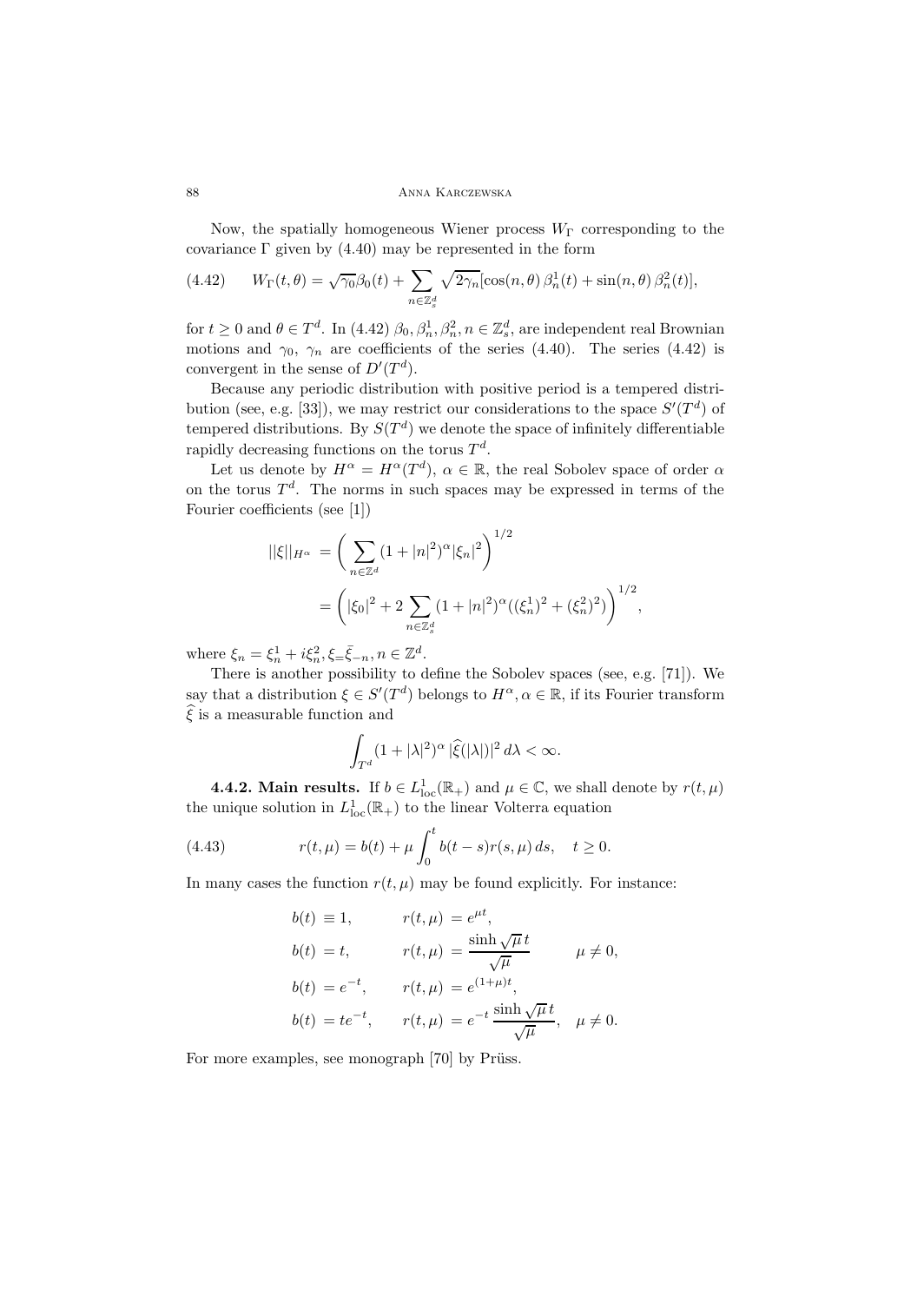Let us denote by  $\widehat{f}(k)$ ,  $k \in \mathbb{Z}$ , the *k*-th Fourier coefficient of an integrable function *f*:

$$
\widehat{f}(k) = \frac{1}{2\pi} \int_0^{2\pi} e^{ikt} f(t) dt.
$$

Given  $b \in L^1(\mathbb{R}_+)$ , we find that, for  $F(t) := \int_{-\infty}^t b(t-s)f(s) ds$ , we have

(4.44) 
$$
\widehat{F}(k) = \widetilde{b}(ik)\widehat{f}(k), \quad k \in \mathbb{Z},
$$

where  $\tilde{b}(\lambda) := \int_0^\infty e^{-\lambda t} b(t) dt$  denotes the Laplace transform of *b*.

In what follows we will assume that  $\tilde{b}(ik)$  exists for all  $k \in \mathbb{Z}$  and suppose that  $\lambda \to \tilde{b}(\lambda)$  admits an analytical extension to a sector containing the imaginary axis, and still denote this extension by  $\tilde{b}$ . We introduce the following definition.

**Definition 4.19.** We say that a kernel  $b \in L^1(\mathbb{R}_+)$  is *admissible* for equation (4.33) if

$$
\lim_{|n| \to \infty} |n|^2 \int_0^\infty [r(s, -|n|^2)]^2 ds =: C_b
$$

exists.

**Examples.** (a) In the case  $b(t) = e^{-t}$  we obtain

$$
|n|^2 \int_0^\infty [r(s, -|n|^2)]^2 ds = \frac{-|n|^2}{2(1 - |n|^2)}
$$

and hence  $C_b = 1/2$ .

(b) In the case  $b(t) = te^{-t}$  we obtain

$$
|n|^2 \int_0^\infty [r(s, -|n|^2)]^2 ds = \frac{|n|^2}{4 + 4|n|^2}
$$

and hence  $C_b = 1/4$ .

Denote by  $W_n(t, \theta) := \cos(n, \theta) \beta_n^1(t) + \sin(n, \theta) \beta_n^2(t)$ ,  $n \in \mathbb{Z}_s^d$ , that is the *n*-th element in the expansion (4.42).

**Definition 4.20.** By a solution  $X(t, \theta)$  to the stochastic Volterra equation (4.33) we will understand the process of the form

(4.45) 
$$
X(t,\theta) = \sqrt{\gamma_0} \,\beta_0(t) + \sum_{n \in \mathbb{Z}_s^d} \sqrt{2\gamma_n} \int_{-\infty}^t r(t-s,-|n|^2) \, dW_n(s,\theta),
$$

where the function *r* is as above,  $t \geq 0$  and  $\theta \in T^d$ .

The process  $X$  given by  $(4.45)$  is a particular form of the weak solution to the equation (4.33) (cf. [53]) and takes values in the space  $S'(T^d)$ .

The following is our main result.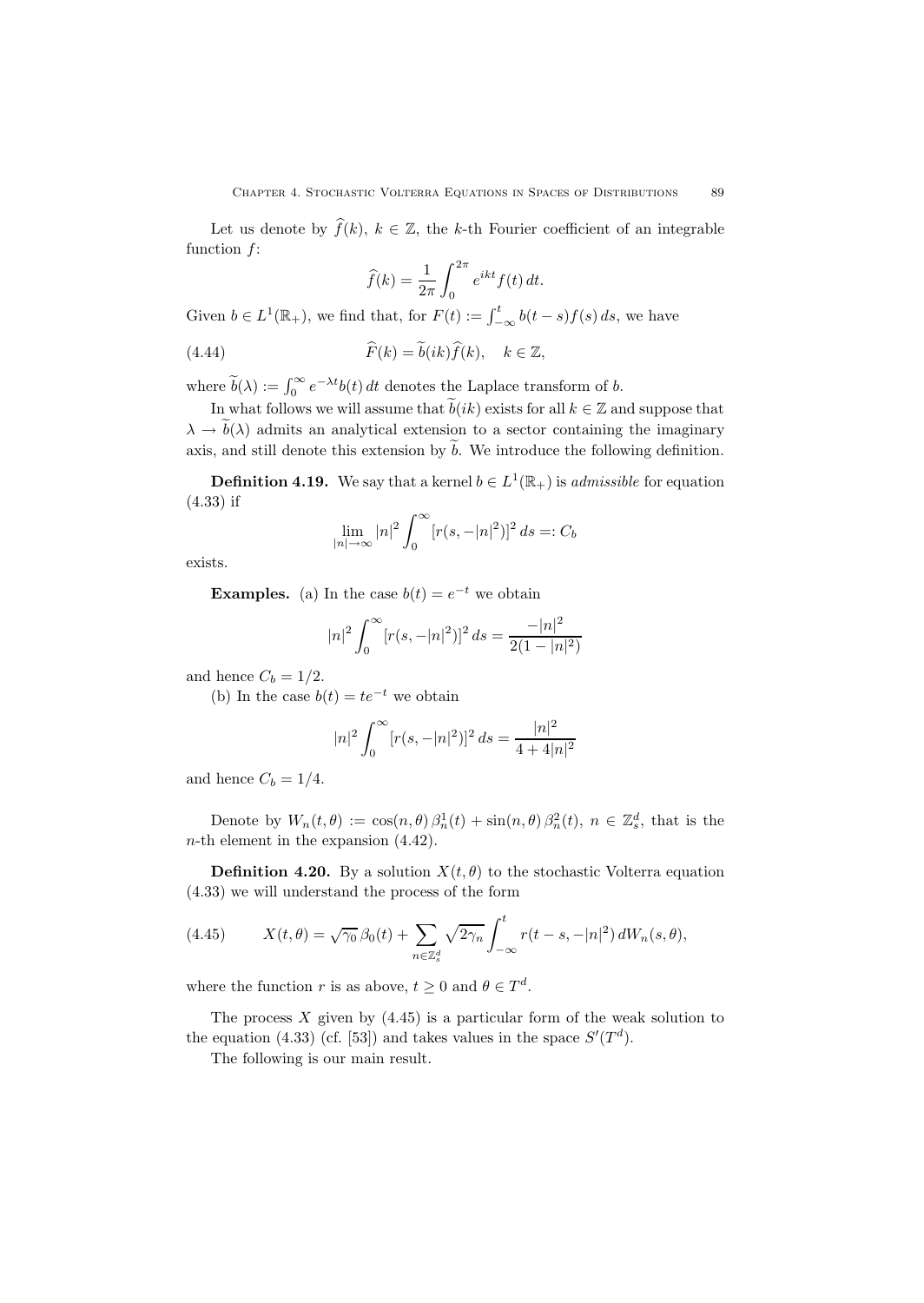**Theorem 4.21.** *Assume*  $b \in L^1(\mathbb{R}_+)$  *is admissible for* (4.33)*. Then, the equation* (4.33) *has an*  $H^{\alpha+1}(T^d)$ *-valued solution if and only if the Fourier coefficients*  $(\gamma_n)$  *of the covariance*  $\Gamma$  *satisfy* 

(4.46) 
$$
\sum_{n\in\mathbb{Z}^d} \gamma_n (1+|n|^2)^\alpha < \infty.
$$

*In particular, equation* (4.33) *has an*  $L^2(T^d)$ *-valued solution if and only if* 

$$
\sum_{n\in\mathbb{Z}^d}\frac{\gamma_n}{1+|n|^2}<\infty.
$$

*Proof.* We shall use the representation (4.42) for the Wiener process  $W_{\Gamma}(t, \theta)$ with respect to the basis: 1,  $\cos(n, \theta)$ ,  $\sin(n, \theta)$ , where  $n \in \mathbb{Z}_s^d$  and  $\theta \in T^d$ . Equation (4.33) may be solved coordinatewise as follows.

Assume that

(4.47) 
$$
X(t,\theta) = \sum_{n \in \mathbb{Z}_s^d} [\cos(n,\theta) X_n^1(t) + \sin(n,\theta) X_n^2(t)] + X_0(t).
$$

Introducing (4.47) into (4.33), we obtain

$$
\cos(n, \theta) X_n^1(t) + \sin(n, \theta) X_n^2(t)
$$
  
=  $- |n|^2 \int_{-\infty}^t b(t-s) [\cos(n, \theta) X_n^1(s) + \sin(n, \theta) X_n^2(s)] ds$   
 $+ \sqrt{2\gamma_n} \int_{-\infty}^t b(t-s) [\cos(n, \theta) \beta_n^1(s) + \sin(n, \theta) \beta_n^2(s)] ds$ ,

or, equivalently

$$
\begin{aligned} \left[\cos(n,\theta),\sin(n,\theta)\right] \begin{bmatrix} X_n^1(t) \\ X_n^2(t) \end{bmatrix} \\ &= -|n|^2 \int_{-\infty}^t b(t-s) [\cos(n,\theta),\sin(n,\theta)] \begin{bmatrix} X_n^1(s) \\ X_n^2(s) \end{bmatrix} ds \\ &+ \sqrt{2\gamma_n} \int_{-\infty}^t b(t-s) [\cos(n,\theta),\sin(n,\theta)] \begin{bmatrix} d\beta_n^1(s) \\ d\beta_n^2(s) \end{bmatrix} . \end{aligned}
$$

Denoting

$$
X_n(t) := \begin{bmatrix} X_n^1(t) \\ X_n^2(t) \end{bmatrix} \quad \text{and} \quad \beta_n(t) := \begin{bmatrix} \beta_n^1(t) \\ \beta_n^2(t) \end{bmatrix}
$$

we arrive at the equation

(4.48) 
$$
X_n(t) = -|n|^2 \int_{-\infty}^t b(t-s)X_n(s) ds + \sqrt{2\gamma_n} \int_{-\infty}^t b(t-s) d\beta_n(s).
$$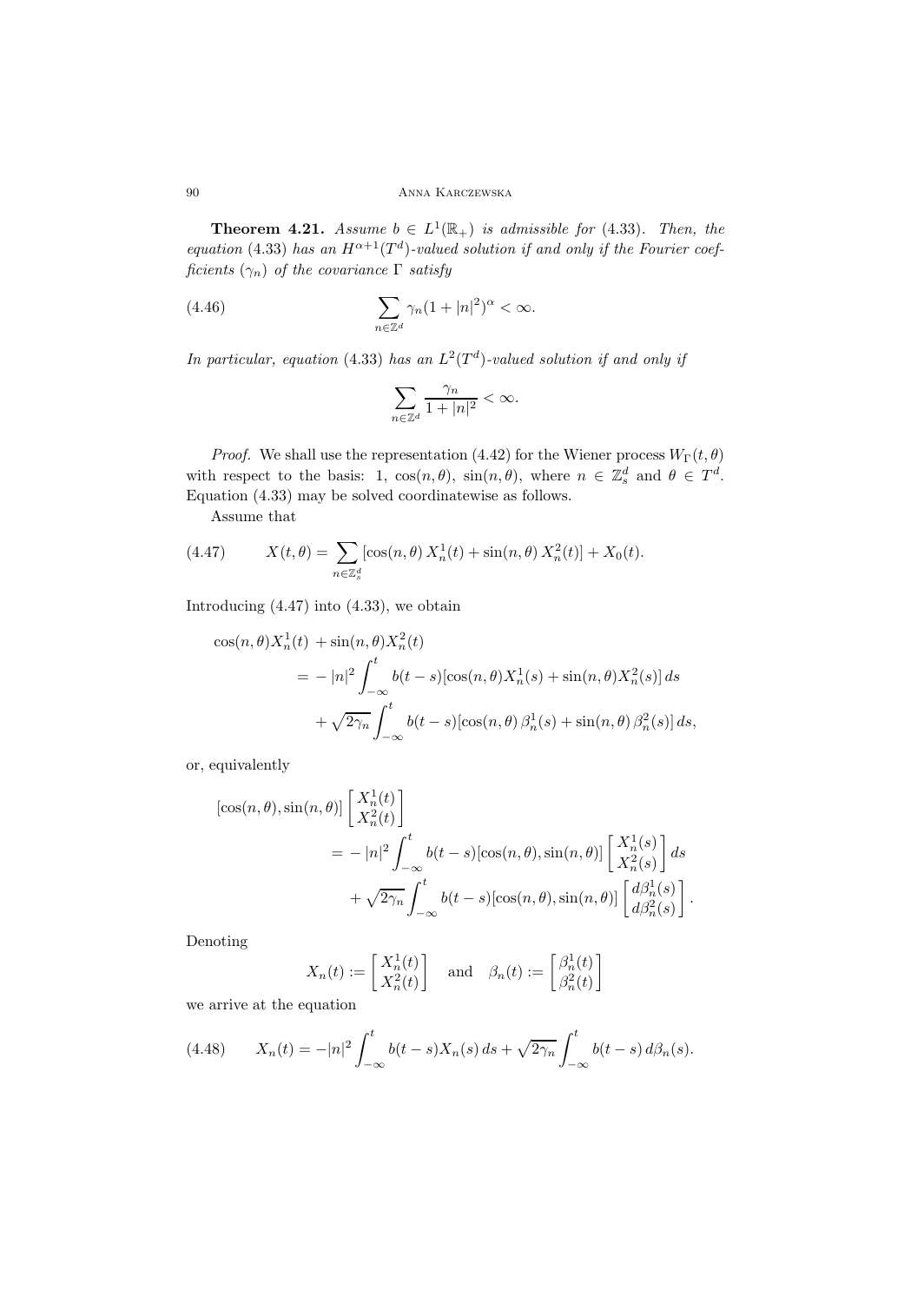Taking Fourier transform in *t*, and making use of (4.43) with  $\mu = -|n|^2$  and (4.44), we get the following solution to the equation (4.48):

$$
X_n(t) = \int_{-\infty}^t r(t - s, -|n|^2) \sqrt{2\gamma_n} d\beta_n(s) = \int_0^{\infty} r(s, -|n|^2) \sqrt{2\gamma_n} d\beta_n(t - s).
$$

Hence, we deduce the following explicit formula for the solution to the equation (4.33):

(4.49) 
$$
X(t,\theta) = \sqrt{\gamma_0} \beta_0(t) + \sum_{n \in \mathbb{Z}_s^d} \sqrt{2\gamma_n} \left[ \cos(n,\theta) \int_0^\infty r(s,-|n|^2) d\beta_n^1(t-s) + \sin(n,\theta) \int_0^\infty r(s,-|n|^2) d\beta_n^2(t-s) \right].
$$

Since the series defining the process *X* converges in  $S'(T^d)$ , *P*-almost surely, it follows from the definition of the space  $H^{\alpha}$  that  $X(t) \in H^{\alpha+1}$ , *P*-almost surely if and only if

$$
(4.50) \quad \sum_{n \in \mathbb{Z}^d} (1+|n|^2)^{\alpha+1} \gamma_n \bigg[ \bigg( \int_{-\infty}^t r(t-s,-|n|^2) \, d\beta_n^1(s) \bigg)^2 + \bigg( \int_{-\infty}^t r(t-s,-|n|^2) \, d\beta_n^2(s) \bigg)^2 \bigg] < \infty.
$$

Because the stochastic integrals in (4.50) are independent Gaussian random variables, we obtain that (4.50) holds *P*-almost surely if and only if

$$
(4.51) \quad \sum_{n \in \mathbb{Z}^d} (1+|n|^2)^{\alpha+1} \gamma_n \mathbb{E}\left[ \left( \int_{-\infty}^t r(t-s,-|n|^2) \, d\beta_n^1(s) \right)^2 + \left( \int_{-\infty}^t r(t-s,-|n|^2) \, d\beta_n^2(s) \right)^2 \right] < \infty.
$$

Or equivalently, using properties of stochastic integrals, if and only if

(4.52) 
$$
\sum_{n \in \mathbb{Z}^d} (1+|n|^2)^{\alpha+1} \gamma_n \int_0^\infty [r(s,-|n|^2)]^2 ds < \infty.
$$

Since *b* is admissible for the equation  $(4.33)$ , we conclude that  $(4.52)$  holds if and only if

$$
\sum_{n\in\mathbb{Z}^d} (1+|n|^2)^{\alpha+1} \frac{\gamma_n}{|n|^2} < \infty,
$$

and the proof is completed.  $\Box$ 

Concerning uniqueness, we have the following result.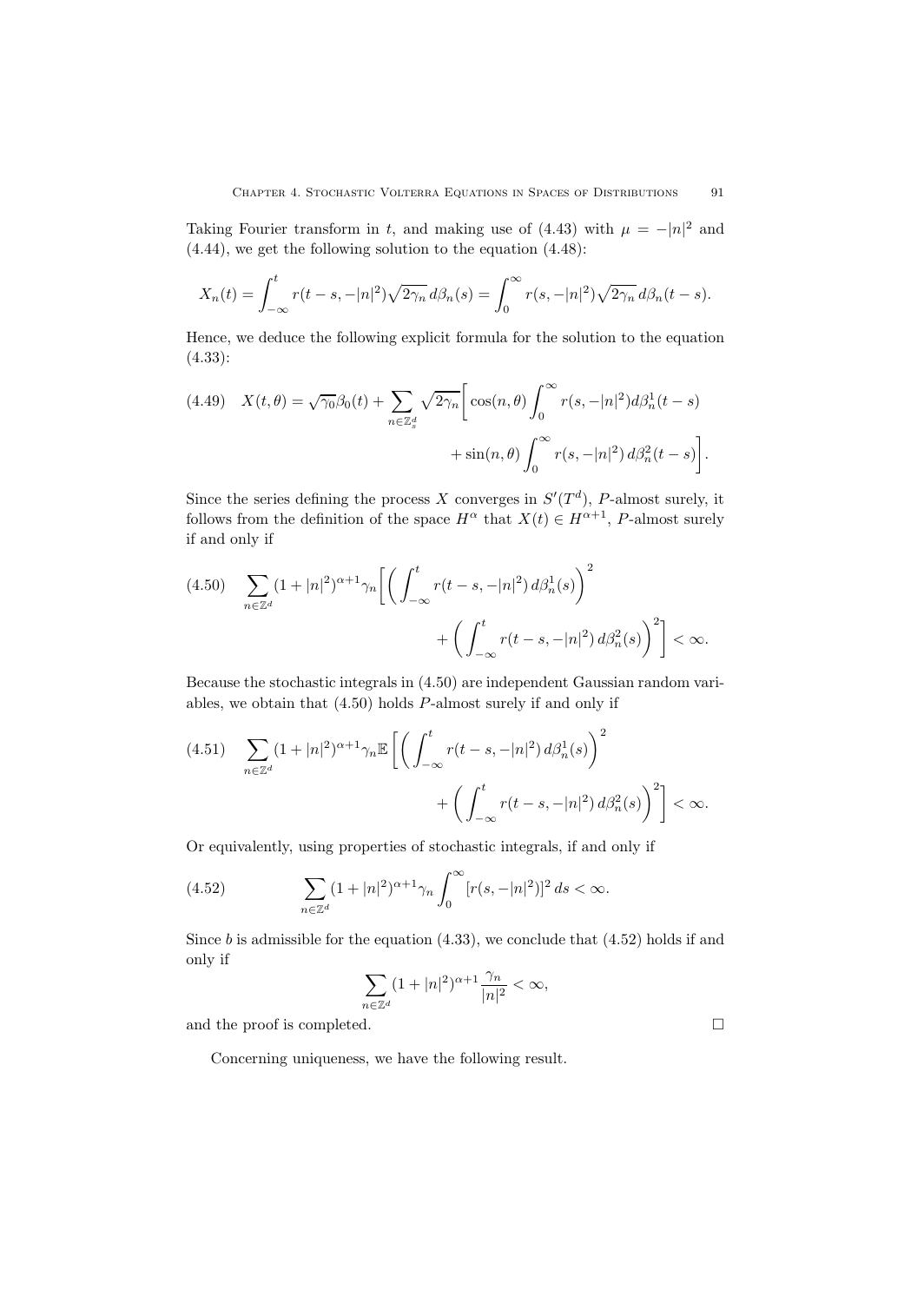**Proposition 4.22.** *Assume*  $b \in L^1(\mathbb{R}_+)$  *is admissible for* (4.33) *and the following conditions hold:*

- $\sum_{n\in\mathbb{Z}^d} \gamma_n (1+|n|^2)^\alpha < \infty,$
- (b)  $\{1/\widetilde{b}(ik)\}_{k\in\mathbb{Z}} \subset \mathbb{C} \setminus \{-|n|^2 : n \in \mathbb{Z}^d\}.$

*Then,* (4.33) *has a unique*  $H^{\alpha+1}(T^d)$ *-valued solution.* 

*Proof.* Let  $X(t, \theta)$  be solution of

$$
X(t,\theta) = \int_{-\infty}^{t} b(t-s)\Delta X(s,\theta) ds.
$$

Taking Fourier transform in  $\theta$  and denoting by  $X_n(t)$  the *n*-th Fourier coefficient of  $X(t, \theta)$  (*t* fixed), we obtain

$$
X_n(t) = -|n|^2 \int_{-\infty}^t b(t-s)X_n(s) ds
$$

for all  $n \in \mathbb{Z}^d$ . Taking now Fourier transform in *t*, we get that the Fourier coefficients of  $X_n(t)$  (*n* fixed) satisfy

$$
(1+|n|^2\widetilde{b}(ik))\widehat{X}_n(k)=0
$$

for all  $k \in \mathbb{Z}$ . According to (b) we obtain that  $\widehat{X}_n(k) = 0$  for all  $k \in \mathbb{Z}$  and all *n* ∈  $\mathbb{Z}^d$ . Hence, the assertion follows by uniqueness of the Fourier transform.  $\Box$ 

The following corollaries are an immediate consequence of Theorem 4.21. The arguments are the same as in [55]. We give here the proof for the sake of completeness.

**Corollary 4.23.** *Suppose*  $b \in L^1(\mathbb{R}_+)$  *is admissible for* (4.33) *and assume*  $\Gamma \in L^2(T^d)$ . Then the integro-differential stochastic equation (4.33) has a solu*tion with values in*  $L^2(T^d)$  *for*  $d = 1, 2, 3$ *.* 

*Proof.* We have to check equation (4.46) with  $\alpha = -1$ . Note, that if  $\Gamma \in$  $L^2(T^d)$  then  $\widehat{\Gamma} = (\gamma_n) \in l^2(\mathbb{Z}^d)$ . Consequently

$$
\sum_{n \in \mathbb{Z}^d} \frac{\gamma_n}{1+|n|^2} \le \bigg(\sum_{n \in \mathbb{Z}^d} \gamma_n^2\bigg)^{1/2} \bigg(\sum_{n \in \mathbb{Z}^d} \frac{1}{(1+|n|^2)^2}\bigg)^{1/2}.
$$

But  $\sum_{n \in \mathbb{Z}^d} \gamma_n^2 < \infty$  and

(4.53) 
$$
\sum_{n\in\mathbb{Z}^d} \frac{1}{(1+|n|^2)^q} < \infty \quad \text{if and only if} \quad 2q > d.
$$

Hence, the result follows.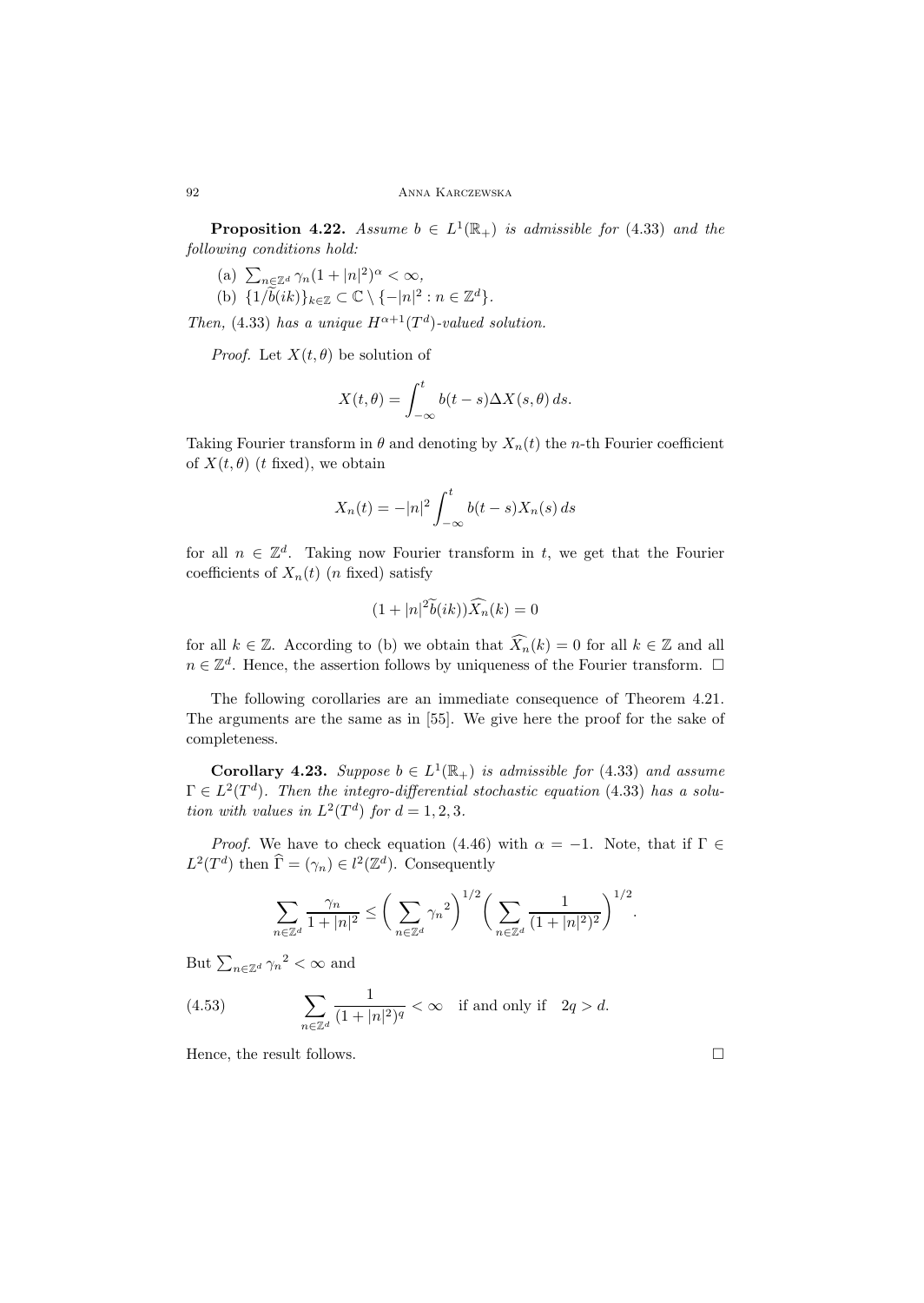**Corollary 4.24.** *Suppose*  $b \in L^1(\mathbb{R}_+)$  *is admissible for* (4.33) *and assume*  $\widehat{\Gamma} \in l^p(\mathbb{Z}^d)$  for  $1 < p \leq 2$ . Then the integro-differential stochastic equation (4.33) *has a solution with values in*  $L^2(T^d)$  *for all*  $d < 2p/(p-1)$ *.* 

*Proof.* Note that

$$
\sum_{n\in\mathbb{Z}^d}\frac{\gamma_n}{1+|n|^2}\leq\bigg(\sum_{n\in\mathbb{Z}^d}\gamma_n{}^p\bigg)^{1/p}\bigg(\sum_{n\in\mathbb{Z}^d}\frac{1}{(1+|n|^2)^q}\bigg)^{1/q},
$$

where  $1/p + 1/q = 1$ . Hence the result follows from (4.53) with  $q = p/(p-1)$ .

For  $\alpha = -1$ , the condition (4.46) can be written as follows.

**Theorem 4.25.** *Let b be admissible for the equation* (4.33)*. Assume that the covariance* Γ *is not only a positive definite distribution but is also a non-negative measure. Then the equation* (4.33) *has*  $L^2(T^d)$ *-valued solution if and only if* 

$$
(4.54) \t\t (\Gamma, G_d) < \infty,
$$

*where*

(4.55) 
$$
G_d(x) = \sum_{n \in \mathbb{Z}^d} \int_0^\infty \frac{1}{\sqrt{(4\pi t)^d}} e^{-t} e^{-|x + 2\pi n|^2/t} dt, \quad x \in T^d.
$$

The proof of Theorem 4.25 is the same that for Theorem 2, part 2) in [55], so we omit it. For more details concerning the function  $G_d$  we refer to [55] and [56].

Additionally, from properties of function  $G_d$  defined by  $(4.55)$  and the condition (4.54) we obtain the following result (see [53, Theorem 6.1]).

**Corollary 4.26.** *Assume that* Γ *is a non-negative measure and b is admissible. Then equation* (4.33) *has function valued solutions:*

- (a) *for all*  $\Gamma$  *if*  $d = 1$ *;*
- (b) *for exactly those*  $\Gamma$  *for which*  $\int_{|\theta| \le 1} \ln |\theta| \Gamma(d\theta) < \infty$  *if*  $d = 2$ ;
- (c) *for exactly those*  $\Gamma$  *for which*  $\int_{|\theta| \leq 1}^{|\theta|} (1/|\theta|^{d-2}) \Gamma(d\theta) < \infty$  if  $d \geq 3$ .

In what follows, we will see that formula  $(4.49)$  also provides hölderianity of *X* with respect to *t*. In order to do that, we need assumptions very similar to those in [14].

- (H2) Assume that there exist  $\delta \in (0,1)$  and  $C_{\delta} > 0$  such that, for all  $s \in$ (*−∞, t*) we have:
	- (a)  $\int_{s_1}^{t} [r(t-\tau, -|n|^2)]^2 d\tau \leq C_{\delta} |n|^{2(\delta-1)} |t-s|^{\delta};$
	- (b)  $\int_{-\infty}^{s} [r(t-\tau, -|n|^2) r(s-\tau, -|n|^2)]^2 d\tau \le C_\delta |n|^{2(\delta-1)} |t-s|^\delta.$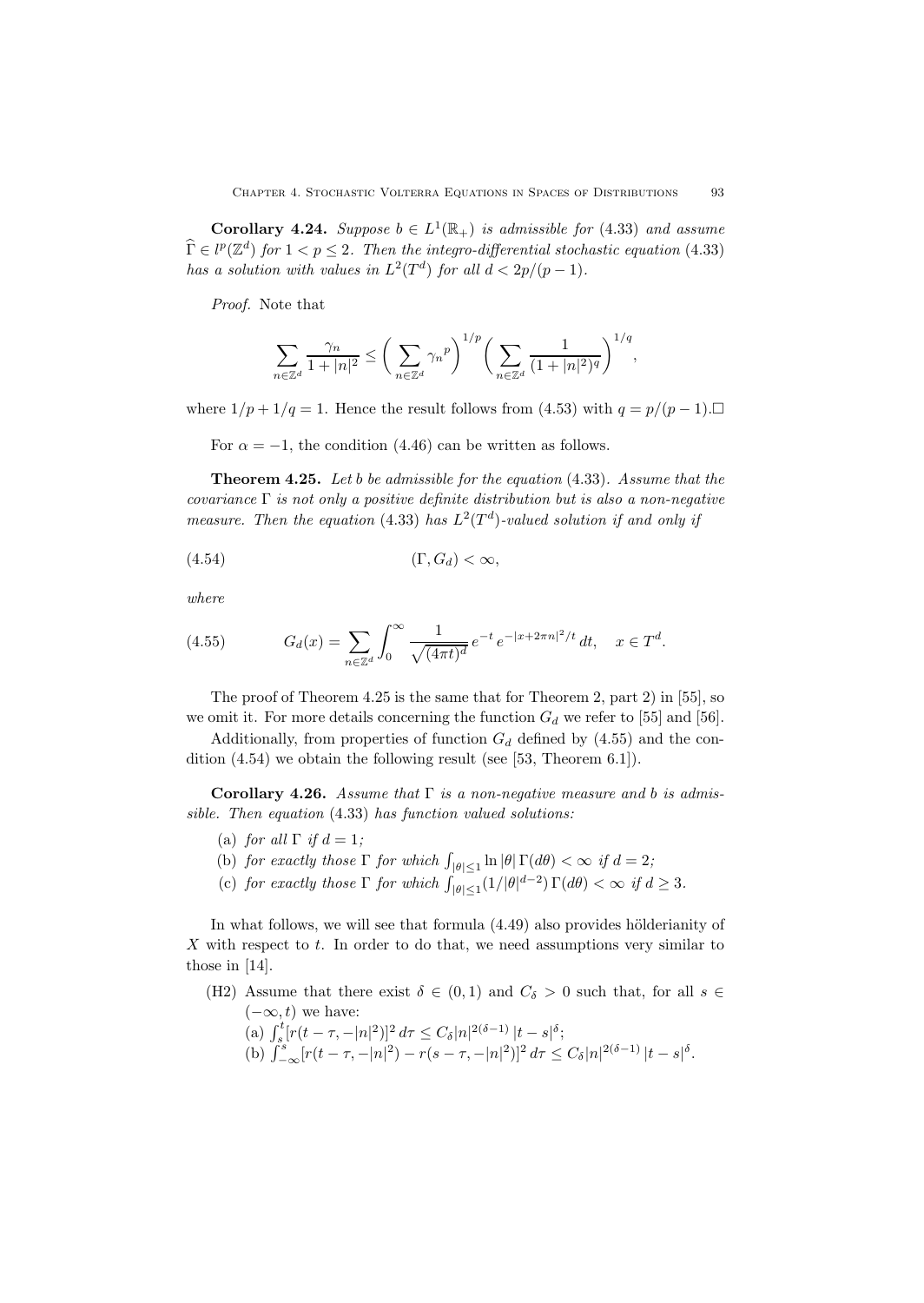**Proposition 4.27.** *Assume that*  $\sum_{n \in \mathbb{Z}^d} \gamma_n/(1+|n|^2) < \infty$ *. Under hypothesis* (H2)*, the trajectories of the solution X to the equation* (4.33) *are almost surely*  $\eta$ -*Hölder continuous with respect to t, for every*  $\eta \in (0, \delta/2)$ *.* 

*Proof.* From the expansion (4.49) and properties of stochastic integral, we have

$$
\mathbb{E} ||X(t,\theta) - X(s,\theta)||_{L^2}^2
$$
\n
$$
= \mathbb{E} \left\| \sqrt{\gamma_0} (\beta_0(t) - \beta_0(s)) + \sum_{n \in \mathbb{Z}_s^d} \sqrt{2\gamma_n} \left[ \cos(n,\theta) \left( \int_{-\infty}^t r(t-\tau, -|n|^2) d\beta_n^1(\tau) \right) \right.\right.\n- \int_{-\infty}^s r(s-\tau, -|n|^2) d\beta_n^1(\tau) \right\}
$$
\n
$$
+ \sin(n,\theta) \left( \int_{-\infty}^t r(t-\tau, -|n|^2) d\beta_n^2(\tau) - \int_{-\infty}^s r(s-\tau, -|n|^2) d\beta_n^2(\tau) \right) \right\|_{L^2}^2
$$
\n
$$
= (2\pi)^d \left( \gamma_0 |t-s| + \sum_{n \in \mathbb{Z}_s^d} 2\gamma_n \left[ \int_{-\infty}^s [r(t-\tau, -|n|^2) - r(s-\tau, -|n|^2)]^2 d\tau \right.\right.
$$
\n
$$
+ \int_s^t r^2(t-\tau, -|n|^2) d\tau \right].
$$

According to assumptions (a) and (b) of the hypothesis (H2), we have

$$
\mathbb{E} \left\| X(t,\theta) - X(s,\theta) \right\|_{L^2}^2 \leq C_\delta \sum_{n \in \mathbb{Z}_s^d} 2\gamma_n |n|^{2(\delta-1)} |t-s|^\delta.
$$

Because *X* is a Gaussian process, then for any  $m \in N$ , there exists a constant  $C_m > 0$  that

$$
\mathbb{E} \left| |X(t,\theta) - X(s,\theta)| \right|_{L^2}^{2m} \leq C_m \left[ C_\delta \sum_{n \in \mathbb{Z}_s^d} 2\gamma_n |n|^{2(\delta-1)} \right]^m |t-s|^{m\delta}.
$$

Taking *m* such that  $m\delta > 1$  and using the Kolmogorov test, we see that the solution *X*(*t*,  $\theta$ ) is *η*-Hölder continuous, with respect to *t*, for  $\eta = \delta/2 - 1/(2m)$ .

**Example.** Let us consider the particular case  $b(t) = e^{-t}$ ,  $t \ge 0$ . Then, by previous considerations,  $r(t, -|n|^2) = e^{(1-|n|^2)t}$ . One can check that in this case the hypothesis (H2) is fulfilled.

**Remark.** We observe that the condition (a) in hypothesis (H2) is the same as

$$
|n|^2\int_0^t[r(s,-|n|^2)]^2\,ds\leq C_\delta|n|^{2\delta}|t|^\delta
$$

 $J_0$ <br>and hence it is nearly equivalent to say that the function *b* is admissible.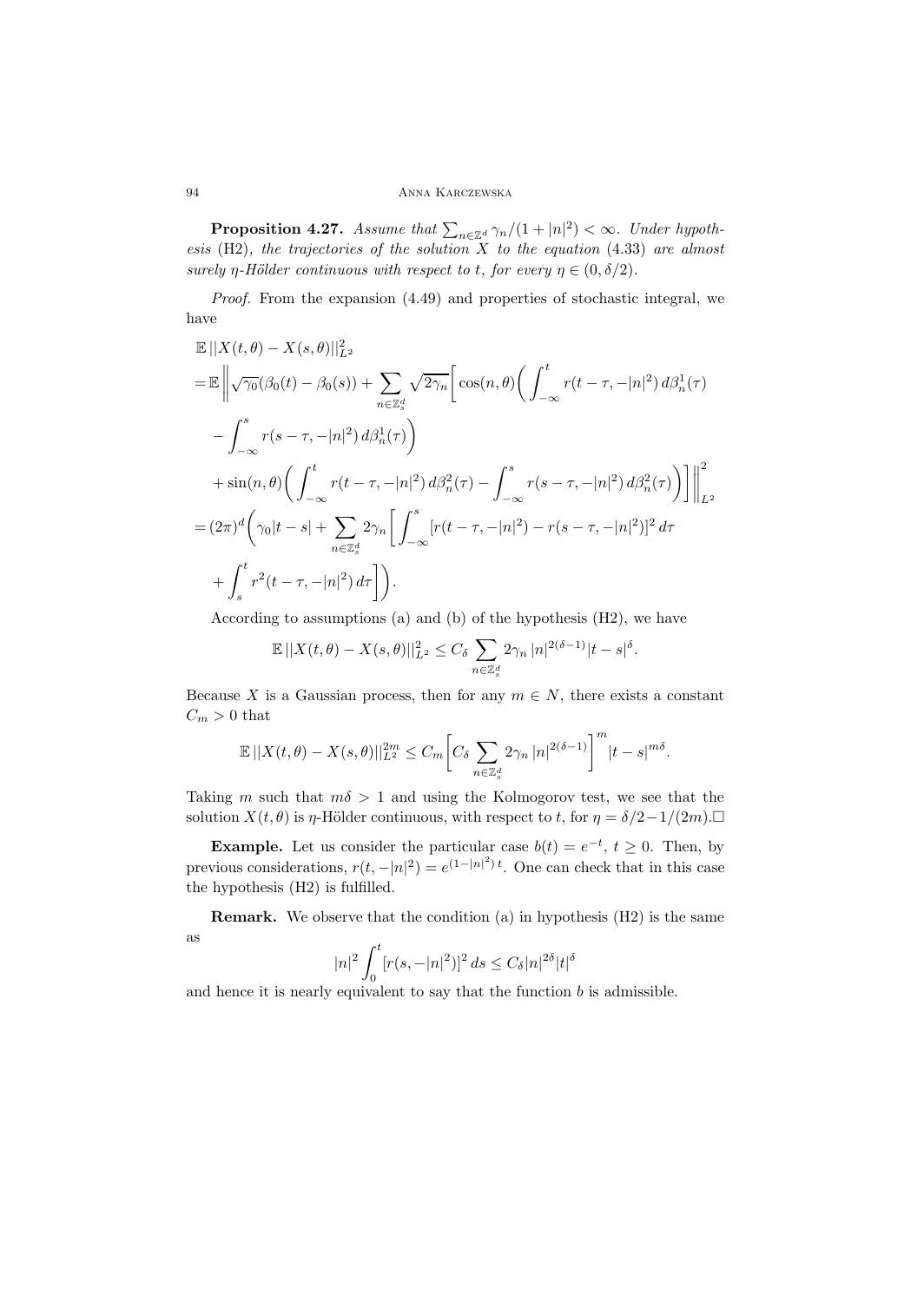## **REFERENCES**

- [1] R. Adams, *Sobolev Spaces*, Academic Press, New York, 1975.
- [2] R. Adler, *The Geometry of Random Fields*, Wiley, New York, 1981.
- [3] W. ARENDT AND H. KELLERMAN, *Integral solutions of Volterra integrodifferential equations and applications*, Volterra Integrodifferential Equations in Banach Spaces and Applications (G. Da Prato and M. Iannelli, eds.), Longman Sci. Tech., Harlow, 1989.
- [4] A. V. Balakrishnan, *Applied Functional Analysis*, Springer, New York, 1981.
- [5] E. Bazhlekova, *Fractional Evolution Equations in Banach Spaces*, Ph.D. Thesis, Eindhoven University of Technology, Eindhoven, 2001.
- [6] P. Billingsley, *Convergence of Probability Measures*, Wiley, New York, 1968.
- [7] T. Bojdecki and L. G. Gorostiza, *Langevin equation for S -valued Gaussian processes and fluctuation limits of infinite particle systems*, Probab. Theory Related Fields **73** (1986), 227–244.
- [8] T. BOJDECKI AND J. JAKUBOWSKI, *Itô stochastic integral in the dual of a nuclear space*, J. Multivariate Anal. **32** (1989), 40–58.
- [9] , *Stochastic integral for inhomogeneous Wiener process in the dual of a nuclear space*, J. Multivariate Anal. **34** (1990), 185–210.
- [10] , *Stationary distributions for generalized Ornstein–Uhlenbeck processes in conuclear space*, Preprint (1997).
- [11] , *Invariant measures for generalized Langevin equations in conuclear space*, Stochastic Processes Appl. **84** (1999), 1–24.
- [12] S. Bonaccorsi and L. Tubaro, *Mittag–Leffler's function and stochastic linear Volterra equations of convolution type*, Stochastic Anal. Appl. **21** (2003), 61–78.
- [13] PH. CLÉMENT AND G. DA PRATO, *Existence and regularity results for an integral equation with infinite delay in a Banach space*, Integral Equations Operator Theory **11** (1988), 480–500.
- [14] , *Some results on stochastic convolutions arising in Volterra equations perturbed by noise*, Rend. Math. Acc. Lincei **7** (1996), 147–153.
- [15] , *White noise perturbation of the heat equation in materials with memory*, Dynam. Systems Appl. **6** (1997), 441–460.
- [16] , *Stochastic convolutions with kernels arising in some Volterra equations* (Arlington, TX, 1996), Stability Control Theory Methods Appl., vol. 10, Gordon and Breach, Amsterdam, 2000, pp. 57–65.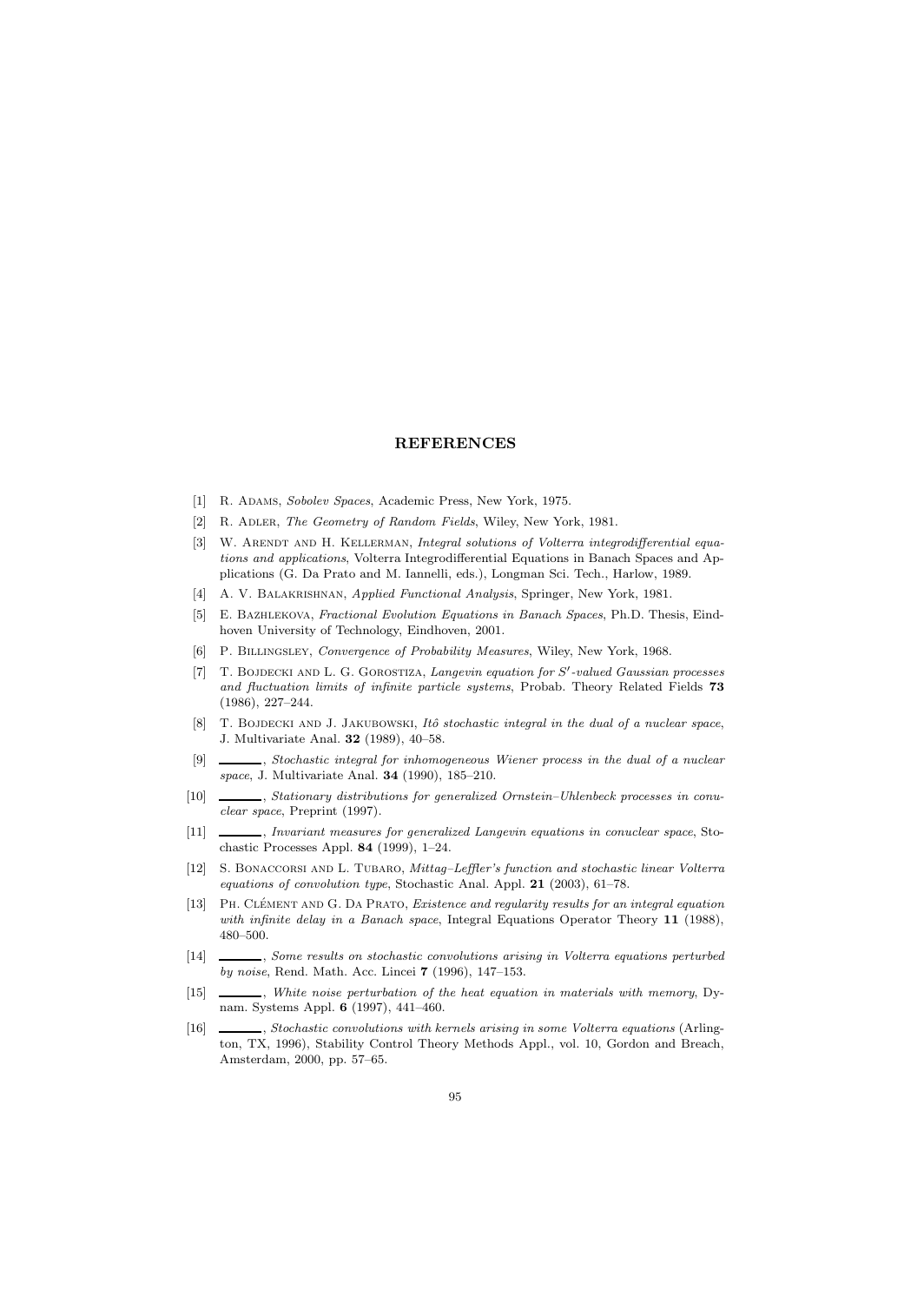- [17] PH. CLÉMENT, G. DA PRATO AND J. PRÜSS, White noise perturbation of the equations *of linear parabolic viscoelasticity*, Rend. Inst. Mat. Univ. Trieste **29** (1997), 207–220.
- [18] PH. CLÉMENT AND J. A. NOHEL, *Abstract linear and nonlinear Volterra equations preserving positivity*, SIAM J. Math. Anal. **10** (1979), 365–388.
- [19] R. F. Curtain and A. J. Pritchard, *Infinite Dimensional Linear Systems Theory*, Lecture Notes in Control and Information Sciences, vol. 8, Springer, New York, 1978.
- [20] R. Dalang and N. Frangos, *The stochastic wave equation in two spatial dimensions*, Ann. Probab. **26** (1998), 187–212.
- [21] G. Da Prato and M. Iannelli, *Linear abstract integrodifferential equations of hyperbolic type in Hilbert spaces*, Rend. Sem. Mat. Padova **62** (1980), 191–206.
- [22] , *Distribution resolvents for Volterra equations in Banach space*, J. Integral Equations **6** (1984), 93–103.
- [23] G. Da Prato and J. Zabczyk, *Stochastic Equations in Infinite Dimensions*, Cambridge University Press, Cambridge, 1992.
- [24] , *Ergodicity for Infinite Dimensional Systems*, Cambridge University Press, Cambridge, 1996.
- [25] D. Dawson and G. Gorostiza, *Generalized solutions of a class of nuclear-space-valued stochastic evolution equations*, Appl. Math. Optim. **22** (1990), 241–263.
- [26] W. DESCH AND J. PRUSS, *Counterexamples for abstract linear Volterra equations*, J. Integral Equations Appl. **5** (1993), 29–45.
- [27] K. J. Engel and R. Nagel, *One Parameter Semigroups for Linear Evolution Equations*, Grad. Texts in Math., vol. 194, Springer, New York, 2000.
- [28] H. O. FATTORINI, *The Cauchy Problem*, Addison–Wesley Publishing Company, London, 1983.
- [29] A. Friedman, *On integral equatons of Volterra type*, J. Anal. Math. **11** (1963), 381–413.
- [30] , *Monotonicity of solutions of Volterra integral equations in Banach space*, Trans. Amer. Math. Soc. **198** (1969), 129–148.
- [31] A. Friedman and M. Shinbrot, *Volterra integral equations in Banach space*, Trans. Amer. Math. Soc. **126** (1967), 131–179.
- [32] Y. Fujita, *Integrodifferential equations which interpolate the heat equation and the wave equation*, J. Math. Phys. **30** (1989), 134–144.
- [33] C. Gasquet and P. Witomski, *Fourier Analysis and Applications*, Springer, New York, Berlin, 1999.
- [34] I. M. GEL'FAND AND G. E. SHILOV, *Generalized Functions* 1. Properties and Operations, Academic Press, New York, 1964.
- [35] I. M. Gel'fand and N. Ya. Vilenkin, *Some Problems of Harmonic Analysis*, Fizmatgiz, Moskwa, 1961. (in Russian)
- [36] , *Generalized Functions* 4*. Applications of Harmonic Analysis*, Academic Press, New York, 1964.
- [37] L. G. Gorostiza and A. Wakolbinger, *Persistence criteria for a class of critical branching particle systems in continuous time*, Ann. Probab. **19** (1991), 266–288.
- [38] W. Grecksch and C. Tudor, *Stochastic Evolution Equations*, Akademie Verlag, Berlin, 1995.
- [39] G. Gripenberg, S. O. Londen and O. J. Staffans, *Volterra Integral and Functional Equations*, Cambridge University Press, Cambridge, 1990.
- [40] H. Holden, B. Øksendal, J. Ubøe and T. Zhang, *Stochastic Partial Differential Equations: A Modeling, White Noise Functional Approach. Probability and its Applicatons*, Birkhäuser, Basel, 1996.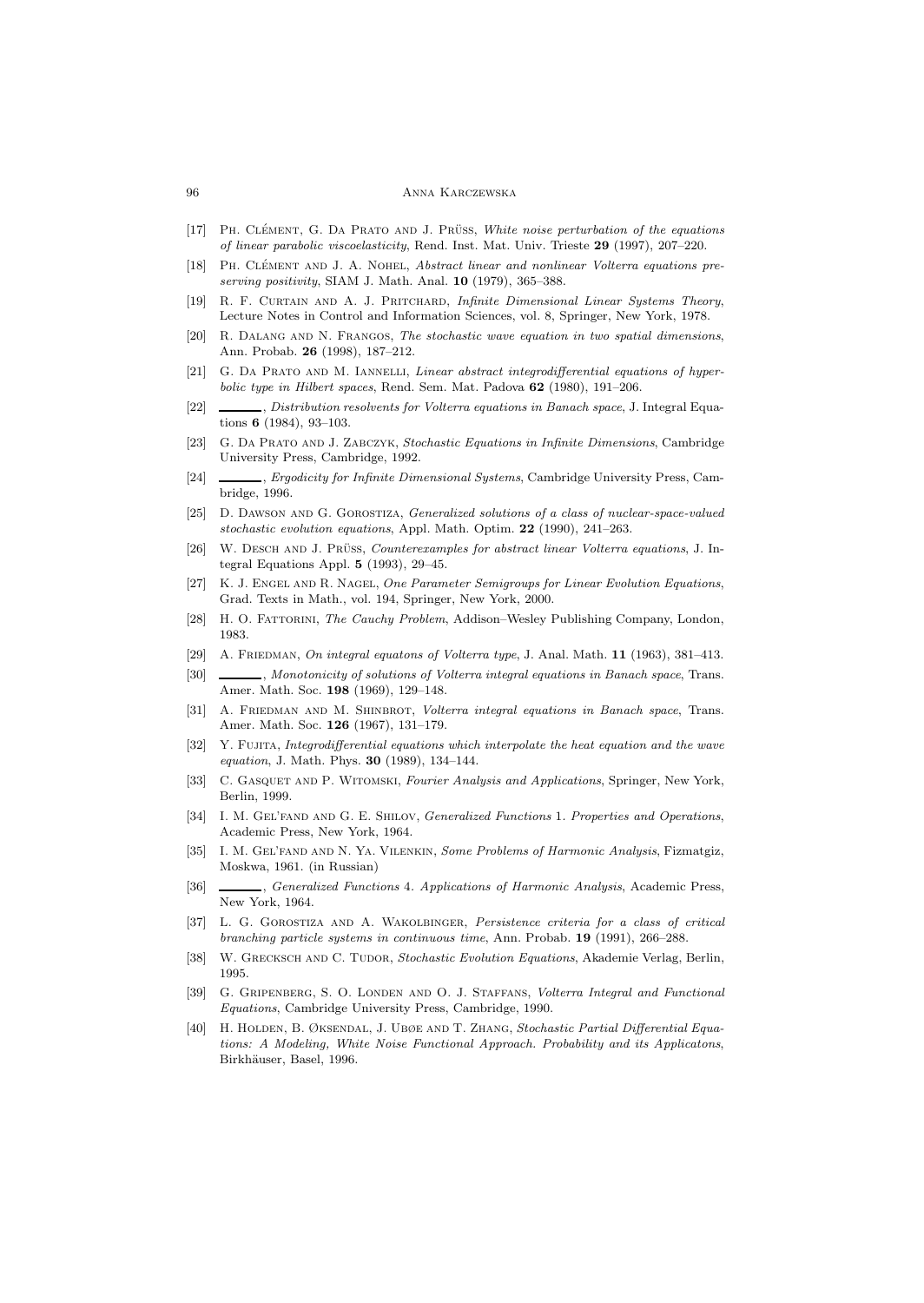#### REFERENCES 97

- [41] T. V. Hromadka II and R. J. Whitley, *Stochastic Integral Equations in Rainfall– Runoff Modeling*, Springer, New York, 1989.
- [42] A. Ichikawa, *Stability of semilinear stochastic evolution equations*, J. Math. Anal. Appl. **90** (1982), 12–44.
- [43] K. Itô, *Distribution valued processes arising from independent Brownian motions*, Math. Z. **182** (1983), 17–33.
- [44] , *Foundations of Stochastic Differential Equations in Infinite Dimensional Spaces*, SIAM, Philadelphia, 1984.
- [45] G. Kallianpur and J. Xiong, *Stochastic Differential Equations in Infinite Dimensional Spaces*, Institute of Mathematical Statistics, Lecture Notes – Monograph Series, vol. 26, Hayward, 1995.
- [46] A. Karczewska, *Stochastic integral with respect to cylindrical Wiener process*, Ann. Univ. Mariae Curie-Skłodowska Sect. A LII (1998), no. 2,9, 79–93, http://xxx.lanl.gov/ abs/math.PR/0511512.
- [47] , *On the limit measure to stochastic Volterra equations*, J. Integral Equations Appl. **15** (2003), 59–77.
- [48] , *Properties of convolutions arising in stochastic Volterra equations*, Preprint, http://xxx/lanl.gov/ps/math.PR/0509012.
- [49] A. Karczewska and C. Lizama, *Regularity of solutions to stochastic Volterra equations with infinite delay*, Proc. Amer. Math. Soc. **135** (2007), 531–540.
- [50] , *On stochastic fractional Volterra equations in Hilbert space*, Discrete Contin. Dynam. Systems (2007), Preprint: http://xxx/lanl.gov/ps/math.PR/0610244 (to appear).
- [51] , *Strong solutions to stochastic Volterra equations*, submitted, Preprint: http://xxx/lanl.gov/ps/math.PR/0512532.
- [52] , *Stochastic Volterra equations driven by cylindrical Wiener process*, J. Evolution Equations **7** (2007), 373–386.
- [53] A. Karczewska and J. Zabczyk, *Stochastic PDEs with function-valued solutions*, Infinite Dimensional Stochastic Analysis (Ph. Clément et al., eds.), vol. 52, Royal Netherlands Academy of Arts and Sciences. Verh. Afd. Natuurkd., 1. Reeks, K. Ned. Akad. Wet., 2000, pp. 197–216.
- [54] A. Karczewska and J. Zabczyk, *Regularity of solutions to stochastic Volterra equations*, Rend. Math. Acc. Lincei **11** (2000), 141–154.
- [55] , *A note on stochastic wave equations*, Evolution Equations and their Applications in Physical and Life Sciences (G. Lumer and L. Weis, eds.), Lect. Notes Pure Appl. Math., vol. 215, Marcel Dekker, 2001, pp. 501–511.
- [56] N. S. LANDKOF, *Foundations of Modern Potential Theory*, Springer, Berlin, 1975.
- [57] O. LÉVÊGUE, *Hyperbolic stochastic partial differential equations driven by boundary noises*, Ph. D. Thesis No 2452, Ecole Polytechnique Federale de Lausanne (2001).
- [58] C. Lizama, *On an extension of the Trotter–Kato theorem for resolvent families of operators*, J. Integral Equations Appl. **2** (1990), 269–280.
- [59] R. S. Liptser and A. N. Shiryayev, *Statistics of Random Processes.* II *Applications of Mathematics*, vol. 6, Springer, New York, 1973.
- [60] M. Li and Q. Zheng, *On spectral inclusions and approximations of α-times resolvent families*, Semigroup Forum **69** (2004), 356–368.
- [61] A. Millet and P.-L. Morien, *On stochastic wave equation in two space dimensions: regularity of the solution and its density*, Stochastic Process. Appl. **86** (2000), 141–162.
- [62] A. MILLET AND M. SANZ-SOLÉ, A stochastic wave equation in two space dimension: *smoothness of the law*, Ann. Probab. **27** (1999), 803–844.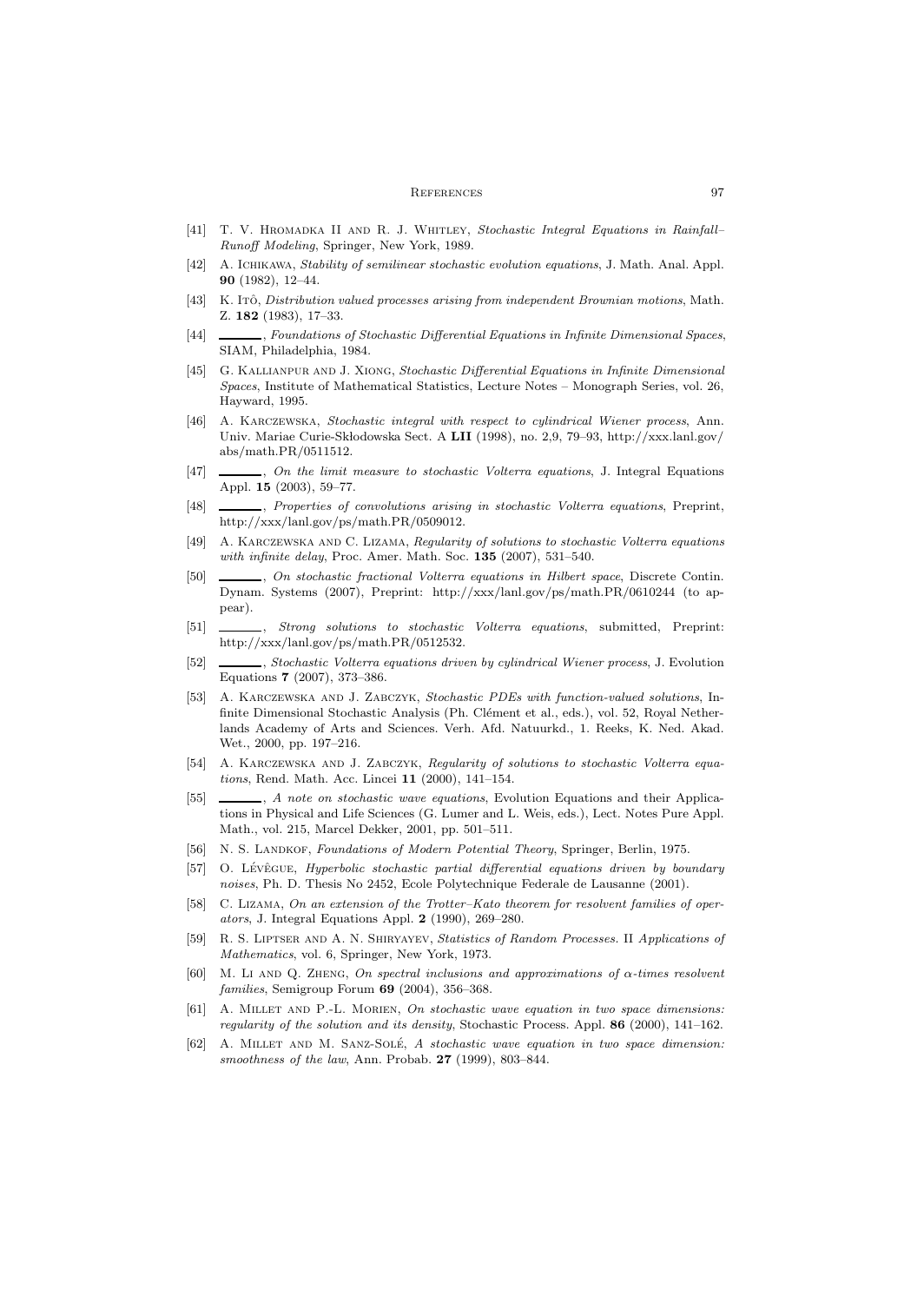- [63] C. Mueller, *Long time existence for the wave equations with a noise term*, Ann. Probab. **25** (1997), 133–151.
- [64] J. W. Nunziato, *On heat conduction in materials with memory*, Quart. Appl. Math. **29** (1971), 187–204.
- [65] A. Pazy, *Semigroups of Linear Operators and Applications to Partial Differential Equations*, Applied Math. Sciences, vol. 44, Springer, New York, Berlin, Heidelberg, Tokyo, 1983.
- [66] S. Peszat and J. Zabczyk, *Stochastic evolution equations with a spatially homogeneous Wiener process*, Stochastic Process. Appl. **72** (1997), 187–204.
- [67] , *Nonlinear stochastic wave and heat equations*, Probab. Theory Related Fields **116** (2000), 421–443.
- [68] J. Prüss, *Positivity and regularity of hiperbolic Volterra equations in Banach spaces*, Math. Ann. **279** (1987), 317–344.
- [69] , *Maximal regularity of linear vector-valued parabolic Volterra equations*, J. Integral Equations Appl. **3** (1991), 63–83.
- [70] , *Evolutionary Integral Equations and Applications*, Birkhäuser, Basel, 1993.
- [71] M. Reed and B. Simon, *Methods of Modern Mathematical Physics*, vol. II, Academic Press, New York, 1975.
- [72] C. ROVIRA AND M. SANZ-SOLÉ, *Large deviations for stochastic Volterra equations in the plane*, Potential Anal. **12** (2000), 359–383.
- [73] , *Stochastic Volterra equations in the plane: smoothness of the law*, Stochastic Anal. Appl. **19** (2001), 983–1004.
- [74] L. Schwartz, *M´ethodes Math´ematiques pour les Sciences Physiques*, Hermann, Paris, 1965.
- [75] W. R. Schneider and W. Wyss, *Fractional diffusion and wave equations*, J. Math. Phys. **30** (1989), 134–144.
- [76] L. TUBARO, An estimate of Burkholder type for stochastic processes defined by the sto*chastic integral*, Stoch. Anal. Appl. **2** (1984), 187–192.
- [77] J. WALSH, *An introduction to stochastic partial differential equations*, École d'Été de Probabilités de Saint-Flour XIV-1984, Lecture Notes in Math., Springer, Berlin, New York, 1986, pp. 265–439.
- [78] J. WEIDMANN, *Linear Operators in Hilbert Spaces*, Springer, New York, 1980.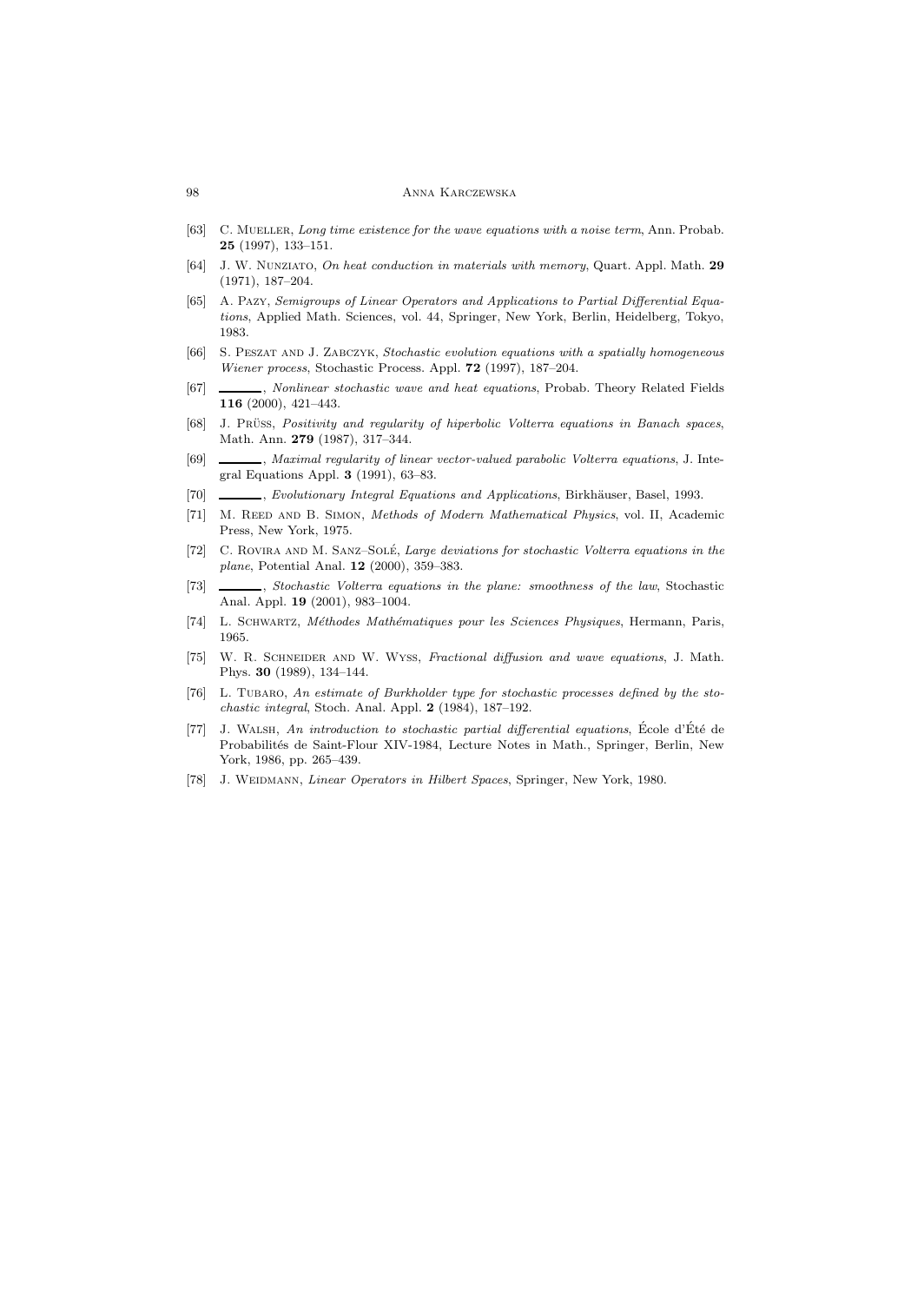# **INDEX**

(AS1), 47 (AS2), 48 (*F<sup>t</sup>*), 25 (H), 73 (H1), 84 (H2), 93  $(M, \omega)$ -type of  $S(t)$ , 16  $(\Omega, \mathcal{F}, P)$ , 25 (PA), 38 (VA), 38 *ξ,ψ-*, 65 *|·|<sup>A</sup>*, 13 *|·|<sup>D</sup>*(*A∗*), 38  $\|\cdot\|,\,14$  $\|\psi\|_{L^0_2}^2$ , 29  $||T||_{HS}$ , 26 *A*, 13 *a*(*t*), 13, 14 *A∗*, 38  $a_{\alpha}(t) := \frac{t^{\alpha-1}}{\Gamma(\alpha)}, 52$ *B*, 13  $\mathcal{B}(S'(\mathbb{R}^d)), 66$  $\mathcal{B}(S'_c(\mathbb{R}^d)),$  66 *b*(*t*), 8, 19  $C^{k-1}((0, \infty); L(B))$ , 20  $C^{k-2}(0, \infty)$ , 19 *D*(*A*), 13 *D*(*A∗*), 38

*<sup>η</sup><sup>∞</sup>*, 84 *<sup>η</sup><sup>t</sup>*, 84 *ηt*, 83 *<sup>F</sup><sup>−</sup>*<sup>1</sup>*ψ*(*θ*), 66 *<sup>F</sup>ψ*(*θ*), 66  $g \star h$ , 14 Γ, 67 Γ(*α*), 52 Γ*β*(*x*), 77 <sup>Γ</sup>*∞*, 81 *γn*, 87 Γ*t*, 81  $G_d^{\gamma}(x)$ , 75 *H*, 25 *H*(*λ*), 17, 21  $H_n(\lambda)$ , 21  $L(U, H)$ ,  $L(U)$ , 26  $L_2^0, L_2(U_0, H)$ , 29 *L*2(*U, H*), 26  $L^2(\Omega; H)$ , 27  $L^2(\Omega;\mathbb{R}), 31$  $L^1_{\text{loc}}(\mathbb{R}_+), 13$  $L^1_{\text{loc}}(\mathbb{R}_+;\mathbb{R}), 13$  $\mathcal{L}(\widetilde{Z}(t)),$  79 *M*(*H*), 27 *µ*, 67  $\mu_{\infty}(d\lambda)$ , 79  $\mu_t(d\lambda)$ , 71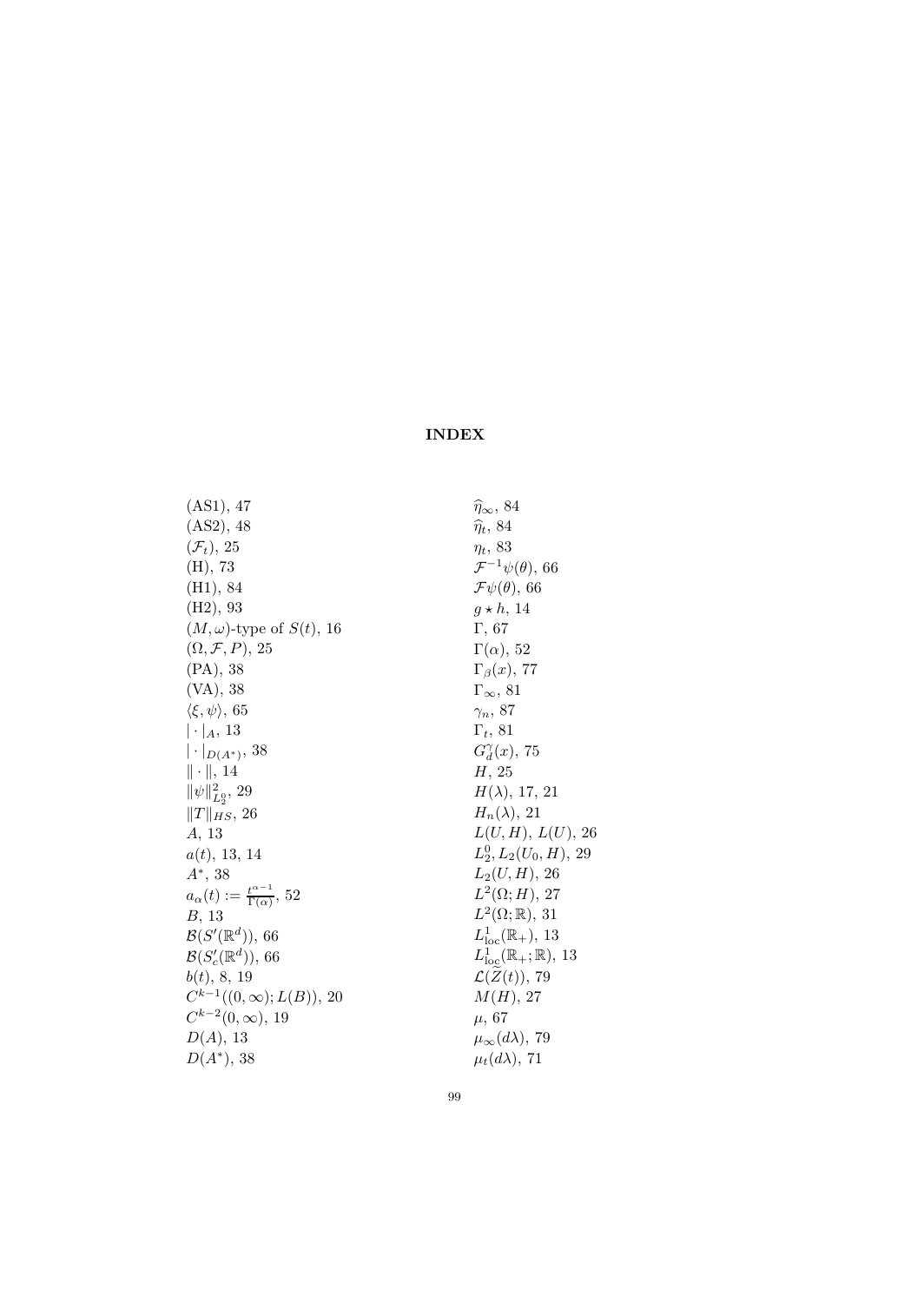$\mathcal{N}^2(0,T;L_2^0),$  33 *<sup>ν</sup>∞*, 81 *νt*, 79  $p_t^\gamma, \, 74$ *<sup>P</sup>∞*, 26 *<sup>P</sup><sup>T</sup>* , 26  $\Phi \bullet W(t)$ , 35  $\Phi_{\gamma}(z)$ , 54  $\varphi_{t,\gamma}(s)$ , 54  $ψ$ <sub>(s)</sub>, 65 *Q*, 26  $q(\varphi, \psi)$ , 66  $R(\lambda, A)$ , 20  $R(\mu, A_n)$ , 21 **r**(*t*), 71 *<sup>R</sup>*(*t*), 69  $r(t; \mu)$ , 16  $\mathcal{R} * W_{\Gamma}(t)$ , 71  $\rho(A)$ , 14  $S'(\mathbb{R}^d)$ , 65  $S_c'(\mathbb{R}^d)$ , 65  $S(\mathbb{R}^d)$ , 65  $S'_{(s)}(\mathbb{R}^d)$ , 66 **s**(*t*), 73 *S*(*t*), 14  $s(t; \mu)$ , 15 *Sα*(*t*), 53  $S_c(\mathbb{R}^d)$ , 65  $\sigma(A)$ , 14 *τ- <sup>h</sup>ξ*, 66 *τhψ*, 66 *U*, 25 *U*0, 29 *v*(*λ*), 73  $\hat{v}(\lambda)$ , 14  $W^{1,1}_{\text{loc}}(\mathbb{R}_+;B)$ , 15  $W^{\Psi}(t)$ , 39  $W_\alpha^{\Psi}(t)$ , 58  $Z_t$ , 72  $\widetilde{Z}(t)$ , 79 analyticity type, 17, 56

convergence weak, 79 convolution, 14 covariance operator, 26 distribution positive-definite, 66 equation parabolic, 18 well-posed, 15 formula Itô, 36 Itô, 35 fractional Laplacian, 73 function *k*-monotone, 19 *k*-regular, 19 completely monotonic, 16 completely positive, 16 Mittag–Leffler, 54 sectorial, 18 Wright, 54 generalized random field, 66 Gaussian, 66 homogeneous, 66 stationary, 66 hypothesis (H), 73 (H1), 84 (H2), 93 integro-differential stochastic equation, 85 kernel admissible, 89 Levy–Khinchin exponent, 72 limit measure, 81 operator Hilbert–Schmidt, 26 nuclear, 26